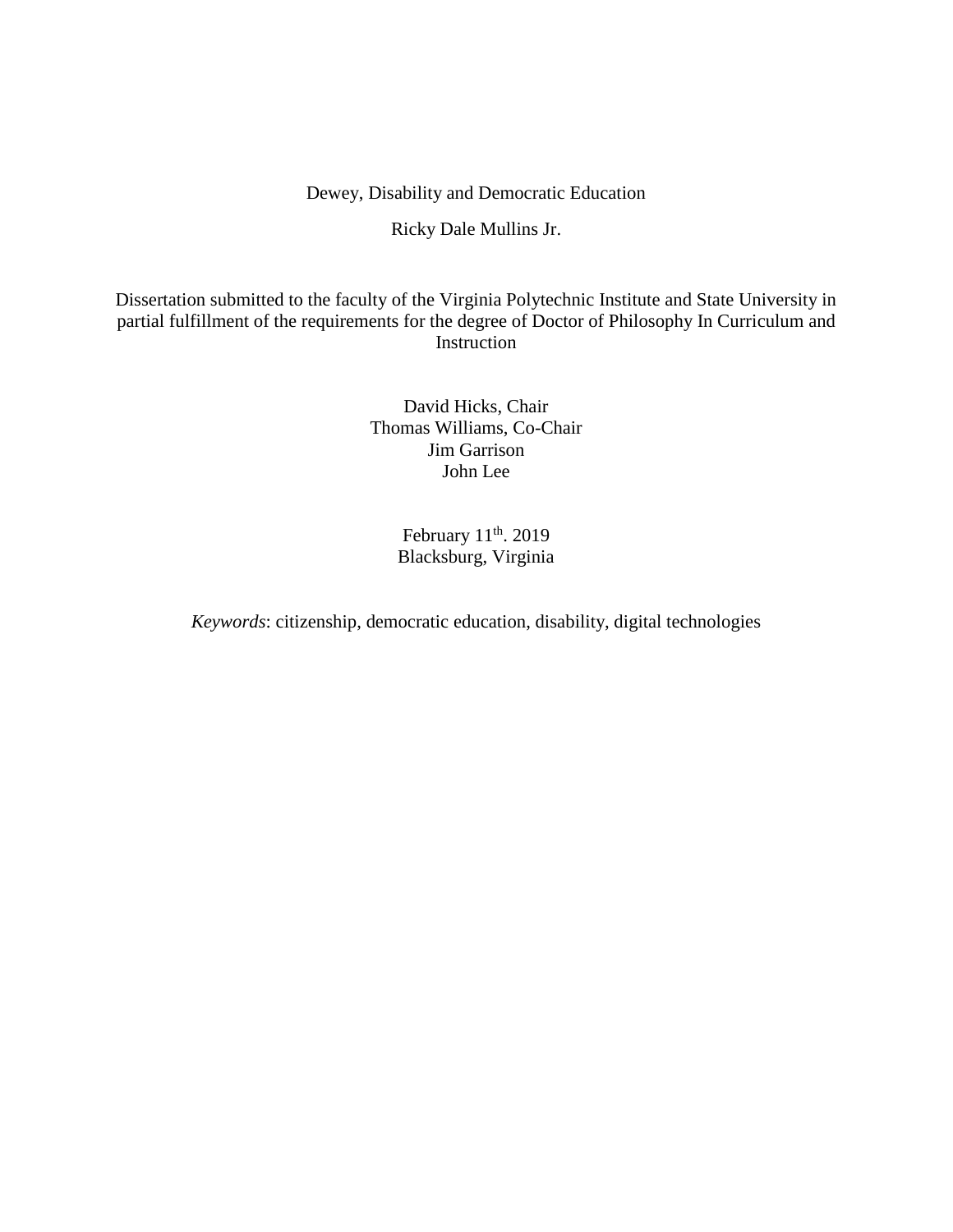# Dewey, Disability, and Democratic Education Ricky Dale Mullins Jr.

#### **Academic Abstract**

This dissertation is comprised of three manuscripts that coalesce around the topics of Dewey, Disability, and Democratic Education. Each manuscript is formatted for publication and the dissertation itself is prefaced by information that explains my background and how it connects to my current research. As such, the work contained in this dissertation is a product of my experiences as a social studies teacher, special educator, and administrator. Henceforth, my work focuses on Dewey, Disability, and Democratic Education. My research interests culminate in a three-article dissertation. The first paper is entitled, "Using Dewey to Problematize the Notion of Disability in Public Education." A version of this paper is currently under review for publication. In this paper I situate Dewey's theoretical underpinnings in the conversation around special education. Previous scholars of Dewey and disability have examined the ways in which his work speaks to educational growth and educational opportunity; my work adds to this body of research. However, my work is unique in that not only do I discuss pluralistic, communicative, participatory democracy as it pertains to students with disabilities, I also examine how Deweyan democracy can take shape, specifically within the context of an Individualized Education Plan (IEP) meeting. I conclude by arguing that Deweyan democracy is not only ideal, but realistic, attainable, and necessary, especially in the lives of students with disabilities.

In my second paper, I use the Schools and Staffing Survey (SASS) dataset in a paper entitled, "Can We Meet Our Mission? Examining the Professional Development of Social Studies Teachers to Support Students with Disabilities and Emergent Bilingual Learners." A version of this paper has been accepted for publication in *The Journal of Social Studies*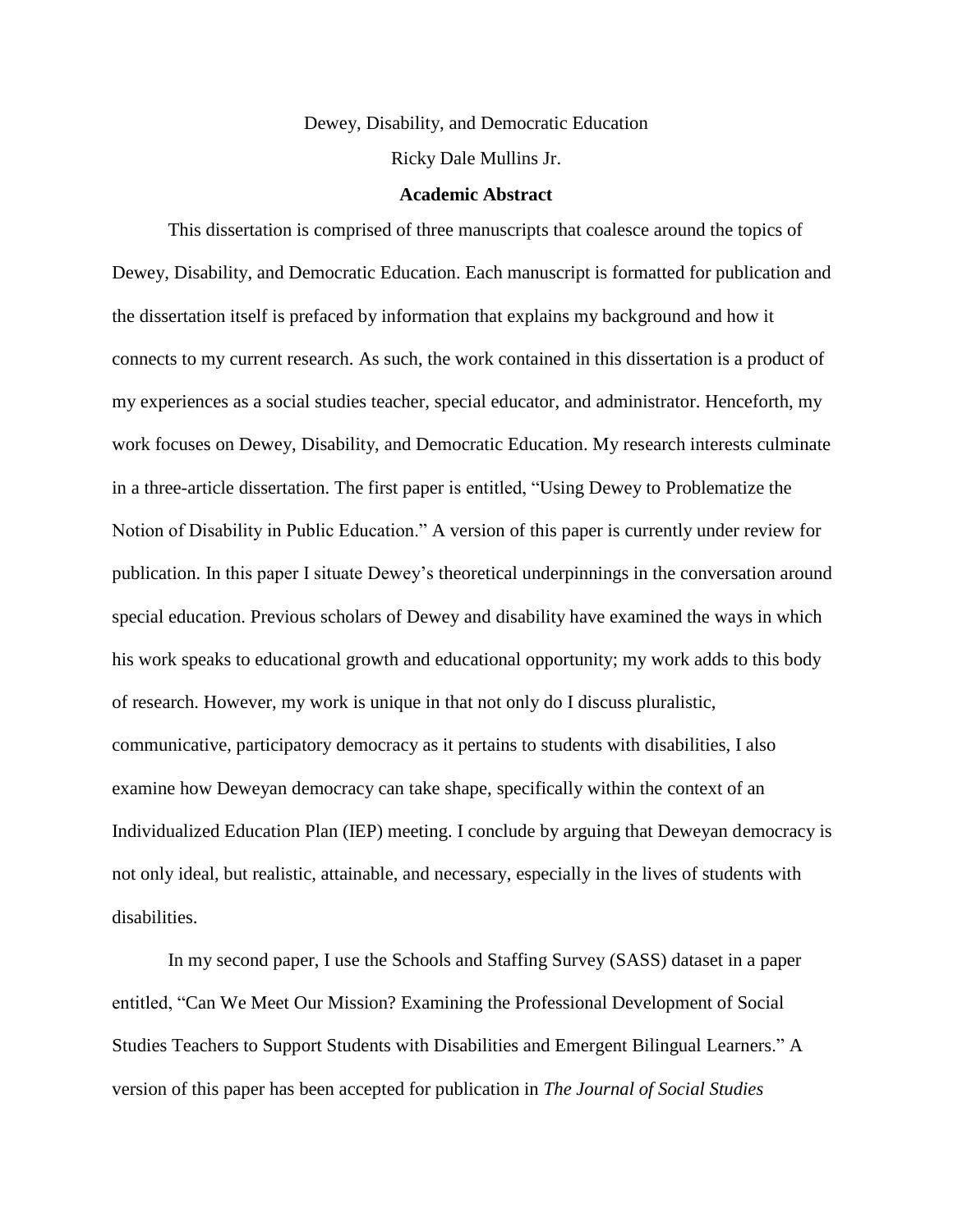*Research*. In this work, I first examine the social studies scholarship looking at students with disabilities and emergent bilingual learners, as well as research about the nature of professional development within the social studies. I then analyze the number of students with disabilities and emergent bilingual learners that we support in the social studies to provide a portrait of the field. Next, I examine the extent to which social studies teachers receive professional development to support those student groups, as well as the extent to which the social studies teachers found the professional development to be useful. My findings indicate that social studies teachers do not receive substantial professional development to support the learning of *all* students, as evidenced by the limited amount of professional development received focusing on students with disabilities and emergent bilingual learners.

In my third paper, I build on previous research examining the possibilities and benefits of participating in informal learning spaces such as Twitter in a paper entitled, "'So I Feel Like We Were Theoretical, Whereas They Actually Do It': Navigating Twitter Chats For Teacher Education." A version of this paper is also under review for publication. In this paper, specifically, I examine the experiences and perceptions of pre-service social studies teachers who participated in a discipline specific Twitter chat known as #sschat. My findings indicate that preservice teachers found value in the chat when they were able to share resources with practicing teachers and build professional learning networks. However, there were instances when the preservice teachers felt like they contributed little because they did not have direct experience with teaching. Additionally, the pre-service teachers expressed dissatisfaction with using Twitter as a platform for professional chats. However, I still contend and conclude that the utility of such chats outweighs the negatives. Therefore, this study sheds light on the potentiality and necessity of utilizing Twitter chats as a space to provide ongoing and systematic support to pre-service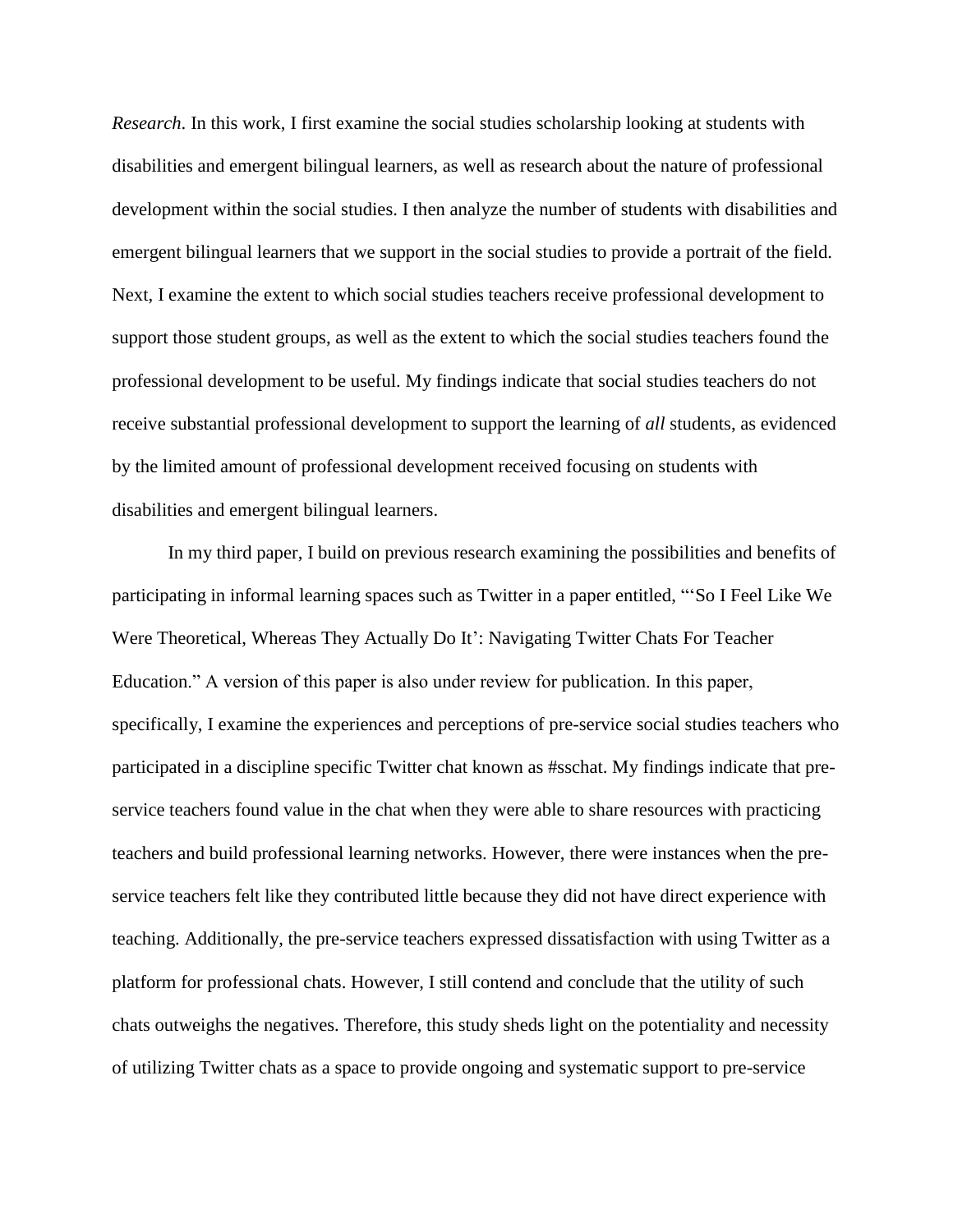teachers to help not only them, but the field of social studies education move forward. These papers when considered together form a foundation of scholarship and further inquiry focused on Dewey, Disability, and Democratic Education, on which I plan to build in the years to come.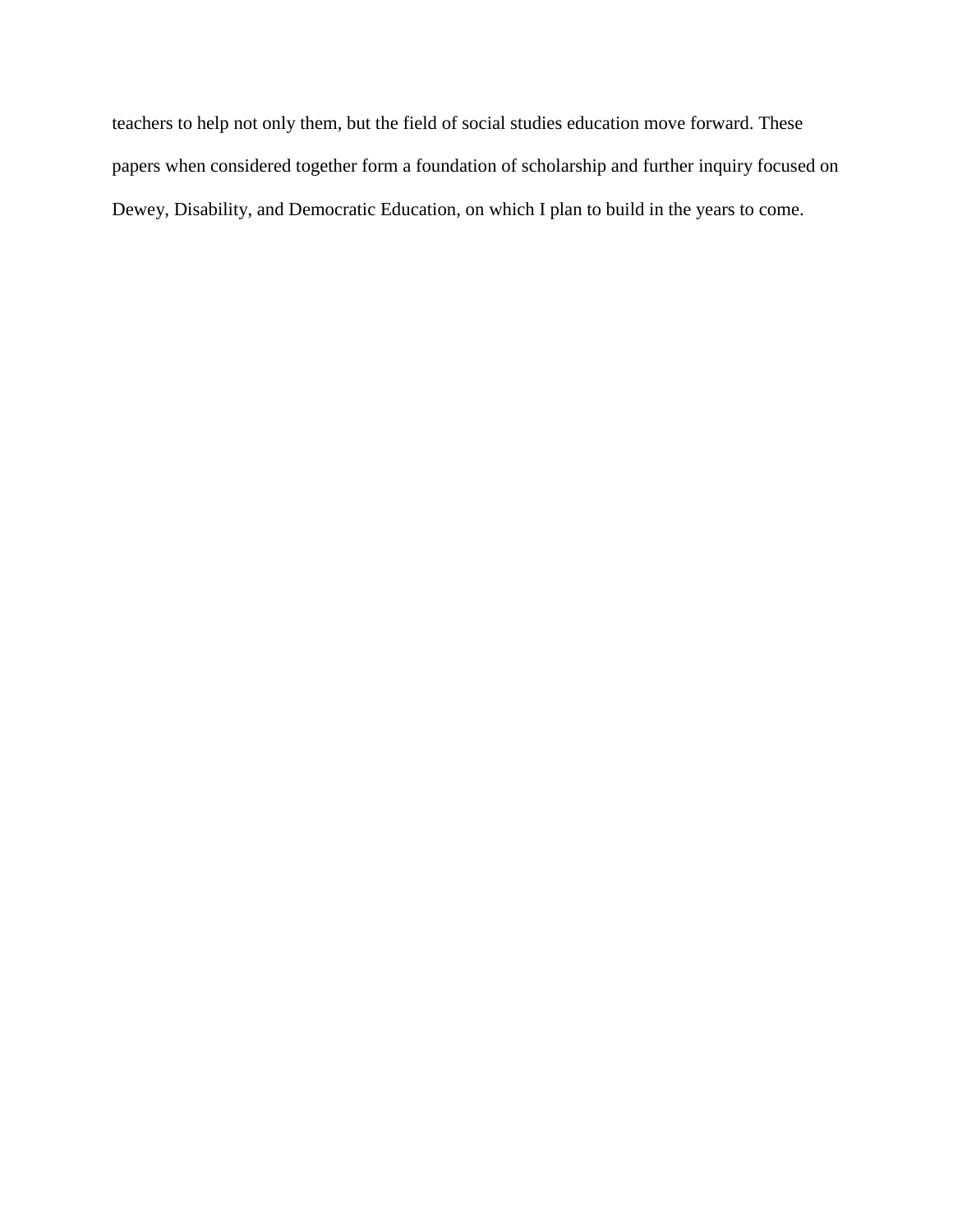### **General Audience Abstract**

When I completed my undergraduate social studies teaching program, the job market appeared bleak in the coalfields of southwest Virginia. Coal, no longer king, had driven the economy for years. With its decline, my community barely managed to survive. My advisor at the time, honest and plain-spoken, told me that unless I obtained a license in special education, I would most likely not obtain a teaching job. Unlike many other areas of the country, in my hometown unless you could do other things like coach or drive a bus, a license to teach social studies was of little value. There was not much money and a new hire had to be willing to do many different jobs to prove his or her worth. Luckily, I had gotten my Commercial Driver License (CDLs) through a training program offered by the county school board, and I was consequently able to obtain a position, although not as a social studies teacher.

I started my career in education as a special educator and substitute school bus driver. In this position I worked in an alternative education setting and taught vocational skills to secondary students with significant disabilities (in the institutional meaning of the word). From the start of my career, I aspired to become an administrator, so I enrolled in and completed a degree in Administration and Supervision. As I was working on that degree, I moved to the general education high school level, where I held a position teaching social studies and special education in an inclusive setting. Shortly thereafter, I obtained a job as an assistant principal. The part I enjoyed most about this position was working with and thinking about how to help teachers become better at their craft. At this point is when I decided to pursue a PhD in social studies education, so I could develop my interest into a body of research and eventually a career.

Two years into my PhD program I was still grappling with who I was as a scholar. As I familiarized myself with social studies scholarship, I discovered that in my first position as an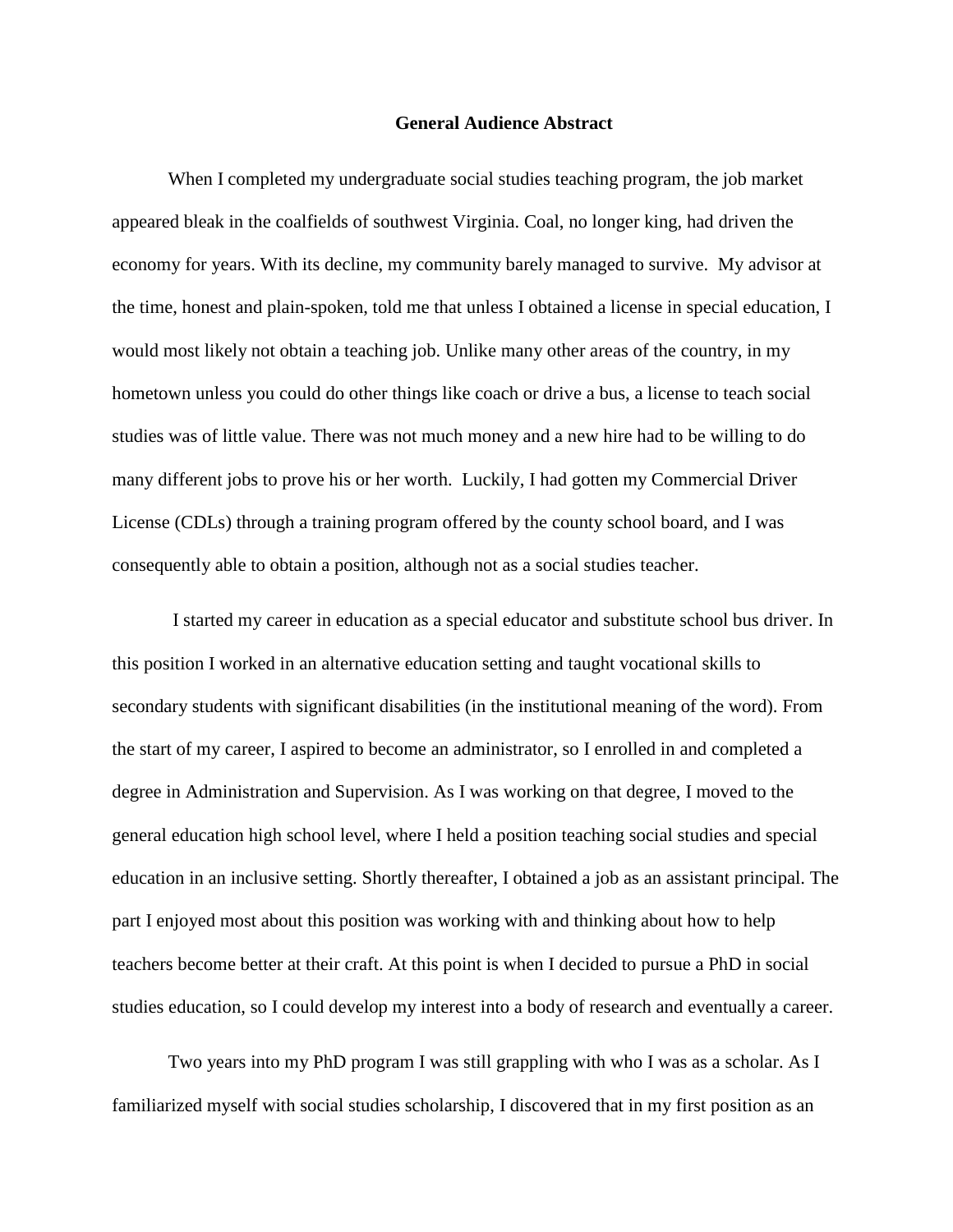alternative education special educator, I was essentially preparing my students for the responsibilities of citizenship, which is the mission of the field of social studies (NCSS, 2013). Nevertheless, it was not until I started reading the work of John Dewey that I truly realized the complexity of what I experienced when I taught in the alternative education setting. That position allowed me to examine an element that I otherwise, would not have had the privilege to see; the complexity and intellect required for physical labor (Rose, 2004) and the inter-workings of true, vibrant, Deweyan democracy. Dewey's work sparked a new interest in me and I started developing a deep-seated curiosity about how his theoretical underpinnings related to disability and democratic education.

My interest in disability then caused me to ask other questions about social studies in relation to special education, which made me reflect on my prior experiences as a social studies educator. Although I had a license in special education, there were many instances in which I felt unprepared and unsupported in addressing the needs of *all* students in my classes which included general education students, students with disabilities (SWDs), and emergent bilingual learners (EBLs). I began to wonder if my feelings of unpreparedness and lack of support were in isolation. As I parsed the literature, I found that there was not a significant amount of research focused specifically on the extent to which social studies teachers felt they were prepared and supported to address the needs of *all* learners in their classroom. Additionally, my experience in both public education and teacher education gave me insight to realize that school systems do not have funding to provide specialized professional development and similarly, teacher education is under financial constraints as well. Therefore, I began examining what informal spaces such as Twitter offer educators in terms of professional support and development. My interests and curiosity fueled my scholarly work and eventually culminated into three distinct, but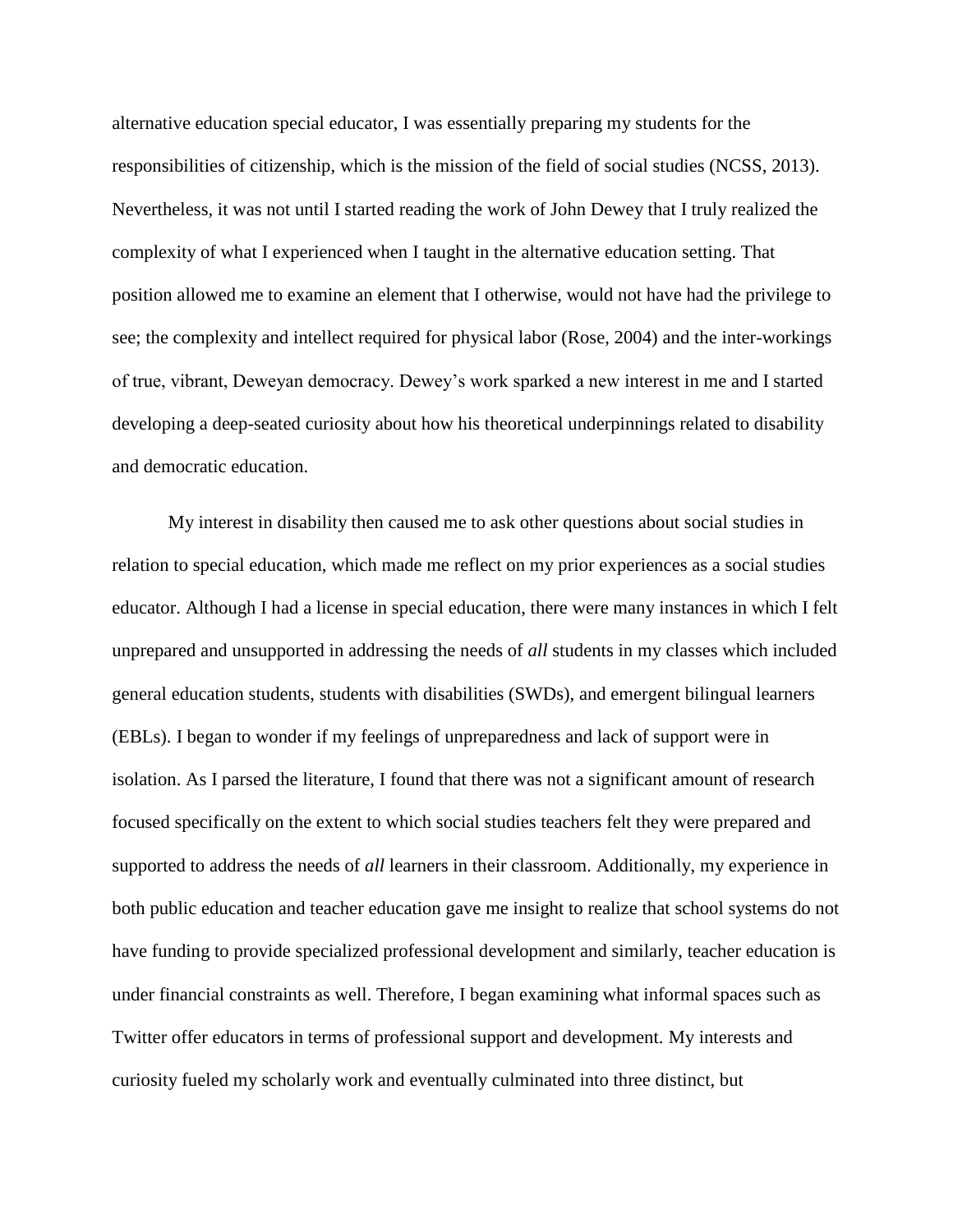interconnected manuscripts. The three manuscripts that follow coalesce around my interests in Dewey, Disability, and Democratic Education.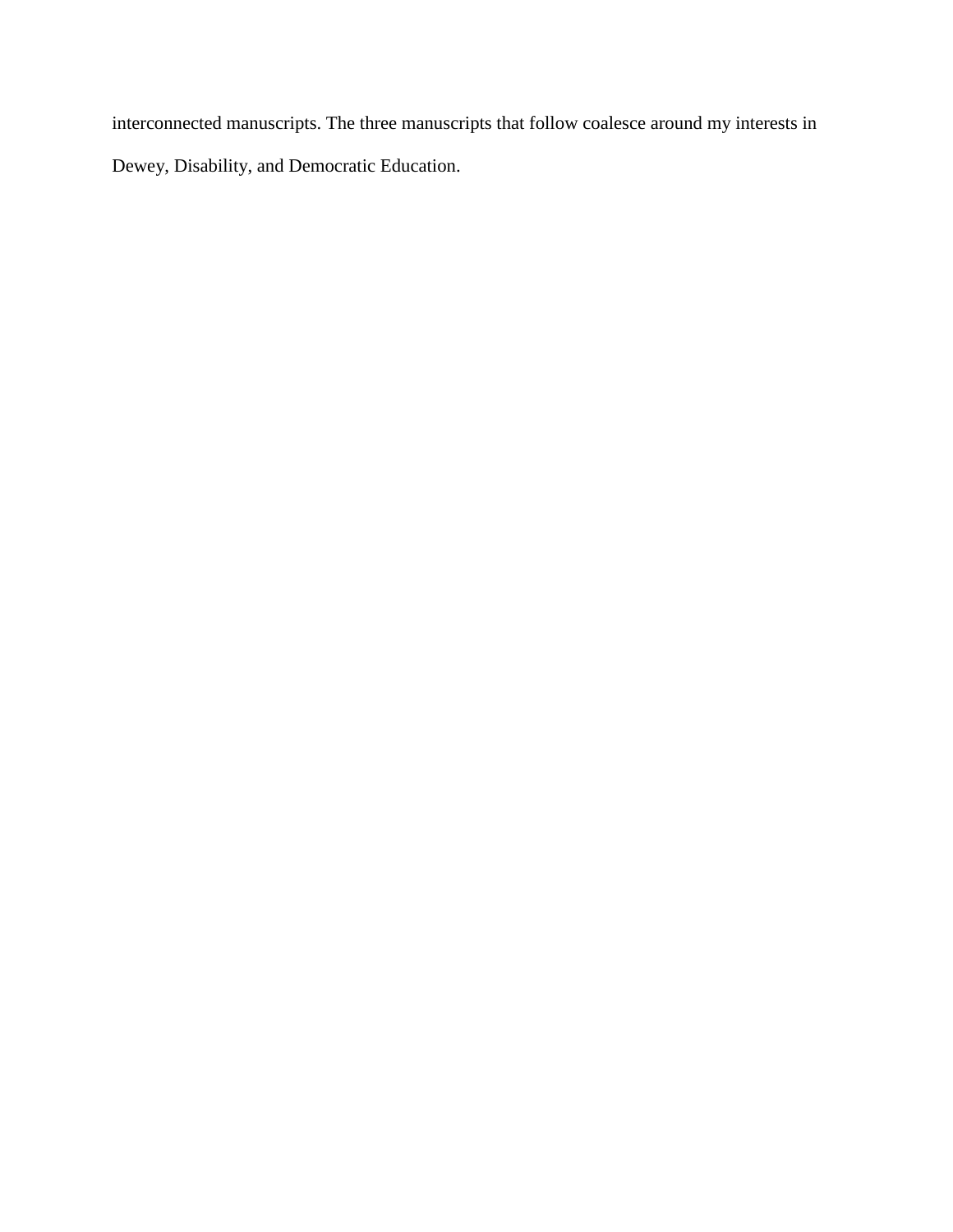# **Table of Contents**

| Using Dewey to Problematize the Notion of Disability in Public Education1                                                                                             |  |
|-----------------------------------------------------------------------------------------------------------------------------------------------------------------------|--|
|                                                                                                                                                                       |  |
|                                                                                                                                                                       |  |
|                                                                                                                                                                       |  |
|                                                                                                                                                                       |  |
|                                                                                                                                                                       |  |
|                                                                                                                                                                       |  |
|                                                                                                                                                                       |  |
|                                                                                                                                                                       |  |
|                                                                                                                                                                       |  |
|                                                                                                                                                                       |  |
|                                                                                                                                                                       |  |
|                                                                                                                                                                       |  |
|                                                                                                                                                                       |  |
|                                                                                                                                                                       |  |
|                                                                                                                                                                       |  |
|                                                                                                                                                                       |  |
|                                                                                                                                                                       |  |
|                                                                                                                                                                       |  |
|                                                                                                                                                                       |  |
| Can We Meet our Mission? Examining the Professional Development of Social Studies<br>Teachers to Support Students with Disabilities and Emergent Bilingual Learners33 |  |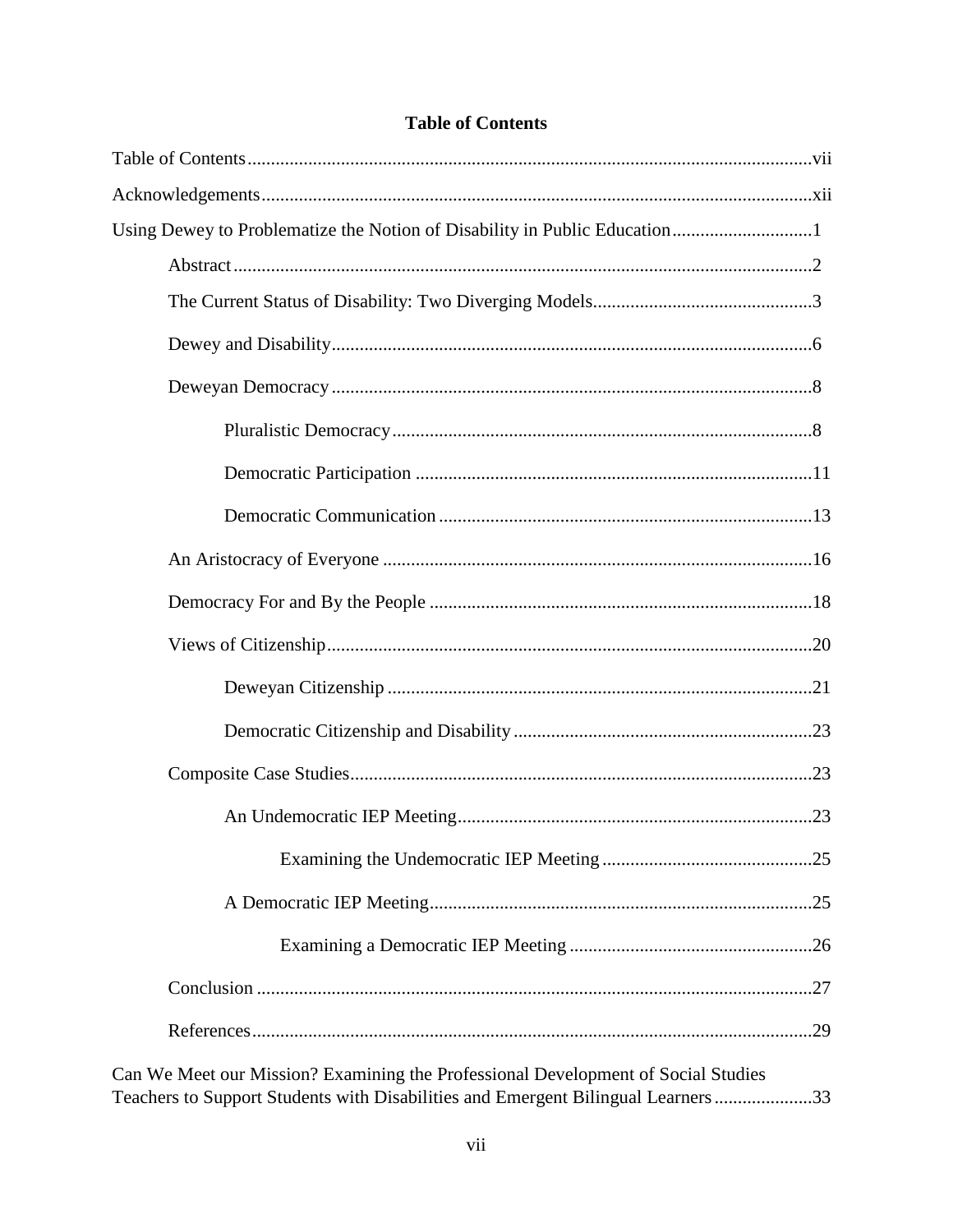| Table 2. Social Science Compared with 11 Other Teaching                                                                    |  |
|----------------------------------------------------------------------------------------------------------------------------|--|
| Table 3. Social Science Compared with the Three Other Core                                                                 |  |
| Table 4. Five Social Studies Groups Compared to Each Other53                                                               |  |
| Table 5. Statistical Significance When Looking at Students with                                                            |  |
| Table 6. Statistical Significance When Looking at Emergent<br>Bilingual Learners with the Groups Social Studies (General), |  |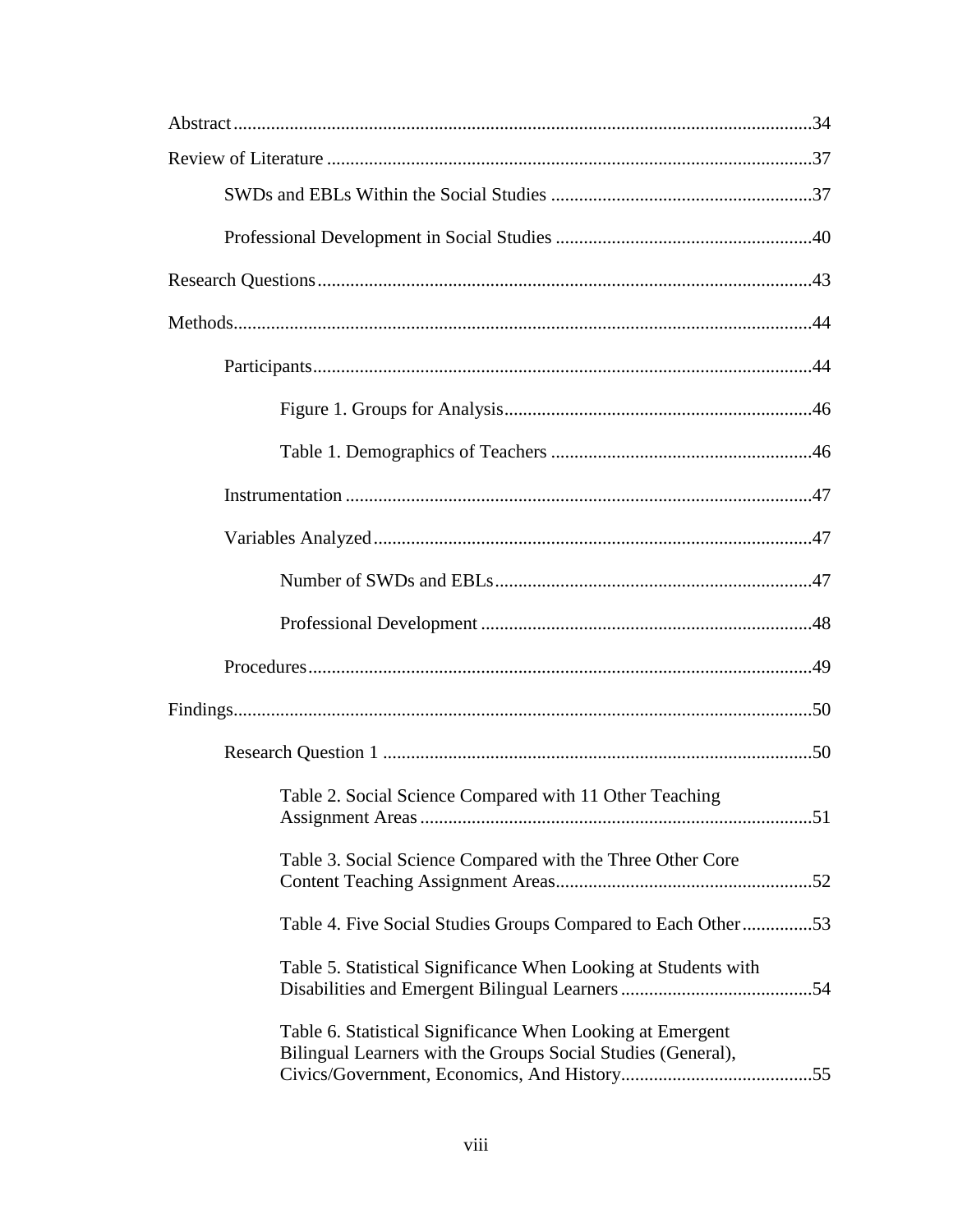| Table 7. Percentage of Teachers Who Had and Found Professional<br>Development (PD) Focused On Students With Disabilities     |  |
|------------------------------------------------------------------------------------------------------------------------------|--|
| Table 8. Percentage of Teachers Who Had and Found Professional<br>Development (PD) Focused on Emergent Bilingual Learners    |  |
| Table 9. Percentage of Teachers Who Had Professional Development<br>(PD) Focused on Students with Disabilities By Hours58    |  |
| Table. 10. Percentage of Teachers Who Had Professional Development<br>(PD) Focused on Emergent Bilingual Learners By Hours59 |  |
|                                                                                                                              |  |
|                                                                                                                              |  |
|                                                                                                                              |  |
| "So I Feel Like We Were Theoretical, Whereas They Actually Do It": Navigating Twitter                                        |  |
|                                                                                                                              |  |
|                                                                                                                              |  |
|                                                                                                                              |  |
|                                                                                                                              |  |
|                                                                                                                              |  |
|                                                                                                                              |  |
|                                                                                                                              |  |
|                                                                                                                              |  |
| Table 1. PSTs Who Participated in #Sschat vs. Those Who Agreed to an                                                         |  |
|                                                                                                                              |  |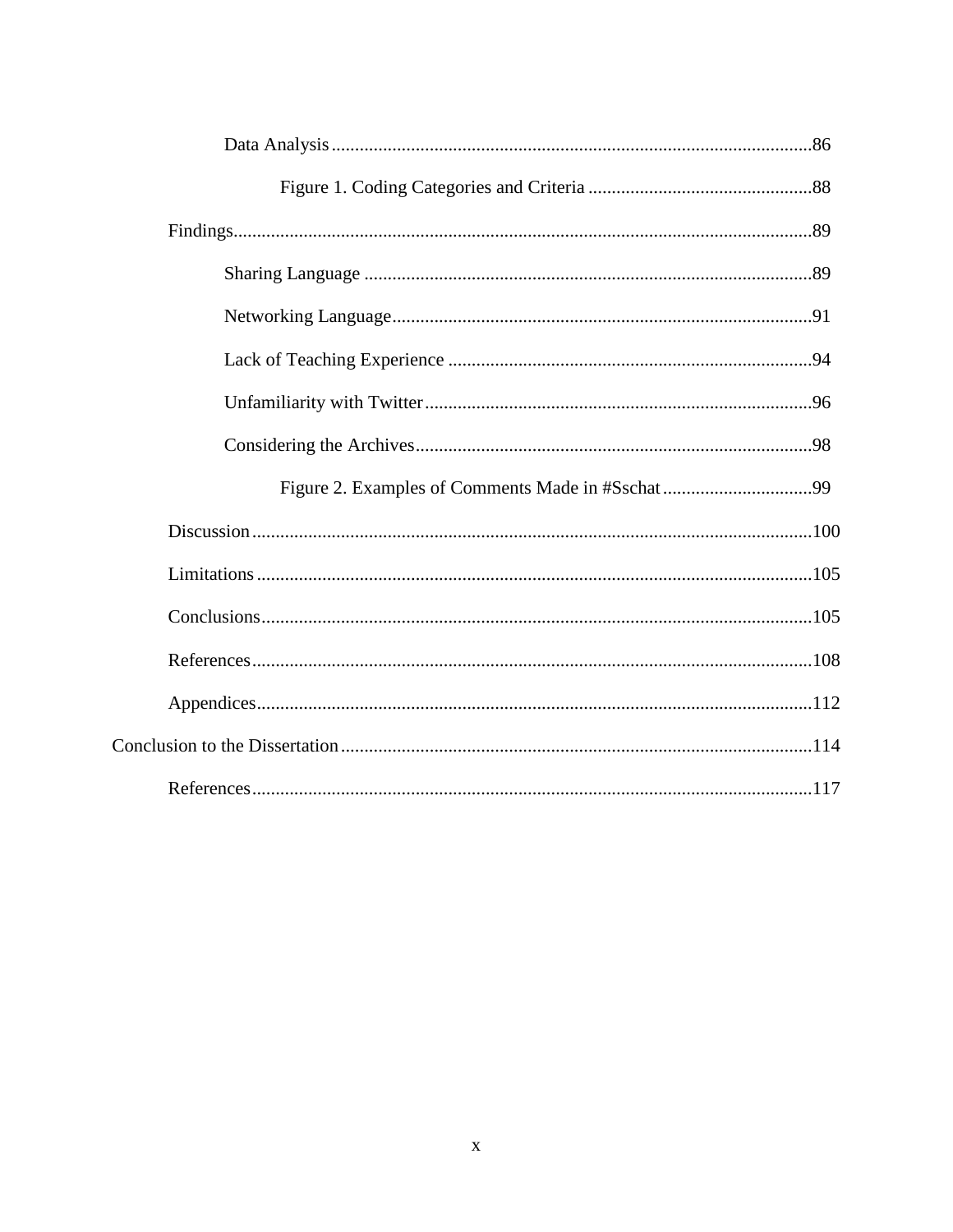## **Acknowledgements**

This whole process would not have been possible without my committee. As a first-generation college student from rural Appalachia, navigating a PhD program can be all but impossible. However, with the help and insight from people with similar backgrounds as me, I was able to succeed.

Dr. Jim Garrison you gave me advice I will never forget, and that is when you grow, you lose things, and if you do not, you are only becoming a bigger version of yourself. We spent more conversations than I can recall discussing my research, teaching, and life in general. Dr. Tom Williams you spent countless hours talking to me about how to navigate moving from a rural area into academia. You really helped to make me feel like I belonged in a PhD program; you were always welcoming, warm, and always had time to talk. Dr. David Hicks you spent numerous hours mentoring me, guiding me, pushing me, and helping me navigate this entire process. You helped me to become the person I am today by making me grow in ways I never thought were possible. Dr. John Lee you were always a warm and supportive presence and I have enjoyed many conversations with you. I cannot thank each of you enough for your part in this process. Each of you saw more in me than I ever saw in myself.

My wife, Brooke, you have spent more hours than anyone listening to me go on tirades about my writing, teaching, and life in general. I cannot count the times when I have asked you to "just read this paragraph," which more often than not turned into an hour-long feedback session. We have spent many nights in separate rooms working on our respective degrees. You have been enduringly patient, supportive, and insightful. You have watched me practice presentations, listened to my job talks, read my research, and encouraged me when I was feeling defeated. Sadly, you can practically quote each of these dissertation manuscripts. I, without a doubt, could not have gotten through this process without you.

My best friend, Kevin, who I met at Virginia Tech, you have spent hours with me just reflecting on the academic journey, providing support, truth, and encouragement. We have laughed together, worked together, presented together, and spent an exhausting trip to Indiana when you needed some muscle for your move to Purdue. I really do not know what I would have done without you providing an ear and insight when sometimes I was too wrapped up in a situation to see it clearly.

My parents Ricky Sr. and Terry Mullins, sister Christy Hamilton, and in-laws, Jeff and Kim Stidham still have no idea what I do (with the exception of my sister). However, you all have never ceased to tell me how proud you were of what I was doing. Your support and encouragement were key during this journey.

Bobby "Papaw Bob" Mullins and Cecile "Paw" Mullins you both have provided more wisdom to me than you will ever realize. Listening to your stories of growing up without running water or electricity, spending nights huddled next to each other to stay warm, making your own lye soap, and going without shoes for most of the year, helps to remind me daily of where home is and most importantly my heart will always be, in the mountains of Appalachia.

Thanks to all of the professors I have had throughout my journey and also thank you to all of the great friends and colleagues I have made along the way both in my hometown in Wise, Va and abroad. Additionally, thanks to all of the friends and family that have supported me through this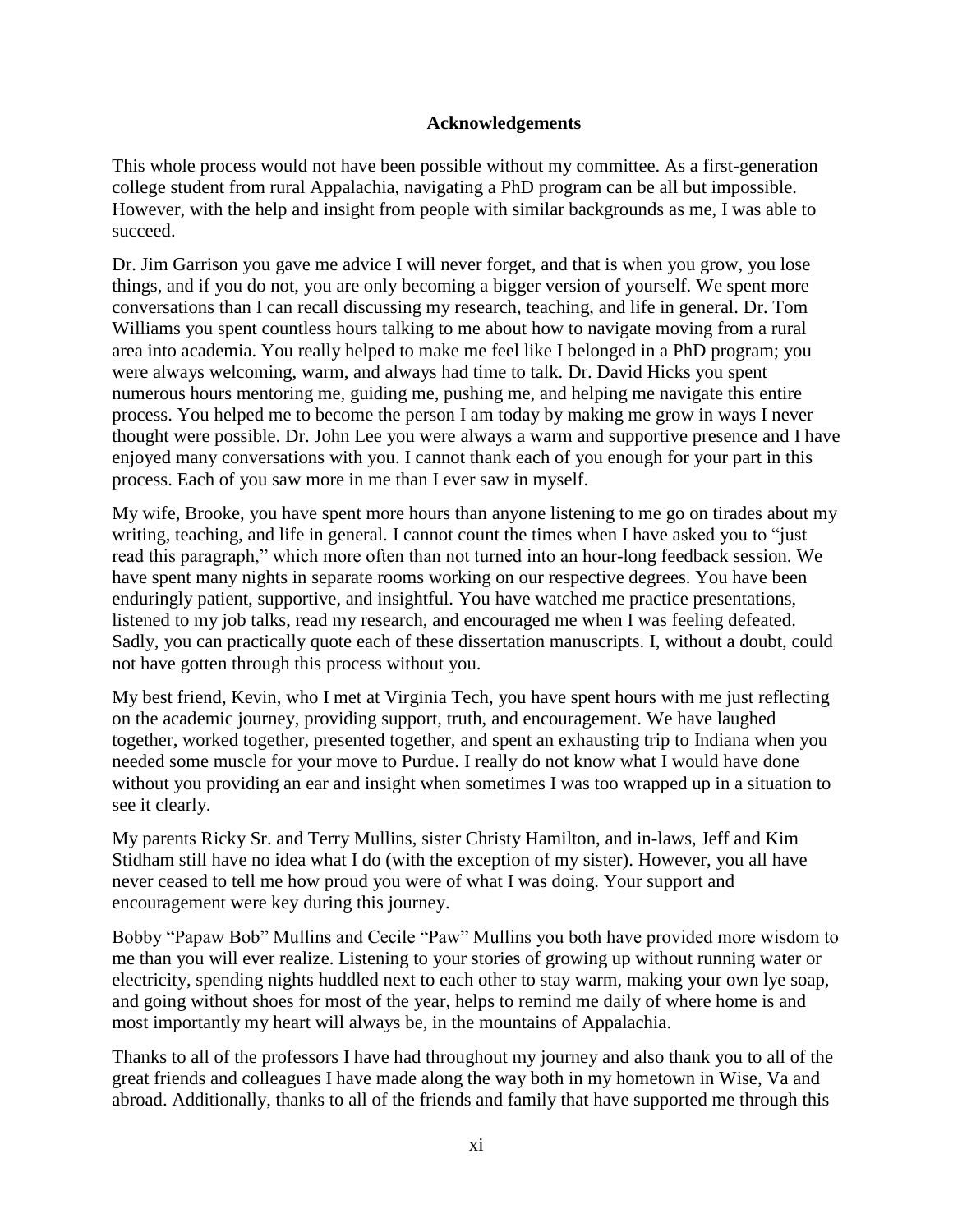process. There are a host of others who I will try to name below, that have been a key part of this process in ways they may never know, and I thank God for each of you being a part of my life:

Dr. Bonnie Billingsley Eric Blankenship Dr. Lauren Colley Ariel Cornett Dr. Peter Doolittle Dr. Tonia Dousay Dr. Paul Fitchett Dr. Aaron Johnson Cassidy Hall Jim Hill Dr. Dan Krutka Dante Lee Evan McCowan Preston Mitchell Will Moore Erika Nicholas Dr. Lisa Pennington Charles Shelton "Chuck" Bobby J. Short Dr. Gena Southall Dr. Trevor Stewart Suzanne Shelburne Dr. Jay Wilkins Christopher Wilson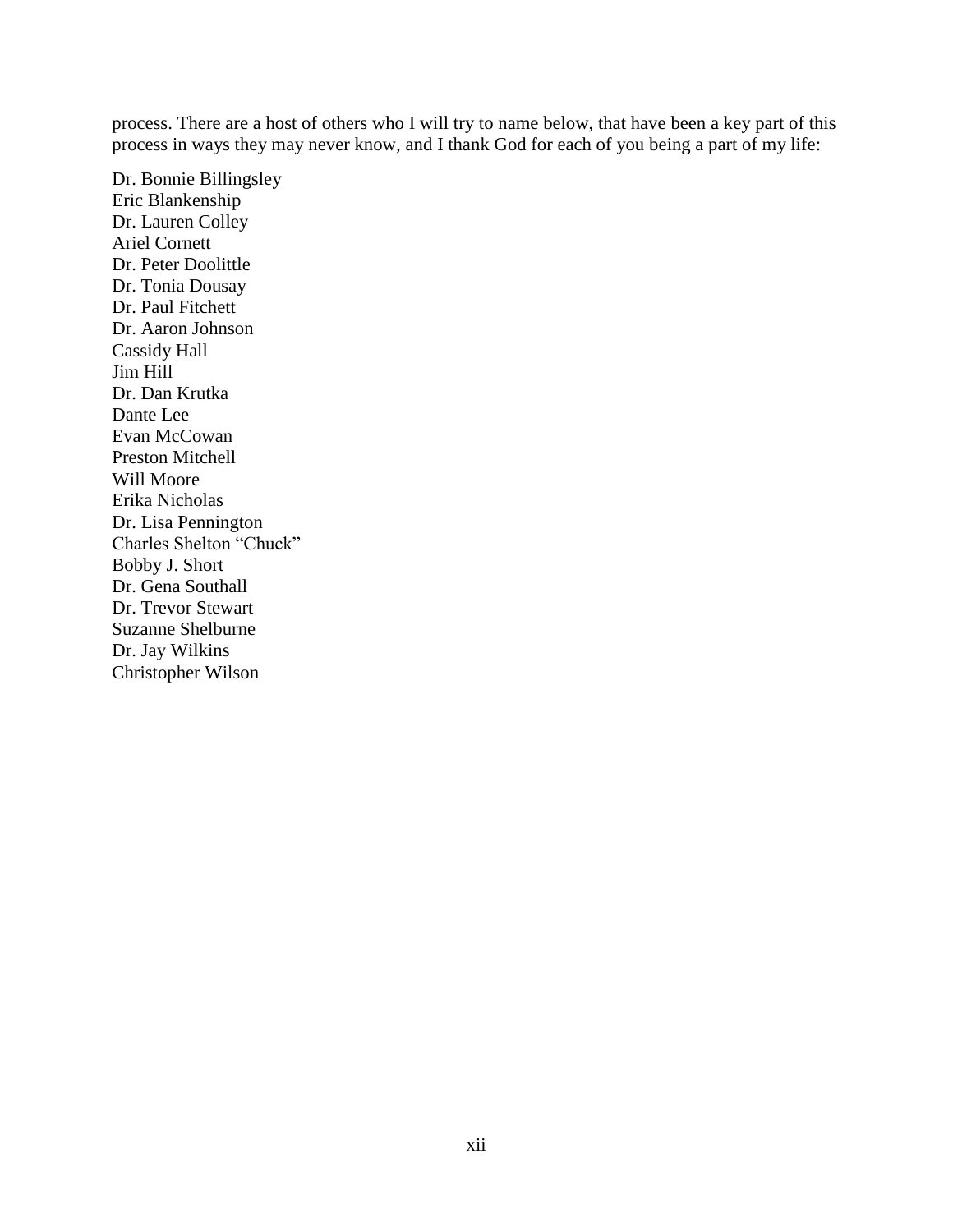# **Using Dewey to Problematize the Notion of Disability in Public Education**

Ricky Dale Mullins Jr.

Virginia Polytechnic Institute and State University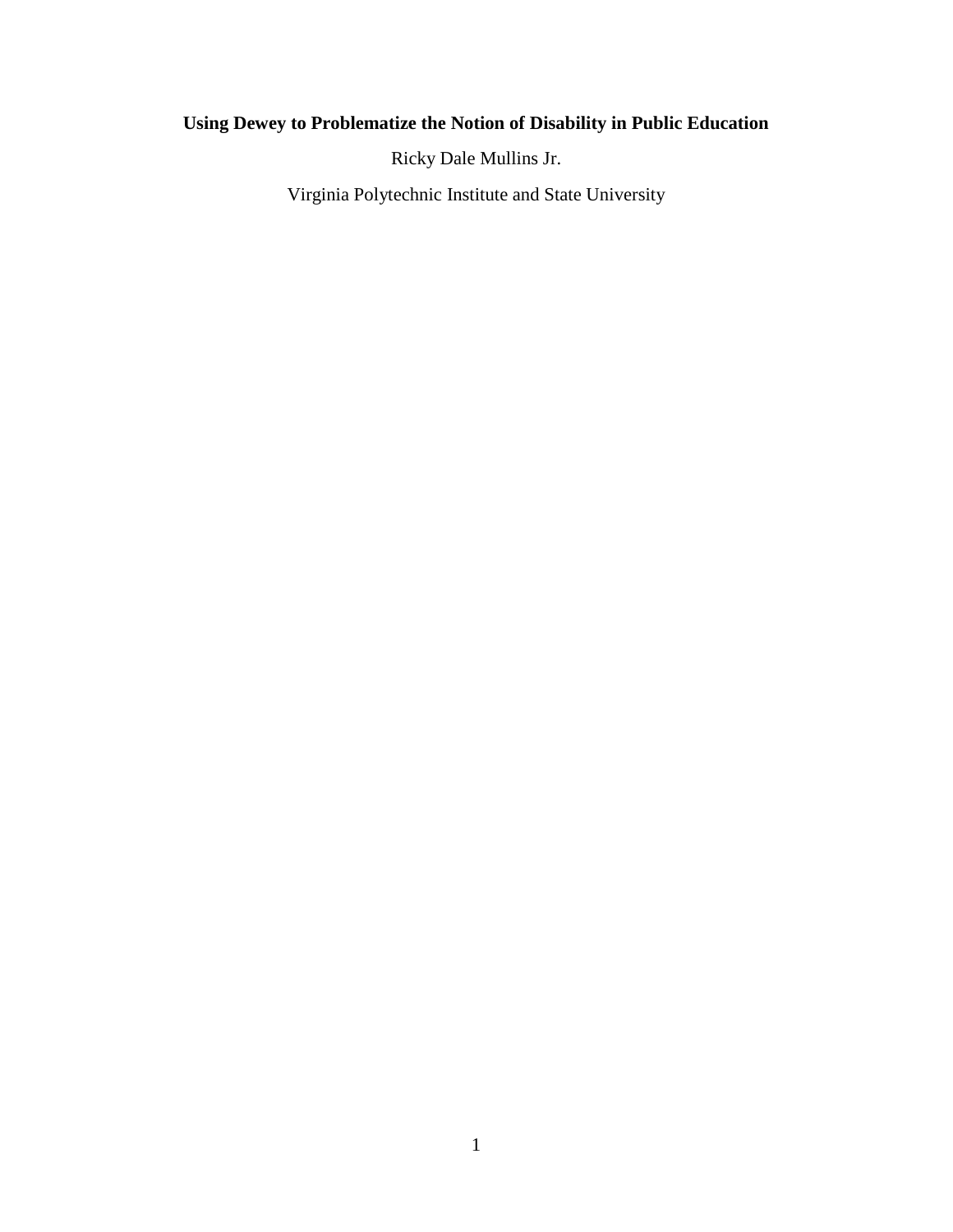#### Abstract

My paper looks at ways in which students with disabilities have the capacity to be full, contributing citizens within a participatory, communicative, and pluralistic democracy. In many instances, institutions such as schools provide barriers that disallow and dissuade students with disabilities from full participation which prevents them from becoming co-creators of their educational experience. However, I argue that in a Deweyan democracy, all students must have not just the right, but the capacity to develop into fully participating, contributing citizens. My hope is that by situating disability and special education within Deweyan democratic discourse it will be possible to render it more genuinely inclusive.

*Keywords***:** democratic education, citizenship, special education, civic education, social foundations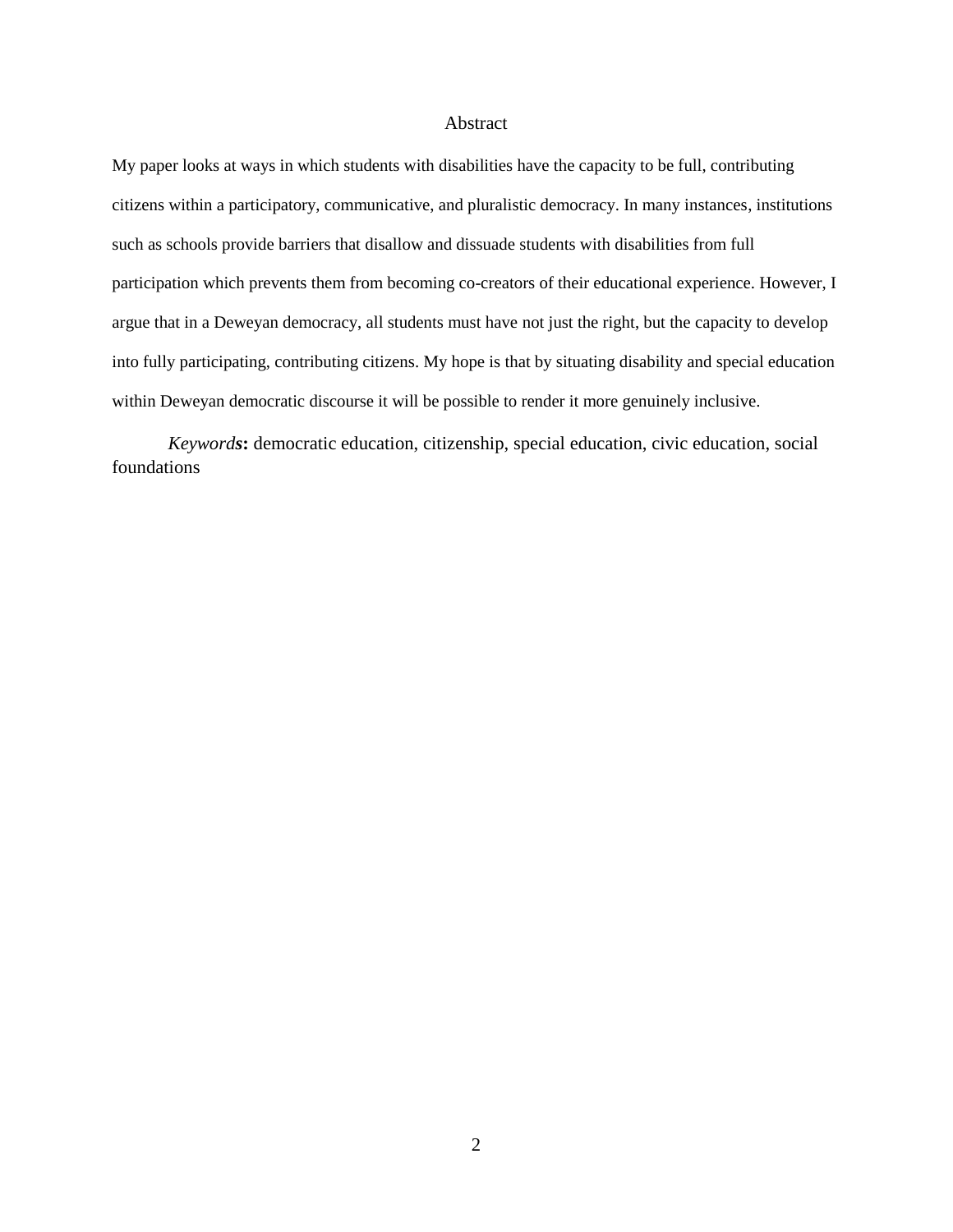"The democratic faith in human equality is belief that every human being, independent of the quantity or range of his personal endowment, has the right to equal opportunity with every other person for development of whatever gifts he has" (LW 14:226-227).

"The belief in the capacity of our people, then, requires a continual affirmation, and a sensitivity to the ways it can be diminished" (Rose, 2004, p. 214).

John Dewey's concept of democratic education is realistic, even necessary for all students. I witnessed this necessity as a social studies educator, special educator, and administrator. This paper draws on that experience and uses students with disabilities (SWDs) as a focus point to exemplify what it would look like if we extended citizenship beyond legalistic boundaries commonly associated with civic engagement (i.e. voting). I therefore begin with a discussion of Dewey's pluralistic, participatory, and communicative democracy. Next, I examine citizenship in American society and Deweyan democracy. I then interrogate the nature of citizenship by critically evaluating an example of a typical (undemocratic) Individualized Education Plan (IEP) meeting. I conclude by arguing that by enacting Deweyan democracy in public education, schools can help SWDs develop their potential as fully participating citizens and leaders.

#### **The Current Status of Disability: Two Diverging Models**

Extensive involvement by the United States Federal Government in the education of individuals with disabilities begins no later than the Education for All Handicapped Children Act (EHA, 1975). In 1990 Congress reauthorized EHA as the Individuals with Disabilities Education Act (IDEA, 2004). Since that time, the rights of students with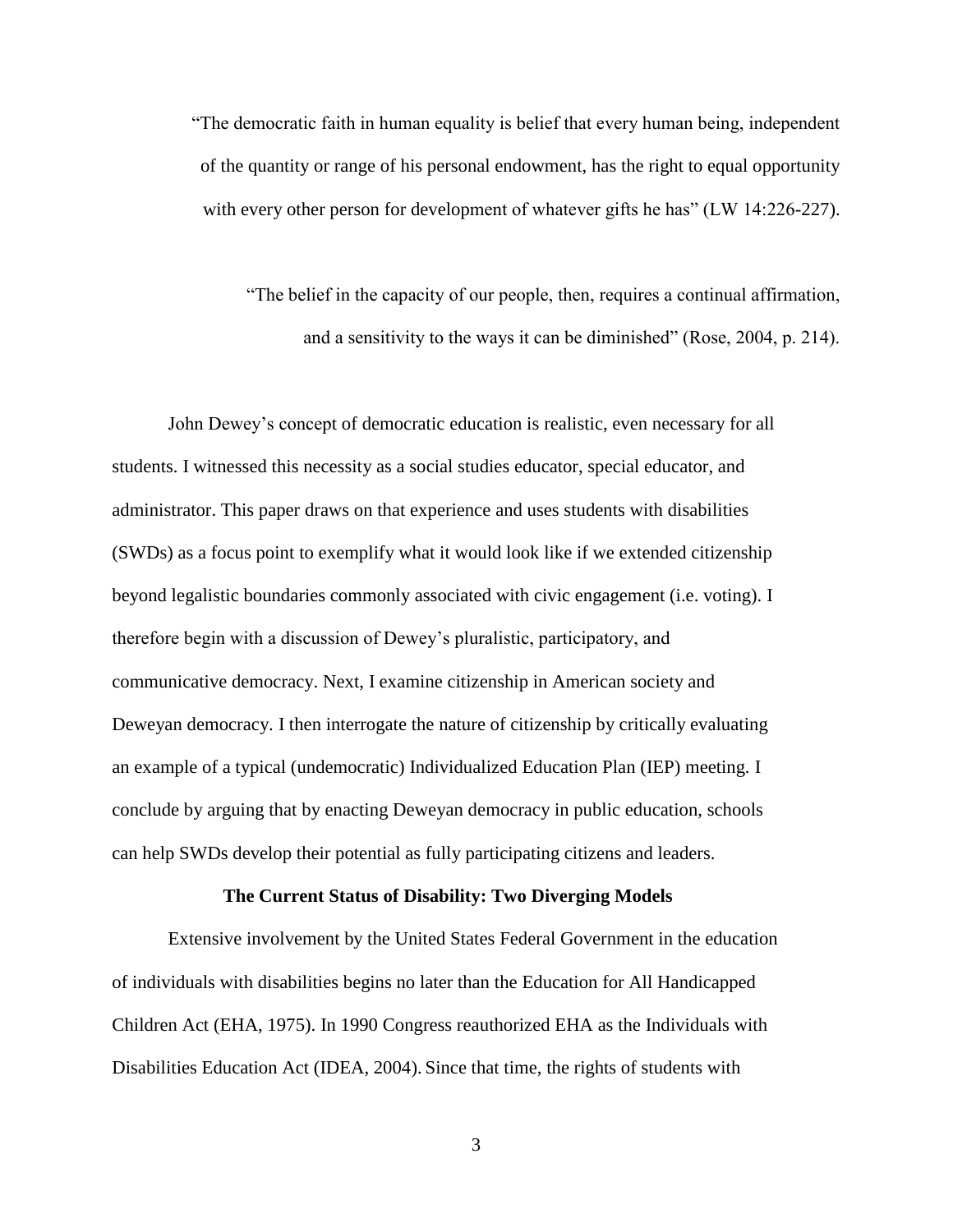disabilities "had to be reinterpreted time and time again" (Bérubé, 2003, p. 55). Under the current authorization, IDEA (2004) has 14 categories of disability including: autism, deaf-blindness, deafness, developmental, emotional disturbance, hearing impairment, intellectual disability delay, multiple disabilities, orthopedic impairment, other health impairment, specific learning disability, speech or language impairment, traumatic brain injury, and visual impairment, including blindness. A student is considered to have a disability once he or she meets the federal guidelines and criteria, and is eligible for special education services once this identified disability adversely affects his or her educational performance (Center for Parent Information and Resources, 2017).

Recent scholarship has identified IDEA as an effective framework from which to support students with disabilities (Ben-Porath, 2012). Nevertheless, there is scholarship that is critical of the very nature and underpinnings of special education. For example, Gabel and Connor (2008) indicate, "many critical scholars question the very foundation of the field of special education" (p. 377). This is because some scholars believe that "Once captured by the special education industry, the individual becomes an unending object of study for a well-intentioned cadre of professionals" (Baglieri, Bejoian, Broderick, Connor, & Valle, 2011, p. 2133). The system of special education has often been seen as an overall failure, and giving it a nominal distinction within the field of education professionalizes this failure (Baglieri et al., 2011). While these issues are of importance and merit further scholarship, addressing this ongoing controversy is beyond the scope of this paper. Here, the goal is to expand avenues and possibilities of Deweyan democracy while operating within this unsettled, ever shifting configuration of public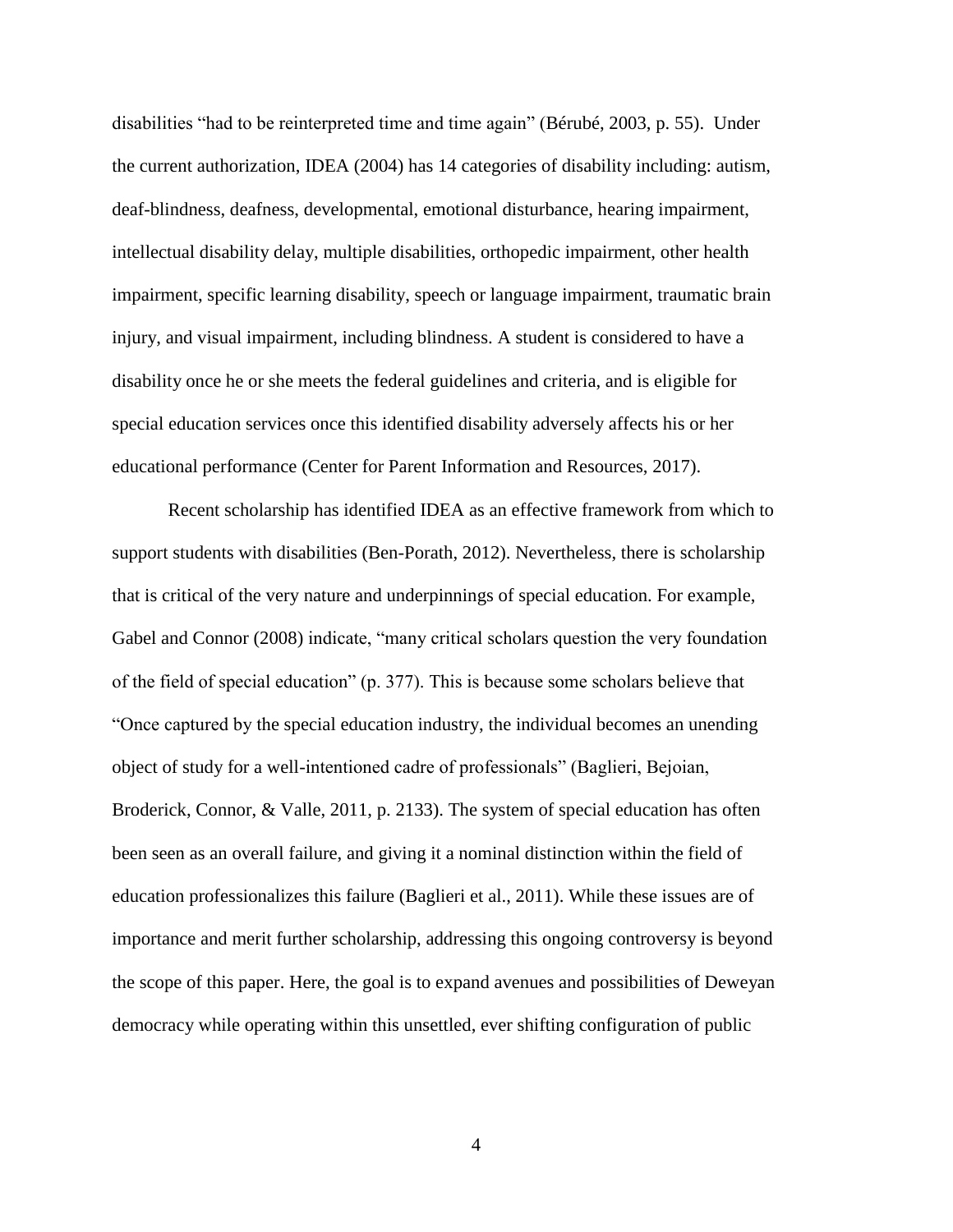education. In pursuit of such an expansion of democratic possibilities, it is useful to reflect on the dominant models of disability.

Currently there are two dominant models through which to examine disability: The Medical Model of Disability and The Social Model of Disability. My paper more closely aligns with latter. Advocates of the Medical Model approach disability as if it were a disease that needs treated, with the ideal outcome being an individual achieving "normality" (Shyman, 2016, p. 367). Furthermore, the focus in the field of education in general has long tended to be on what students cannot do in a given situation (Garrison, 2010). Therefore, a student's performance is assessed by a series of observations and checklists; such pathological societal assessments are prevalent in addressing disability in public education (Garrison, 2010). Moreover, in public education, once a student has been identified as having a disability and is deemed eligible to receive special education services, the goal then is to help the child "catch up" to their peers. Therefore, the impression is given that having a disability is a condition that prevents one from achieving at an ideal level.

In contrast, advocates of The Social Model posit that disability is a societal construct (Danforth, 2008). That is not to say biological factors such as dysfunctional limbs do not affect individuals from doing certain activities, such as climbing stairs (Anastasiou & Kauffman, 2013). Nevertheless, "Justice requires that we repair the environments not the people" (Lekan, 2009, p. 216). If individuals with disabilities have issues accessing physical structures, or struggle to have academic success, it is the environments that need altering, not the individuals. My paper suggests altering the social and political environments to be more pluralistic, participatory, and communicative.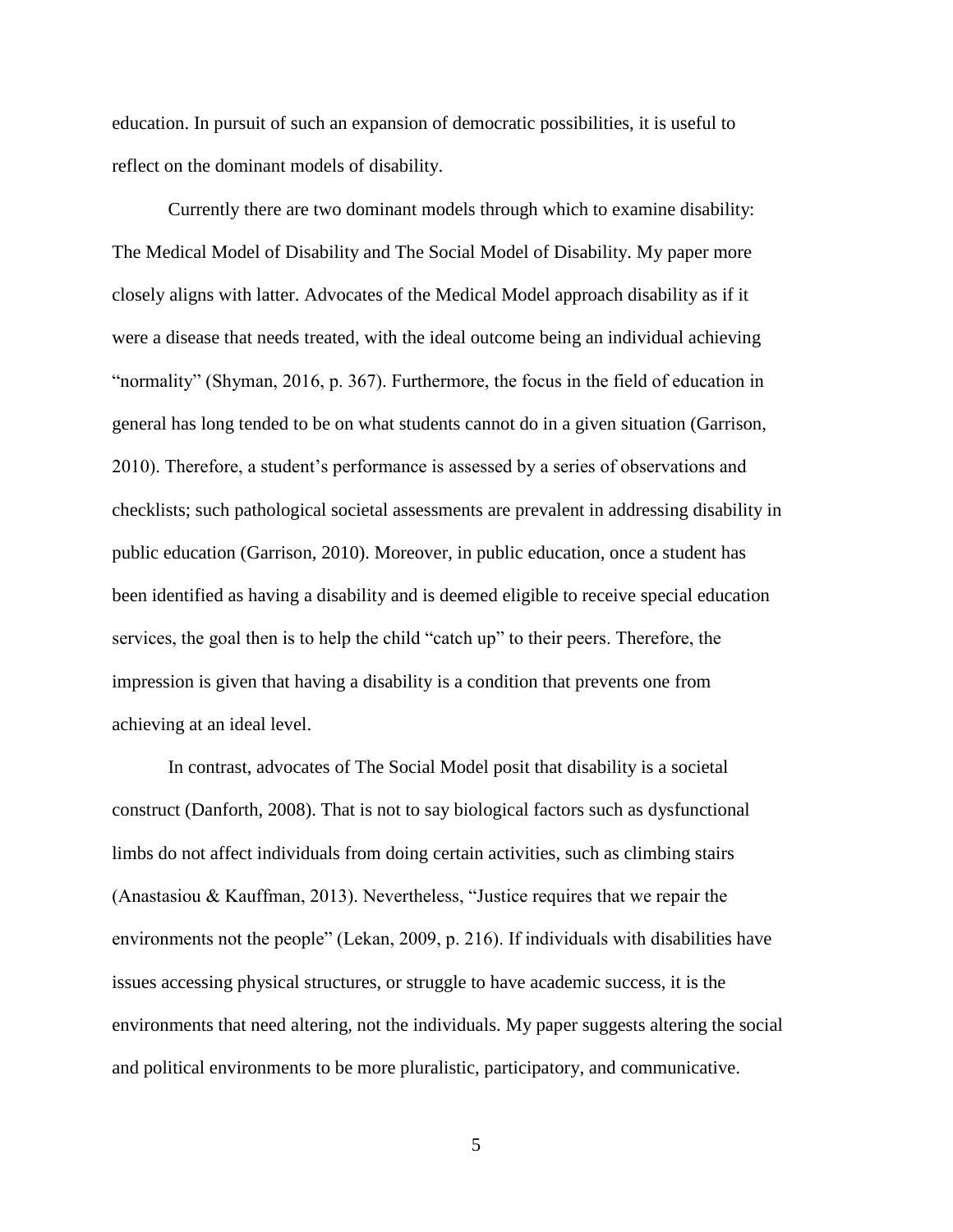Such a Deweyan approach confronts and rejects the Medical Model. For instance, O'Brien notes:

Furthermore, instead of focusing on what children cannot do, educators would view all children as strong, capable, and competent. And "disability" would be thought of as an addition to the concept of diversity, that is, a difference in degree, not type. (O'Brien, 2016, p. 481)

Therefore, examining disability from this non-pathological perspective problematizes the notion of how the citizenship of individuals with disabilities is approached in an institutional setting, because "inclusive education is about the participation of *all* children and young people and the removal of *all* form of exclusionary practices" (Barton, 1998, p. 84-85).

#### **Dewey and Disability**

Examining Dewey sheds light on possible ways to reconstruct the environments that prohibit and discourage individuals with disabilities from achieving participatory democratic citizenship. Although Dewey did not discuss disability directly, his theoretical underpinnings help to situate him within the discourse of disability, aligning him more closely with the Social Model of Disability. To Dewey, the focus of education should be "continuity of growth" and that looks different for every student and cannot be measured by a standardized assessment of any sort (Garrison, Neubert, & Reich, 2016, p. 186). Given the uniqueness of each individual, there is no test that could provide a valid assessment of growth in every person. Besides, it is not up to a test to determine growth, but it is up to the teacher to identify "what experiences best promote growth" (Mason, 2016, p. 92). Additionally, growth can be observed and "is present wherever life exists"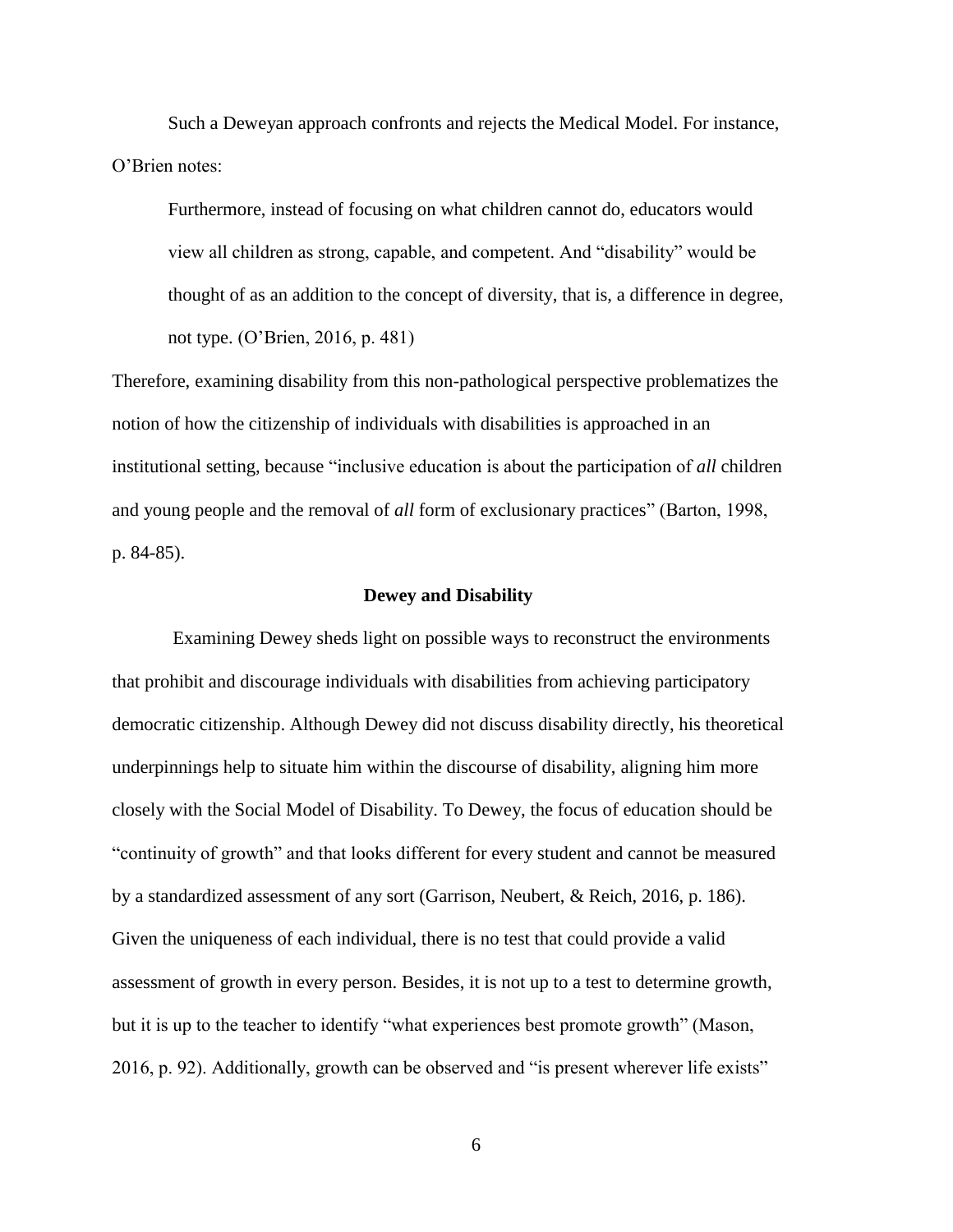(Danforth, 2008, p. 58). For example, if one day a student is not able to do a given task and then later that student can complete it, simply put, that student has experienced growth.

Furthermore, Dewey had "discomfort with intelligence testing" because the results are used as evidentiary support to label or categorize someone as inferior or superior (Danforth, 2008, p. 50). Danforth (2008) indicates that these labels serve as stigmatizations "while claiming scientific neutrality" (p. 59). Additionally, "labeling directs the teacher's attention to conformity instead of the uniqueness of each person" (Furman, 2015, p. 62). In fact, no one has a disability until he or she takes an IQ test (Garrison, 2012). Dewey argues that inferiority and superiority can only be in relation to a task (Danforth, 2008). As Dewey argues:

There are many modes of superiority and inferiority as there are consequences to be attained and works to be accomplished. And until society becomes static new modes of activity are continually developing, each of which permits and exacts its own specific inferiorities and superiorities. There is doubtless some degree of correlation between traits which promote superiority in more than one direction. But the idea of abstract, universal superiority and inferiority is an absurdity. (MW 13:49)

Consider a student I taught, Justin.<sup>1</sup> The intelligence test he was given indicated that he had an intellectual disability, which suggests that he was intellectually inferior when compared to his same-age peers. However, Justin knew how to do a variety of tasks valued in the social context of the vocational classroom, such as, but not limited to,

 $\overline{\phantom{a}}$ 

<sup>1</sup> Here and elsewhere in the paper, pseudonyms have been used to protect the student's or teachers' identity.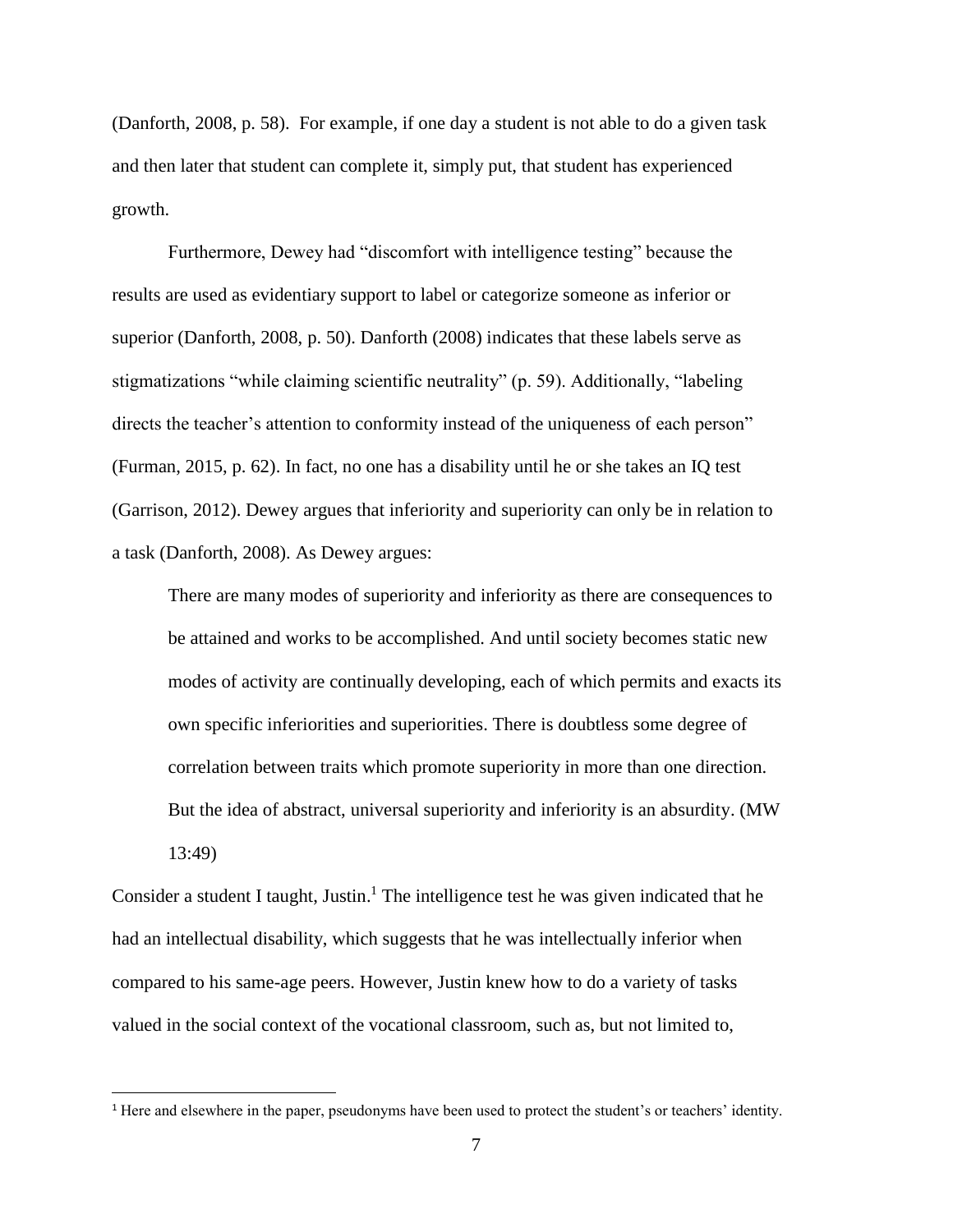stacking lumber, sawing, hammering, and sweeping. His peers probably did not know how to do many of the aforementioned tasks. So given a variety of tasks to complete in a woodshop, who then is inferior, Justin or his peers of putatively "normal" IQ's? This example explicates Dewey's argument about superiority and inferiority. One cannot simply say that a student is either inferior or superior based off a standardized assessment, as it requires contextualization to actually make any logical sense. However, in many instances education leaves the logic behind and proceeds with the labels.

## **Deweyan Democracy**

## **Pluralistic Democracy**

Within a Deweyan democracy, perceptions of ability and disability labels begin to break down and lose meaning. However, the word democracy is often spoken, but rarely truly heard, understood, and applied. Most American citizens are familiar with the term because they are familiar with the notion of American democracy. In fact, "we tend to think of democracy as something that exists somewhere else, typically in Washington, D.C., or the state capitol, and is supported by the voting of dutiful individuals" (Stitzlein, 2014, p. 66). Although the ideal of democracy is related to government, it is more so a way of life or a way of looking at the world. Democracy is something that emerges and, should it thrive, repeatedly occurs; it is not something to be statically preserved. It is a place where experiences are blended and realities constructed and then reconstructed.

When speaking of democracy, Dewey proposes two questions as standards for evaluating any society. The first (internal) standard considers: "How numerous and varied are the interests which are consciously shared?" (MW 9:89). He asks this question as a way of assessing if an occurring situation is actually a democracy. This question addresses the issue of whether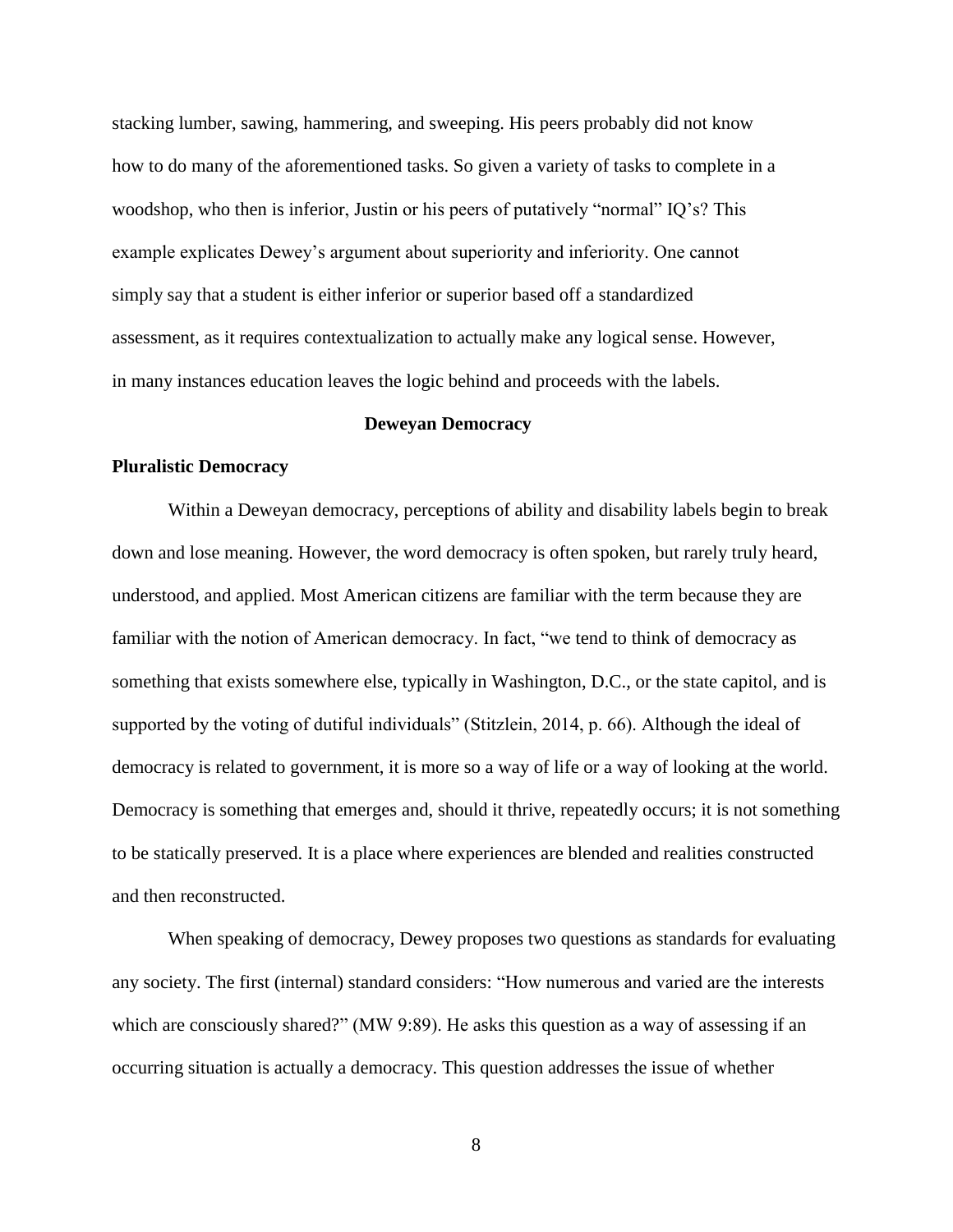everyone's interests are being represented and if there is a direct effort to ensure that these views are being shared among the members of the democracy. It urges the society to expand interests held in common. The second (external) standard considers: "How full and free is the interplay with other forms of association?" (MW 9:89). This standard asks whether the group has free and open exchanges with forms of life distinctly different from those currently found within the society. It urges openness to otherness and offers hospitality to strangers. Both standards point toward an inclusive pluralism.

Dewey examines his two standards by considering a non-pluralistic situation where interests are shared, but not varied or open to other forms of exchange. He asks us to consider a band of thieves. Thieves share a common interest in stealing. However, this common interest is limited and the thieves do not have any open exchanges with outside members. Doing so would result in the demise of the organization. Although each group member may have a voice, the group lacks diversity of perspective, and as Dewey notes, "Hence, the education such a society gives is partial and distorted" (MW 9:89). However, if a group forms where community organizations, for instance schools, such that, students, teachers, administrators, parents, and other stakeholders are involved in a dialogic relationship, then Deweyan democracy starts to form. In this example, the interests are shared and varied and the exchange between the external (community) and internal (school) is open and unrestrained. Ideally, every citizen in a democracy begins to have a role and a contribution to help that democracy not just survive, but thrive. Dewey's two standards point toward a participatory, pluralistic democracy.

Garrison et al. (2016) argue, "We can say that a plurality of interests shared within a community is a necessary precondition of education for democracy" (p. 98). For example, the notion of plurality within a community is when those within a group share common interests.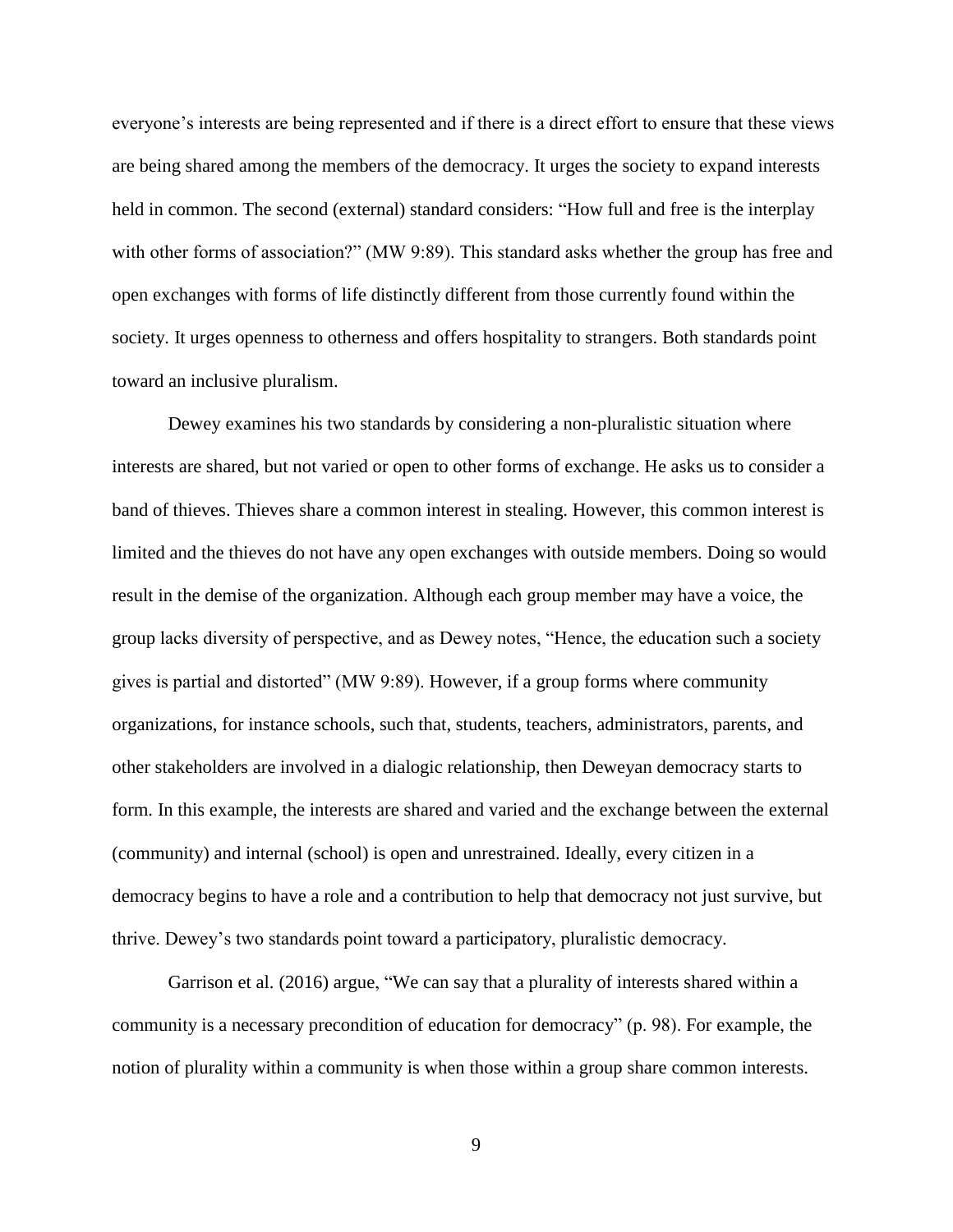This can be explained by examining educational decisions made within a school itself. When a school shares a common interest in helping students find their unique place in society, this school has the potential to provide democratic education. If this school is to provide effective education, the faculty has to make a concerted effort to include the voices of outside members such as social services, disability advocates, local colleges, parents, and other stakeholders. Garrison et al. argue, "The key point here is that for the development of its democratic relations and experiences, a given group, community, or society needs generous and unhindered exchanges taking place with other groups, communities and societies" (Garrison et al., 2016, p. 98). In order to educate for democracy these external exchanges are of utmost necessity.

Therefore, it is sufficient to say that a school, when educating for democracy, has an openness to the local, national, and global community. This relationship should benefit and edify both the school and the community. For example, consider a program that one of my colleagues had in which students with disabilities operated a consignment shop on the school property. The students did everything in the store from working with and waiting on customers to taking donations. The public would donate, buy, and interact with the students on a daily basis. This relationship helped to upset a binary present in modern society, which is the distinction between manual and mental labor. If we accept this binary, Rose (2004) posits:

….we miss so much: The mental processes that enable service. The aesthetics of physical labor. The complex interplay of the social and mechanical. The choreography of hand, eye, ear, brain. The everpresence of abstraction, planning and problem solving in everyday work. (p. xx)

This situation helped the public to not miss the choreography because they could observe the capacity of the students with disabilities. This dialogic relationship also allowed the students to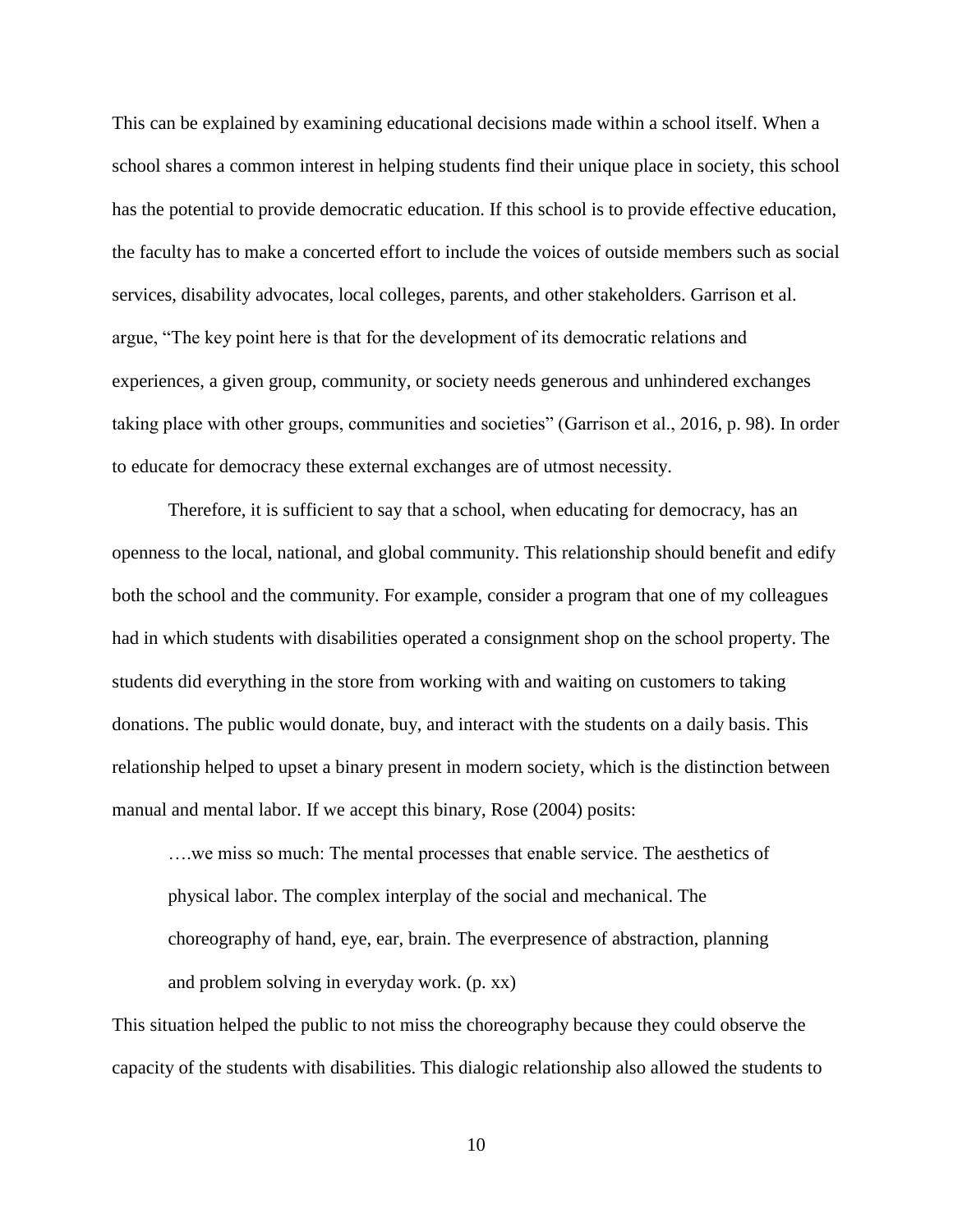become fully engaged with the local culture and community. Therefore, the benefit of open communication between the school and community can only be positive and enriching to both groups.

#### **Democratic Participation**

In Deweyan democracy, everyone must not only have a right to participate; he or she must also have the capacity. When someone has a right to do something that simply means that her or his largely negative and formal, freedom is secured by law, such as the right to free speech in America. However, arguing that everyone must have the capacity adds an extra element because then the argument moves beyond formal rights secured by law, and towards the substantial notion that no one is exclude based on perceived lack of capacity thus everyone can be a contributing citizen. If the capacity is lacking it must be developed whenever possible.

Educating individual democratic capacity is essential to any vibrant democracy. It enables positive, active, substantive freedom. For example, Dewey posits, "It is the aim of progressive education to take part in correcting unfair privilege and unfair deprivation, not to perpetuate them" (MW 9: 126). It is clear that Dewey was not in favor of anyone being excluded; instead, he supported the inclusion of all that are affected by a policy, individual decision, or law. However, the inclusion of all is only possible in a creative democracy. Garrison et al. (2016) speak to the nature of democratic education when they say, "Education in a democratic sense has to prepare sufficient opportunities for individuals to realize their autonomy *de facto* in the complex contexts of modern power constellations" (p. 148). Therefore, the individual citizen must realize that he or she has autonomy within a genuinely pluralistic democracy.

In American democracy, not everyone can participate, even in the restricted legal sense; sometimes it is claimed because he or she intrinsically lack the capacity. In this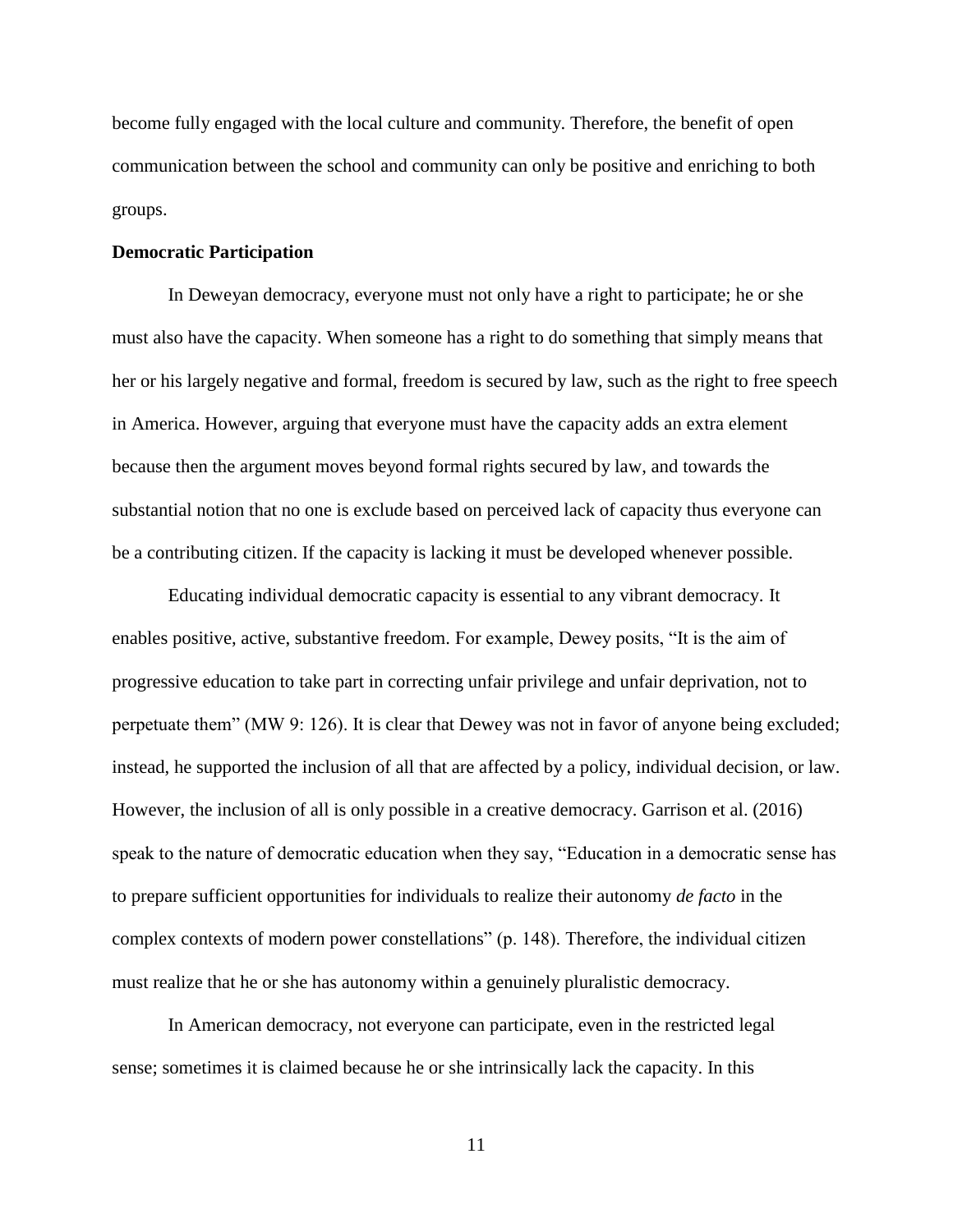paper, the focus is on the participation of individuals with disabilities, in the institutional meaning of the word. In fact, there are laws in certain states that prohibit and restrain individuals with disabilities from civic engagement such as voting. This is an example in which individuals have the right to vote because they are an American of proper age, but the law sets parameters around their capacity. For example, Disability Justice (2016) notes:

- 7 states deny the right to vote to: **"idiots or insane persons"**
- others deny the vote to those of "**unsound mind, non compos mentis"**, or those who are not of "**quiet and peaceable behavior**"
- 16 states bar **those adjudged mentally incompetent or incapacitated** from voting
- 4 state constitutions bar people "**under guardianship**" from voting (Par. 5)

Therefore, when looking at the concept of participation, one should consider exactly what it means to be a democratic citizen. If participation is defined and limited to traditional civic engagement, such as voting, what then does this exclusion mean for the citizenship and active civic participation of individuals with severe disabilities? Nussbaum (2010) takes up this argument and identifies three levels of impairment: one in which the person can fully participate; one in which the person may be able to make a political decision, but needs the assistance of the guardian; and the last in which the person is completely dependent upon the guardian to speak on behalf of the individual with a disability (Nussbaum, 2010). In any case, Nussbaum argues that every person should have a vote. Nussbaum (2010) even goes on to say in the case of individuals with significant disabilities, "There is no good reason to refuse a surrogate arrangement in this area, and very strong reasons to accept it" (p. 93).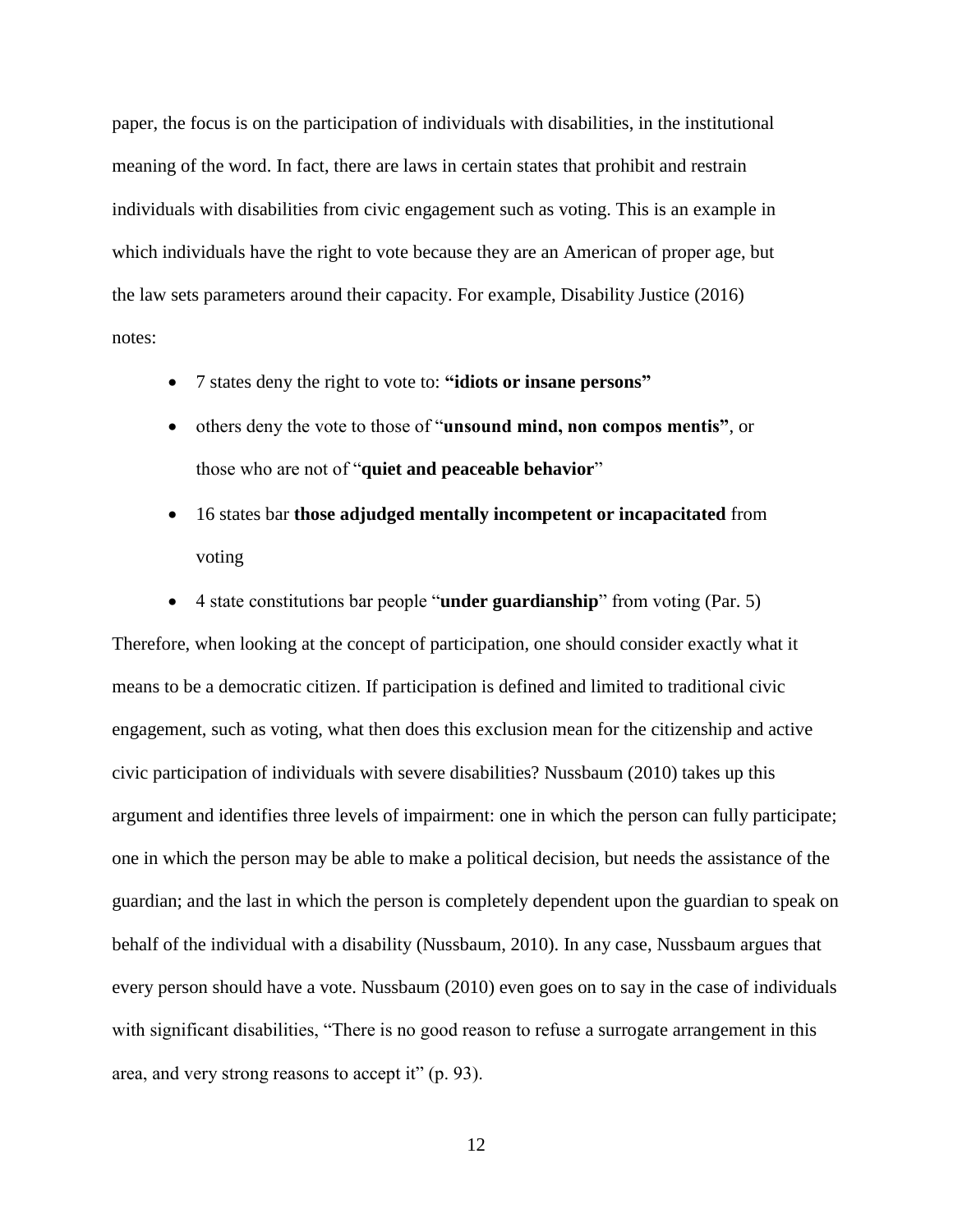## **Democratic Communication**

Full citizenship for individuals with disabilities is not possible unless communication is present. For example, Dewey notes, "communication insures participation" (MW 9:7). Without communication among all members of the democracy neither of Dewey's standards can be addressed democratically. As Dewey notes, "In order to have a large number of values in common, all members of the group must have an equable opportunity to receive and take from others. There must be a large variety of shared undertakings and experiences" (MW 9:90). Without full and free communication individuals cannot know if they have a shared interest. Additionally, open and unhindered exchanges are stifled because communication is essential in this component as well. Dewey argues, "Lack of free and equitable intercourse which springs from a variety of shared interests makes intellectual stimulation unbalanced" (MW 9:90). Therefore, communication is a must to maintain the integrity of the democracy. So when considering individuals with disabilities, he or she has to be able to communicate, to the fullest extent possible, his or her needs, desires, and aspirations.

The importance and benefit of communication is exhibited powerfully by Dewey when he says:

Society not only continues to exist by transmission, by communication, but it may fairly be said to exist in transmission, in communication. There is more than a verbal tie between the words common, community, and communication. Men live in a community in virtue of the things which they have in common; and communication is the way in which they come to possess things in common. (MW 9:7)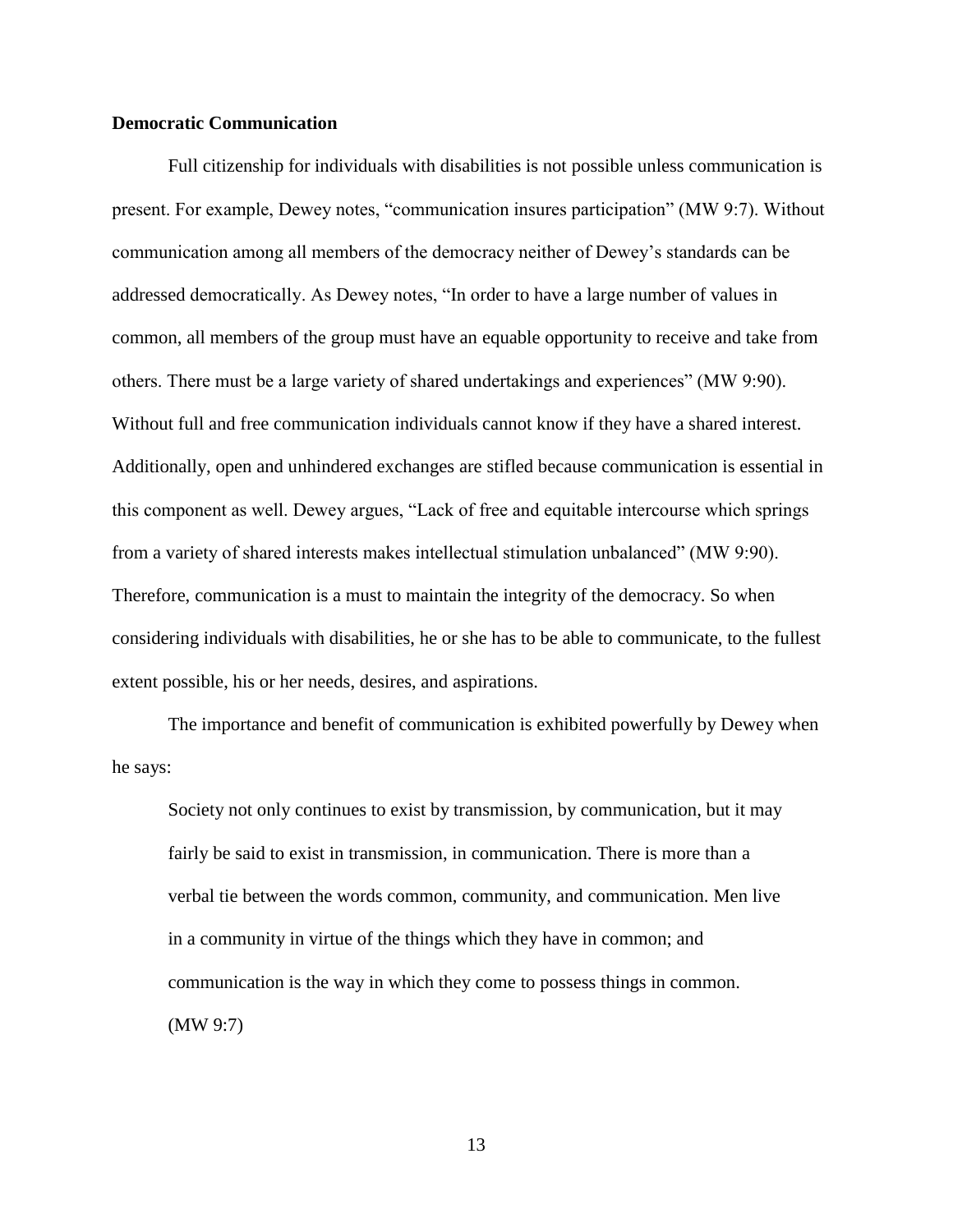For a society to persist, communication has to persist in tandem. Communication in a community creates new shared interests, as well as revealing already existing interests.

The notion of communication becomes problematic when thinking of individuals with severe disabilities, especially if this individual cannot communicate in the usual sense of speaking or writing. This person can still be a contributing and participating citizen in a creative democracy and in this instance, one must refer back Dewey's statement in which everyone has not just the right, but also the capacity to be a member of a democracy. The first step in this process is the individual being present during the unhindered and open exchanges between the members of the democracy, because as Dotts (2016) notes, "[democratic education] changes the participants involved in interaction" (p. 112). Additionally, Garrison et al. (2016) argue, "At the bottom of this understanding of deep democracy lies the insight that direct face-to-face encounters are powerful experiences" (p. 105). These face-to-face encounters are often necessary for someone to fully consider the needs of someone else. As Dewey notes:

The extension in space of the number of individuals who participate in an interest so that each has to refer his own action to that of others, and to consider the action of others to give point and direction to his own, is equivalent to the breaking down of those barrier of class, race, and national territory which kept men from perceiving the full import of their activity. (MW 9:93)

Here Dewey explains the power of individuals with severe disabilities being present during face-to-face interactions. In these instances, everyone has to consider how her or his actions will affect the person with a disability even if that person may not know his or herself. This point is crucial in identifying that a person who has a severe disability,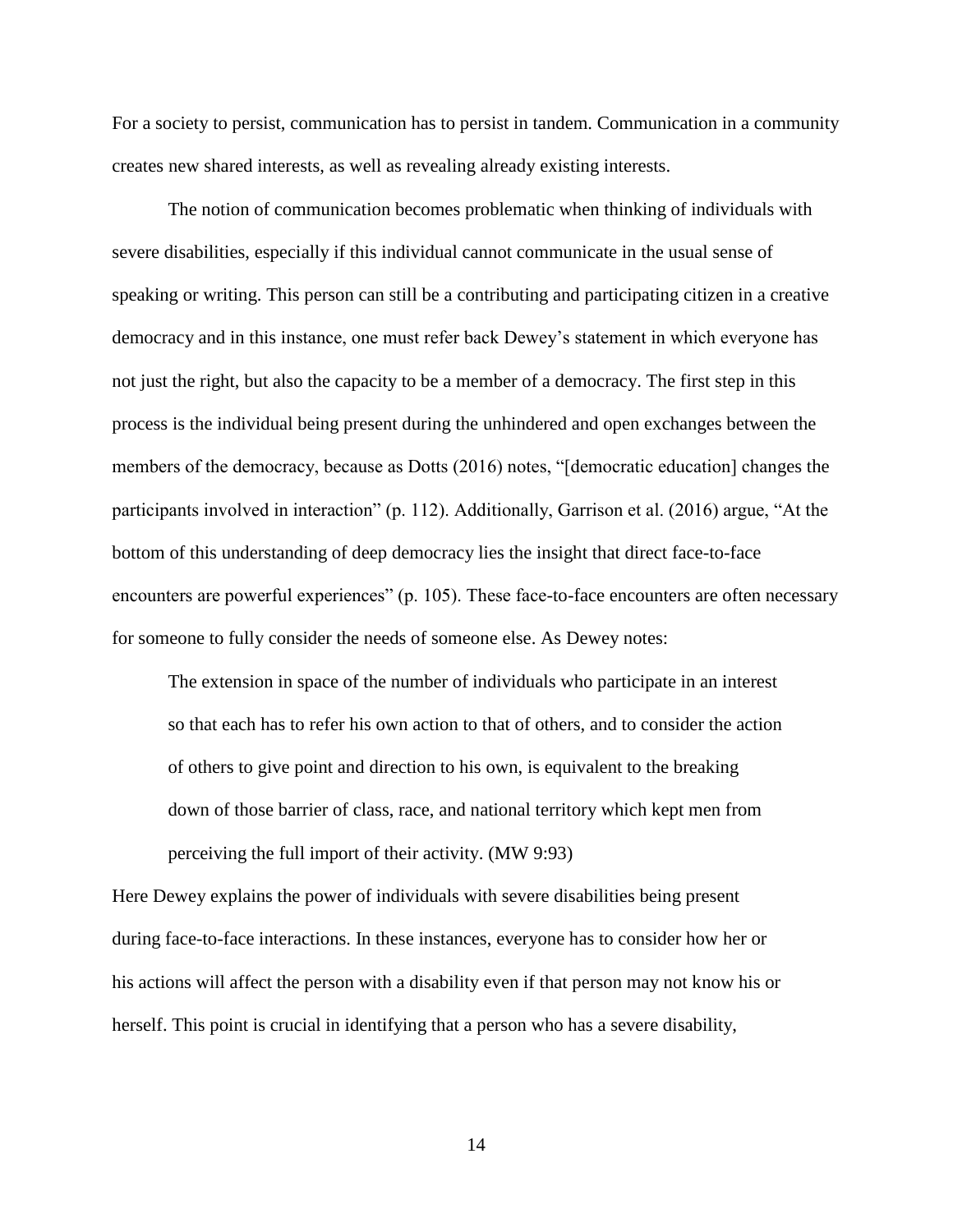which precludes him or her from traditional forms of communication, can participate in an exchange by solely being present in the room.

To tie the forgoing notion of a pluralistic, participatory, communicative democracy together, one should consider another observation Dewey makes:

An undesirable society, in other words, is one which internally and externally sets up barriers to free intercourse and communication of experience. A society which makes provision or participation in its good of all its members on equal terms and which secures flexible readjustment of its institutions through interaction of the different forms of associated life is in so far democratic. (MW 9:105)

Some could look at this statement made by Dewey and find it too rigid or dichotomous. However, as already noted, Dewey expects and believes that democracies should be constructed and then reconstructed. Therefore, when a democracy fails to serve the interests of the citizens, it should be reconstructed so that it does. If there is not free exchange inside and outside of the formation, then that society is undesirable because it does not and will not allow for the development of a satisfactory democracy.

Notice Dewey also argues that all members are to be on "equal terms" (MW 9: 105). If individuals with disabilities are involved in the exchange, his or her interests and insights should be considered as valuable as the "experts" or those in positions of authority. This concept of equality allows everyone at some point to assume a position or a voice of leadership. Everyone can be a contributing citizen in a pluralistic, participatory, communicate democracy.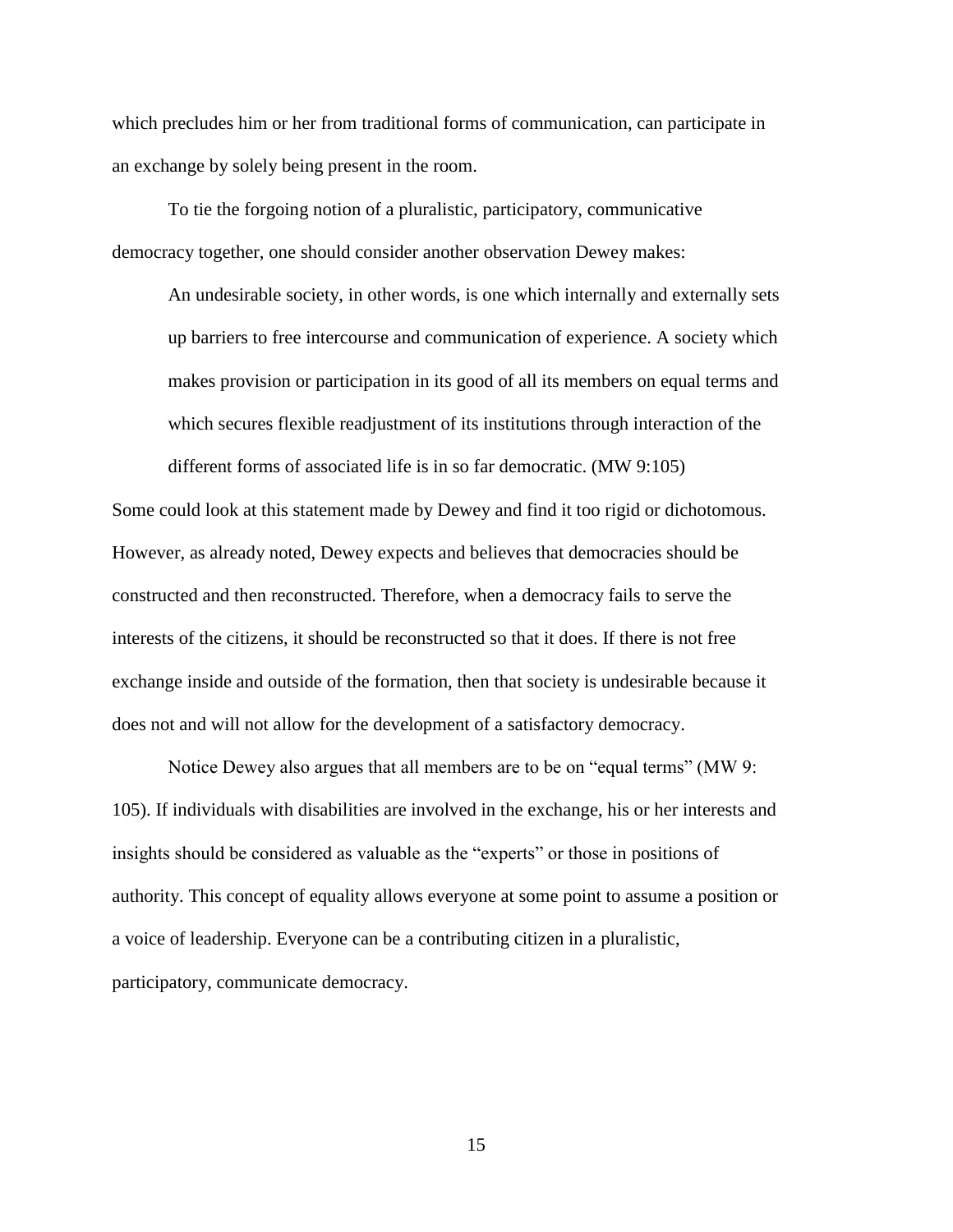#### **An Aristocracy of Everyone**

When a pluralistic, communicative, participatory democracy forms within a school, students can realize their unique potential and make their unique contribution to the society in which they live. Dewey argues that in such a society every citizen has something to provide. For example, Garrison (2012) states, "The specific needs, desires, and interests, along with moral, artistic, and cognitive development give each individual a unique perspective on existence; hence, the unique ability to make a unique contribution" (p. 354). The notion of unique contribution means that every person has not just an important place in society, but possesses something so significant that once society experiences it, the society is unable to live fully without it (Garrison, 2012). It is only possible for a student to find his or her unique contribution when presented with numerous opportunities to explore interests. When these opportunities are presented, the student is then able to realize his or her unique potential and the democracy can work to cultivate the citizen's potential to develop it into a unique contribution.

There is tremendous power in students finding their special contribution for the reason that when this occurs, the individual—every individual—is able to discover his or her capacity for leadership; everyone is capable of being a contributing citizen and a leader (Barber, 2012). Leadership does not just lie in the elite. Leadership is imbedded and present within every individual, varying only with context. Benjamin Barber speaks to such potential of this in his book *An Aristocracy of Everyone*. Similar to Dewey, Barber (2012) argues everyone has not just the right, but also the capacity to govern his or her own lives and become citizens. Barber (2012) argues: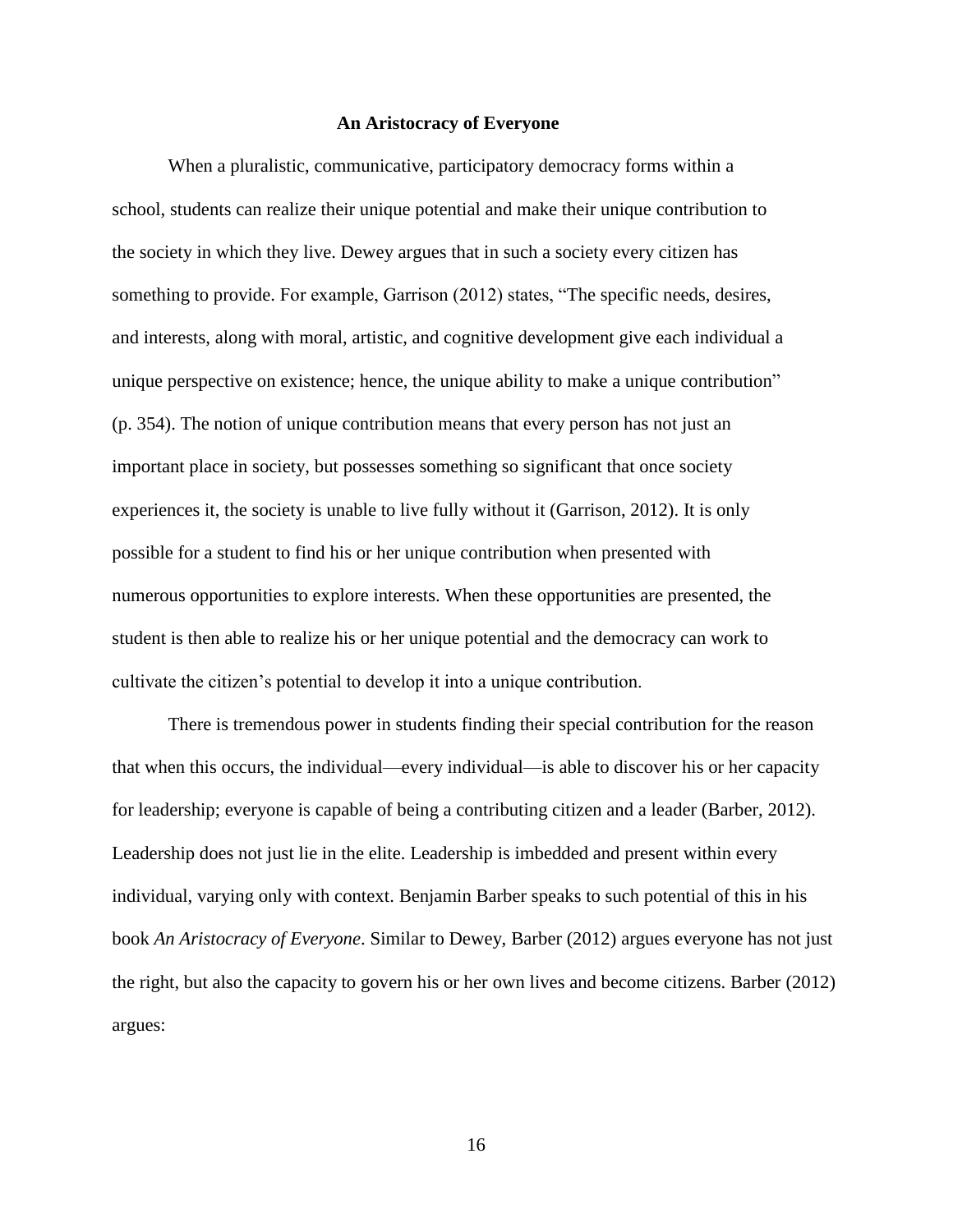Citizens are women and men educated for excellence-by which term I mean the knowledge and competence to govern in common their own lives. The democratic faith is rooted in the belief that all humans are capable of such excellence and have not just the right but the capacity to become citizens. (p. 5)

Barber (2012) is not being idealistic. In fact, he recognizes that, in some instances, students may be unable to master the content, but they can in the very least, be selfgoverning and master their own lives. Barber (2012) argues, "Not everyone can master string physics or string quartets, but everyone can master the conduct of his or her own life" (p. 13). Therefore, no matter the person, situation, ability, or disability, every person has the capacity to become a contributing citizen and an aristocrat in his or her own right.

The notion of unique contribution can be exemplified by re-considering Justin, a student with an intellectual disability to whom I taught vocational skills. In a vocational class there are activities such as sawing or hammering that require objects to be held in a vice. Hammering objects in a vice easily jars the objects out of the vice and onto the floor. Justin was the only person in the class capable of tightening the vice enough that objects could not break free. He was also the only one who could loosen the vice once it was tightened. In regard to being able to operate the vice, Justin was an aristocrat and a leader.

In the previous example, Justin realized some of his unique potential, found his unique contribution, and this in turn allowed him to find a trait, within himself that allowed him to assume a position of leadership. By doing this, he not only helped the others be more productive, but also helped the other students to see that they too had a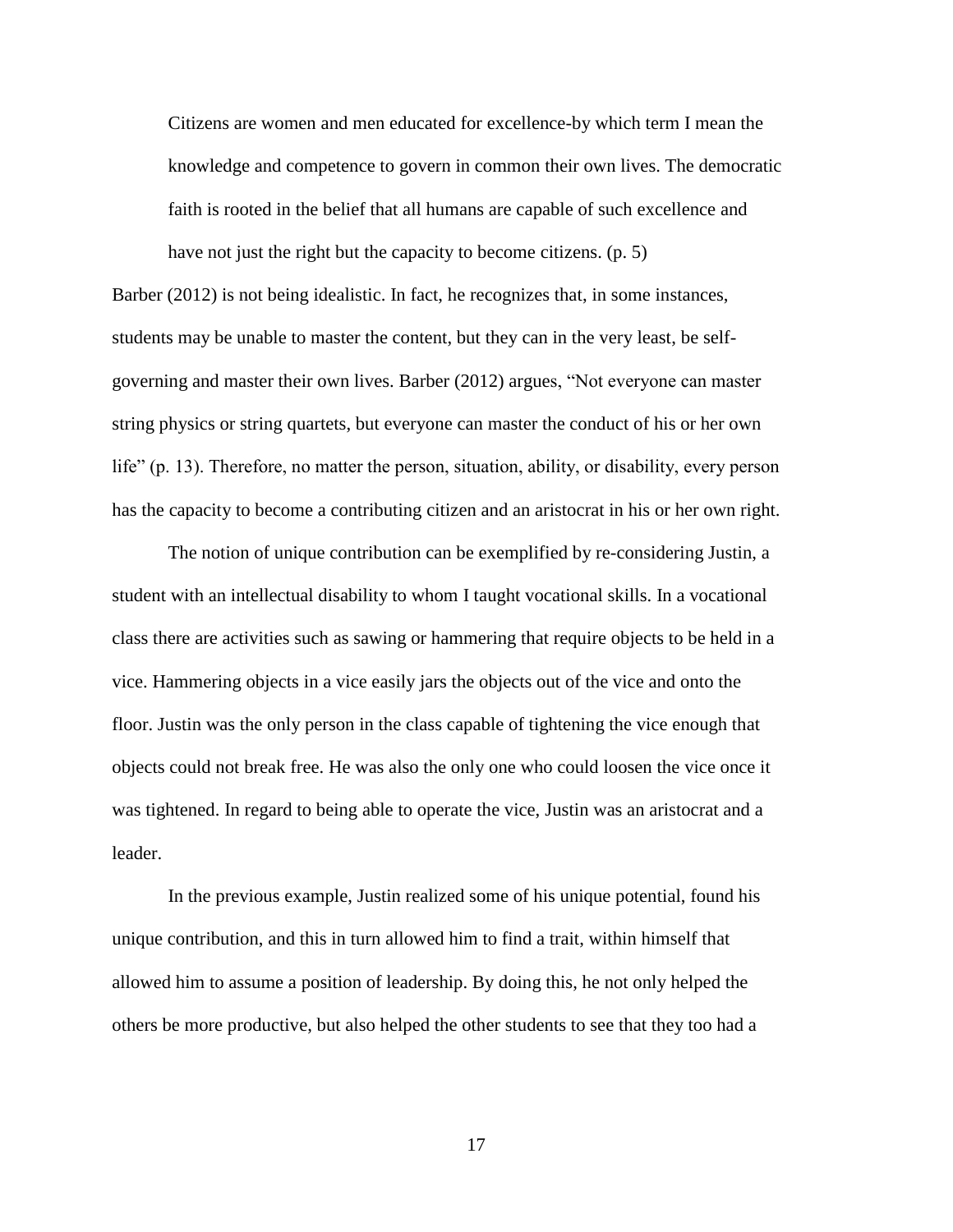unique ability that, once discovered, would allow them to assume a similar position in the classroom.

## **Democracy For and By the People**

Much of what is called democracy today is only democratic in name, as Parker (1996a) argues, "Yet it is not so much 'we the people' who govern in these fledgling democracies as it is power elites that govern" (p. 182). Therefore, arguing that everyone has the potential to be a leader disrupts the status quo present in modern politics and education, because essentially this position infers that government can and should not only be constructed for the people, but also by the people.

In Dewey's time, as in ours, many believe in government by a superior class comprised of the intellectual elite (Westbrook, 1993). These so-called "democratic realists" identified a putative problem with democracy, that problem being that the average citizen was not capable of governing (Westbrook, 2012, p. 293). Therefore, Dewey "turned to a democratic realist with whom he had the greatest affinity, Walter Lippmann, trading on Lippmann's descriptions and explanations of the plight of democracy while rejecting his solutions to it" (Westbrook, 2012, p. 294). Lippmann's solution was to transition decision making away from ordinary citizens and give authority to the "governing elites" (Westbrook, 2012, p. 299). However, Dewey argues that in instances when the masses are not capable of governing, the solution is to educate the masses. As Westbrook argues, "The enlightenment of the public, he [Dewey] said, took precedence over the enlightenment of government administrators" (Westbrook, 2012, p. 310).

Lippmann's notion of democracy is more likely to occur in school systems where education is created strictly *for* the students, instead of *by* the students. If students with disabilities are placed in situations where "experts," such as administrators, teachers,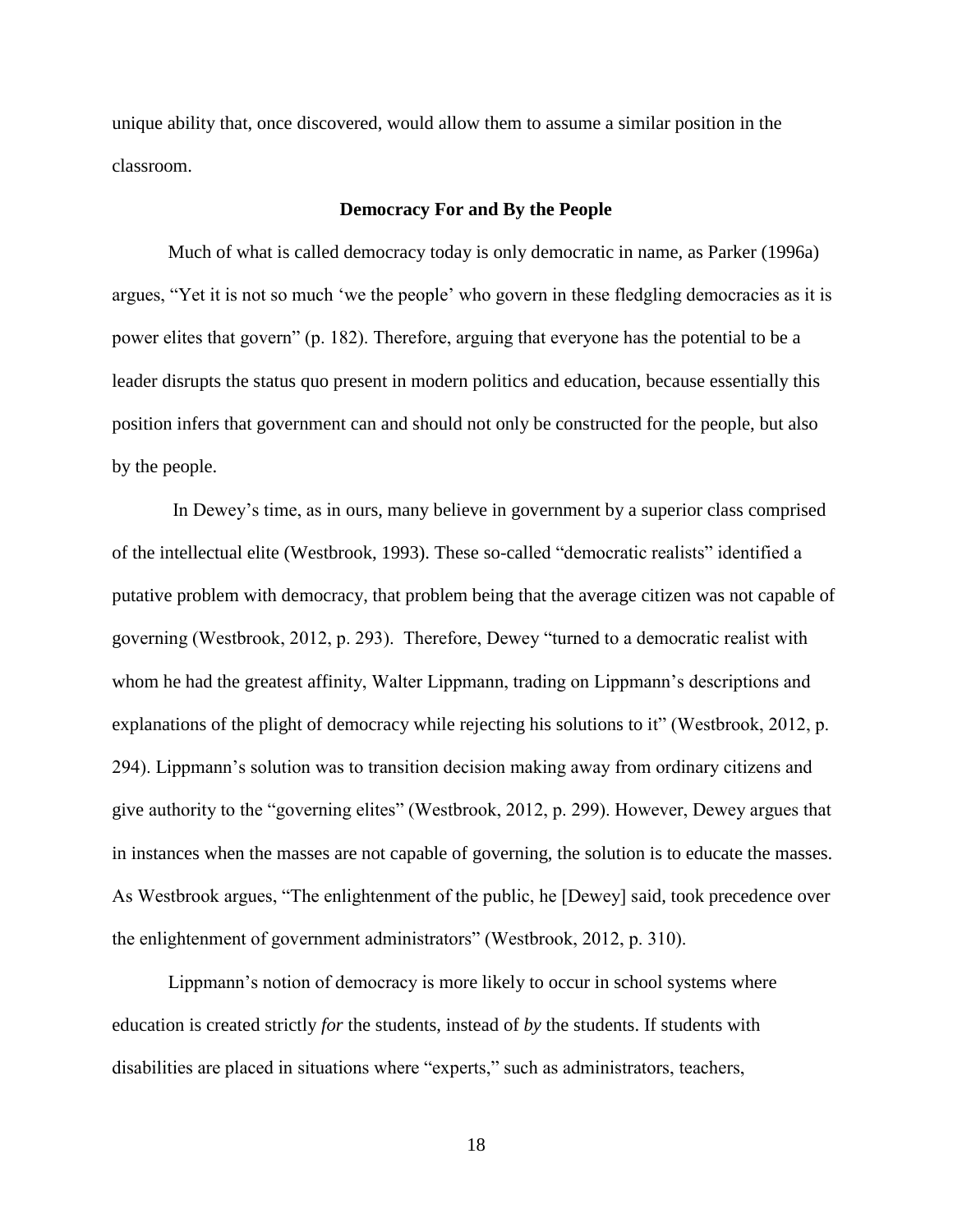school psychologists, or central office personnel construct education for them, instead of providing opportunities for the students to co-construct their educational experience, a class of democratic elitists is formed. As Dewey notes, "The man who wears the shoe knows best that it pinches and where it pinches, even if the expert shoemaker is the best judge of how the trouble is to be remedied" (LW 2:364). Therefore, the voice of the student is of utmost importance, as without that voice the group cannot fully know the extent of the problems "to be remedied" (LW 2:364).

Experts have a place in a democracy. When commenting on Dewey's position, Westbrook argues, "The role of the expert was not as a policy maker but as a technician who would discover and make known to the public and its representatives the facts on which policy making depended" (Westbrook, 2012, p. 312). However, the position of the expert can set a radically different tone depending on how he or she is first encountered. For example, in many instances, before a student qualifies for special education services, experts evaluate him or her. When the meeting occurs to discuss the results, the experts often lead and dominate the discussion. This meeting can send a strong message to the student about her or his role as a student and a citizen. In this type of situation, the student learns from an early age that being a citizen means that he or she is expected, even required, to take a passive role.

Schools that frame the education of students by relying primarily on the insight of "experts" initiates a cycle in which decisions are made by the more knowledgeable, and those decision are felt by the others deemed "incapable" to make decisions for themselves. As Garrison (2012) notes, "We must cease believing that leadership means government by an elite group of experts. Instead, we must seek government not only for,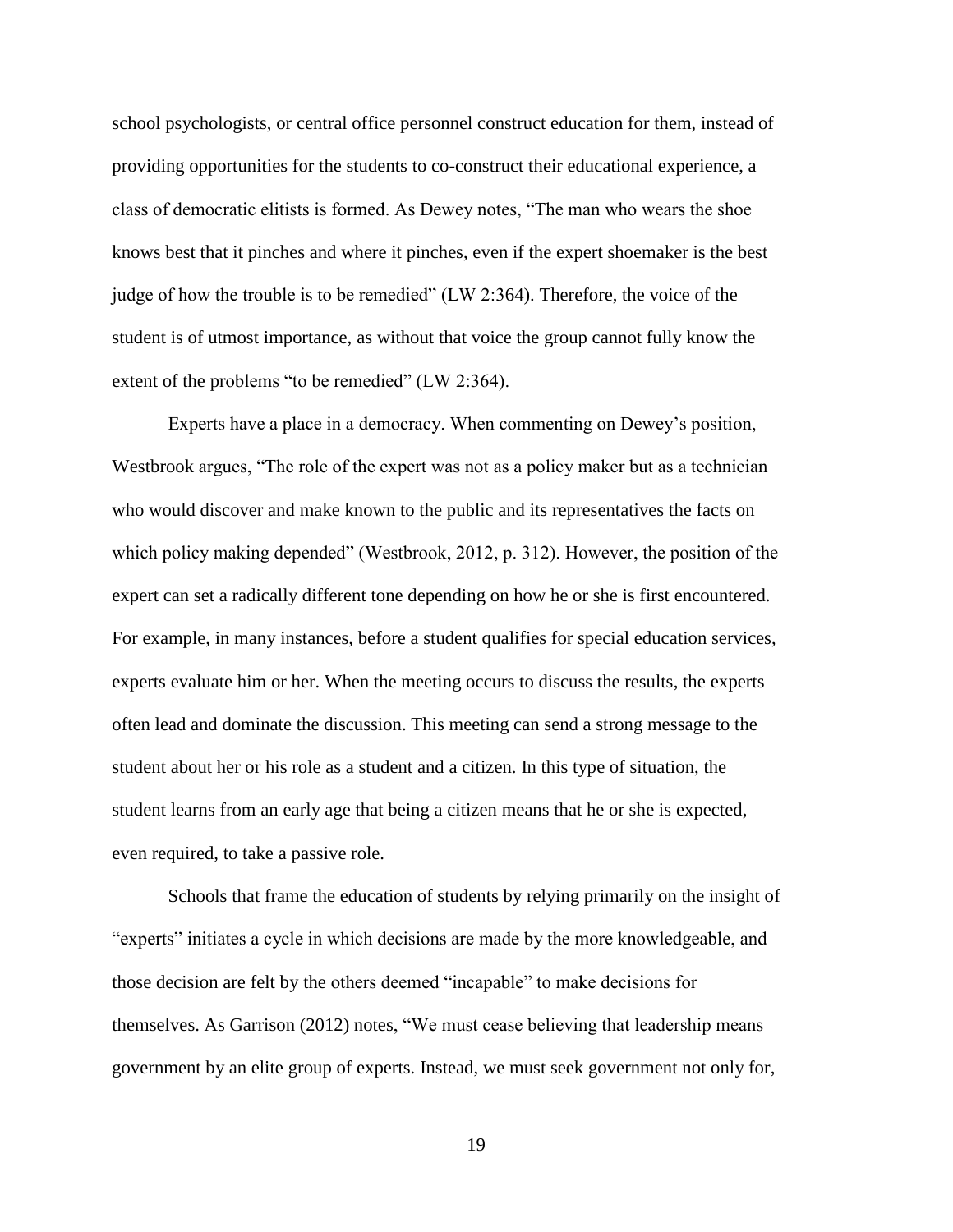but also by the people" (p. 373). Along the same lines of sentiment, democratic education is not possible in school systems where education is strictly for the students; all participants must have an opportunity to speak and be heard. Nevertheless, students with disabilities are often caught in this cycle, ironically when the conversation turns to how to best meet their needs. In these instances, the school often focuses on how it is best to govern the student's life, instead of allowing him or her to govern his or her own life. How can schools educate responsible citizens when the educational system robs them of the responsibilities of citizenship?

#### **Views of Citizenship**

One main mission of American schools is to produce future citizens. As Parker (1996b) notes, "citizenship education is probably the most popular stated mission for schooling in the United States" (p. 104). So then the question arises, exactly how is citizenship defined? Answering this question proves difficult, as many scholars disagree on the precise definition of citizenship. This is because the concept of citizenship, similar to disability, is a contingent societal construct. Johnson (2016) notes, "….citizenship is a societal construct that functions within the political world of a democracy (at least by Western standards)" (p. 48). Since democratic citizenship is a complex and contingent construct, attempts to define the concept are ongoing.

The discussion around citizenship falls on one of two sides of a conceptual divide. Parker (1996b) identifies that this division has produced two standard views of citizenship: the traditionalist view and the progressive view. In the view of traditionalists, students should be taught about citizenship. In contrast, the progressives want more opportunity for students to practice holding the "office of citizen" in order to help them to become contributing members of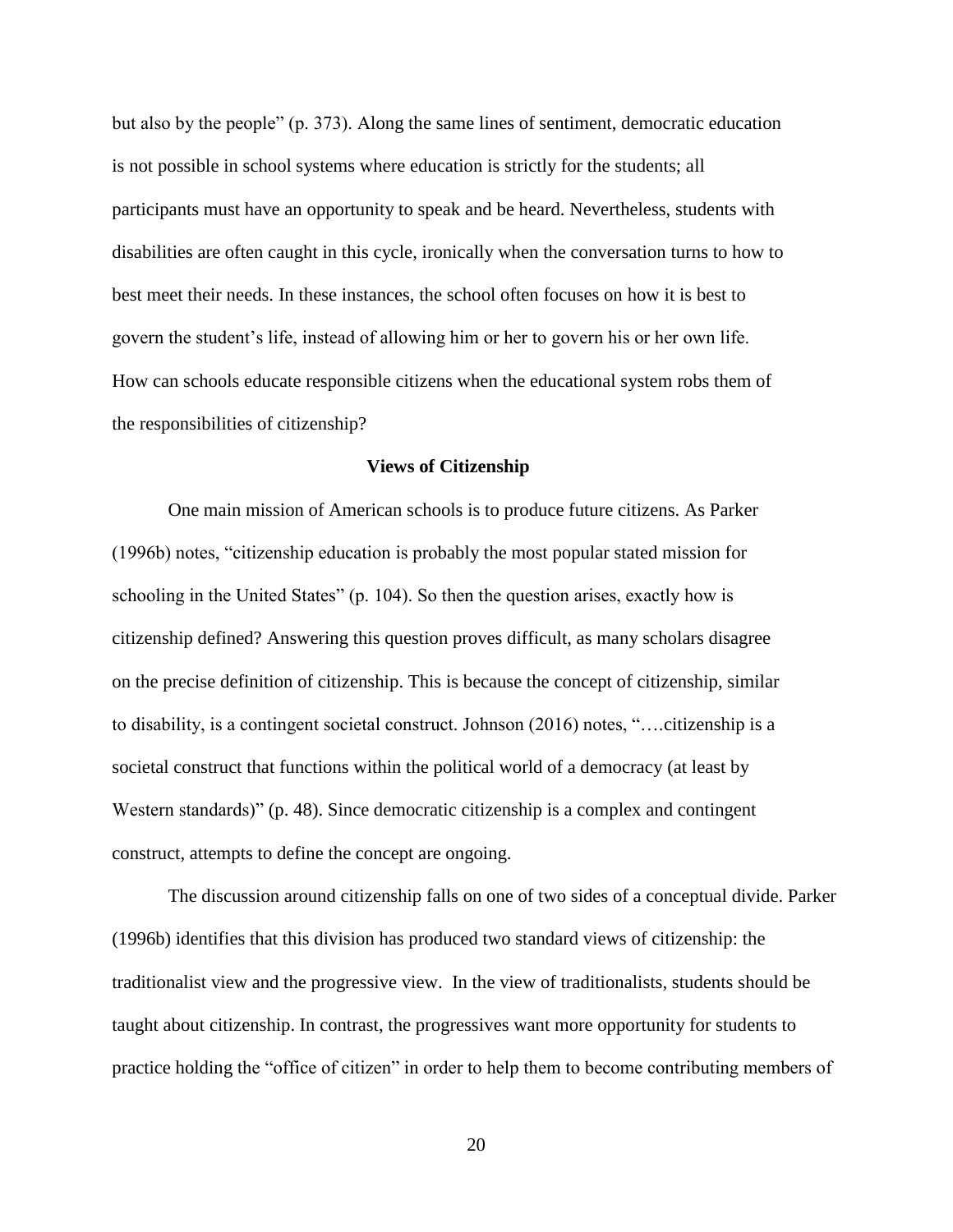society (Parker, 1996b, p. 111). In summation, "Traditionalists want more study, progressives want more practice" (Parker, 1996b, p. 112).

In both views, citizenship or the teaching of citizenship, occur in public education. The traditionalists would argue that students are learning information that they will put to later use when they engage in the act of citizenry. An example of this could be students learning about the responsibilities of civic participation, so they know the ways in which they can engage in the act of citizenry when they are of legal age. Progressives, on the other hand, would argue that the school serves as a space for students to engage in a simulation where citizenship is practiced. The way each group conceptualizes citizenship suggests that it is to be taught and practiced during school and experienced after graduation respectively. However, this becomes difficult, especially for students with disabilities who may have not had any opportunity to learn about or practice citizenship.

#### **Deweyan Citizenship**

Parker (1996b) sees both the traditionalist and progressive view of citizenship as flawed. Parker's (1996b) analysis of both views helps to start the conversation about what citizenship means and looks like through the lens of Dewey. Limiting citizenship to learning about and practicing citizenship may preclude certain individuals with disabilities from being a citizen. Therefore, it is only possible to discuss how to teach and practice citizenship after deliberating the question of who gets to be a citizen and to what extent can that person can engage in full citizenship?

Similarly, Dewey identifies the notion of "good citizenship", or "civic efficiency" (MW 9:127). Dewey argues that to be a citizen, one must have a position, function, or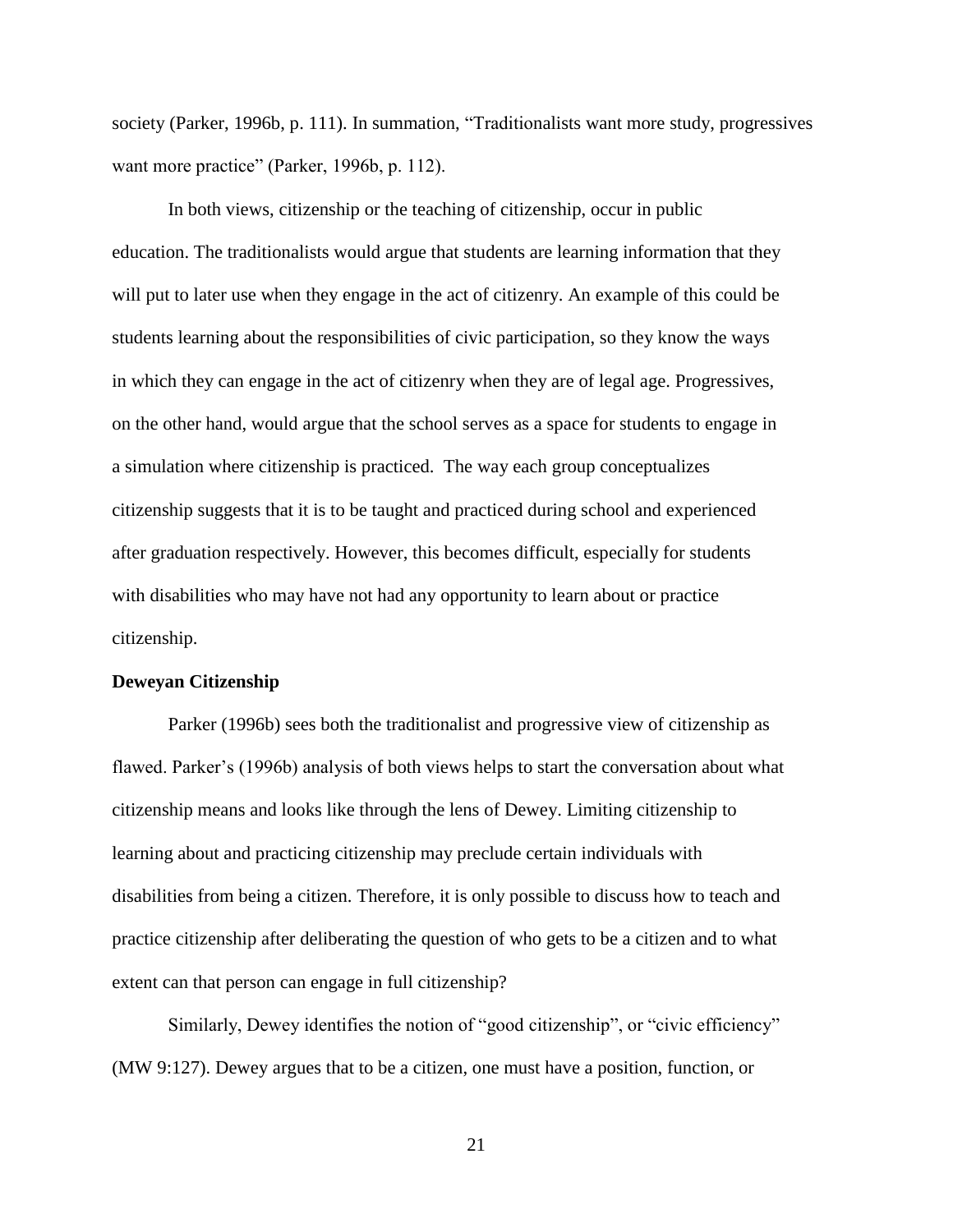contribution to society. When citizens are classified in this manner, individuals with disabilities have the potential to be citizens. This is related to the earlier argument of vibrant democracies nurturing students' unique potential so that they can find their unique contribution, which helps them to engage in citizenry. As Dewey notes:

The aim of civic efficiency has at least the merit of protecting us from the notion of a training of mental power at large. It calls attention to the fact that power must be relative to doing something, and to the fact that the things which most need to

be done are things which involve one's relationship with others. (MW 9: 127) Here Dewey ties many of the previous arguments together. For example, he emphasizes that for someone to acquire the position of a leader or an aristocrat, that individual has to be able to do something unique for that society, as in the example of the student with a disability who tightened the vice. This position is not given because of his or her family lineage or the amount of money he or she makes, but is acquired based on the contribution that person makes to the society in which he or she lives. Therefore, here one can see that Dewey views the position of education as cultivating students' unique potential, so they can find their unique contribution, and be not just a citizen, but a good citizen in a creative democracy.

Who gets to be a citizen and to what extent? By approaching citizenship through a Deweyan lens, there is no room for anyone to be excluded or prohibited from being a full citizen based on mental capacity because, as previously mentioned, every person, not just some, can make a unique contribution. Therefore, in Dewey's democracy, everyone is a citizen, although not in the restricted legal sense.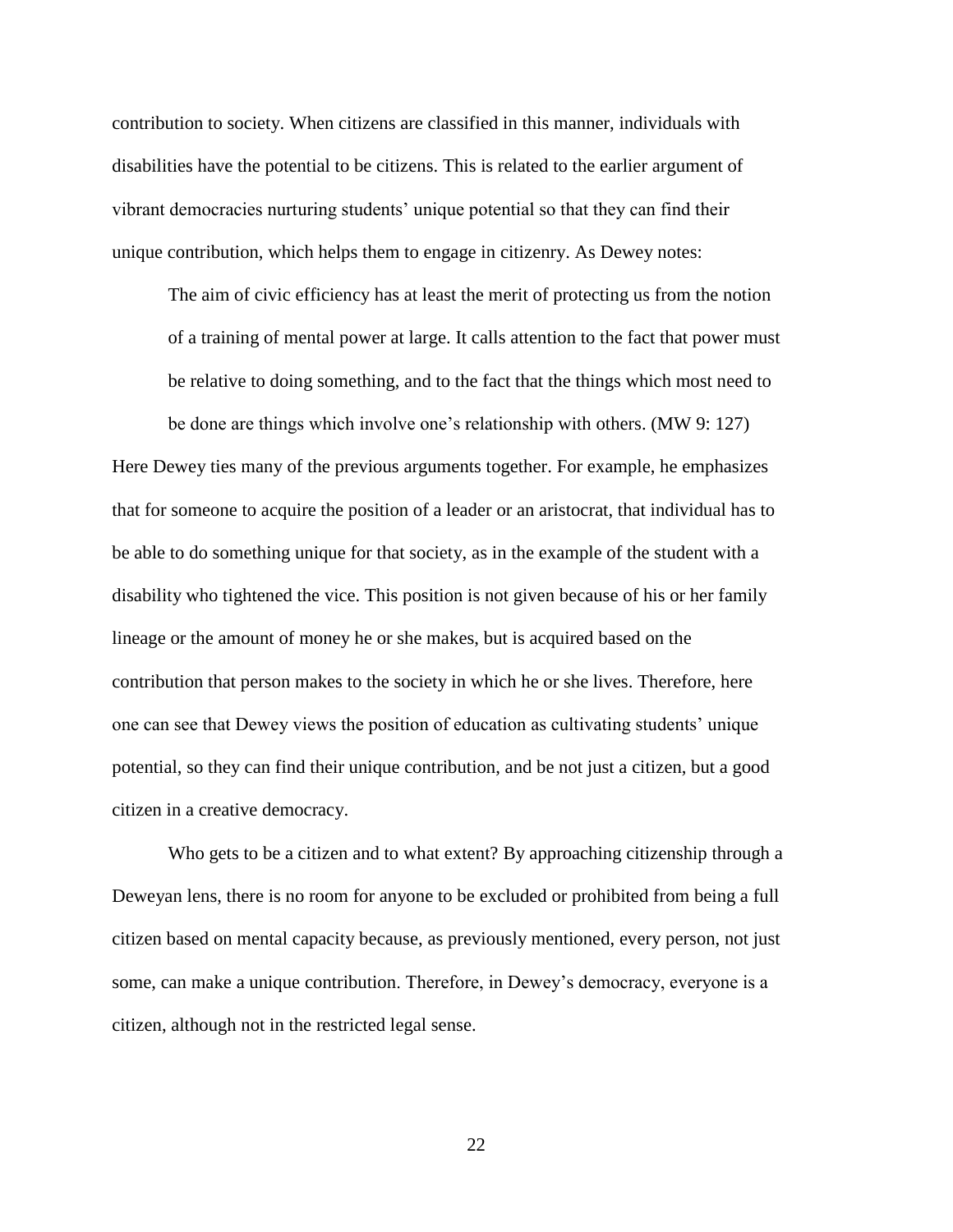#### **Democratic Citizenship and Disability**

When the process of determining if a student is eligible to receive an Individualized Education Plan (IEP) begins, the student is typically evaluated, which includes observations, interviews, and cognitive assessments. The first IEP meeting a student experiences sets the tone and expectation of what will occur in future IEP meetings. Typically, the student speaks little to none, giving her or him a passive conception of citizenship. For example, Martin, Van Dyke, Christensen, Greene, Gardner, and Lovett (2006) found, "Special Education teachers talked the most, and special educators and parents talked more about student interests than did the students" (p. 300). What is troubling about this is the IEP meeting provides the ideal opportunity to enact Dewey's pluralistic, participatory, communicative democracy, and also provides the ideal space for students with disabilities to learn about and practice citizenship. To exemplify this potentiality, I am going to provide an example of two different IEP meetings that is a composite of many, all too many, meetings I experienced during my tenure. The first meeting I will discuss is one of which will be undemocratic and the other will be democratic.

## **Composite Case Studies**

#### **An Undemocratic IEP Meeting**

Henry has struggled in school for years. He has been pushed along by every teacher that he has had up to this point. He is quiet. Quiet kids do not often draw attention to themselves. Each year when Henry had been on the edge of failing, teachers reflected and thought, "He is such a good kid; he deserves the extra boost to pass." Although his teachers have always liked Henry and did not want to see him fail, passing him along has done very little to help him. Now Henry, who is in  $8<sup>th</sup>$  grade, has gotten to the point where he needs more than just a few extra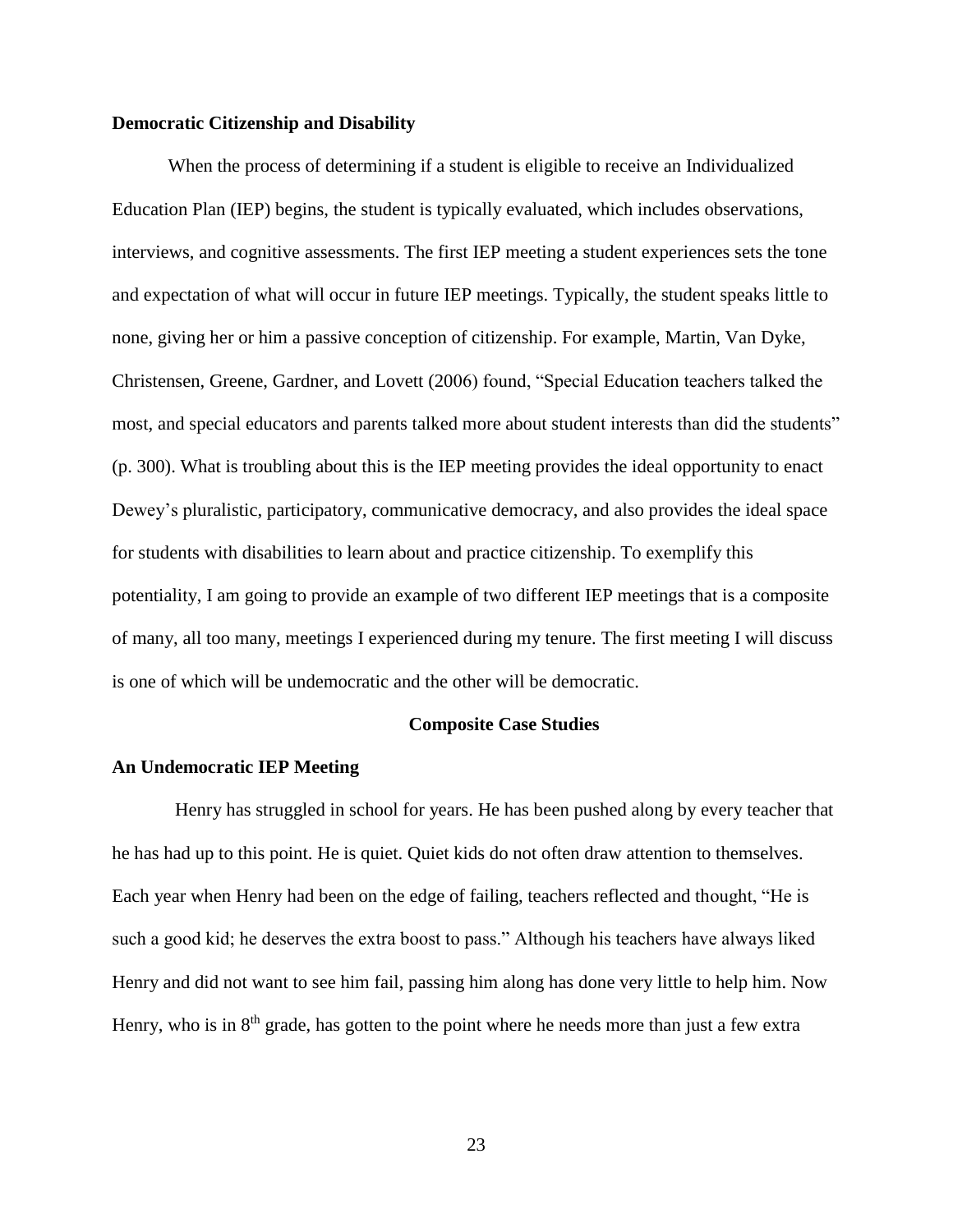points to pass. He barely made a 40 the first half of the semester in English, and his teacher Ms. Jenkins, is not one to just push students along.

One day after class, Ms. Jenkins asks Henry to stay behind and she talks to him about ways in which she can help him be successful. Henry does not know exactly what he needs, so he speaks very little, and keeps his head down during the conversation, making little eye contact. Since Ms. Jenkins cannot figure out exactly what to do, she requests a child study to be conducted. In a child study, the school psychologist does a series of assessments and observations to determine a student's mental ability. The school psychologist speaks with Henry and tells him what is going to be happening in the coming weeks and Henry is startled. He knew was not good at school, but he never thought that he had something wrong with him.

In the coming weeks, Henry starts acting out in class, and develops into a "problem child" in many of his classes. He is beyond frustrated because he now realizes that he has something "wrong with him." His brother is in law school, his sister has just started college, and he thinks to himself, "I will be the village idiot and never amount to anything."

Shortly thereafter, Henry is told he is getting an IEP, which to him, is a document stupid kids get; kids like him. On the day of the IEP meeting, Henry is called to the assistant principal's office and is greeted by a host of people, which include his mother and father, his English teacher, a special education teacher, the school psychologist, the school counselor, and the assistant principal. He walks in and sits down and the special education teacher starts speaking. She said, "Henry welcome to your IEP meeting. We are all here to help you succeed. You remember how you were given a series of tests a while back? Those tests indicate that you have a specific learning disability…." After Henry hears the words disability he stops listening. He thinks to himself, "I am officially an idiot…"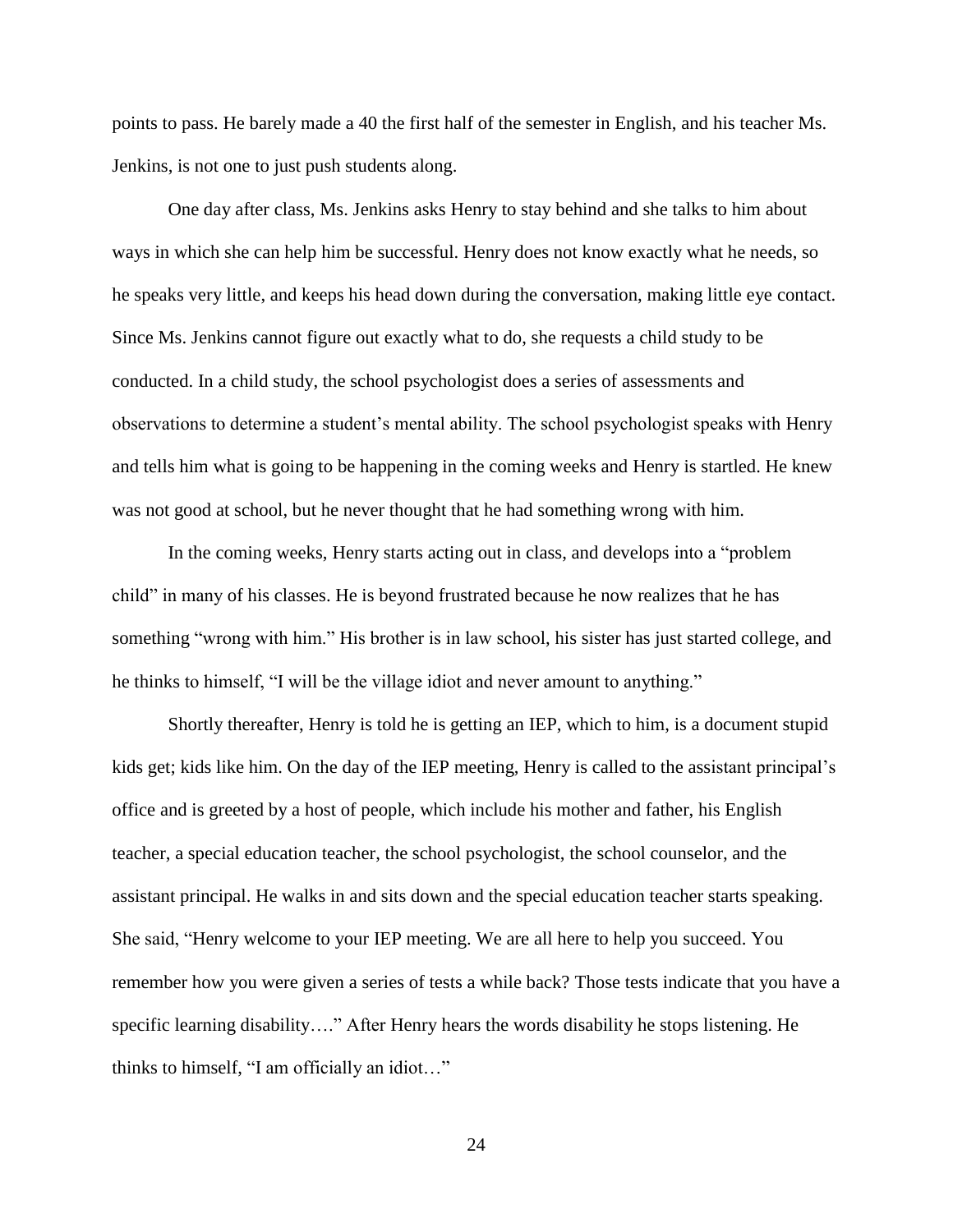**Examining the undemocratic IEP meeting.** The example that was presented is typical of most IEP meetings in public education. From the beginning of the process, the student assumed a passive role. Consequently, he did not actively participate and had no opportunity to communicate his needs, desires, or interests; pluralism was not achieved. Hence, Dewey's pluralistic, participatory, communicative democracy was not enacted. While the IEP was developed *for* the student, it was not co-constructed *by*, or at least in conjunction with, the student. Therefore, it was a situation in which government was created strictly for the people and not by the people, giving the student a passive conception of citizenship Also, within the meeting itself, the expert silenced the other members. A democratic aristocracy of everyone was not achieved. Next is an example of a democratic IEP meeting, which has many of the same components of the aforementioned example, but takes a radical turn upon the entrance of the school psychologist, which is where the next narrative begins.

#### **A Democratic IEP Meeting**

The school psychologist speaks with Henry and tells him that in the coming weeks he is going to be spending some time observing his class and asking him to do a series of tasks, so he can determine how to help him succeed. Henry is a bit startled, but he is also somewhat relieved because he knows he needs help, but does not know exactly what kind of help he needs.

In the coming weeks, the school psychologist has built a relationship with Henry and Henry actually looks forward to seeing the psychologist. Henry is hopeful that whatever comes out this situation will help him do well in school. Henry's brother is in law school, his sister has just started college, and he thinks to himself, "Hopefully I will start doing well in school and I will be able to go to college as well."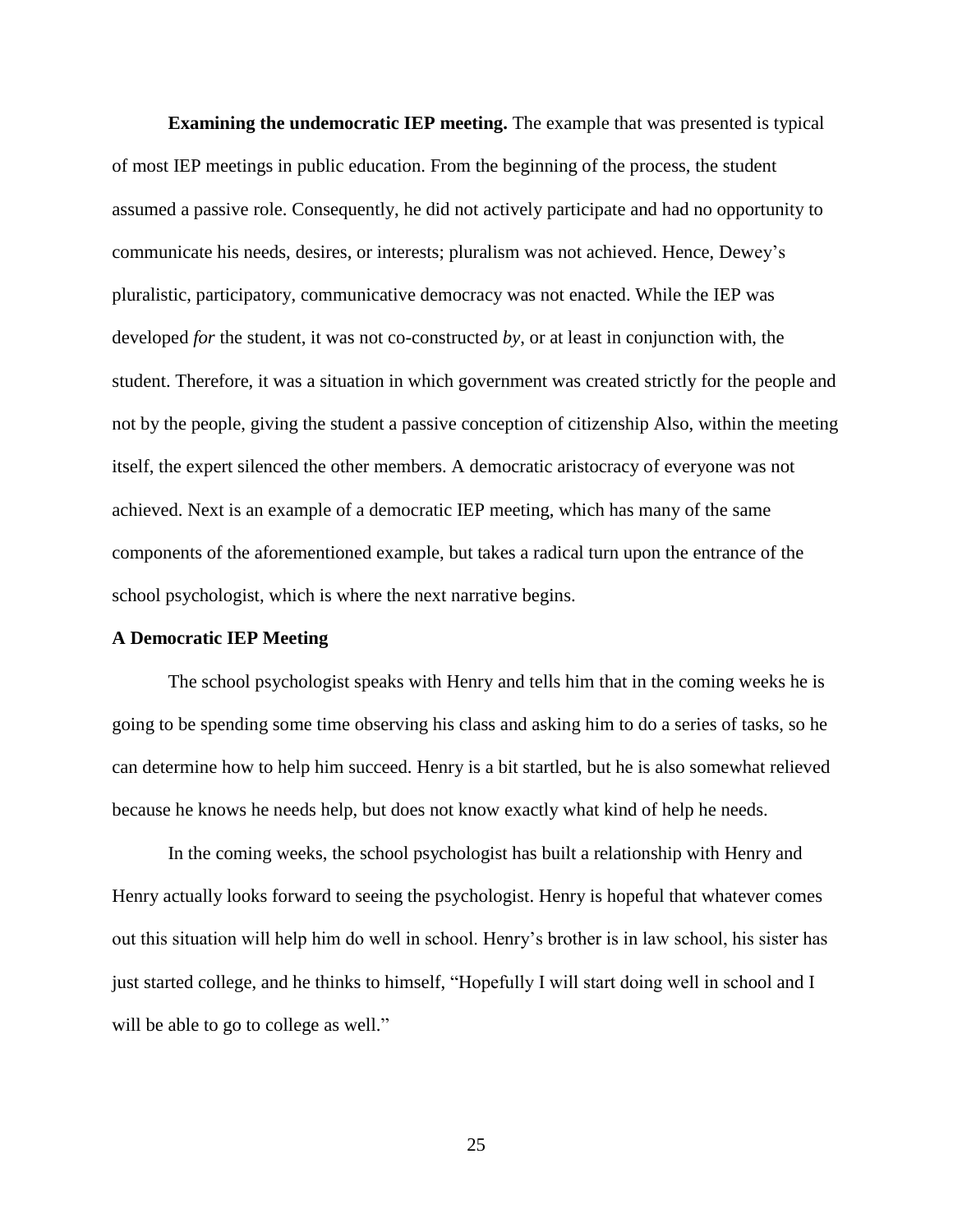Shortly thereafter, Henry is told that he has a specific learning disability in reading,

qualifies for special education services, and is eligible for an IEP. Henry is startled, tears up, and exclaims, "I am an idiot! I knew it!" The school psychologist explains to Henry that he is not an idiot, he just learns differently than others. The school psychologist explains that an IEP is a document he (Henry) helps design so that it helps him to be successful. Henry had always thought having a disability was bad, but the way the school psychologist explained it made Henry think that this was not going to be so bad after all. Henry is introduced to a special education teacher, which will be his case manager, and he works with her to develop his IEP and a PowerPoint for the day of the IEP meeting.

On the day of the IEP meeting, Henry is nervous, but also excited; he has never done anything like this before. Ten minutes before the meeting, Henry's new case manager comes and gets him from gym class, and they walk together to the assistant principal's office. Henry gets his PowerPoint ready and when everyone walks in, he greets them by saying, "Hello, my name is Henry, welcome to my IEP meeting. Having an IEP does not mean there is something wrong with me, it means I need specific things to help me be successful...." Henry goes on to explain his disability, his goals, and his needs. At some point in the meeting, every person shares her or his views and concerns. Henry concludes the meeting by saying, "We will review my IEP next year, or before then, if I am not doing well in my classes. Thanks for coming." At the beginning of this process, Henry was startled, but by the end of it he felt empowered. This was the first time he had ever he felt in control of his education.

**Examining a democratic IEP meeting.** The example of the democratic IEP meeting exhibits a situation in which the student assumed an active role in the process, which is of significant value for the student. Martin et al. (2006) note, "By learning to actively participate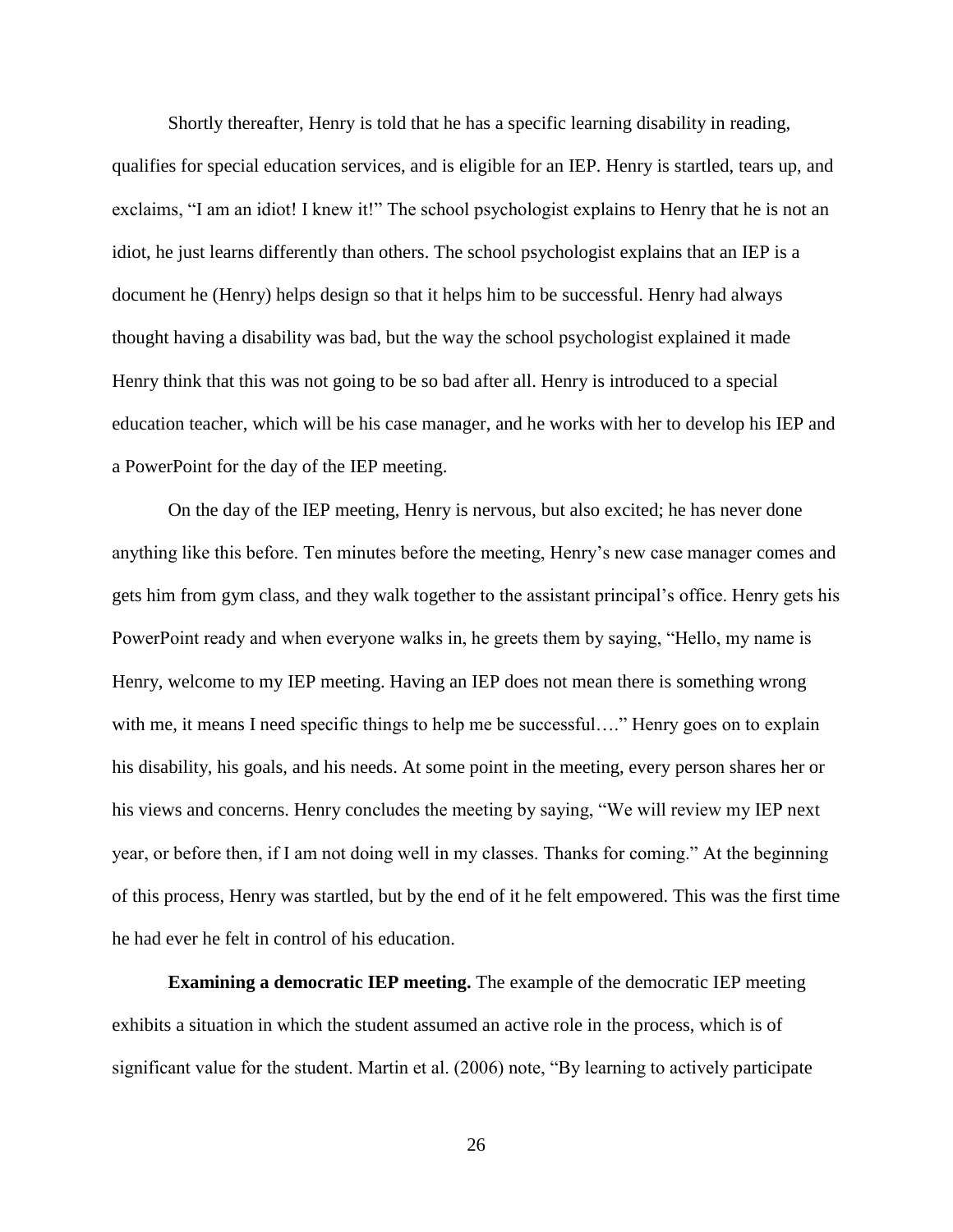and lead their own IEP meetings, students demonstrate goal setting, planning, self-evaluation, mediation, public speaking, and self-advocacy" (p. 300). Therefore, working to implement Deweyan democracy in this context has more benefit than solely having democracy for democracy's sake.

So then the question is raised: In what ways did this IEP meeting resemble Deweyan democracy? First, the student shared his needs, desires, and interests, which were reflected in the IEP and the meeting. Throughout the process, there was participation on behalf of the student and the other members, giving the student an active conception of citizenship. Additionally, communication was free and unhindered in all stages of the development of the IEP.

Although the IEP was developed for the student, it was also co-constructed by the student. By helping to create his own IEP, the student could identify his goals, which allowed him to pursue his educational interests. Upon exploring these interests, the student can discover his unique potential, and the IEP team can help cultivate this potential into a unique contribution. In the event the IEP fails to support the needs of the student, it can be revised (reconstructed). Also within the meeting itself, there was a place and necessity for the expert, but the expert helped to form the policy (IEP), instead of dominating the conversation and silencing the other members. The other members had an opportunity to share, participate, and communicate their points of view, thus producing an aristocracy of everyone.

#### **Conclusion**

This paper examined the nature of disability and education, and then provided a conceptualization of the underpinnings of Dewey's pluralistic, participatory, and communicative democracy. It then interrogated the concept of citizenship as it pertained to American society and Deweyan democracy. Deweyan democracy should occur everywhere, all the time. Enacting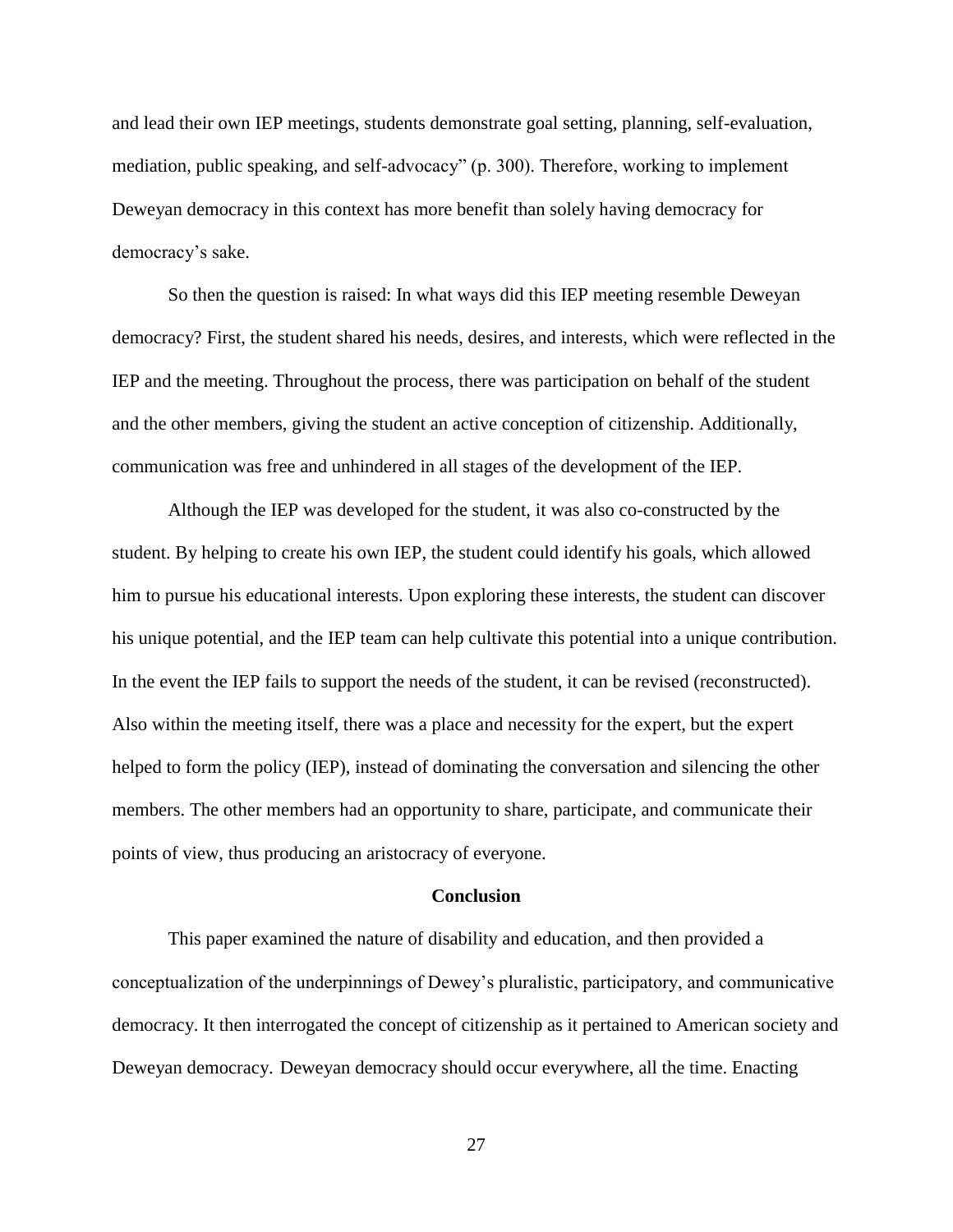Deweyan democracy has powerful possibilities, especially in the lives of students with disabilities. Although there are laws and policy initiatives that focus on how to support and protect individuals with disabilities, those efforts do very little if students lack opportunities to explore their educational interests, which, in turn, allows them to realize their unique potential and contribution.

Every student has the capacity for citizenship and that capacity is not fixed or static, but malleable. Students who engage in democratic education can build their capacity so that they can become contributing members of a vibrant democracy. The result is the production of citizens who are capable of leadership. If education maintains the status quo, then it will be caught in a perpetual cycle of mediocrity. Nevertheless, engaging in a true, thriving, democracy has the potential to produce a citizenry where everyone has not just the right to lead, but also the capacity.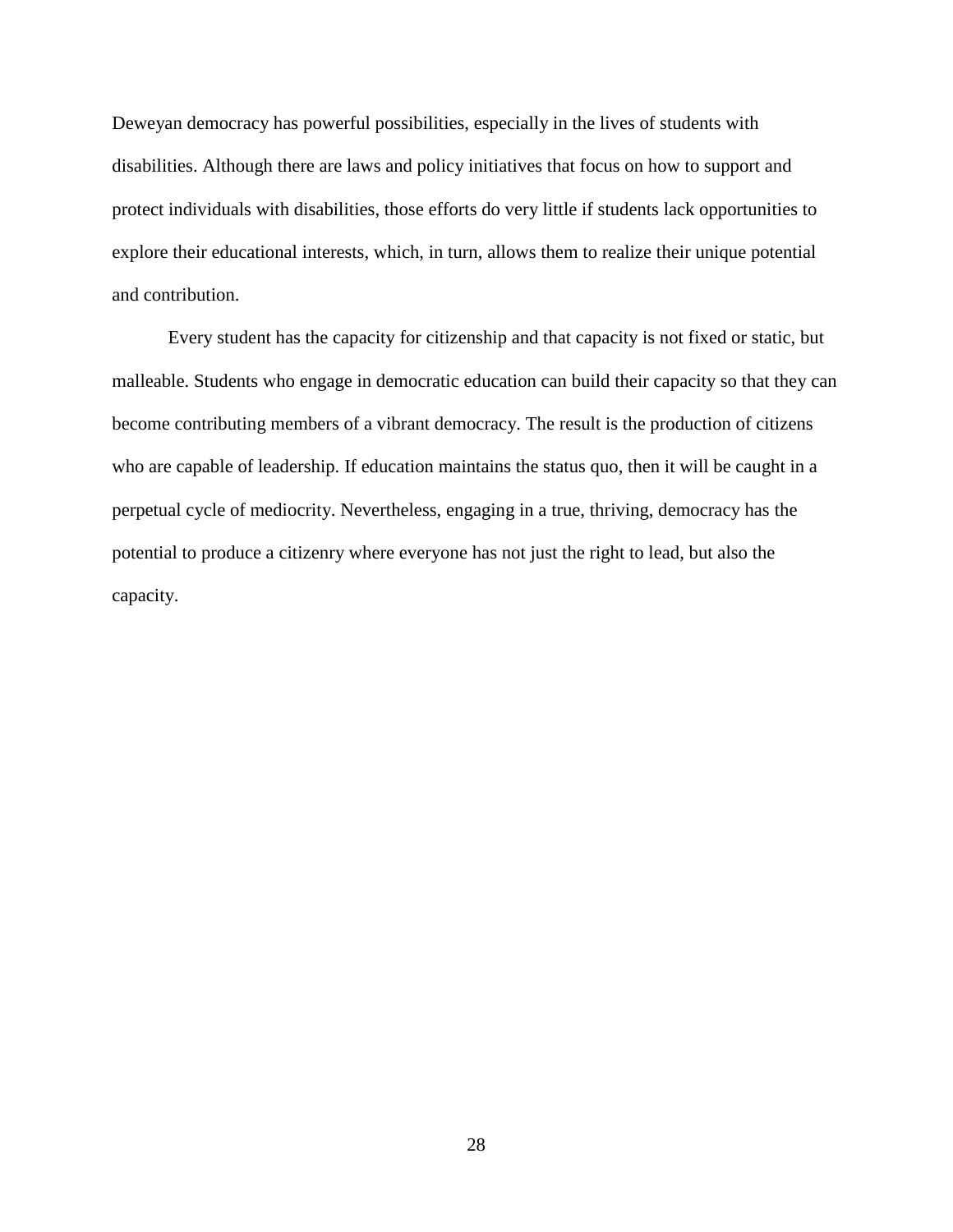#### **References**

- Anastasiou, D., & Kauffman, J. (2013). The social model of disability: Dichotomy between impairment and disability. *Journal of Medicine and Philosophy, 38*(4), 441-459. doi:10.1093/jmp/jht026
- Baglieri, S., Bejoian, L. M., Broderick, A. A., Connor, D. J., & Valle, J. (2011). [Re]claiming "inclusive education" toward cohesion in educational reform: Disability studies unravels the myth of the normal child. *Teachers College Record*, *113*(10), 2122-2154.
- Barber, B. (1992). *An aristocracy of everyone: The politics of education and the future of America.* New York: Ballantine Books.
- Barton, L. (1998). Markets, managerialism and inclusive education. *Managing inclusive education: From policy to experience*, 78-91.
- Ben‐Porath, S. (2012). Defending rights in (special) education. *Educational Theory*, *62*(1), 25- 39.
- Bérubé, M. (2003). Citizenship and disability. *Dissent*, 52-57.
- Center for Parent Information and Resources. (2017). Categories of disability under IDEA. Retrieved from http://www.parentcenterhub.org/categories/
- Citations of the works of Dewey are to the critical edition, *The Collected Works of John Dewey, 1882-1953* published by Southern Illinois University Press, Carbondale. Volume and page numbers (or chapter) follow the initials of the series. For instance, MW 9: Chapter 7 refers to Democracy and Education, "The Democratic Conception In Education." Abbreviations for the volumes used are:
	- MW *The Middle Works* (1899-1924)
	- LW *The Later Works* (1925-1953)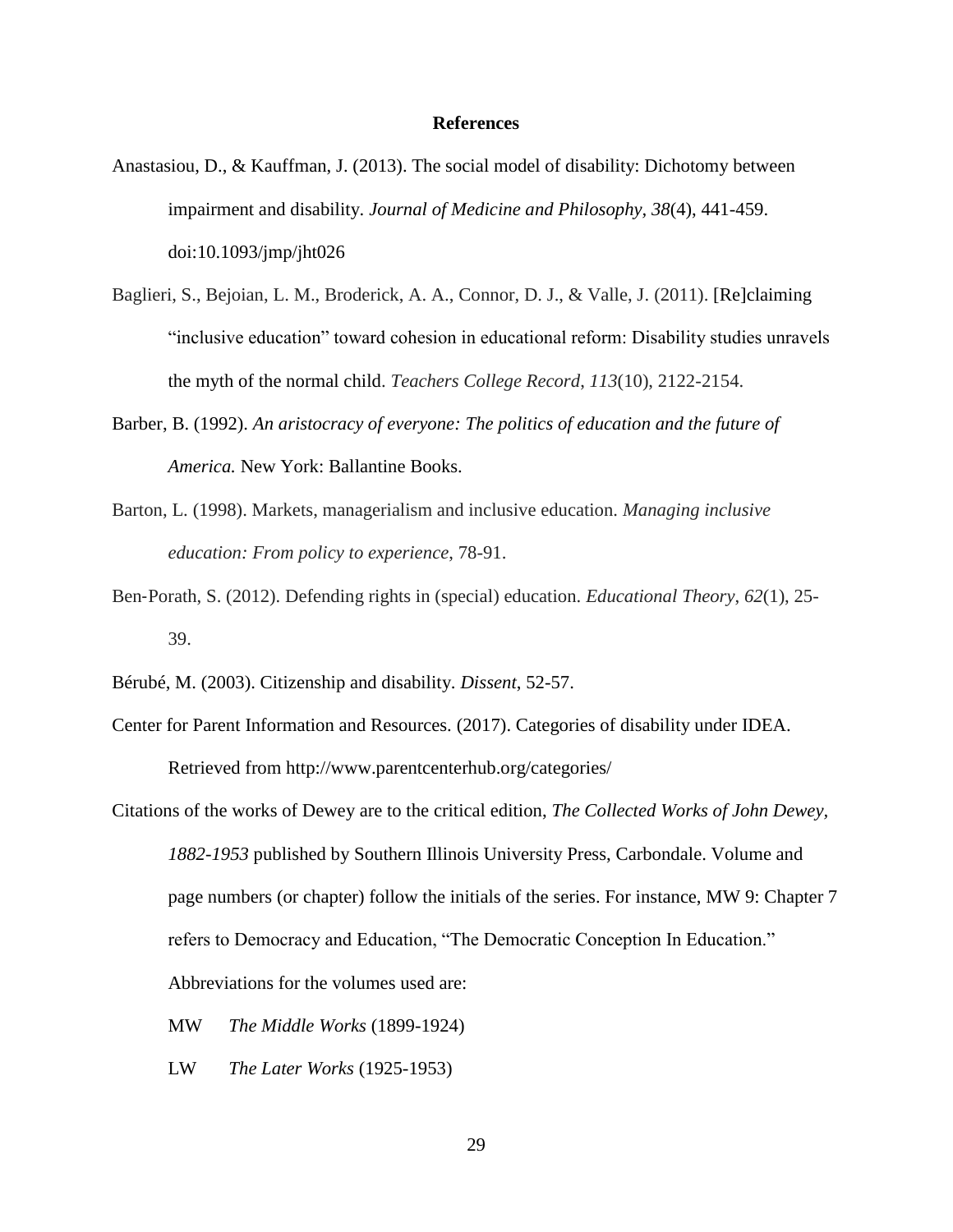- Danforth, S. (2008). John Dewey's contributions to an educational philosophy of intellectual disability*. Educational Theory, 58*(1), 45-62. doi:10.1111/j.1741-5446.2007.00275.x
- Disability Justice. (2016). The right to vote. Retrieved from http://disabilityjustice.org/right-tovote/.
- Dotts, B. W. (2016). Dewey anticipates Habermas's paradigm of communication: The critique of individualism and the basis for moral authority in democracy and education. *Education and Culture*, *32*(1), 111-129Furman, Cara E. "" Why I Am Not a Painter": Developing an Inclusive Classroom." *Education and Culture* 31, No. 1 (2015): 61-76.
- EHA (1975). Education for All Handicapped Children Act of 1975 (Public Law 94-142).
- ESSA (2015). Every Student Succeeds Act of 2015, Pub. L. No. 114-95 § 114 Stat. 1177 (2015-2016).
- Gabel, S.L. & Connor, D.J. (2008). Theorizing disability: Implications and applications for social justice in education. In William Ayers, Theresa Quinn, & David Stovall's (Eds.) *The Handbook for Social Justice in Education* (pp. 377-389). New York: Routledge.
- Garrison, J. (2010). *Dewey and eros: Wisdom and desire in the art of teaching*. Charlotte: Information Age Publishing.
- Garrison, J. (2012). Individuality, equality and creative democracy: The task before us. *American Journal of Education, 118*(3), 369-379.
- Garrison, J., Neubert, S., & Reich, K. (2016). *Democracy and education reconsidered: Dewey after one hundred years*. New York and London: Routledge.

Individuals with Disabilities Education Act. (2004). 20 U.S.C. § 1401 et seq.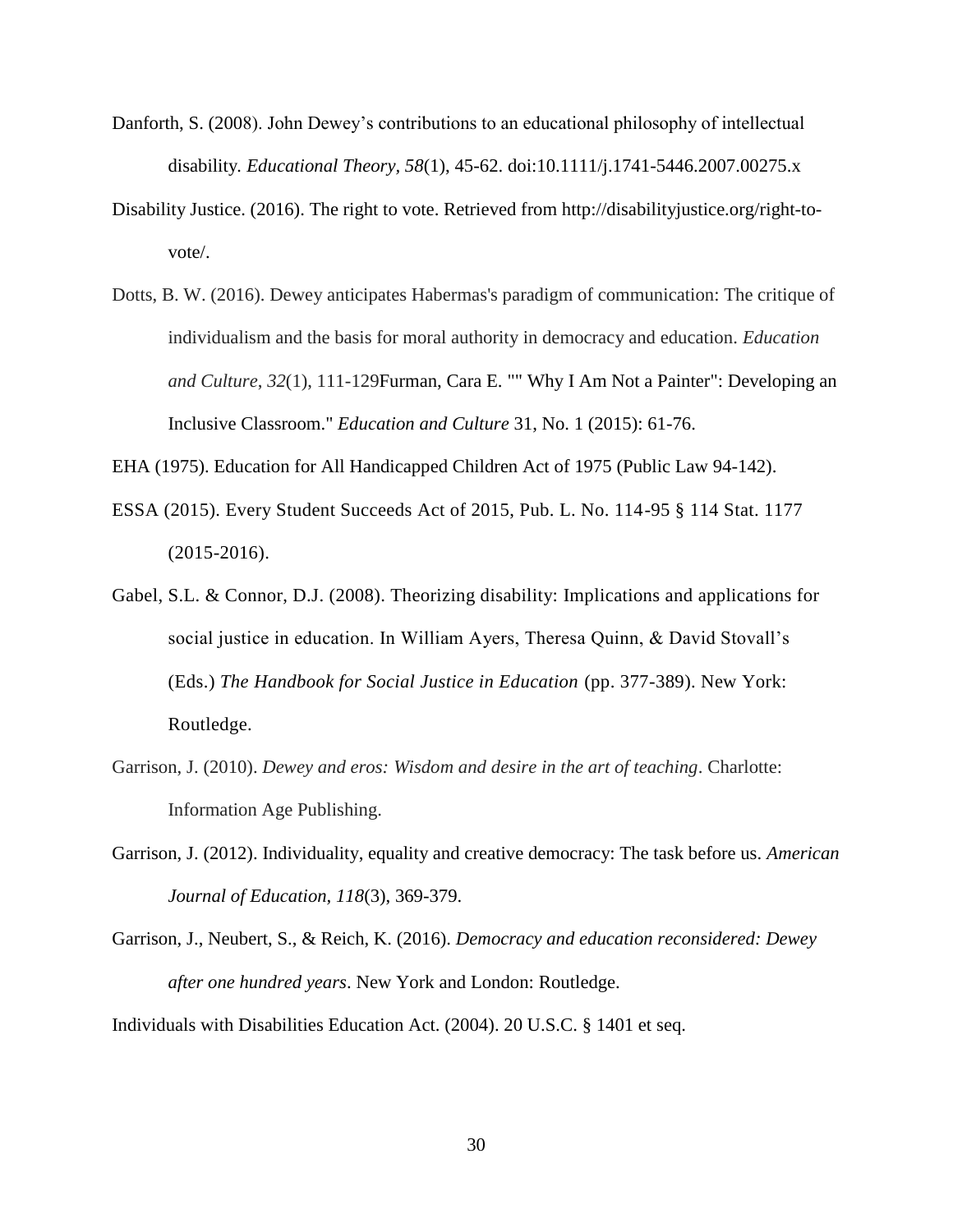Johnson, A. P. (2016). *How is citizenship represented in theory and research in social education (TRSE)? A content and discourse analysis.* (Doctoral dissertation). Retrieved from [https://vtechworks-lib-vt](https://vtechworks-lib-vt-edu.ezproxy.lib.vt.edu/handle/10919/5534/browse?type=author&value=Johnson%2C+Aaron+Paul)[edu.ezproxy.lib.vt.edu/handle/10919/5534/browse?type=author&value=Johnson%2C+Aa](https://vtechworks-lib-vt-edu.ezproxy.lib.vt.edu/handle/10919/5534/browse?type=author&value=Johnson%2C+Aaron+Paul)

[ron+Paul](https://vtechworks-lib-vt-edu.ezproxy.lib.vt.edu/handle/10919/5534/browse?type=author&value=Johnson%2C+Aaron+Paul)

- Lekan, T. (2009). Disabilities and educational opportunity: A Deweyan approach. *Transactions of the Charles S. Peirce Society, 45*(2) 214-230. doi:10.2979/tra.2009.45.2.214
- Martin, J. E., Van Dycke, J. L., Christensen, W. R., Greene, B. A., Gardner, J. E., & Lovett, D. L. (2006). Increasing student participation in IEP meetings: Establishing the self-directed IEP as an evidenced-based practice. *Exceptional Children*, *72*(3), 299-316.
- Mason, L. E. (2016). Cultivating civic habits: A Deweyan analysis of the National Council for the Social Studies position statement on guidelines for social studies teaching and learning. *Education and Culture*, *32*(1), 87-110.
- No Child Left Behind (NCLB) Act of 2001, Pub. L. No. 107-110, § 115, Stat. 1425 (2002).
- Nussbaum, M. (2010). The capabilities of people with cognitive disabilities. In Eva Feder Kittay & Licia Carlson's (Eds.) *Cognitive Disability and Its Challenge to Moral Philosophy* (pp. 75-95). John Wiley & Sons.
- O'Brien, L.M. (2016). Democracy for all? John Dewey, teacher education, and young children with disabilities. *Teacher Education and Practice 29* (3), 476-497.

Parker, W. (1996a). Curriculum for democracy. In R. Sober (Ed*.), Democracy, education, and the schools* (pp. 182-210). San Francisco: Jossey-Bass Pub.

Parker, W. C. (1996b). " Advanced" ideas about democracy: Toward a pluralist conception of citizenship education. *Teachers College Record, 98*, 104-125.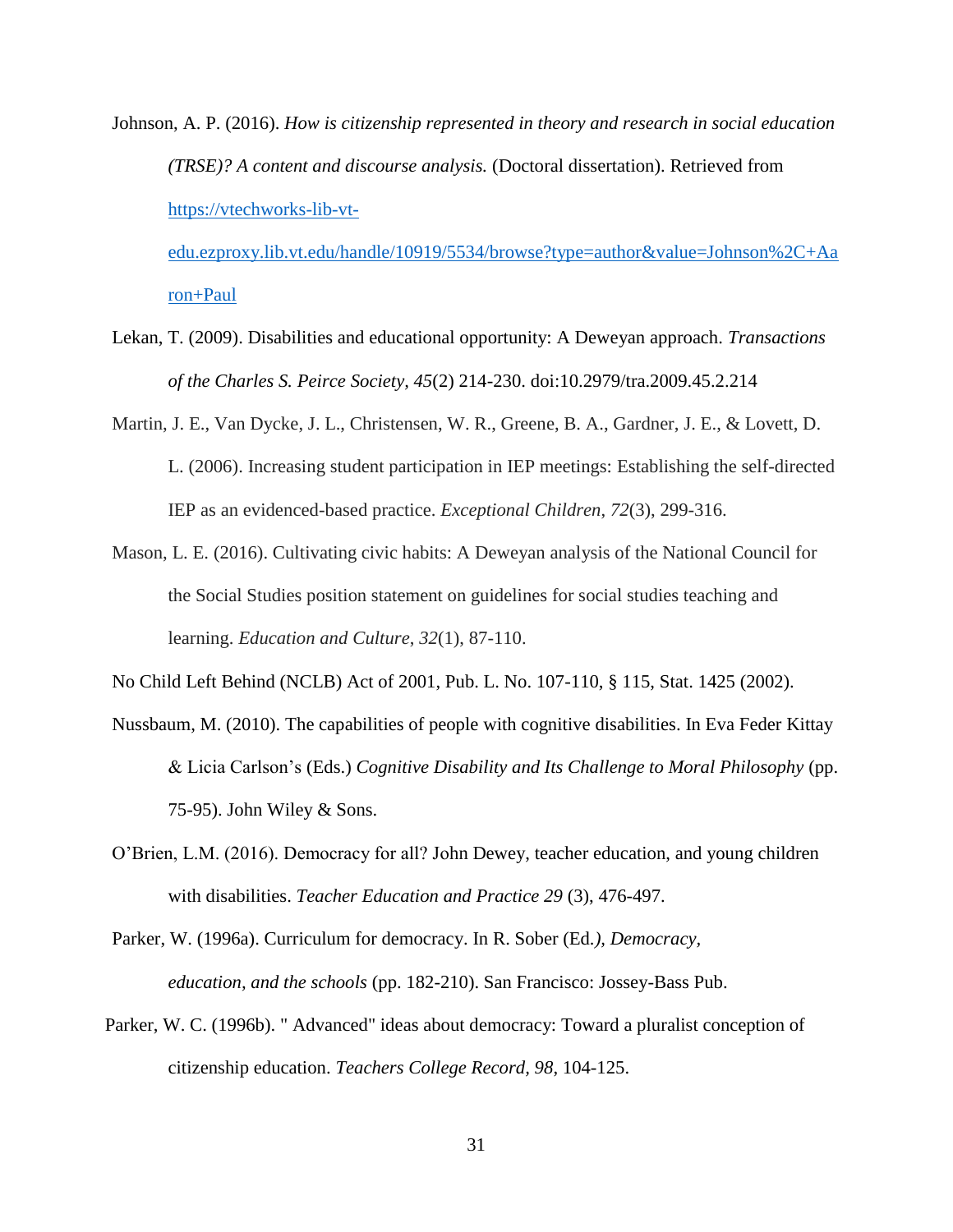Rose, M. (2004). *The mind at work*. Viking

- Shyman, E. (2016). The reinforcement of ableism: Normality, the medical model of disability, and humanism in applied behavior analysis and ASD. *Intellectual and Developmental Disabilities*, *54*(5), 366-376.
- Stitzlein, S. M. (2014). Habits of democracy: A Deweyan approach to citizenship education in America today. *Education and Culture*, *30*(2), 61-86.

Westbrook, R. B. (1991). *John Dewey and American democracy*. Cornell University Press.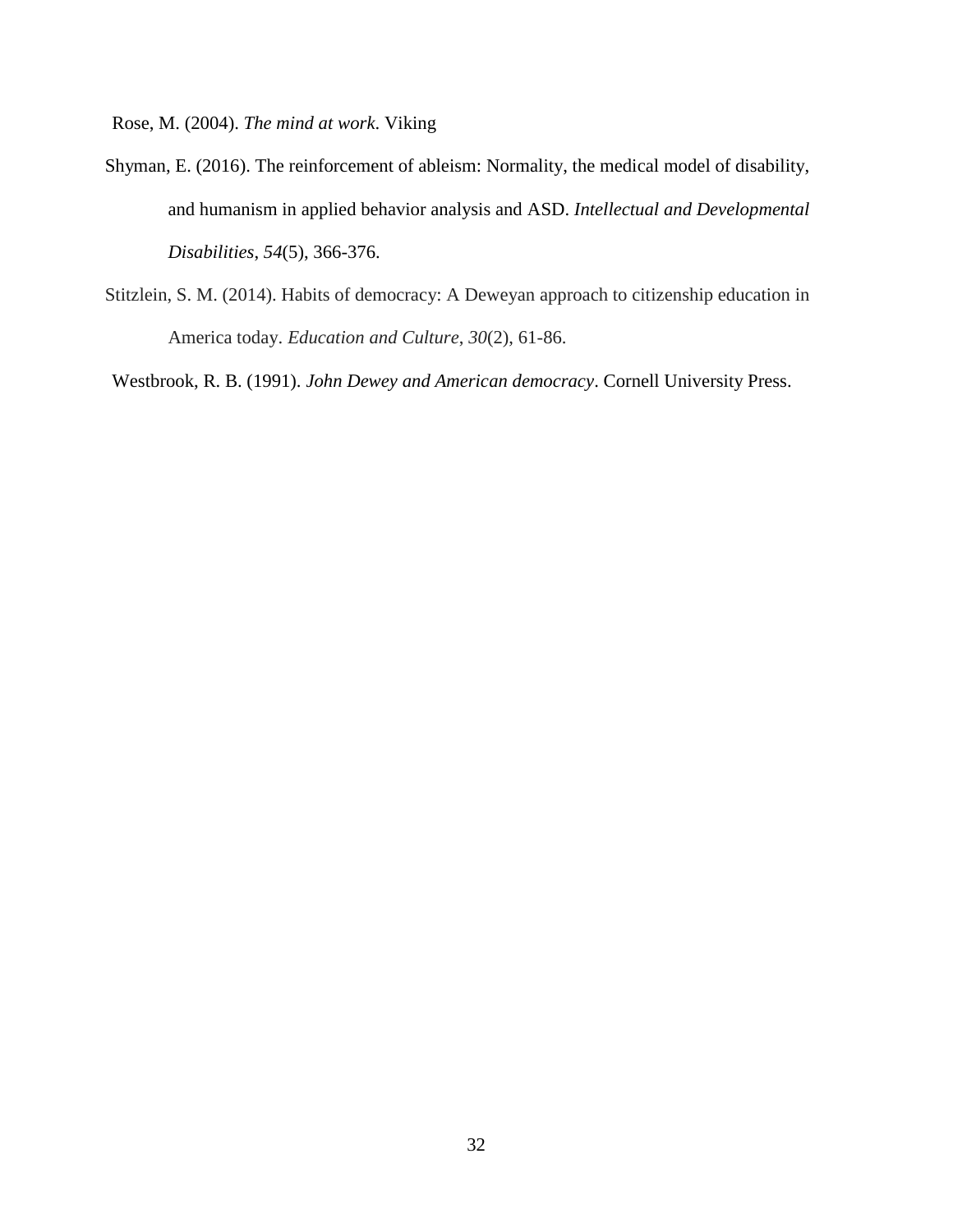# **Can We Meet our Mission? Examining the Professional Development of Social Studies Teachers to Support Students with Disabilities and Emergent Bilingual Learners**

Ricky Dale Mullins Jr.

Virginia Polytechnic Institute and State University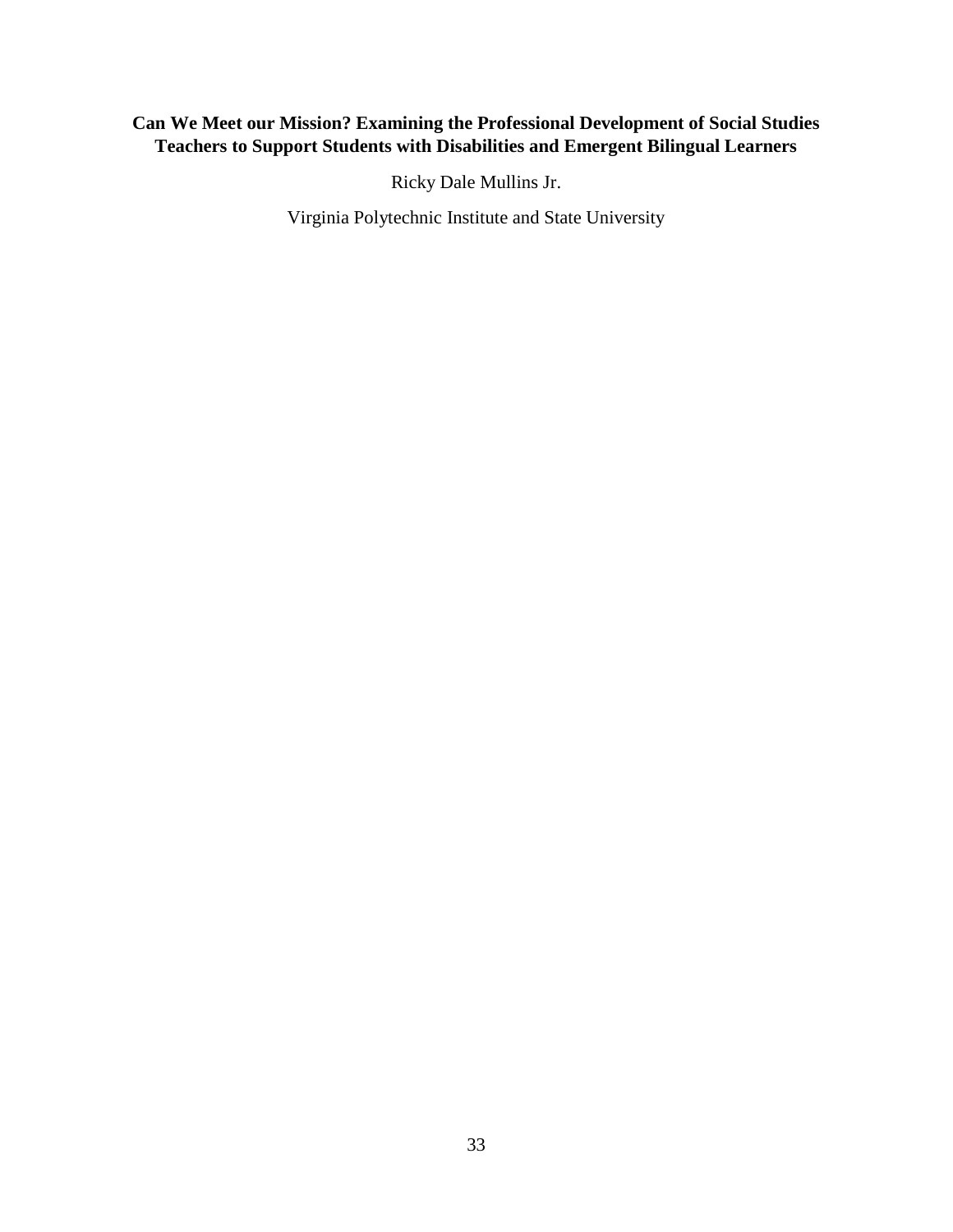#### Abstract

In this paper, I conduct a secondary analysis of The Institute of Educational Sciences' (IES) 2011-2012 Schools and Staffing Survey (SASS) data, a self-reported, nationally representative database to examine: (a) the average caseload of students with disabilities and emergent bilingual learners within and across social studies content areas, as well how social studies teachers' caseloads compare with other content area disciplines and (b) the extent and perceived utility of professional development opportunities social studies teachers receive to support both students with disabilities and emergent bilingual learners.

*Keywords:* social studies; students with disabilities; emergent bilingual learners; Schools and Staffing Survey (SASS)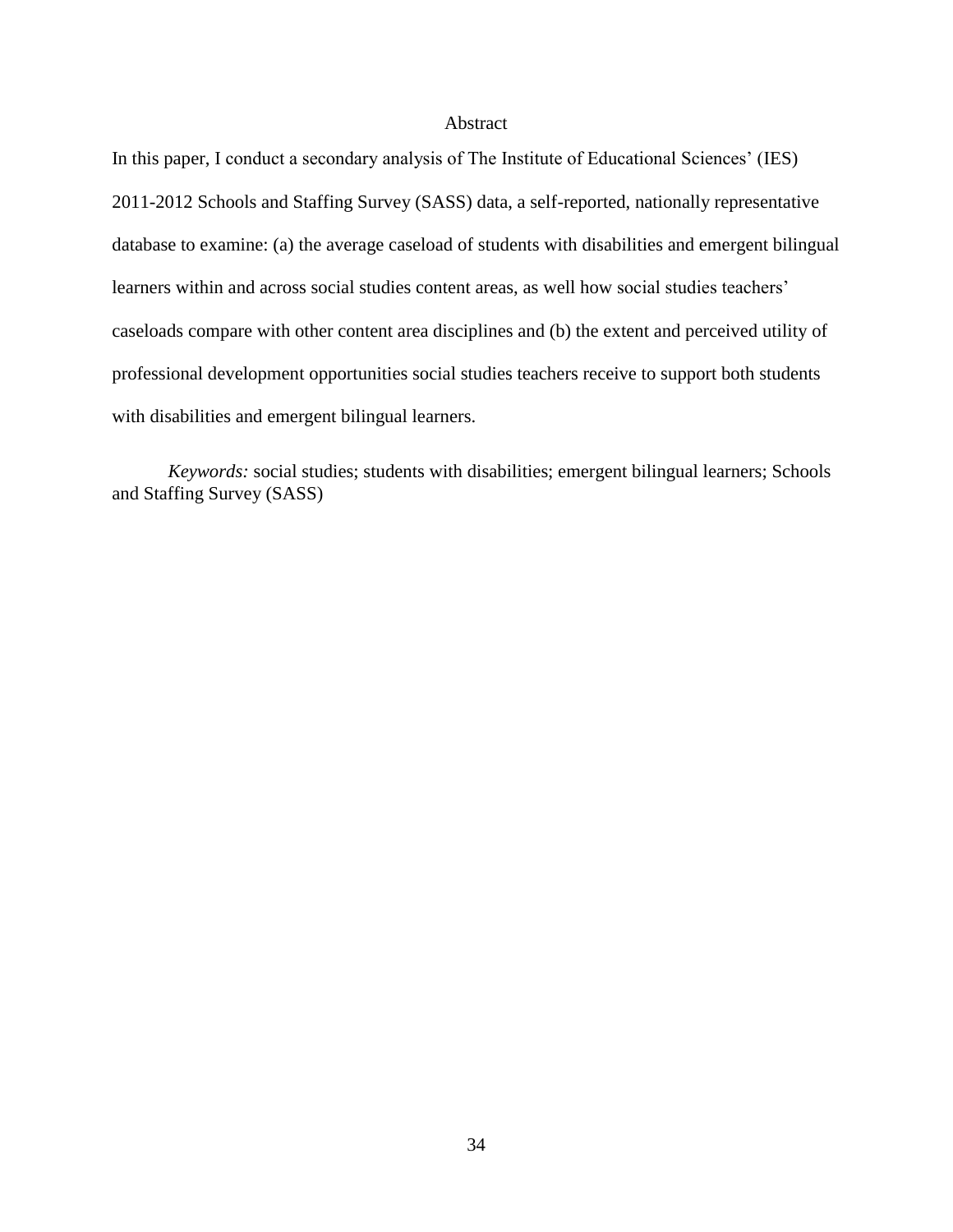Students with disabilities (SWDs) and Emergent Bilingual Learners (EBLs) are two complex and heterogenous populations within public schools that cut across such categories as socioeconomic status (SES), gender, race, and ethnicity.<sup>2</sup> The Institute of Educational Sciences (IES) specifically collects data on both of these populations to help document the Condition of Education in the United States (NCES, 2018a, 2018b). Murphy and Haller (2015) note that these two "populations have traditionally been provided with extra learning support as compared to their general education or mainstream peers" (p. 511). Significantly, these two populations are acknowledged and protected by policy and law including at the national level with the Individuals with Disabilities Education Act (IDEA) and Equal Educational Opportunities Act (EEOA) (Minarik & Lintner, 2016; Salinas et al., 2017). The National Center for Educational Statistics (NCES) identifies that in 2014-2015 SWDs represented 13% of the total population of students in the United States (NCES, 2018a), while EBLs comprised 9.4 % of the total school population in the United States (NCES, 2018b). From 2001 to 2015-16, the number of SWDs who receive special education services have comprised no less than 13% of the total publicschool enrollment. Additionally, EBLs are "among the fastest-growing" student groups in the United States (Jiménez-Castellanos & Garcia, 2017, p. 318).

Salinas, Rodriquez, and Blevins (2017) importantly note "…the sheer presence of emergent bilingual learners waiting to become informed citizens prompts social studies educators to acknowledge a demographic imperative" (p. 440). Similarly, Misco and Castañeda (2009) recognize the need of social studies educators to "be prepared to respond to changing

l

 $2$  It is important to acknowledge that these two populations are not mutually exclusive as recently released data reveals that "713,000 ELL students were identified as students with disabilities, representing 14.7 percent of the total ELL population enrolled in U.S. public elementary and secondary schools" (NCES, 2018b, par. 8).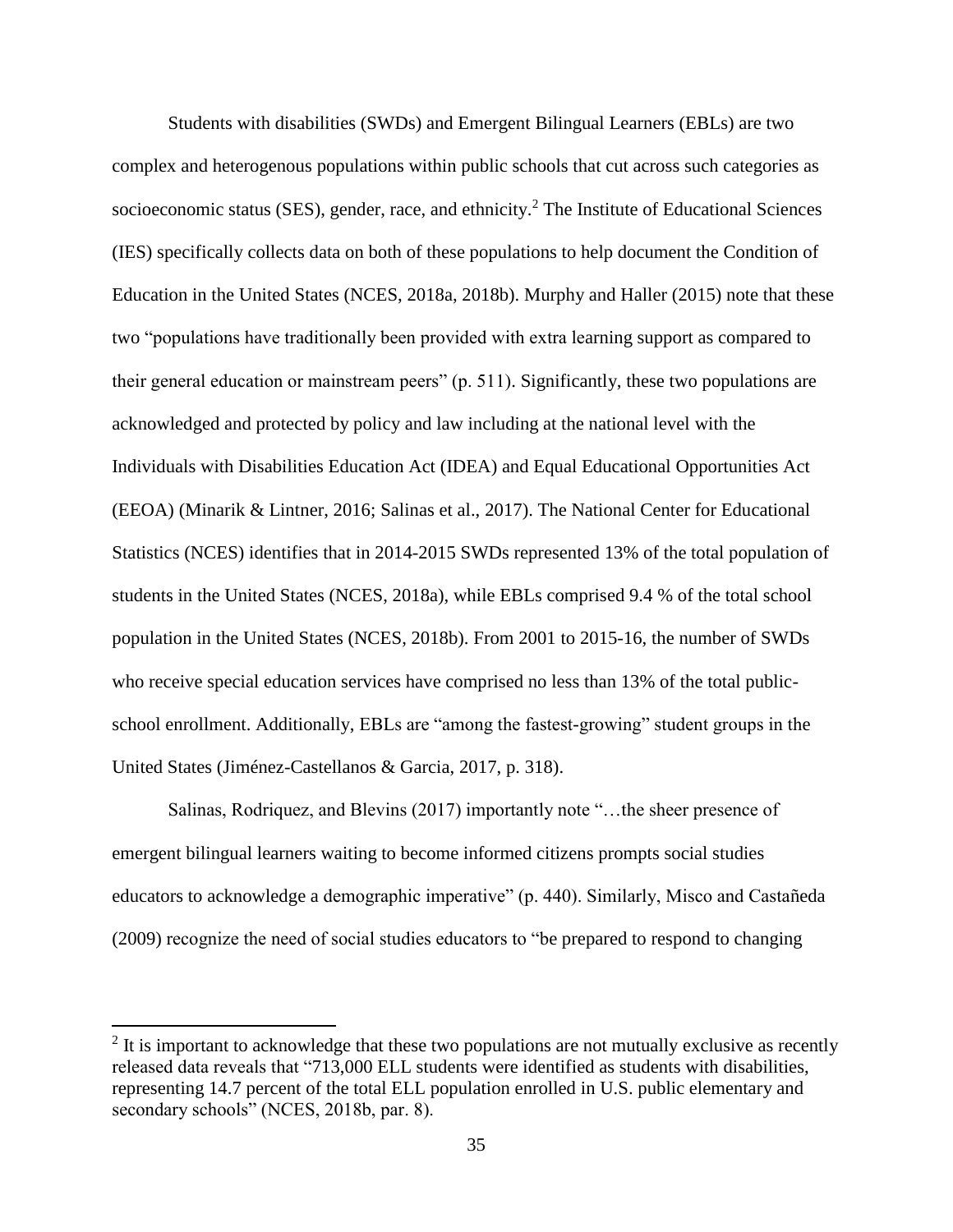student demographics while they maintain their focus on preparing active democratic citizens" (p. 188). This imperative becomes magnified when one considers these two important and vulnerable populations together within the inclusive classroom environment.

Scholars and researchers have designed general strategies to support *all* learners within the classroom (see Bulgren, Deshler, & Lenz, 2007; Deshler, Schumaker, Lenz, Bulgren, Hock, Knight, Ehren, 2001; Tomlinson & McTighe, 2006). Within the social studies, we have begun to see a small cottage industry of researchers focusing on either SWDs or EBLs, as evidenced by a recent special issue of the *Journal of Social Studies Research* entitled *Social Studies and Special Education: The Continuation of a Beautiful Friendship* (Burkholdt, 2017; Courtade, Gurney & Carden, 2017; Furgione, 2017; Gates, 2017; Hintz, 2017; Jordan, Jordan, & Hawley, 2017; Lintner, 2017; Lintner & Kumpiene, 2017; Morris, McGuire, & Walker, 2017; Southall, 2017), as well as other research, bulletins, and strategy books (Cruz, Nutta, O'Brien, Feyten, & Govani, 2003; Cruz & Thornton, 2008; Cruz & Thornton, 2009a; Cruz & Thornton, 2009b; Cruz & Thornton, 2012; De La Paz, 2005; De La Paz & MacArthur, 2003; Lintner & Schweder, 2008; Lintner & Schweder, 2011; Minarik & Lintner, 2016; Salinas & Alarcon, 2016; Salinas, et al., 2017; Salinas, Vickery, & Franquiz, 2016). While the research strategies and insights offered are beneficial and important, most work looking at either SWDs or EBLs have been small scale and do not offer a macro-level view of the state of the field of social studies in terms of the numbers of SWDs and EBLs within and across social studies content courses. Additionally, little is known about the extent to which social studies teachers are provided with and value professional development (PD) focusing on teaching SWDs and EBLs.

Recently, Fitchett and Heafner (2017) recognize the need for more statistical analyses in social studies as it offers "a macro-level lens from which to examine the generalizability of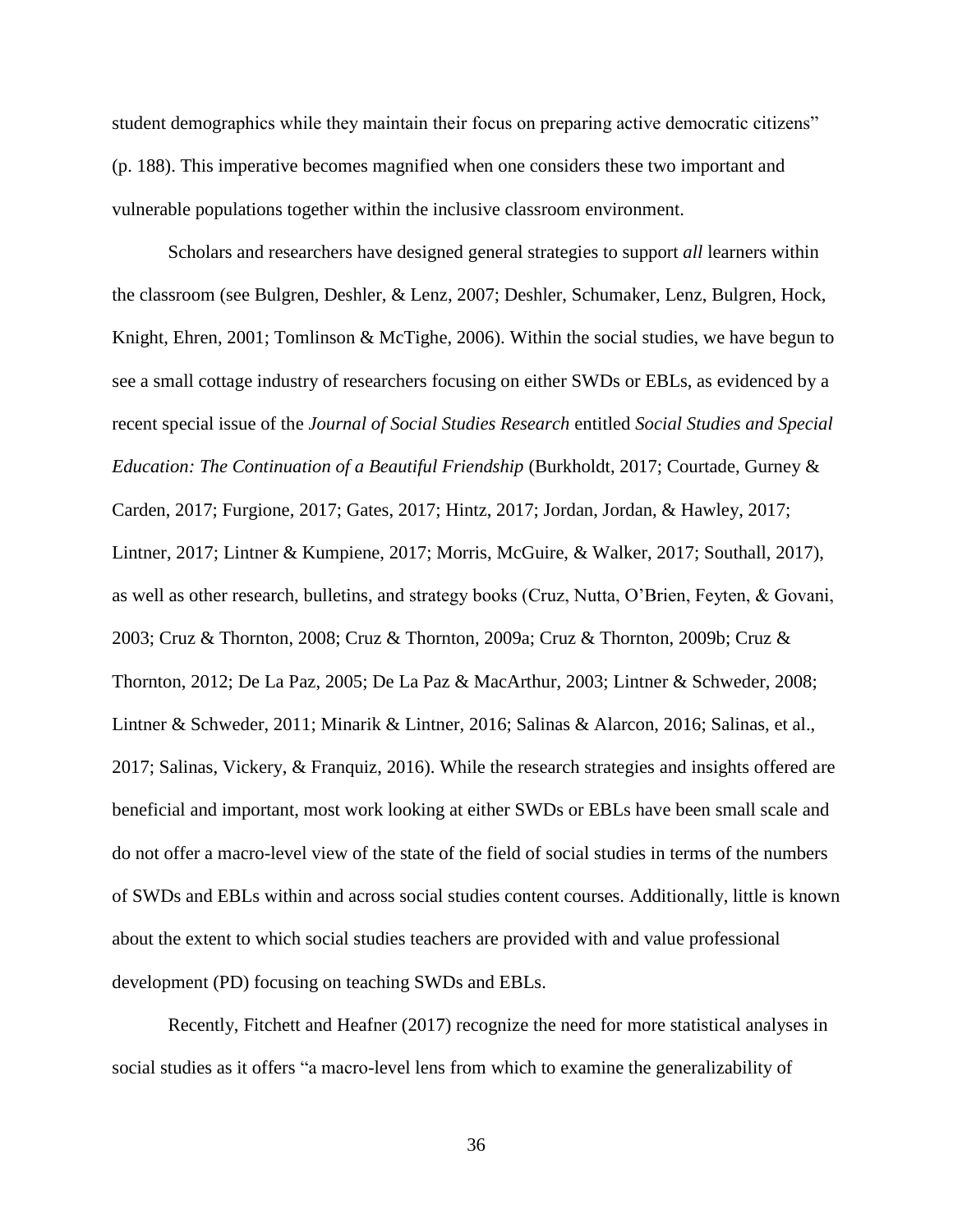theoretical positions and conclusions drawn from qualitative research" (p. 68). In heeding this call, I provide a secondary analysis of the IES' 2011-2012 Schools and Staffing Survey (SASS) data, a self-reported, nationally representative database to paint a national portrait of: (a) the average caseload of SWDs and EBLs within and across social studies content areas, as well how social studies teachers' caseloads compare with other content area disciplines and (b) the extent and perceived utility of PD opportunities social studies teachers receive to support teaching both SWDs and EBLs. I first provide a review of the literature focused on SWDs, EBLs, and PD within the social studies. I then use the SASS dataset to examine the state of the field by first revealing the number of SWDs and EBLs that are within and across the social studies, compared with eleven other content areas within the SASS dataset. I then examine the extent and perceived utility of the PD social studies teachers receive to support the learning of SWDs and EBLs. I conclude by providing a discussion and insight about what this means for the field of social studies going forward.

## **Review of Literature**

### **SWDs and EBLs Within the Social Studies**

"Research on students with LD [learning disabilities] learning social studies is akin to a marriage between 'who cares?' and 'so what'?" (O'Brien, 2000, p. 196).

Even though the above quote was referring to research focused on students with learning disabilities, it does not seem that the field of social studies as a whole has progressed much since 2000, in terms of research looking at SWDs in general. For example, in 2016 the National Council for the Social Studies (NCSS) published a bulletin focused on exceptional learners (Minarik & Lintner, 2016) and the authors noted at this time that the research looking at the relationship between special education and social studies was scant and there was only one book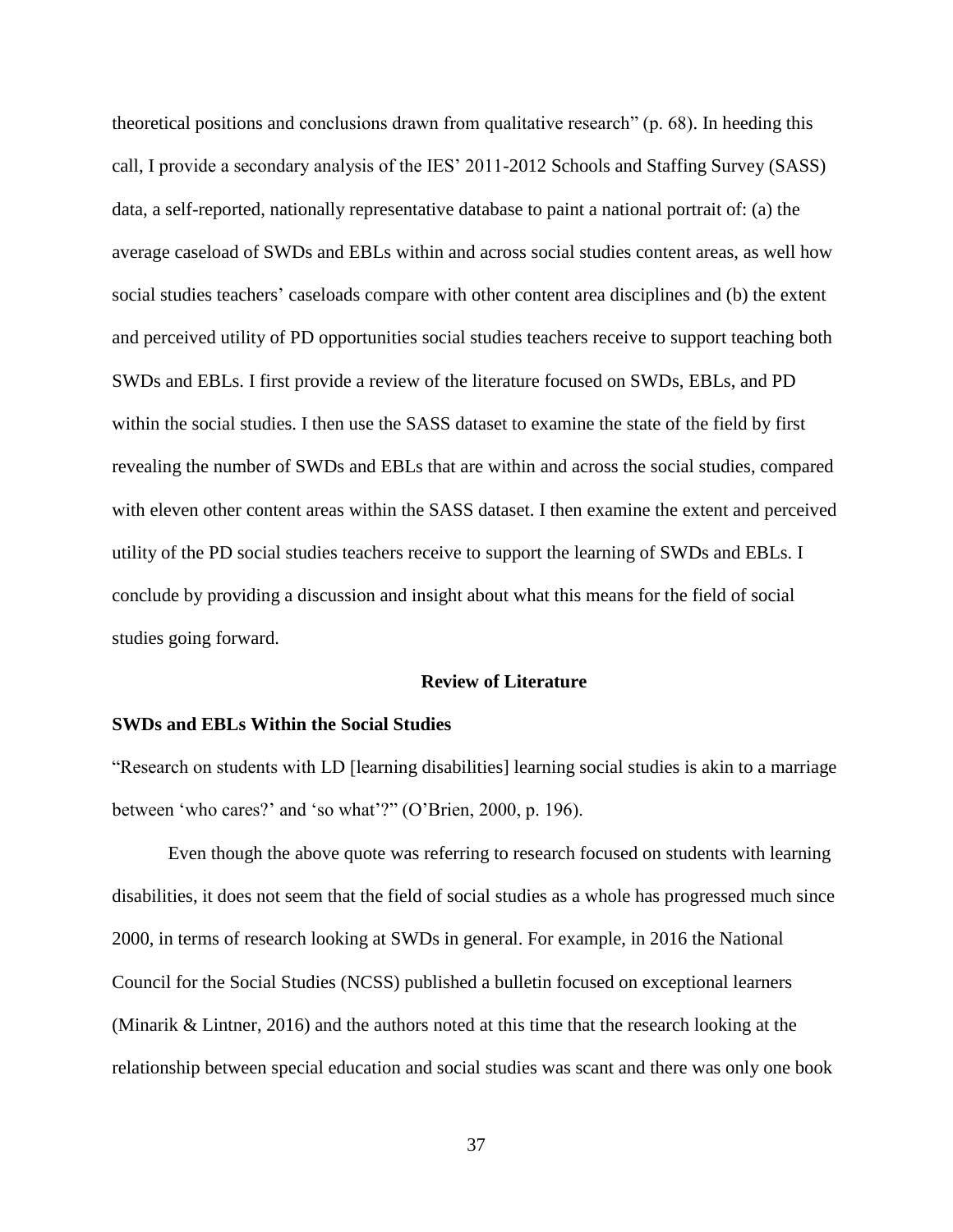(Lintner & Schweder, 2011) before their bulletin looking at how to support social studies teachers in inclusive classrooms. Therefore, Minarik and Lintner (2016) sought to provide the field of social studies with a primer when looking at special education and social studies together. The authors provided a broad and sweeping view of special education and social studies, focusing on basic elements, such as the steps of how a student qualifies for special education services, so that social studies educators would have a basic knowledge of special education. In this bulletin, the authors offered strategies for social studies educators to use, such as graphic organizers and visual strategies, that would be of benefit for SWDs. Even though some of the recommendations are basic, this book is one of the first of its kind and, therefore, cannot be criticized too harshly.

A recent special issue of the *Journal of Social Studies Research* provided a space for scholars to examine different issues within the field of social studies as it relates to special education. The insight and studies within this edition examined such elements as: the partnership of special education and social studies (Lintner, 2017); the integration of social skills within the social studies (Morris, et al., 2017); the rationales of public school alternative educators (Jordan et al., 2017); inclusive beliefs, practices, and textbook use (Hintz, 2017); how to support students with severe disabilities with read-alouds of grade-level social studies texts and systematic prompting (Courtade et al., 2017); an updated progress report about the relationship between social studies and special education (Lintner & Kumpiene, 2017); along with a variety of media reviews (Burkholdt, 2017; Furgione, 2017; Southall, 2017). This special edition was key in reminding social studies educators that there is a small but growing body of literature within the social studies that considers the needs of SWDs. However, none of the articles offer a macrolevel view for the field of social studies, as some of the studies focused on extremely small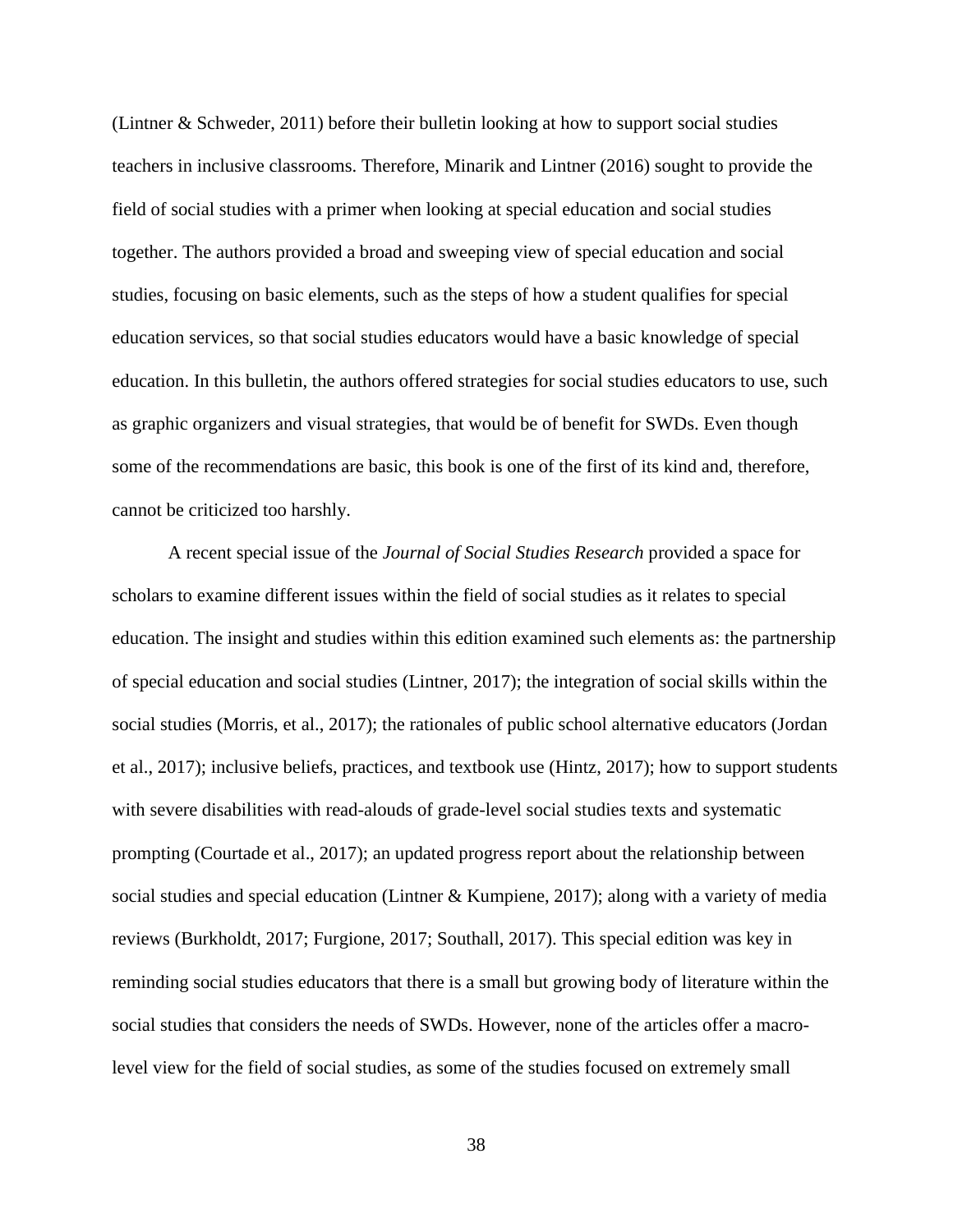sample sizes, in some cases four students (Morris et al., 2017). Even though the authors acknowledge this limitation, it still does not offset the limited viewpoint. Furthermore, Lintner and Kumpiene (2017) note that after reviewing early literature looking at the relationship "... between social studies and individuals with mild disabilities" the research ". . . offered only a handful of strategies to consider when designing responsive and engaging instruction for all students" (p. 304). The dearth of research focusing on *all* students is especially problematic for the social studies because through teaching the content, social studies teachers prepare *all* students for the responsibilities of citizenship (NCSS, 2013).

Additionally, work examining EBLs in the social studies have focused on such elements as: how to teach social studies to English language learners (ELLs) (Cruz, Nutta, O'Brien, Feyten, & Govani, 2003; Cruz & Thornton, 2008; Cruz & Thornton, 2009a; Cruz & Thornton, 2009b; Cruz & Thornton, 2012); the effects of historical reasoning instruction and writing strategy mastery in culturally and academically diverse middle school classrooms (De La Paz, 2005); citizenship through comparisons of home to school contexts (Salinas, Vickery, & Fránquiz, 2016); and civic identities of Latinx youth (Salinas & Alcaron, 2016). There was also a recent chapter in the *Handbook of Social Studies Research* that reviewed literature looking at EBLs (Salinas et al., 2017). After reviewing the literature Salinas et al., (2017) was able to identify many key take-aways in regard to supporting the learning of EBLs, such as, but not limited to, making complex content comprehensible; addressing academic vocabulary; accessing cultural knowledge; and instructional strategies explicit to the social studies. While research looking at EBLs within the social studies is more comprehensive than what is seen in terms of social studies research examining SWDs, there is scant research looking at EBLs from a macrolevel.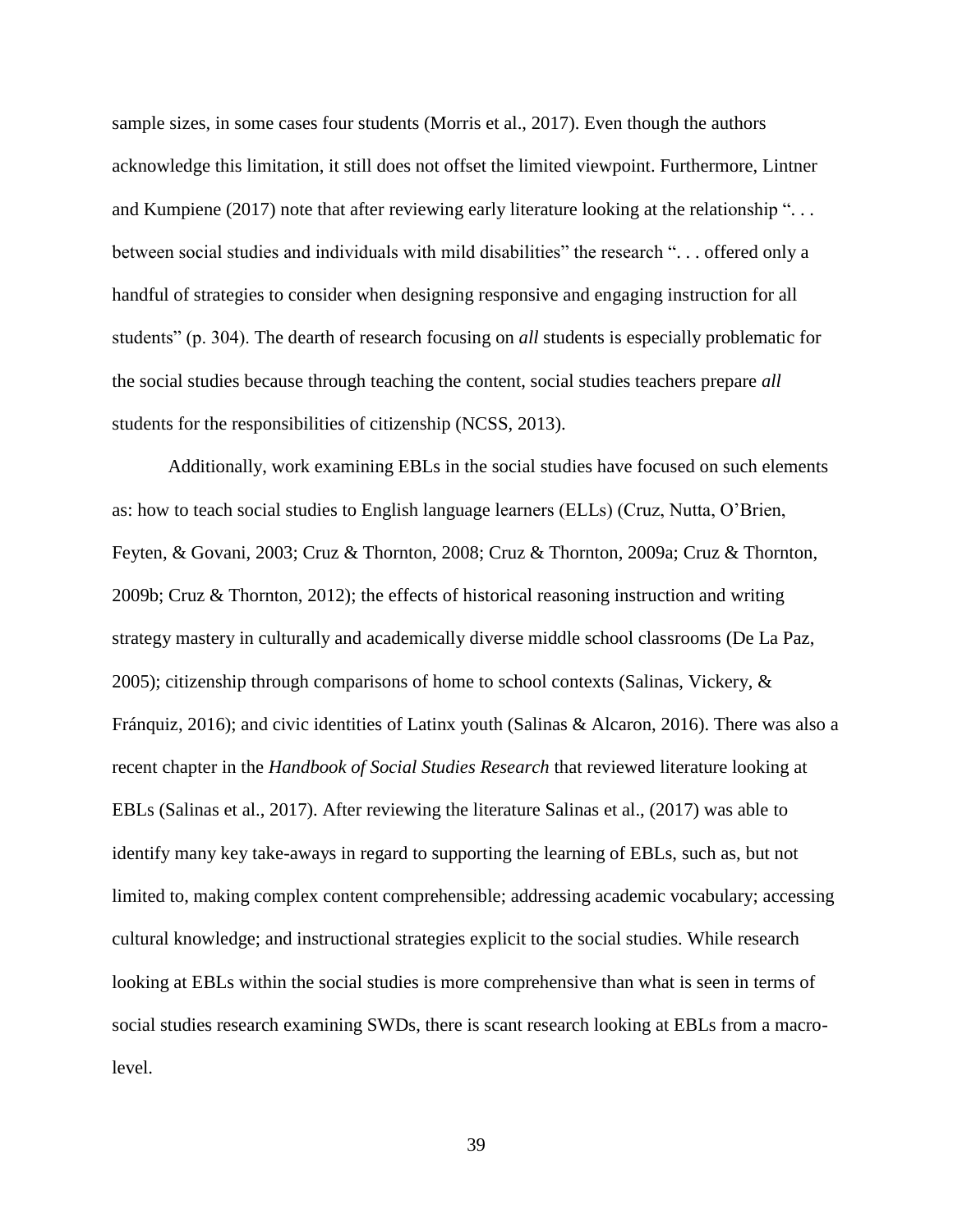I contend that there is value in considering SWDs and EBLs together because scholarship focused on how to support the learning of these two groups can stand to benefit all students in the classroom. For example, when looking at strategies to support EBLs in social studies, O'Brien (2011) noted, "While none of these suggestions is new to the field…Undoubtedly a focus on some of these techniques could improve the overall quality of instruction in these (social studies) classrooms, but ELLs would particularly stand to benefit (p. 45)" (as cited in Salinas et al., 2017 p. 451). Therefore, by joining the research and scholarship focused on SWDs and EBLs, I can start conversations about how best to support the learning of *all* students in the social studies classroom. The SASS dataset provides such avenues of exploration.

#### **Professional Development in Social Studies**

"Research has increasingly identified the continuing development and learning of teachers as one of the keys to improving the quality of U.S. schools" (Desimone, 2009, p. 181).

Although most teachers, administrators, scholars, and researchers would agree with the above quote, there are issues with the type of PD that teachers typically receive (Desimone & Garet, 2015), and social studies is no different (van Hover, 2008). Even though Passe and Fitchett (2016) indicate, "By a large majority (81.4 %), social studies teachers report that professional development has impacted their daily instruction" (p. 14), recent literature reviews on the significance of PD within social studies suggests that the impact of PD is uneven (van Hover & Hicks, in press; Meuwissen, 2017) and is a scattershot (van Hover, 2008). As van Hover (2008) notes, "There still exists no big picture of social studies professional development, nor any sense of how work in this area is connected" (p. 366). For that reason, it is unclear how and to what extent PD impacts social studies teachers' instruction.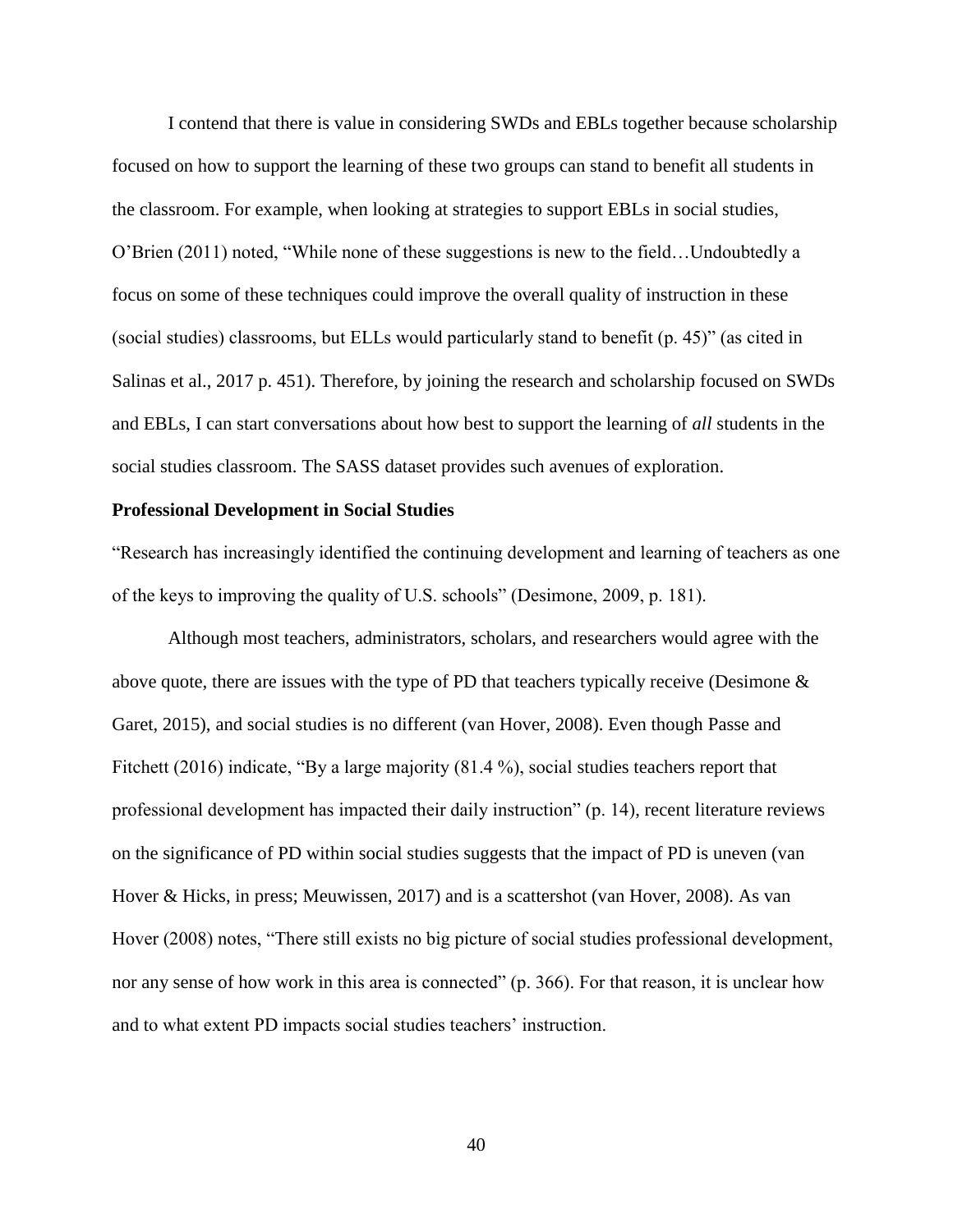Arguably, the most concerted and sustained effort of focused PD in social studies came by the way of the federally funded Teaching American History (TAH) grants program. The purpose of this program was to "raise student achievement by improving teachers' knowledge, understanding, and teaching of traditional American history" (van Hover  $\&$  Hicks, in press). A series of studies have sought to measure the impact of these grants on the teaching of American History (De La Paz, Malkus, Monte-Sano, & Montanaro, 2011; Kallemeyn, Schiazza, Ryan, & Peters, 2013; Lee & Coughlin, 2011; Olwell, 2007; Sheets, 2010), which is arguably within the field of social studies. Nevertheless, it is still unclear to what extent the TAH grants impacted student achievement because such a research focus is minimal (van Hover & Hicks, in press). Van Hover and Hicks (in press) indicated that one of the few examples of empirical research involving the TAH grants was conducted by De La Paz, Malkus, Monte-Sano, and Montanora (2011). These researchers found that with the TAH grants, "Only teachers who invested substantial amounts of time (in this case at least 30 hours), had students with significantly higher outcomes" (De La Paz et al., 2011, p. 522). This conclusion suggests that one of the key elements of effective and impactful PD is teachers spending a significant amount of time engaging in the PD. This corresponds with other research about the elements of high quality PD which include:

(a) *content focus:* activities that are focused on subject matter content and how students learn that content; (b) *active learning:* opportunities for teachers to observe, receive feedback, analyze student work, or make presentations, as opposed to passively listening to lectures; (c) *coherence:* content, goals, and activities that are consistent with the school curriculum and goals, teacher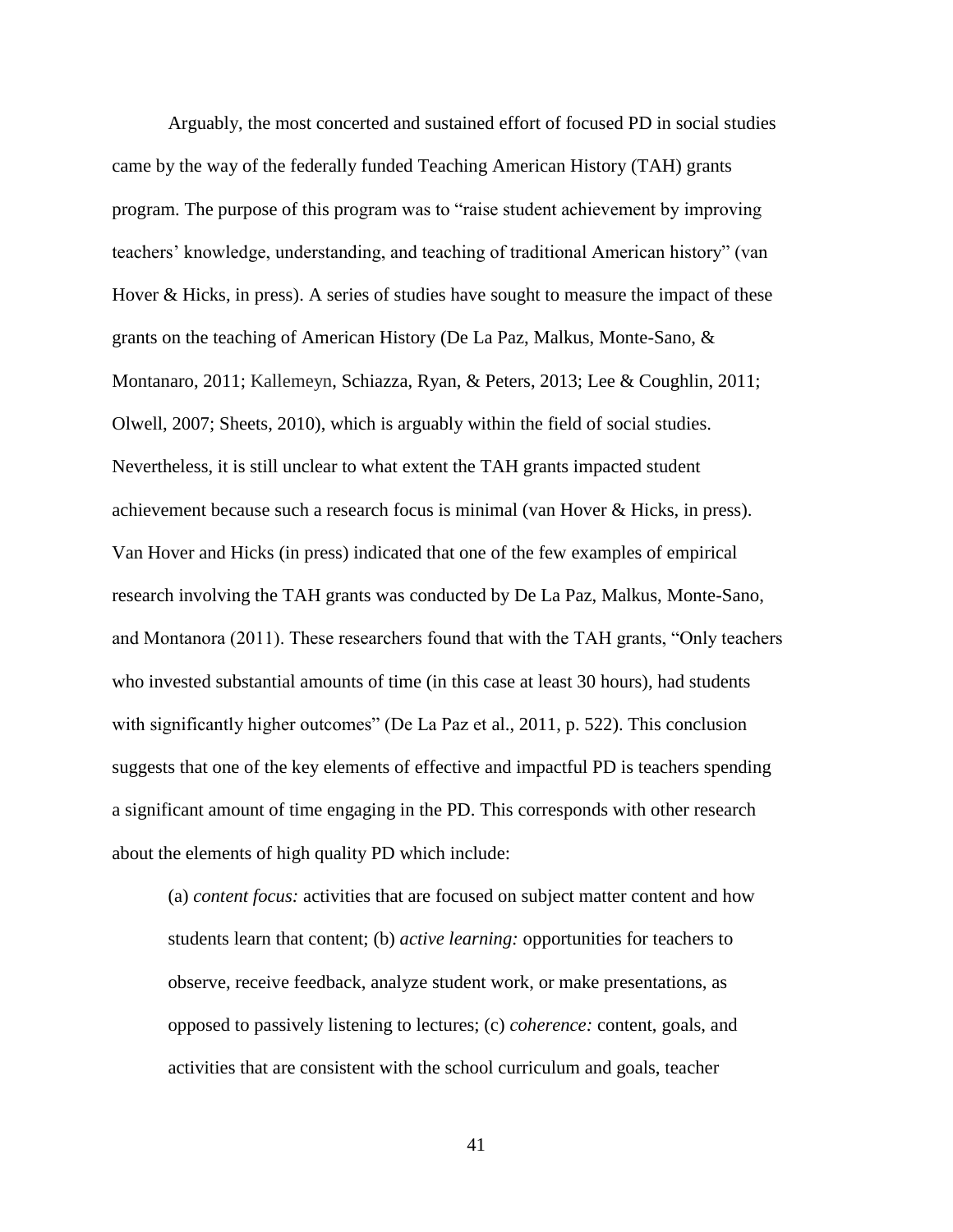knowledge and beliefs, the needs of students, and school, district, and state reforms and policies; (d) *sustained duration:* PD activities that are ongoing throughout the school year and include 20 hours or more of contact time; and (e) *collective participation:* groups of teachers from the same grade, subject, or school participate in PD activities together to build an interactive learning community. (Desimone & Garet, 2015, p. 253)

To improve content knowledge alone is not sufficient to produce or support high quality teaching and support the learning of all students. As Desimone and Garet (2015) indicated, much more must be considered when designing effective PD programs. Teachers also need pedagogical content knowledge (PCK) (Gudmundsdottir & Shulman, 1987; Harris & Bain, 2010; Schulman, 1986; Schulman, 1987) to "bridge content knowledge and the practice of teaching" (Ball, Thames, & Phelps, 2008, p. 389). Likewise, Ball and Forzani note (2009), "Similarly, reading or writing well is necessary but insufficient to supply the knowledge and skill needed to help others learn to read or write" (p. 500). Therefore, knowledge of content does not necessarily translate into an ability to teach that content.

Recent work by Meuwissen, (2017) highlights the importance and value of how teachers perceive the quality of the PD being delivered. His work illuminates the importance of relating PD to what teachers are expected to do in high-stakes testing environments. Typically, teachers view PD as helping them to develop as teachers or supporting them in meeting content standards (Meuwissen, 2017). Therefore, the extent to which PD helps teachers meet content standards impacts their perception about the usefulness of the PD (Meuwissen, 2017). Arguably, teacher perceptions about the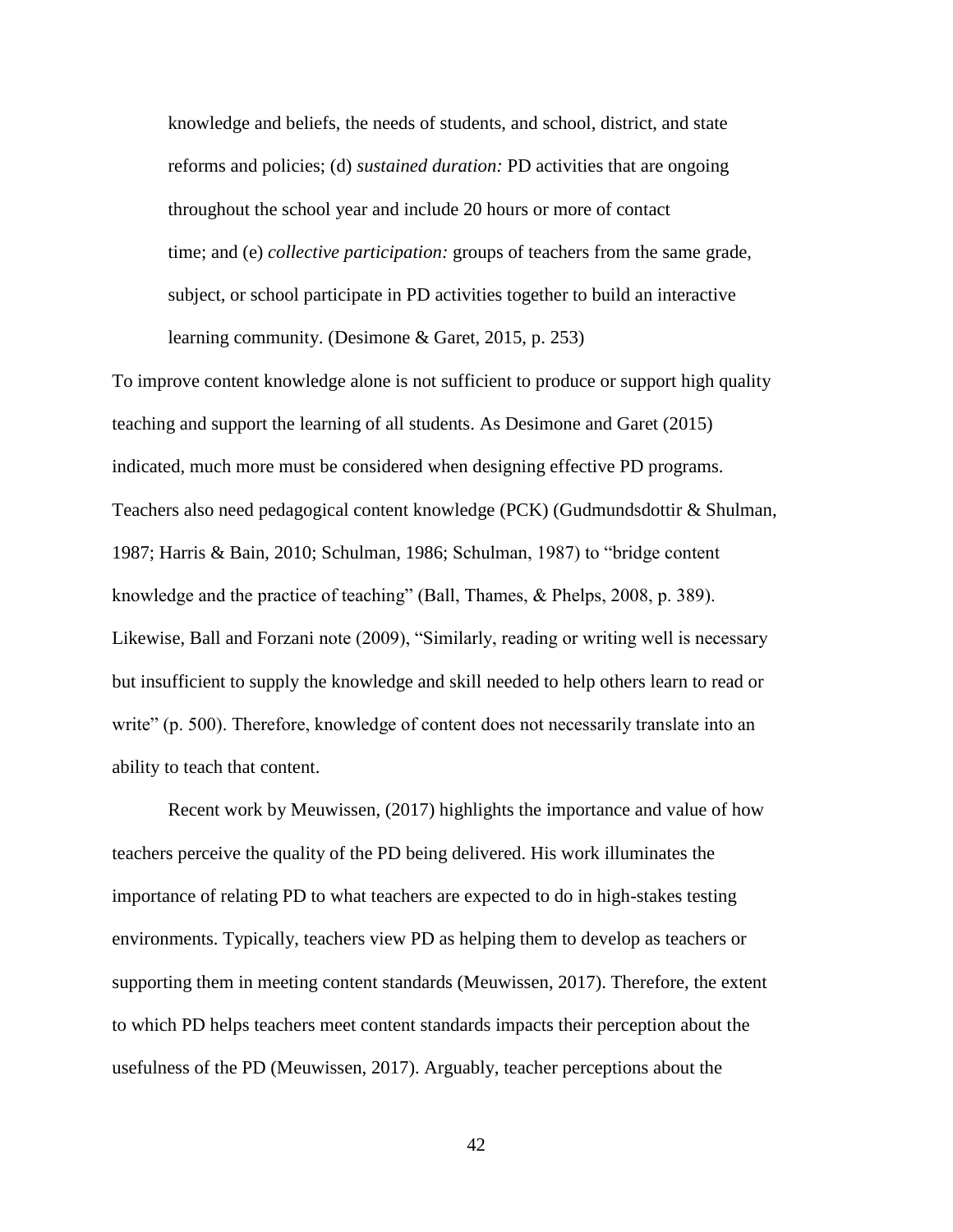usefulness of PD are accurate because if the PD is not realistically supporting them in their vocation, then it is rather futile. Within the SASS dataset I cannot assess why teachers feel that PD is useful or not useful, but I can see if teachers engaged in PD and if they perceived it as useful. I can then use work, such as that offered by Meuwissen (2017), to interrogate possibilities about why the PD was perceived as useful or not.

Furthermore, while there have been some work looking at teacher perceptions and PD related to supporting the learning of SWDs and EBLs (Cho & Reich, 2008; Murphey & Haller, 2015; O'Brien, 2011), it is still unclear to what extent social studies teachers receive PD focused on SWDs and EBLs. Teaching social studies can pose challenges to teachers and students due to the complex vocabulary and content distinct to the field (Cho & Reich, 2008) and this is a challenge we have to meet because we are educating *all*  students for the responsibilities of citizenship (NCSS, 2013a). Therefore, in this study, I will use the SASS dataset to provide insight to the extent to which social studies teachers receive PD focused on SWDs and EBLs.

#### **Research Questions**

After parsing the literature and finding specific gaps within the research that need to be filled, I developed questions to ask of the SASS dataset. My questions focused on the number of SWDs and EBLs within and across the social studies and the PD of social studies teachers to support the learning of these two groups. As such, my research questions were:

- 1. What is the average caseload of SWDs and EBLs for teachers in social studies?
	- a. How does the average caseload of SWDs and EBLs for social studies teachers compare with the other disciplines?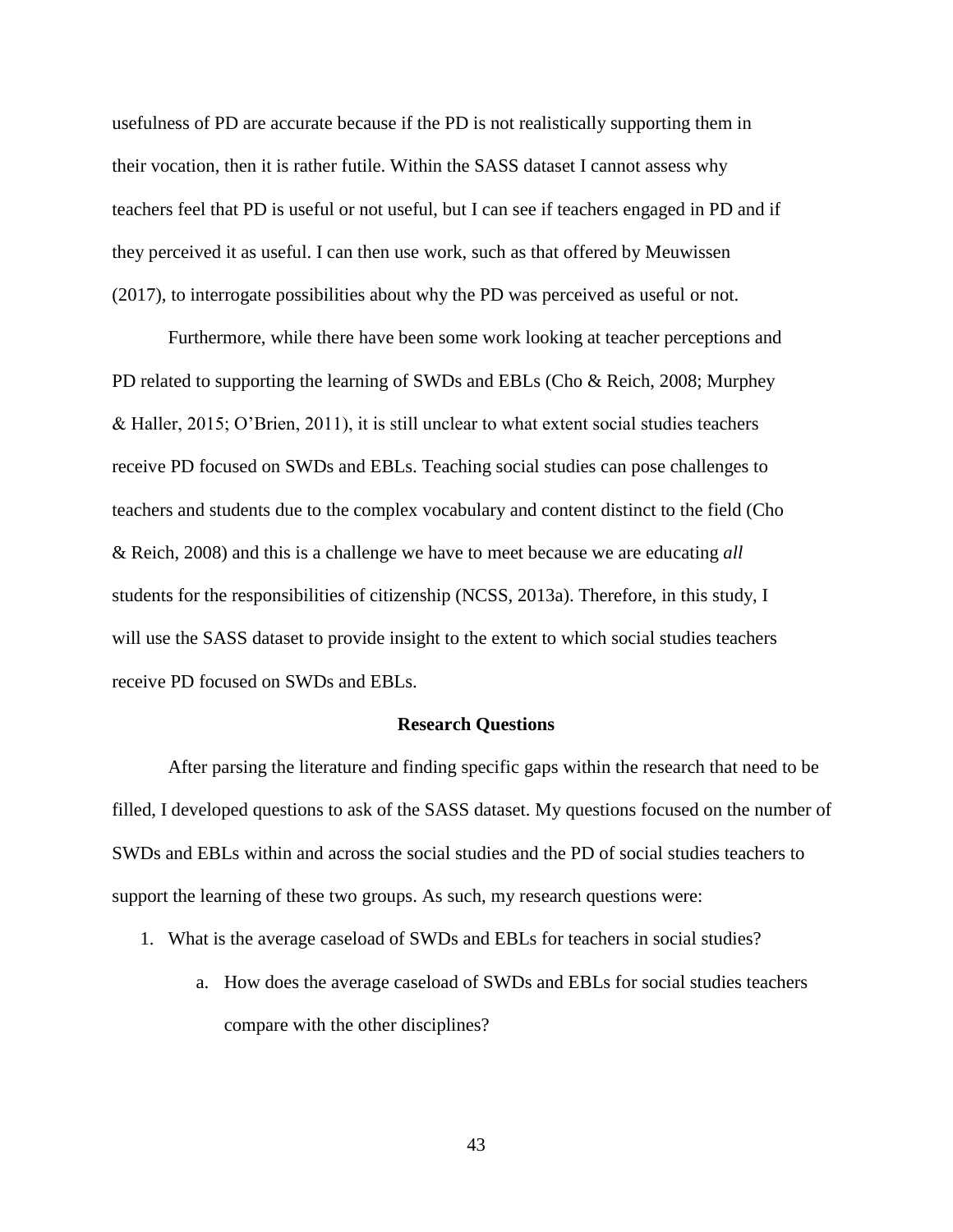- b. Is there a difference in the average caseload of SWDs and EBLs for different disciplines, as well as specific content areas within and across the social studies (i.e. Civics/Government, Economics, Geography, and History)?
- 2. To what extent do social studies teachers receive PD focused on SWDs or EBLs?
	- a. To what extent do they find the PD useful?
	- b. How many hours of PD do teachers receive?

Answering these questions allow us to begin to understand who we are teaching in terms of specific numbers of important vulnerable populations. We can then take specific actions to ensure that social studies teachers have the support they need to support *all* learners within their classrooms.

## **Methods**

## **Participants**

 $\overline{\phantom{a}}$ 

In this study, full-time teachers were identified and placed into their respective disciplines based on subject-matter codes relating to Social Sciences<sup>3</sup> for the SASS question, "This school year, what is your MAIN teaching assignment field at THIS school?".<sup>4</sup> This resulted in 203,170 teachers within the weighted results for Social Sciences. In order to gain a

<sup>&</sup>lt;sup>3</sup> The category of Social Science within the SASS dataset includes the subgroups of Social Studies (general), Anthropology, Economics, Geography, Civics/Government, History, Native American Studies, Psychology, and Sociology.<sup>3</sup> These subjects closely align with the NCSS (2013a) definition of the social studies which includes, "…. anthropology, archaeology, economics, geography, history, law, philosophy, political science, psychology, religion, and sociology, as well as appropriate content from the humanities, mathematics, and natural sciences" (par. 3). I recognize that while the SASS categories within Social Science are not in direct alignment with the subjects identified by NCSS (2013a), there are commonalities between the two.

<sup>&</sup>lt;sup>4</sup> In order to understand teacher load of specific student groups I pull from other disciplines as well (e.g., Mathematics, Natural Science, English). I also want to note that teachers who answered this question may teach multiple subjects, but the participant saw this as their main teaching responsibility; this is a potential limitation of the study.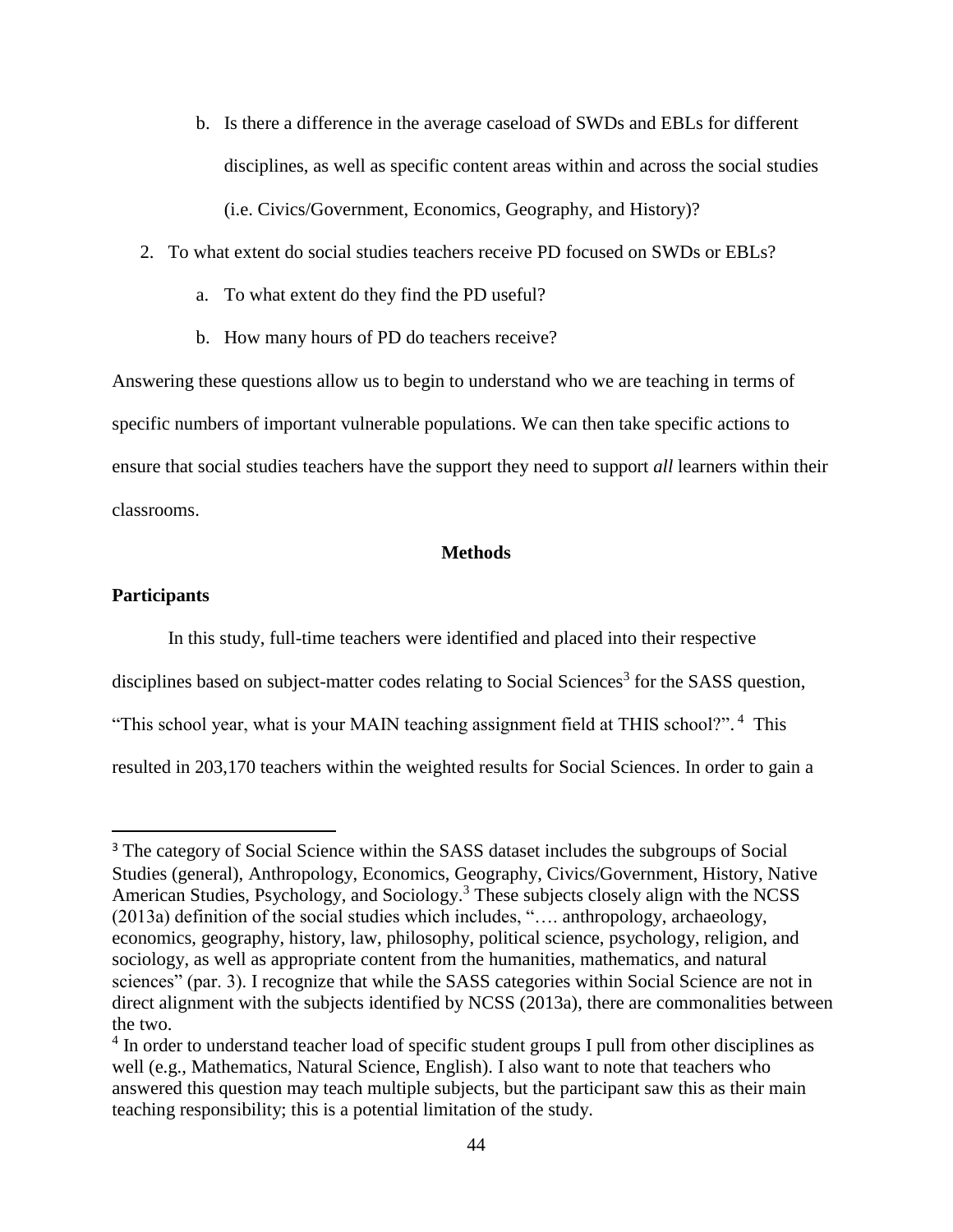clearer and more detailed picture of the field, I also examined the category of Social Studies (general) within the larger category of Social Science because respondents who chose this field saw themselves as being solely teachers of social studies. Furthermore, I analyzed the *Big Four* of the social studies as outlined in the College, Career, and Civic Life (C3) framework, which are Civics/Government, Economics, Geography, and History (NCSS, 2013b) because these are four major areas of importance within the social studies as evidenced by the development of this framework (see Figure 1 for a visual representation).

My participants included K-12 social studies teachers; I acknowledge that my results could be conflated because of this, but the teachers that were elementary teachers included such a small percentage of my sample that the conflation is minimal (see Table 1 for participant demographics). Additionally, I was able to provide a holistic view of the field of social studies by doing the analysis of the previously identified groups and to my knowledge such a portrait does not exist. Within Social Sciences, five teacher groups were examined: Government, History, Geography, Economics, and Social Studies (general). The weighted sample sizes for these groups were 17,860 for Government, 89,140 for History, 13,650 for Geography, 8,820 for Economics, and 67,500 for Social Studies (general). Data were weighted with the Teacher Final Sampling Weight (TFNLWGT) variable and the SASS supplied 88 replicate weight variables where appropriate. The methodology included protocols required by IES where the results intended for dissemination were sent to the IES for approval and authorization for release. The NCES and IES also required that all weighted N's are rounded to the nearest 10 to assure participant anonymity. As such, the data included in tables may not add to the total N reported due to rounding adjustments.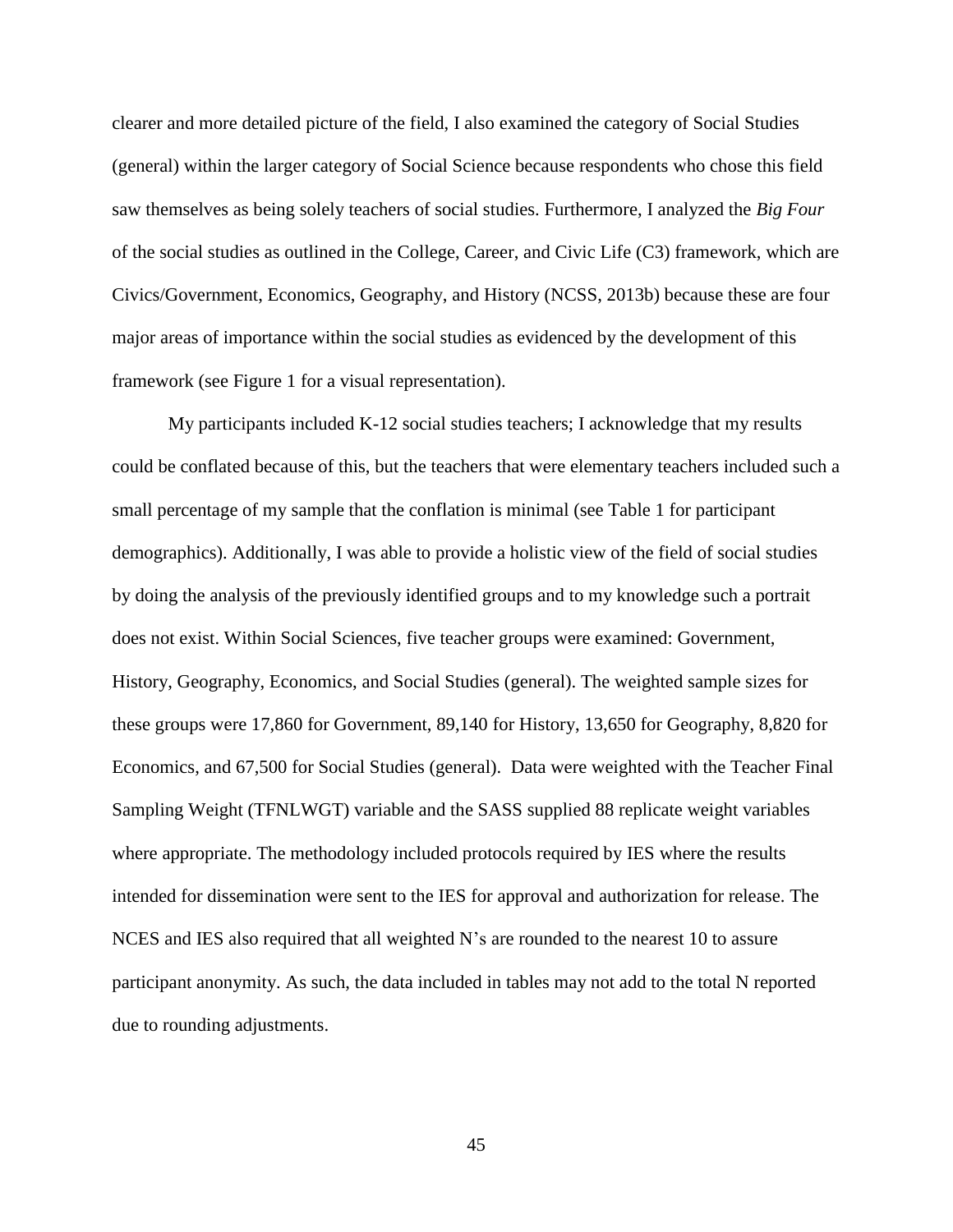

*Figure 1.* Groups for Analysis.

# Table 1 *Demographics of teachers*

.

| Main Teaching               | Race  |          | Gender |        | Level of Students<br>Taught |           | Age   | Years of<br>Experience |
|-----------------------------|-------|----------|--------|--------|-----------------------------|-----------|-------|------------------------|
| Assignment                  | White | Nonwhite | Male   | Female | Elem.                       | Secondary | Mean  | Mean                   |
| Social Science              | 91.8% | 8.2%     | 54.9%  | 45.1%  | 5.8%                        | 94.2%     | 41.63 | 13.20                  |
| Social Studies<br>(general) | 88.7% | 11.3%    | 47.7%  | 52.3%  | 15.2%                       | 84.8%     | 42.88 | 13.64                  |
| Civics/<br>Government       | 91.2% | 8.8%     | 66.4%  | 33.6%  | 0.0%                        | 100.0%    | 42.29 | 14.14                  |
| Economics                   | 93.1% | 6.9%     | 65.4%  | 34.6%  | 0.0%                        | 100.0%    | 45.52 | 13.77                  |
| Geography                   | 95.5% | 4.5%     | 52.6%  | 47.4%  | 0.7%                        | 99.3%     | 37.25 | 10.65                  |
| History                     | 93.4% | 6.6%     | 57.5%  | 42.5%  | 1.7%                        | 98.3%     | 40.79 | 12.86                  |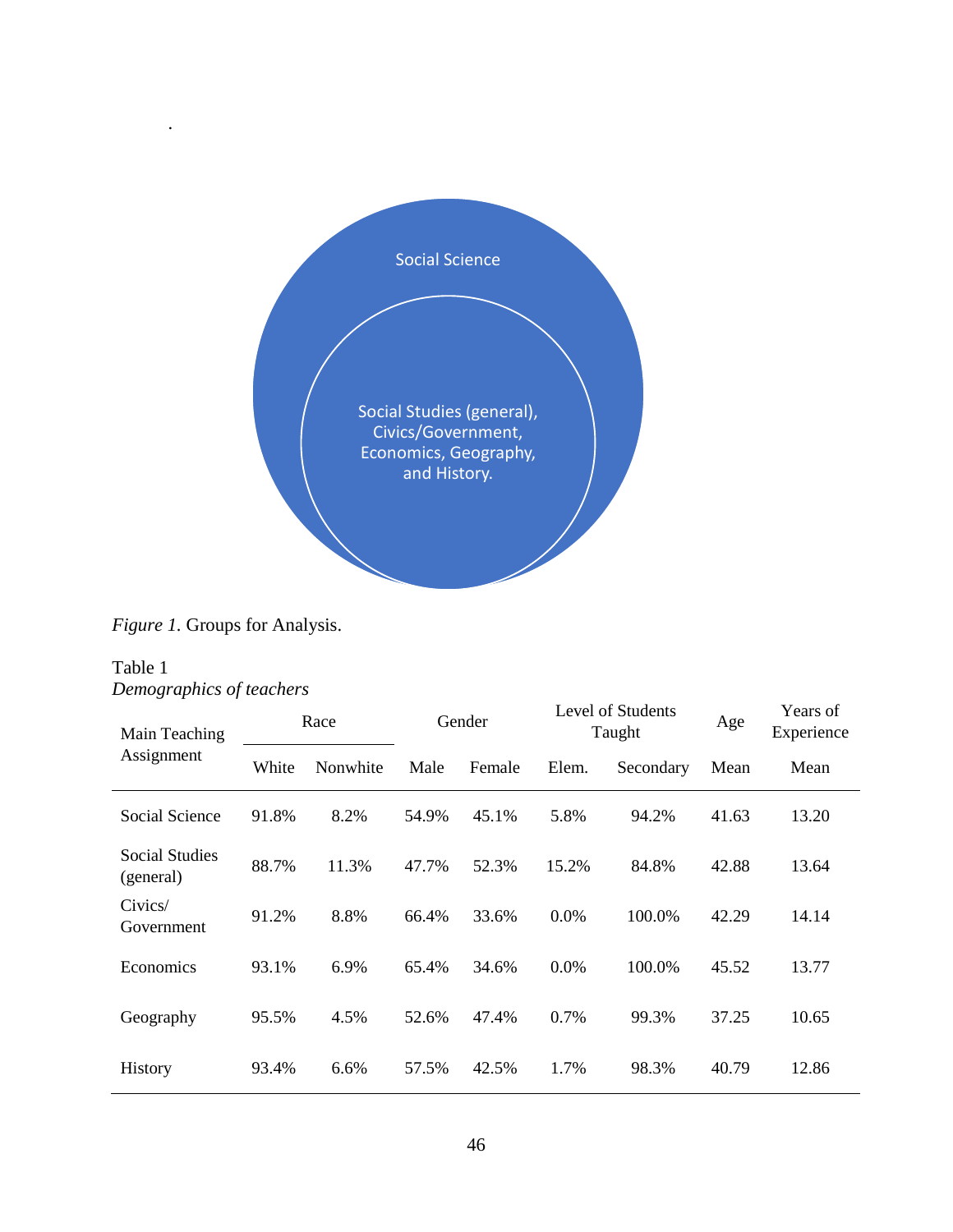## **Instrumentation**

This study employed data from the most recent SASS data conducted by the NCES and administered by the IES. The SASS is administered by the NCES for the U.S. Department of Education to collect data on American K-12 public and private schools. Data is collected that can be used to describe various aspects of K-12 education ranging from the demographics of teachers to hiring practices. The goal of the survey is to provide a nationally representative snapshot of U.S. education (for more information see Tourkin et al., 2010, p. 1).

SASS collects data by using a combination of internet, telephone, and in person surveys and interviews (NCES, n.d.). Previous scholars within social studies have utilized the SASS dataset (Fitchett, 2010 Fitchett; Heafner, & Lambert, 2014; Lambert, McCarthy, Fitchett, Lineback, & Reiser 2015). Fitchett and Heafner (2017) also identify that large-scale datasets allow for the "democratization" (p. 83) of data, since this information is relatively easy to access.

#### **Variables Analyzed**

**Number of SWDs and EBLs.** Throughout this paper I have remained consistent with using person first language when describing individuals with disabilities (i.e., SWDs) and students who may require language support (i.e., EBLs). However, the language, as it appears in the SASS dataset, differs as it refers to students with individualized education plans (i.e., IEPs), limited-English proficiency (i.e., LEP), or English-language learners (i.e., ELLs). Therefore, in the methods section I will use language consistent with the SASS dataset (i.e., IEPs, LEP, or ELLs). In the findings and discussion section, I will use person first language (i.e. SWDs and EBLs) and will refer back to responses on the SASS questions relating to ELLs and students with IEPs or LEP.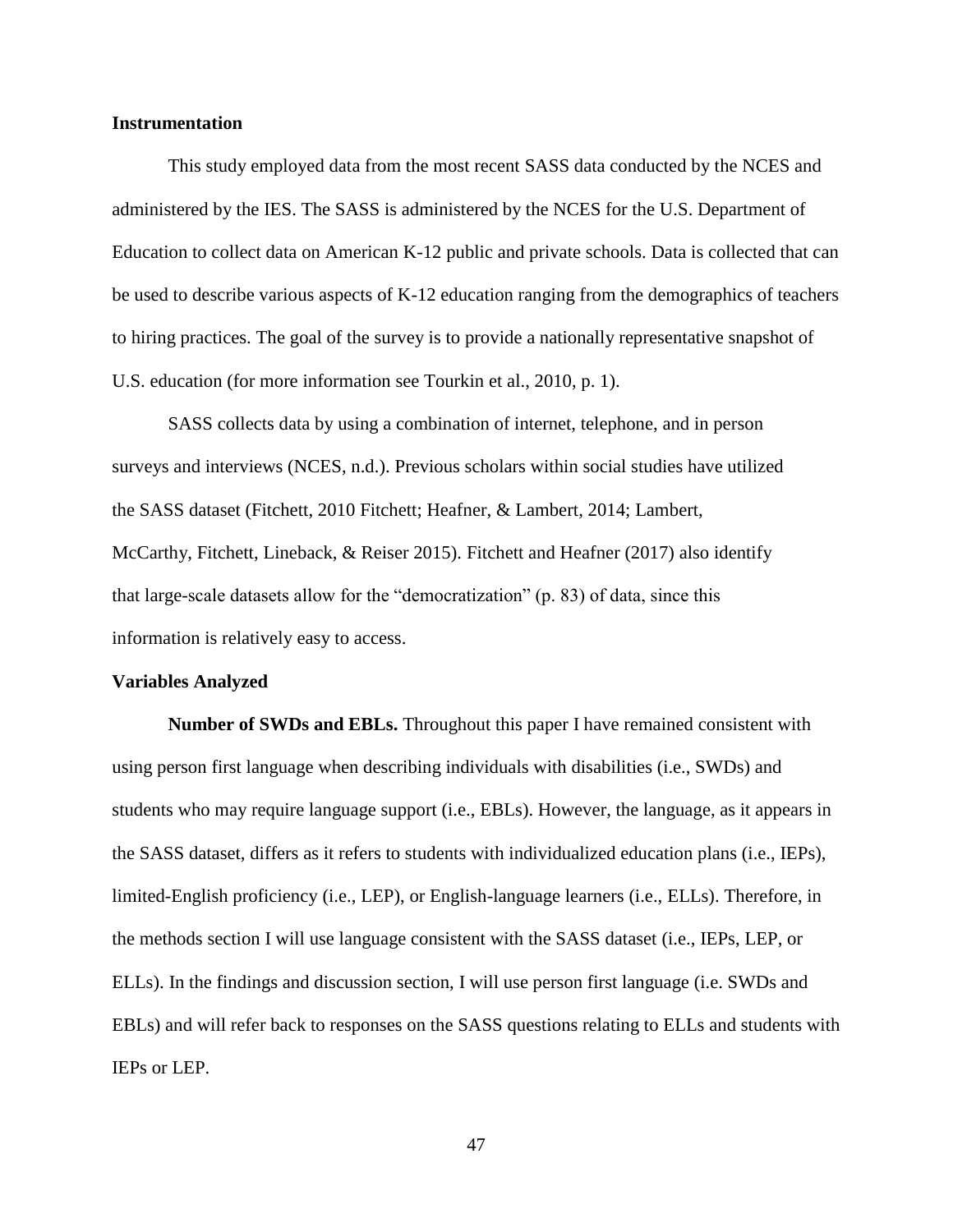The number of students served with disabilities was determined by responses from teachers who reported teaching students with recognized disabilities requiring an IEP. This was determined from SASS question 14, "Of all the students you teach at this school, how many have an Individualized Education Program (IEP) because they have disabilities or are special education students?" Teachers either checked none or entered an integer.

The number of students identified as having limited-English proficiency (LEP) was determined by responses from teachers who reported teaching students who were individuals who did not speak English as their primary language and who had a limited ability to read, speak, write, or understand English. This was derived from SASS question 15, "Of all the students you teach at this school, how many are of limited-English proficiency? (Students of limited-English proficiency [LEP] are those whose native or dominant language is other than English and who have sufficient difficulty speaking, reading, writing, or understanding the English language as to deny them the opportunity to learn successfully in an English-speakingonly classroom)." Teachers either checked none or entered an integer.

**Professional development.** Participation in special education PD opportunities was determined by responses to question 48a, "In the past 12 months, have you participated in any professional development on how to teach students with disabilities?" The number of hours spent on PD relating to SWDs was determined by responses to question 48b, "In the past 12 months, how many hours did you spend on these activities?" Responses regarding the number of hours spent was measured by a four-level ordinal scale from "8 hours or less", "9-16 hours", "17-23 hours", to "33 hours or more." The usefulness was determined by question 48c, "Overall, how useful were these activities to you?" Responses were on a four-level scale from, "not useful", "somewhat useful", "useful" and "very useful."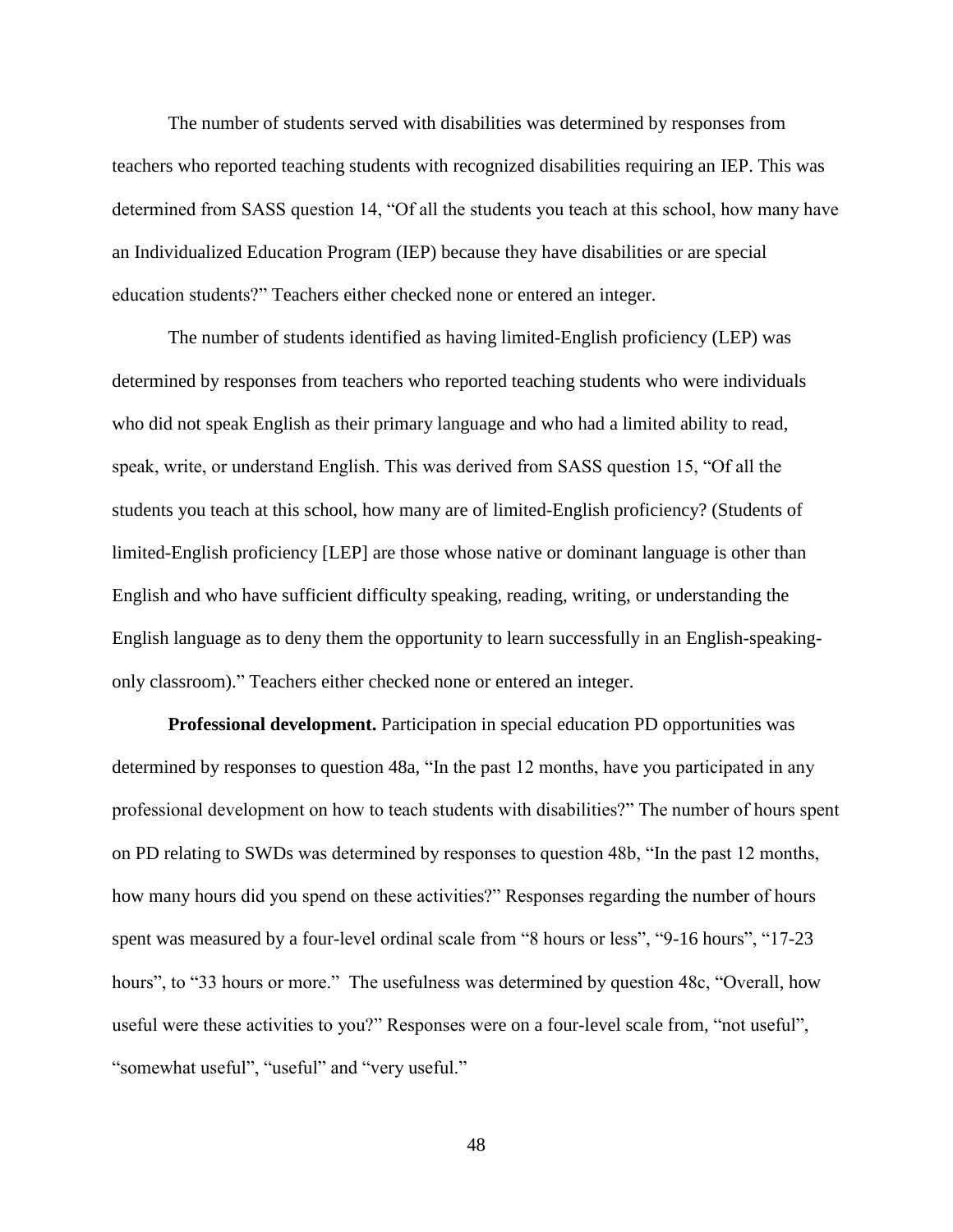Participation in LEP PD opportunities was determined by responses to question 49a, "In the past 12 months, have you participated in any professional development on how to teach limited-English proficient students or English-language learners (ELLs)?" The number of hours spent on PD relating to ELLs was determined by responses to question 49b, "In the past 12 months, how many hours did you spend on these activities?" Responses regarding the number of hours spent was measured by a four-level ordinal scale from "8 hours or less", "9-16 hours", "17-23 hours", to "33 hours or more." The usefulness was determined by question 49c, "Overall, how useful were these activities to you?" Responses were on a four-level scale from, "not useful", "somewhat useful", "useful" and "very useful."

#### **Procedures**

This study was a secondary data analysis of the recent 2011-2012 SASS restricted-use license dataset. Data were analyzed with SPSS 23.0 and AM Statistical Software using descriptive statistics and independent samples *t*-tests. Data is weighted in SASS to produce a nationally representative sample of U.S. education (NCES, n.d.). SASS files include 88 replicate data weights; weights in the SASS data are created using the Balance Repeated Replication (BRR), specifically the bootstrap procedure. BRR "is the only accurate method for calculating standard errors in SASS" (see NCES, SASS Sample Design, Weights, Variance, and Missing Data Module, Slide 8, https://nces.ed.gov/training/datauser/SASS\_04.html).

For research question 1, I examined descriptive statistics to investigate the average number of SWDs and EBLs teachers in social studies support, as well as descriptive statistics for other content areas in the K-12 setting, including: Health or Physical Education, ESL or Bilingual Education, Arts or Music, Special Education, Social Science, Natural Science, Vocational Career or Technical Education, Foreign Language, English and Language Arts,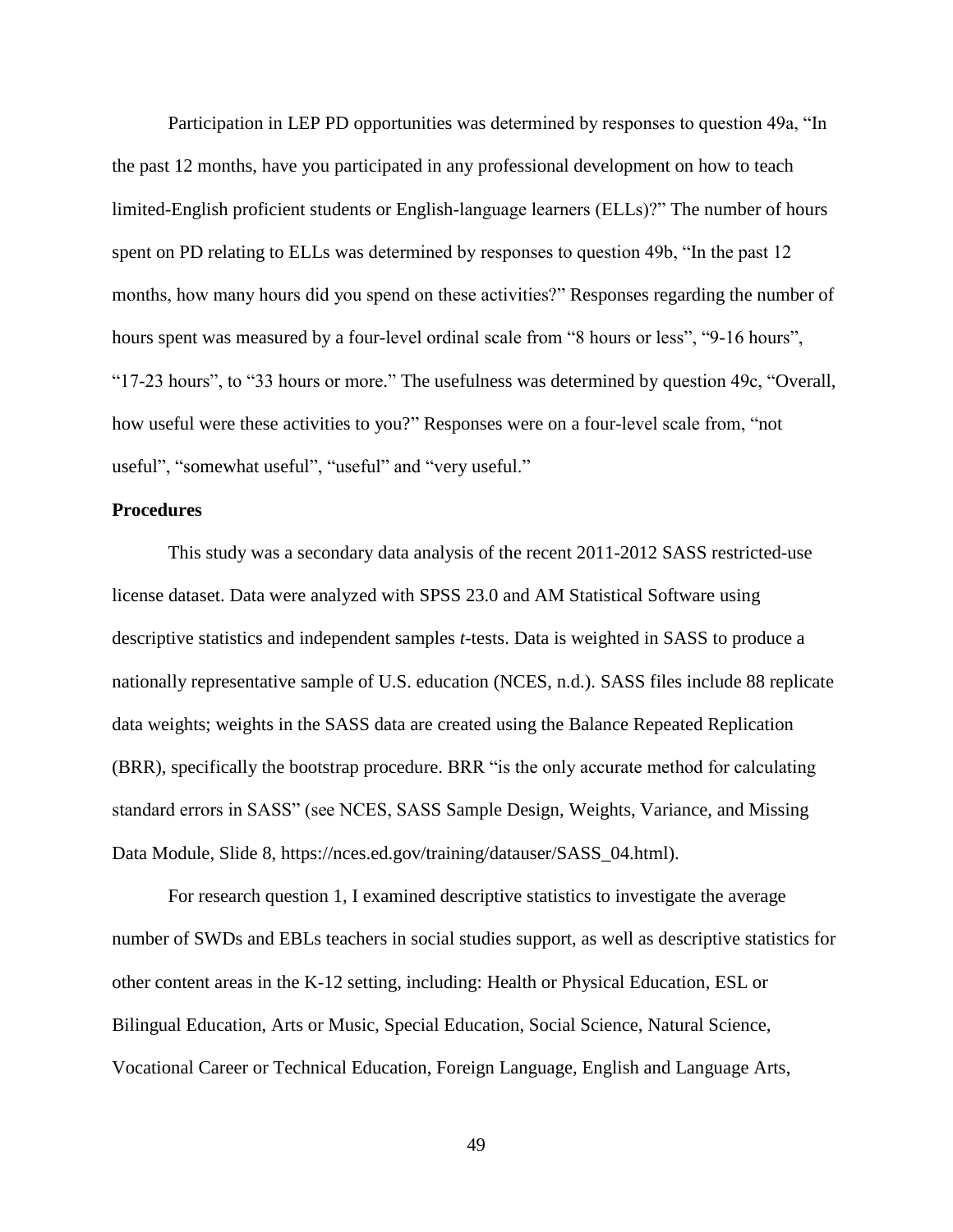Mathematics, Early Childhood or General Elementary, and All Others. Based on means for SWDs and EBLs, I calculated the caseload for each content area by summing the two means.<sup>5</sup> I then isolated the four core content teaching assignments (i.e., Social Science, English and Language Arts, Mathematics, and Natural Science) for direct comparison. Next, I conducted independent samples *t*-tests to compare means of SWDs and EBLs in Social Science to the other K-12 core content areas. Finally, I conducted independent samples *t*-tests to compare means of SWDs and EBLs for the five social studies groups: Geography, Social Studies (general), History, Civics/Government, and Economics.

For research question 2, I used descriptive statistics to examine the number of social studies teachers who received PD focused on SWDs and who received PD focused on EBLs. I also examined the extent they found the PD useful through descriptive statistics. Finally, I used descriptive statistics to examine the number of hours teachers had PD focused on SWDs and PD focused on EBLs.

## **Findings**

## **Research Question 1**

 $\overline{\phantom{a}}$ 

What is the average caseload of SWDs and EBLs for teachers in social studies? To answer this first research question, two sub-questions were considered: (a) How does the average caseload of SWDs and EBLs for social studies teachers compare with the other disciplines? (b) Is there a difference in the average caseload of SWDs and EBLs for different disciplines, as well as specific content areas within the social studies (i.e., Civics/Government, Economics, Geography, and History)?

<sup>&</sup>lt;sup>5</sup> The term "caseload" is a term I use and is not used by the SASS data.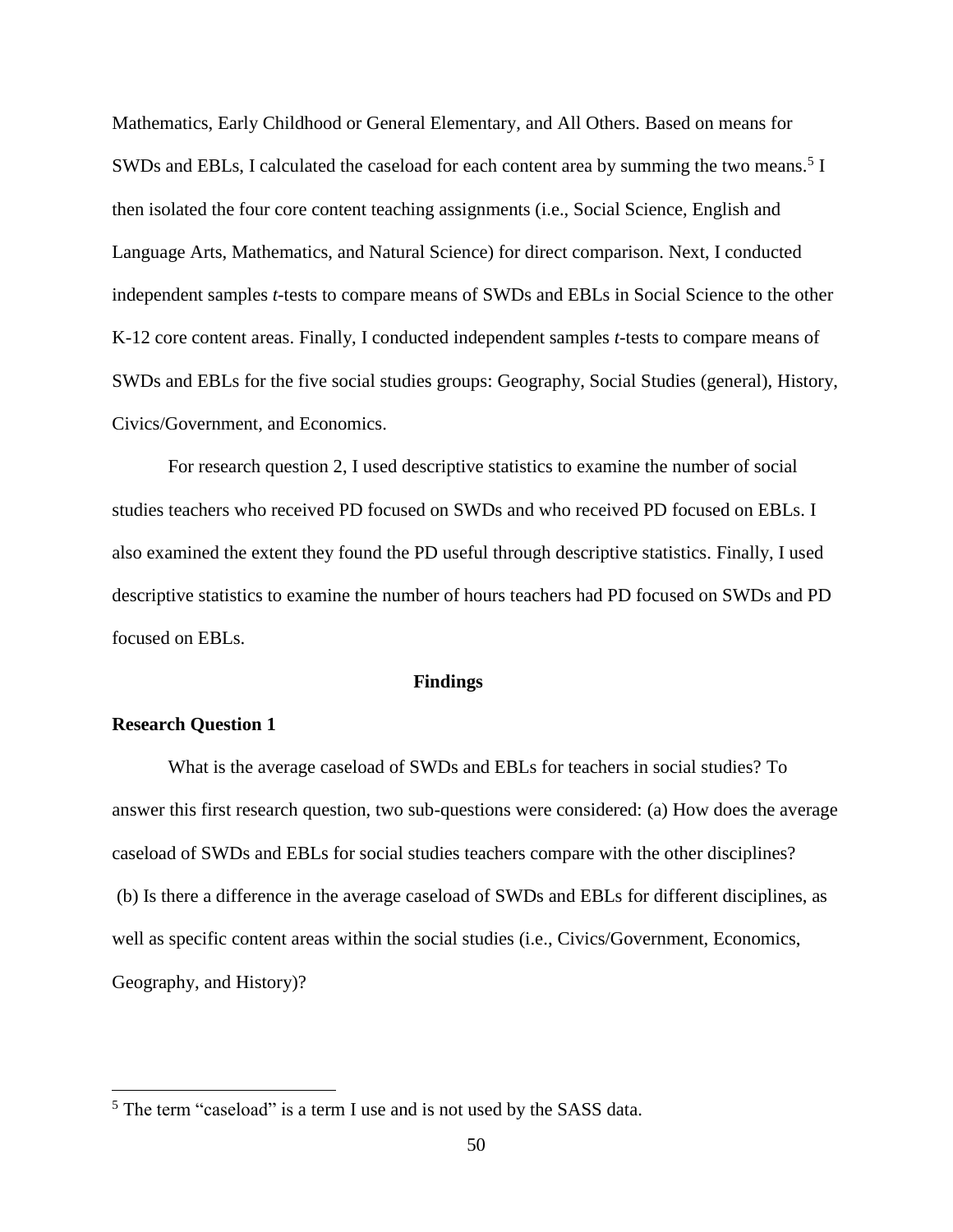I began by investigating the average number of SWDs and EBLs teachers in social studies support, as well the combined caseload by summing the two means. I then compared those numbers to other content areas in the K-12 setting. These results are displayed in Table 2. Concerning Social Science, the average caseload of SWDs is 12.99 students, which is the seventh highest average caseload. Social Science also has an average EBLs caseload of 8.05 students, which is the fifth highest caseload among all groups.

When looking at the average caseload of SWDs and EBLs in multiple disciplines, Early Childhood or General Elementary has the lowest caseload of SWDs (2.99 students) and a similar caseload of EBLs (3.35 students) providing the lowest combined caseload of 6.34 students. Health or Physical Education has the highest caseload of SWDs (28.33) and the second highest caseload of EBLs (26.94), resulting in the largest combined caseload of 55.27 students. Of these 12 groups, Social Science falls in the middle, with the sixth highest combined caseload of 21.04 students.

|                                     | <b>SWDs</b> | <b>EBLs</b> | Sum of |
|-------------------------------------|-------------|-------------|--------|
| Main Teaching Assignment            | Mean        | Mean        | Means  |
| <b>Health or Physical Education</b> | 28.33       | 26.94       | 55.27  |
| <b>ESL</b> or Bilingual Education   | 4.04        | 40.10       | 44.14  |
| Arts or Music                       | 23.31       | 13.70       | 37.01  |
| All Others                          | 14.69       | 9.23        | 23.92  |
| <b>Special Education</b>            | 19.69       | 2.53        | 22.22  |
| Social Science                      | 12.99       | 8.05        | 21.04  |
| <b>Natural Science</b>              | 13.58       | 7.21        | 20.79  |

*Social science compared with 11 other teaching assignment areas from the Schools and Staffing Survey for students with disabilities and emergent bilingual learners*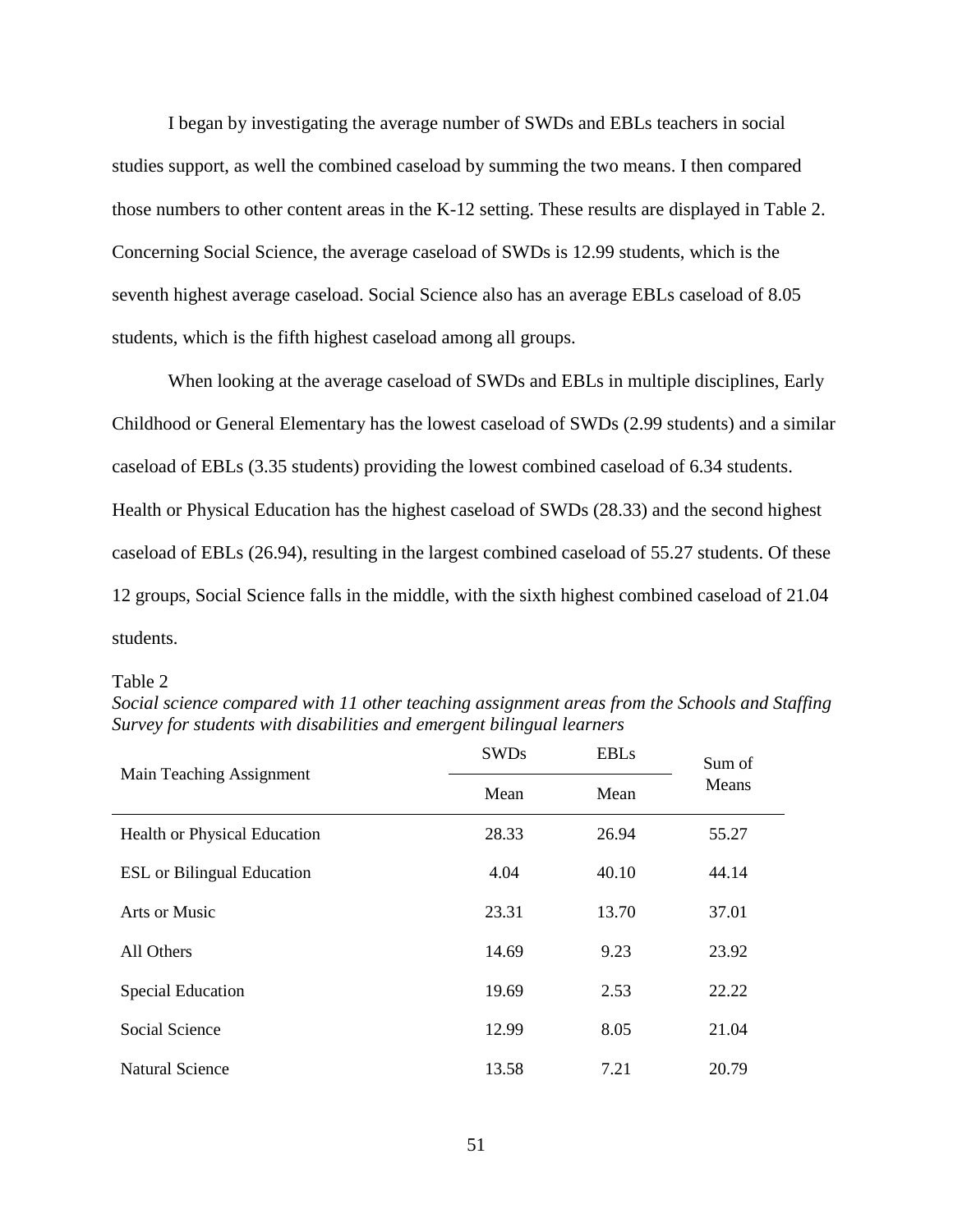| Vocational Career or Technical Education | 15.21 | 5.35 | 20.59 |
|------------------------------------------|-------|------|-------|
| Foreign Language                         | 10.35 | 6.88 | 17.23 |
| English and Language Arts                | 10.02 | 5.76 | 15.78 |
| <b>Mathematics</b>                       | 9.80  | 5.91 | 15.71 |
| Early Childhood or General Elementary    | 2.99  | 3.35 | 6.34  |

*Note*: SWDs correspond to SASS language of IEPs. EBLs correspond to SASS language of LEP or ELLs.

Next, I compared the average number of SWDs and EBLs teachers support in Social Science with the other three content areas in the K-12 setting: English and Language Arts, Mathematics, and Natural Science. These results are presented in Table 3. Social Science has a higher average caseload of SWDs than English and Language Arts as well as Mathematics. Social Science also has a higher average caseload of EBLs than the other three content areas. Although Natural Science has a higher average caseload of SWDs than Social Science, Social Science has a higher combined caseload of SWDs and EBLs (21.04 students), which is higher than any other core content area.

*Social science compared with the three other core content teaching assignment areas from the Schools and Staffing Survey for students with disabilities and emergent bilingual learners*

| <b>Core Content Teaching Assignment</b> | <b>SWDs</b> | <b>EBLs</b> | Sum of |  |
|-----------------------------------------|-------------|-------------|--------|--|
|                                         | Mean        | Mean        | Means  |  |
| Social Science                          | 12.99       | 8.05        | 21.04  |  |
| Natural Science                         | 13.58       | 7.21        | 20.79  |  |
| <b>English and Language Arts</b>        | 10.02       | 5.76        | 15.78  |  |
| <b>Mathematics</b>                      | 9.80        | 5.91        | 15.71  |  |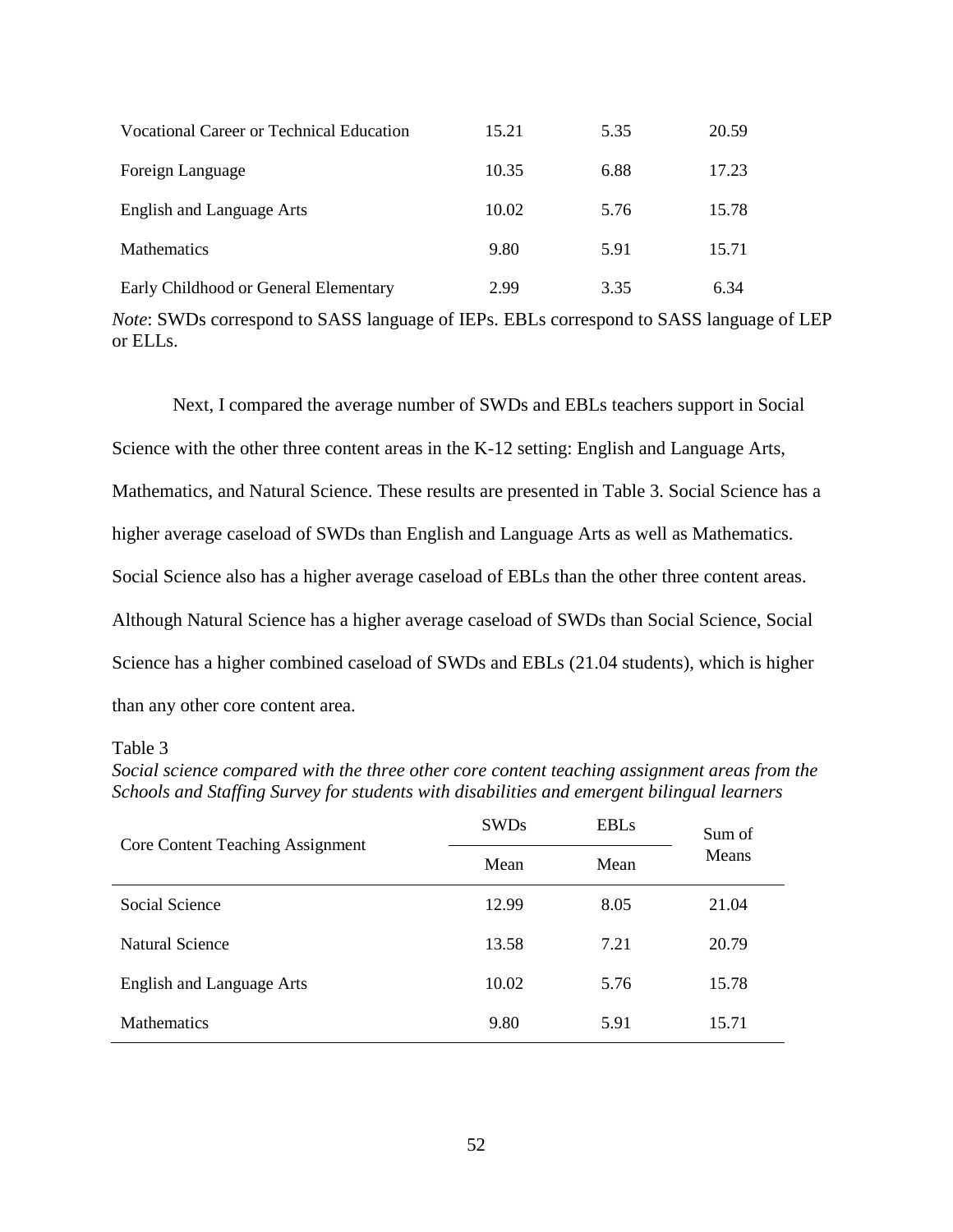Upon examination of the average caseload of SWDs and EBLs teachers support in the five social studies groups, results reflect similar numbers as the larger group of Social Science and are presented in Table 4. Within these groups, Civics/Government has the highest average caseload of SWDs of 14.15 students, while Economics has the lowest average caseload of SWDs of 11.95 students. In terms of EBLs, Geography has the highest average caseload with 9.82 students, while Civics/Government has the lowest average caseload of 4.45 students. The range between the highest and lowest caseload for SWDs is only 2.2 students, while the range between the highest and lowest caseload of EBLs represents a difference of 5.37 students. This variance demonstrates an unequal distribution of EBLs between the five social studies groups. When looking at the combined caseload of both SWDs and EBLs, Geography has the highest caseload of 23.25 students. Social Studies (general) falls in second place with a combined caseload of 21.89 students, and History in third with a combined caseload of 21.32 students. It is important to note that these combined caseloads are all higher than the combined caseload for the Social Science group (21.04 students).

| Main Teaching Assignment | <b>SWDs</b> | <b>EBLs</b> | Sum of |
|--------------------------|-------------|-------------|--------|
|                          | Mean        | Mean        | Means  |
| Geography                | 13.43       | 9.82        | 23.25  |
| Social Studies (general) | 12.90       | 8.99        | 21.89  |
| History                  | 12.96       | 8.36        | 21.32  |
| Civics/Government        | 14.15       | 4.45        | 18.60  |
| Economics                | 11.95       | 5.04        | 16.99  |

*Five social studies groups compared to each other from the Schools and Staffing Survey for students with disabilities and emergent bilingual learners*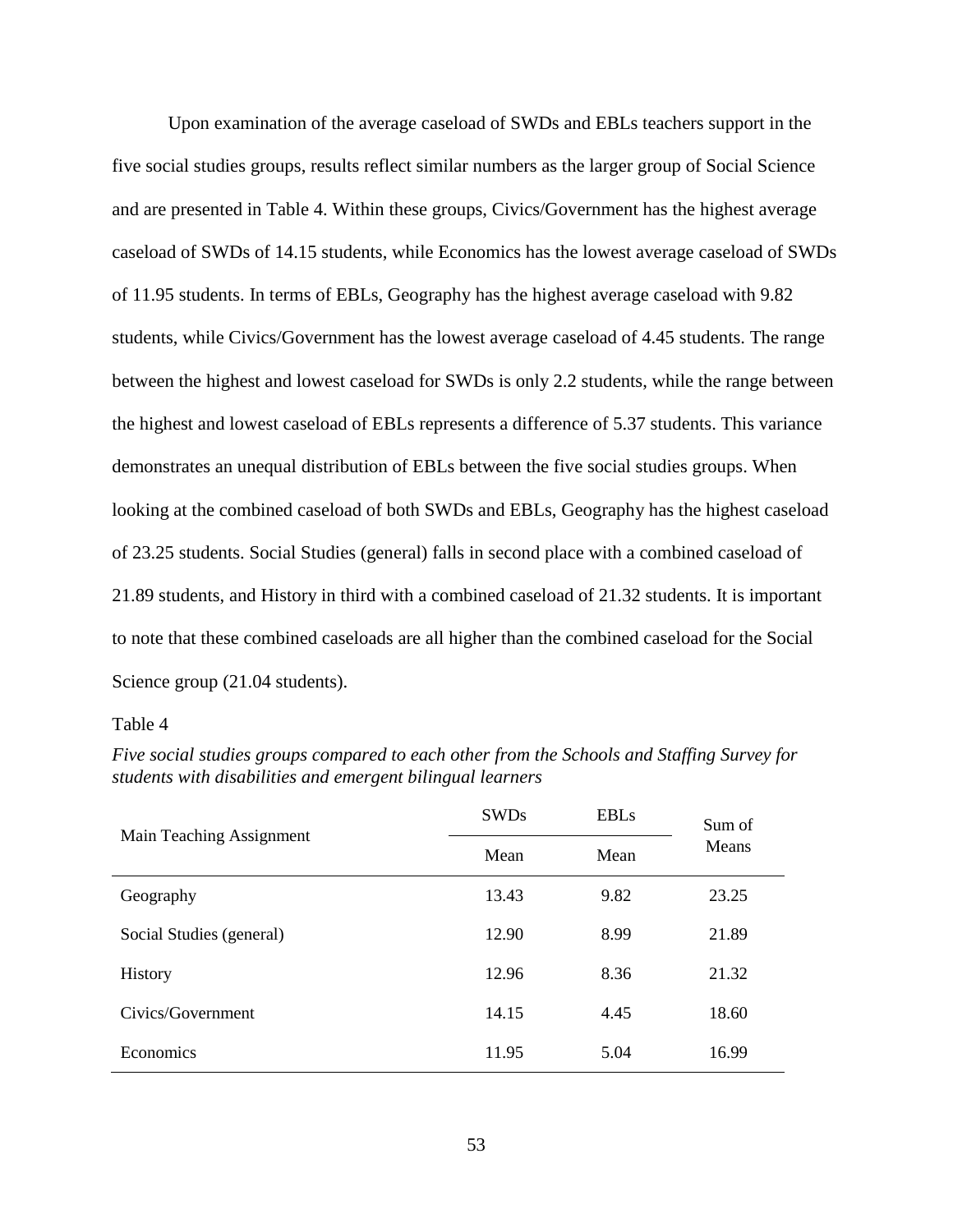Finally, I compared the number of SWDs and EBLs for the Social Science group to the other three core content areas using a *t*-test. Only the statistically significant results for the content areas comparison are displayed in Table 5. Social Science has a statistically significant higher caseload for SWDs and EBLs than Mathematics and English, but no statistically significant difference was found when comparing to Natural Science. This confirms my earlier findings of Social Science having a higher caseload of both SWDs and EBLs than these two groups.

#### Table 5

| <b>Students</b> | Comparison<br>Group 1 | Comparison<br>Group 2 | Group 1<br>Mean | Group 2<br>Mean | <b>SE</b> | $\overline{d}$ | t    | Sig    |
|-----------------|-----------------------|-----------------------|-----------------|-----------------|-----------|----------------|------|--------|
|                 | Social<br>Science     | English               | 12.99           | 10.02           | 0.52      | .28            | 5.72 | < .001 |
| <b>IEP</b>      | Social<br>Science     | <b>Mathematics</b>    | 12.99           | 9.80            | 0.41      | .30            | 7.87 | < .001 |
|                 | Social<br>Science     | Natural<br>Science    | 12.99           | 13.58           | 0.66      | .05            | 0.91 | 0.37   |
|                 | Social<br>Science     | English               | 8.05            | 5.76            | 0.99      | .13            | 2.31 | 0.023  |
| <b>LEP</b>      | Social<br>Science     | <b>Mathematics</b>    | 8.05            | 5.91            | 1.06      | .12            | 2.02 | 0.047  |
|                 | Social<br>Science     | Natural<br>Science    | 8.05            | 7.21            | 1.11      | .04            | 0.75 | 0.46   |

*Statistical significance when looking at students with disabilities and emergent bilingual learners with the groups English and Language Arts, Mathematics, and Natural Science.*

\*Significant at the .05 level or less.

When comparing the five social studies groups, no statistically significant difference was found for the number of SWDs in the five groups and only the statistically significant results for the number of EBLs are displayed in Table 6. History has statistically significant more EBLs than Civics/Government and Economics. This implies that not only does History have a higher caseload of EBLs than Civics/Government and Economics, the average caseload of students is statistically significantly higher. These findings together also confirm the earlier comparisons of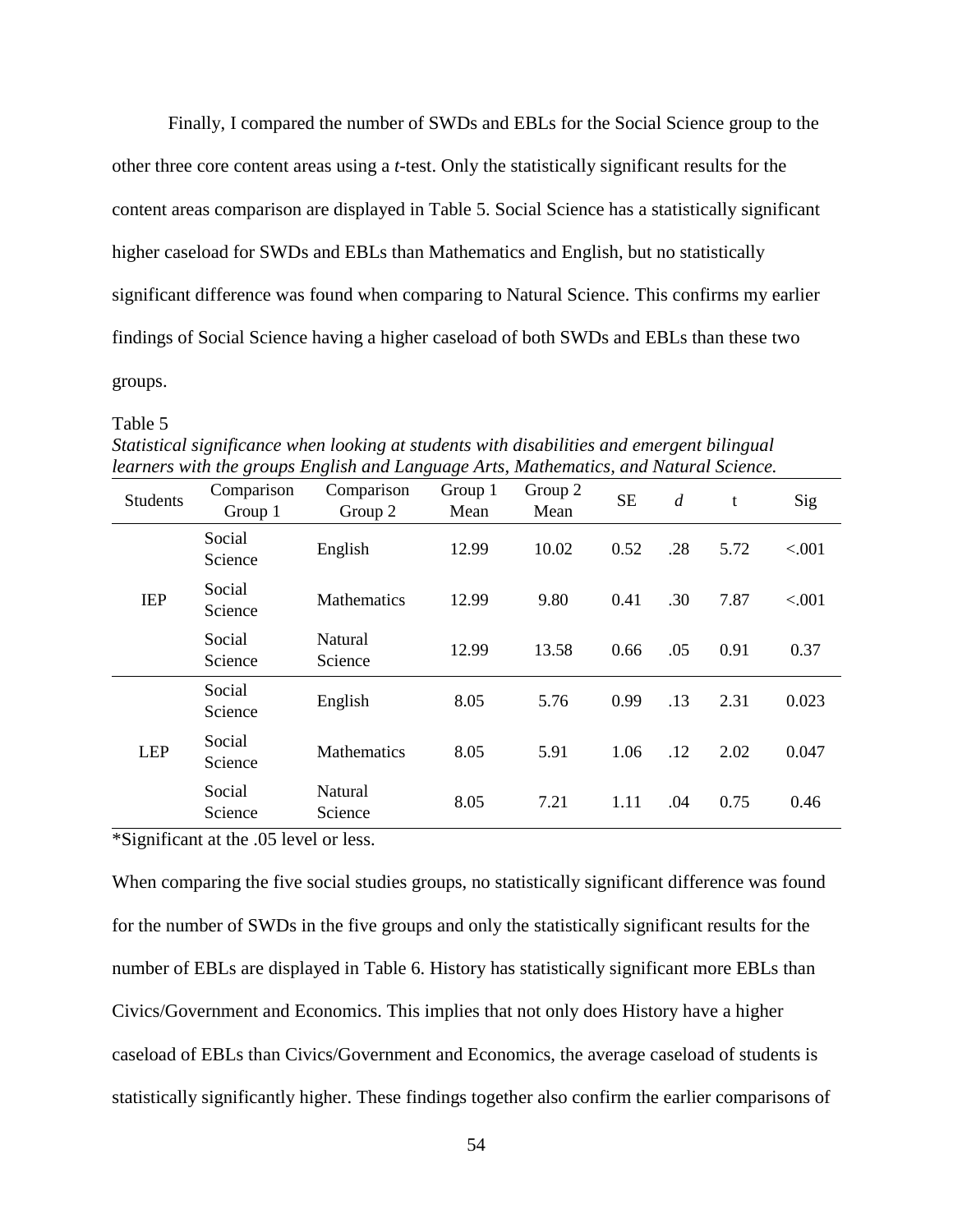the average caseload of the five social studies groups representing unequal distribution of EBLs,

but similar distribution of SWDs.

Table 6

| Comparison<br>Group 1              | Comparison<br>Group 2 | Group 1<br>Mean | Group 2<br>Mean | <b>SE</b> | $\overline{d}$ | t       | Sig     |
|------------------------------------|-----------------------|-----------------|-----------------|-----------|----------------|---------|---------|
| History                            | Civics/<br>Government | 8.36            | 4.45            | 1.09      | .29            | 3.59    | $.001*$ |
| Economics                          | History               | 5.04            | 8.36            | 1.70      | .24            | $-1.96$ | $.05*$  |
| Geography                          | Civics/<br>Government | 9.82            | 4.45            | 2.82      | .45            | 1.90    | .06     |
| Geography                          | History               | 9.82            | 8.36            | 2.70      | .09            | 0.54    | .59     |
| Economics                          | Civics/<br>Government | 5.04            | 4.45            | 1.62      | .06            | 0.37    | .72     |
| Economics                          | Geography             | 5.04            | 9.82            | 2.84      | .39            | $-1.68$ | .10     |
| <b>Social Studies</b><br>(general) | Civics/<br>Government | 8.99            | 4.45            | 3.29      | .21            | 1.38    | .17     |
| <b>Social Studies</b><br>(general) | History               | 8.99            | 8.36            | 3.57      | .03            | 0.18    | .86     |
| <b>Social Studies</b><br>(general) | Geography             | 8.99            | 9.82            | 4.40      | .04            | $-0.19$ | .85     |
| <b>Social Studies</b><br>(general) | Economics             | 8.99            | 5.04            | 3.44      | .18            | 1.15    | .25     |

*Statistical significance when looking at emergent bilingual learners with the groups Social Studies (general), Civics/Government, Economics, and History* 

\*Significant at the .05 level or less.

## **Research Question 2**

To what extent do social studies teachers receive PD focused on SWDs or EBLs? To answer this first research question, two sub-questions were considered: (a) To what extent do they find the PD useful? (b) How many hours of PD do teachers receive?

I first examined the number of social studies teachers who received PD focused on SWDs. Results are presented in Table 7 and show that less than 40% of teachers in all groups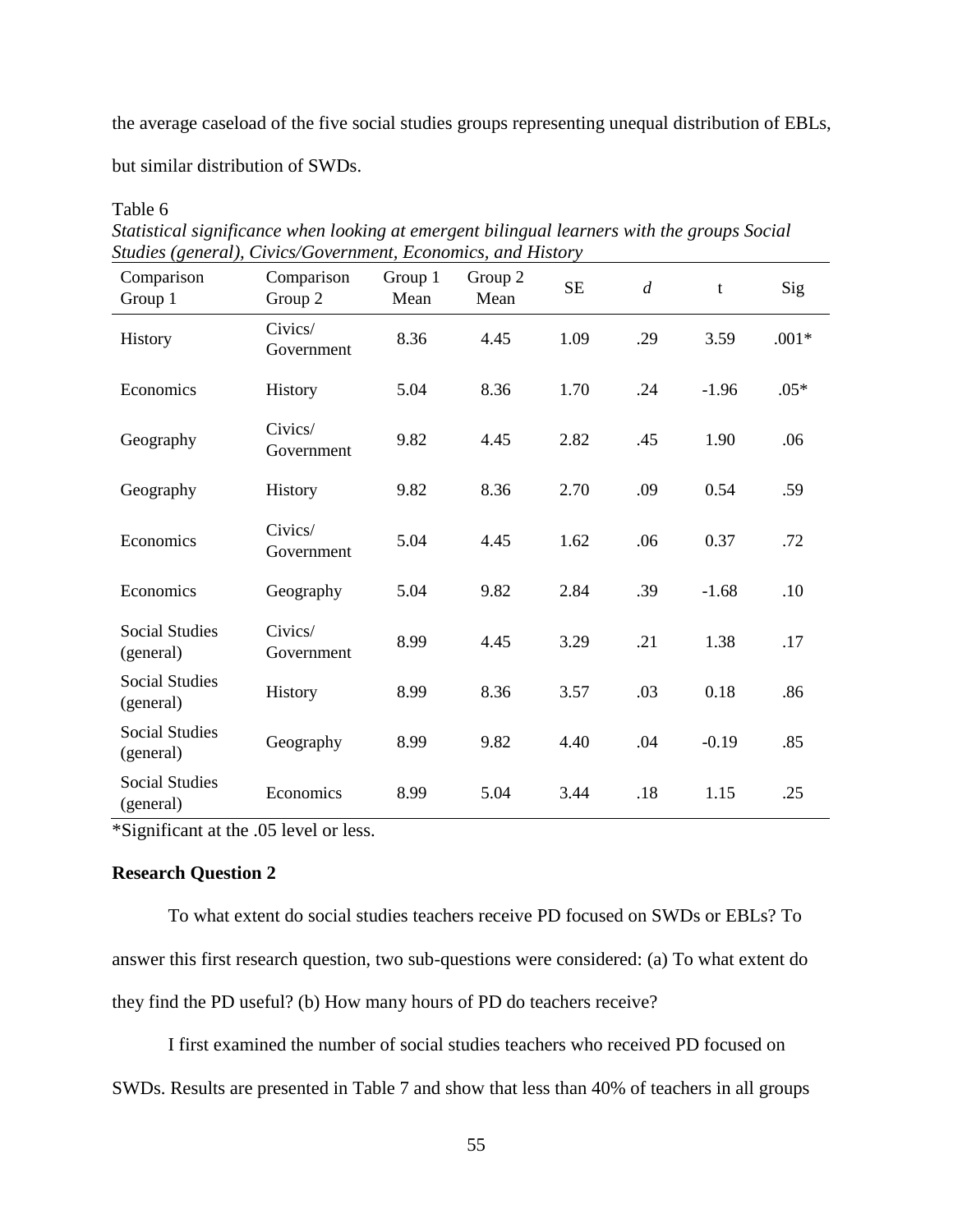had PD focused on SWDs, with Economics having the highest percentage (39.4%) and Geography having the lowest percentage (33.0%). Economics has the smallest average caseload of SWDs while Geography has the second largest average caseload. Additionally, the largest percentage of teachers in every group reported the PD as "somewhat useful." Among all groups, Economics had the largest percentage of teachers (36.5%) who found the PD "very useful" and was the only group to have 0% of teachers report PD as "not useful." Looking within Economics, the majority of teachers (50.8%) found the PD only "somewhat useful." While Geography had the least percentage of teachers (33.0%) who had PD, they were the largest percentage of teachers (50.9%) who found the PD "somewhat useful" and the largest percentage of teachers (40.9%) who found it "useful" among all groups. Civics/Government had the largest percentage of teachers (8.9%) who found the PD "not useful" and was the second group to have the most amount of PD. This is surprising given that Civics/Government has the largest average caseload of SWDs among the five groups.

Table 7

Group Had PD Not Useful Somewhat Somewhat<br>Useful Useful Very Useful Social Science  $\begin{array}{cccc} 34.5 & 5.8 & 41.4 & 36.2 & 16.2 \end{array}$ Social Studies (general) 34.3 4.4 35.6 35.3 24.8 Civics/Government 37.2 8.9 45.2 34.7 11.0 Economics 39.4 0 50.8 12.4 36.5 Geography 33.0 2.4 50.9 40.9 5.8 History 33.8 7.7 42.0 39.3 10.7

*Percentage of teachers who had and found professional development (PD) focused on students with disabilities useful/not useful*

*Note*: Portions within this analysis may not total 100 percent due to IES rounding requirements.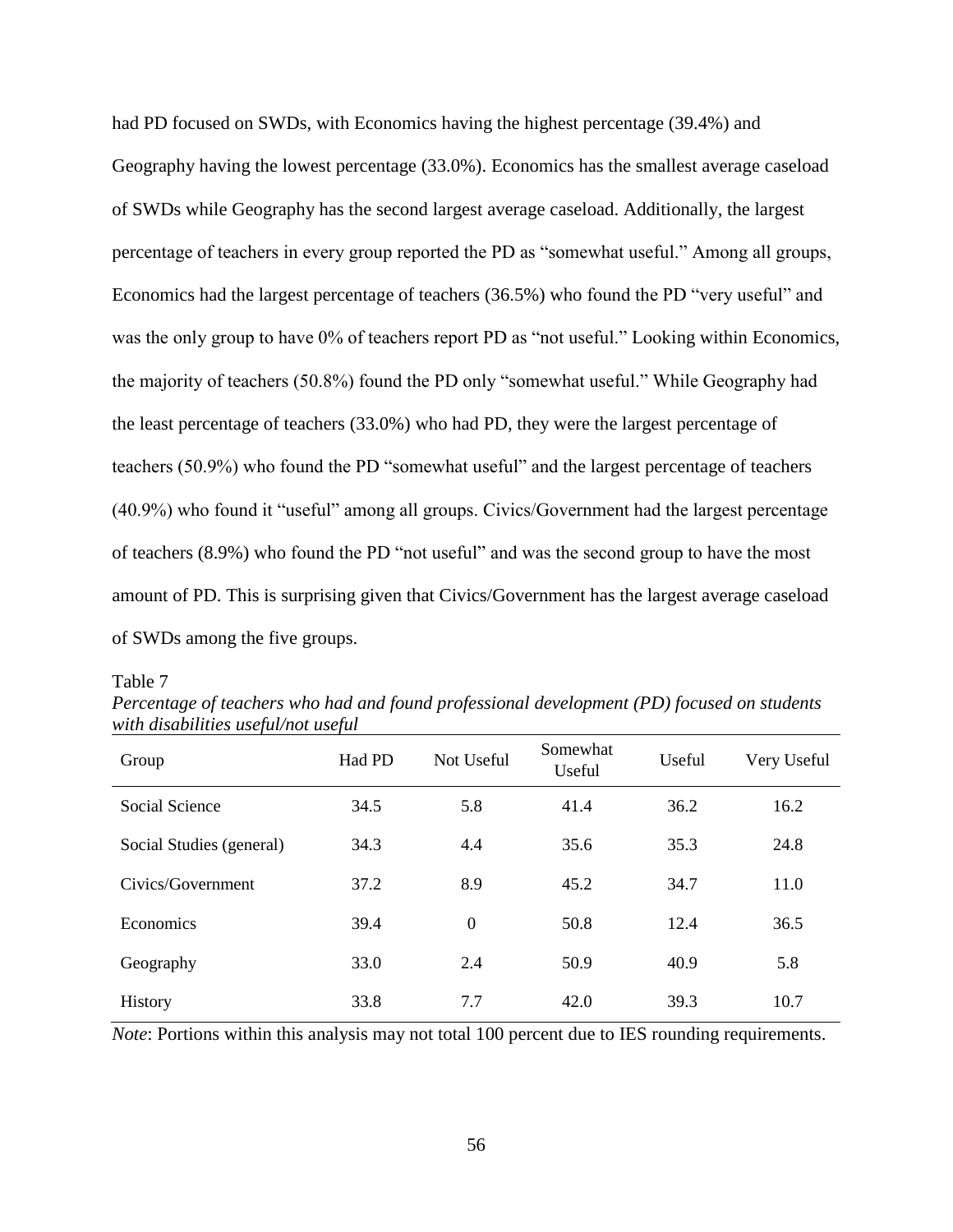Next, I investigated the number of social studies teachers who received PD focused on EBLs. Results show that less than 45% of teachers in all groups had PD focused on EBLs and are displayed in Table 8. Geography had the largest percentage of teachers (44.2%) who had PD and Civics/Government had the smallest percentage of teachers (22.2%) who had PD. This is in alignment with my earlier findings demonstrating this group had the lowest average caseload of EBLs. Additionally, the largest percentage of teachers within every group found the PD "useful" with the exception of Economics teachers who found it only "somewhat useful." When looking within each usefulness category, Economics had the highest percentage of teachers (55.7%) who found the PD only "somewhat useful," Geography had the highest percentage of teachers (61.3%) who found the PD "useful," and Social Studies (general) had the highest percentage of teachers (22.1%) who found the PD "very useful." Civics/Government had the highest percentage of teachers (19.8%) who found the PD "not useful." This is not surprising since they have the smallest average caseload of EBLs among the five groups.

Table 8

| <i>ouunguut teurners usefuunot usefut</i> |        |            |                    |        |             |  |  |  |
|-------------------------------------------|--------|------------|--------------------|--------|-------------|--|--|--|
| Group                                     | Had PD | Not Useful | Somewhat<br>Useful | Useful | Very Useful |  |  |  |
| Social Science                            | 26.6   | 9.0        | 32.3               | 43.6   | 15.0        |  |  |  |
| Social Studies (general)                  | 25.8   | 7.0        | 25.6               | 45.3   | 22.1        |  |  |  |
| Civics/Government                         | 22.2   | 19.8       | 29.7               | 42.3   | 8.6         |  |  |  |
| Economics                                 | 30.5   | $\theta$   | 55.7               | 24.9   | 19.0        |  |  |  |
| Geography                                 | 44.2   | 8.0        | 27.8               | 61.3   | 2.9         |  |  |  |
| History                                   | 25.0   | 10.4       | 36.0               | 40.0   | 13.6        |  |  |  |
|                                           |        |            |                    |        |             |  |  |  |

*Percentage of teachers who had and found professional development (PD) focused on emergent bilingual learners useful/not useful*

*Note*: Portions within this analysis may not total 100 percent due to IES rounding requirements.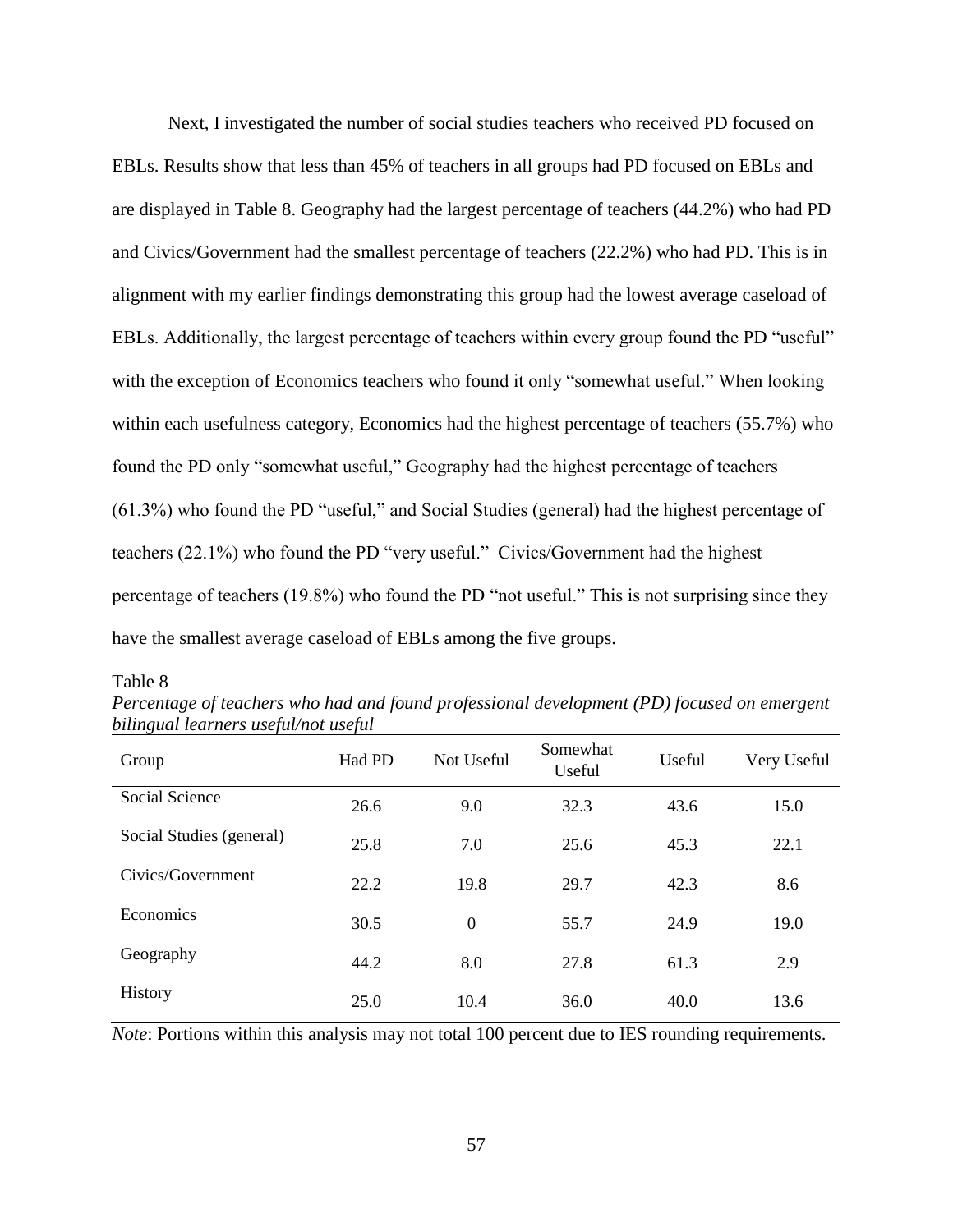To gain better insight to the amount of the PD provided, I investigated the number of hours teachers had PD focused on SWDs. Results are displayed in Table 9 and demonstrate that the majority of teachers in all groups had only eight hours or less of PD focusing on SWDs, with Geography having the highest percentage (86.1%) of teachers in this category. This is surprising since Geography had the highest average caseload of SWDs but was the largest percentage of teachers who had PD. Among all groups, Social Science and Economics had the highest percentage of teachers who had 33 hours or more, even though it is a small percentage of teachers (2.6%). Economics also had the highest percentage (7.7%) of teachers who had 17-23 hours of PD. This is interesting in that Economics had the smallest average caseload of SWDs among the five groups. Also, Economics had the highest percentage of teachers who had PD focused on SWDs and had the highest percentage of teachers who found the PD "very useful." Additionally, History had the highest percentage (16.7%) of teachers who had 9-16 hours of PD. Surprisingly, Civics/Government had 0% of teachers and Geography had 0.7% of teachers who had 33 hours or more of PD, even though they were the two groups with the highest average caseload of SWDs. This may also explain why Civic/Government had the highest percentage of teacher who found the PD "not useful."

| $\mu$ isubtititus b $\mu$ nomis |           |        |       |                  |
|---------------------------------|-----------|--------|-------|------------------|
| Group                           | 8 or Less | $9-16$ | 17-23 | 33 or More       |
| Social Science                  | 78.9      | 13.7   | 4.9   | 2.6              |
| Social Studies (general)        | 83.5      | 11.6   | 2.6   | 2.3              |
| Civics/Government               | 84.4      | 9.4    | 6.2   | $\boldsymbol{0}$ |
| Economics                       | 73.2      | 16.4   | 7.7   | 2.6              |
| Geography                       | 86.1      | 8.4    | 4.7   | 0.7              |

*Percentage of teachers who had professional development (PD) focused on students with disabilities by hours*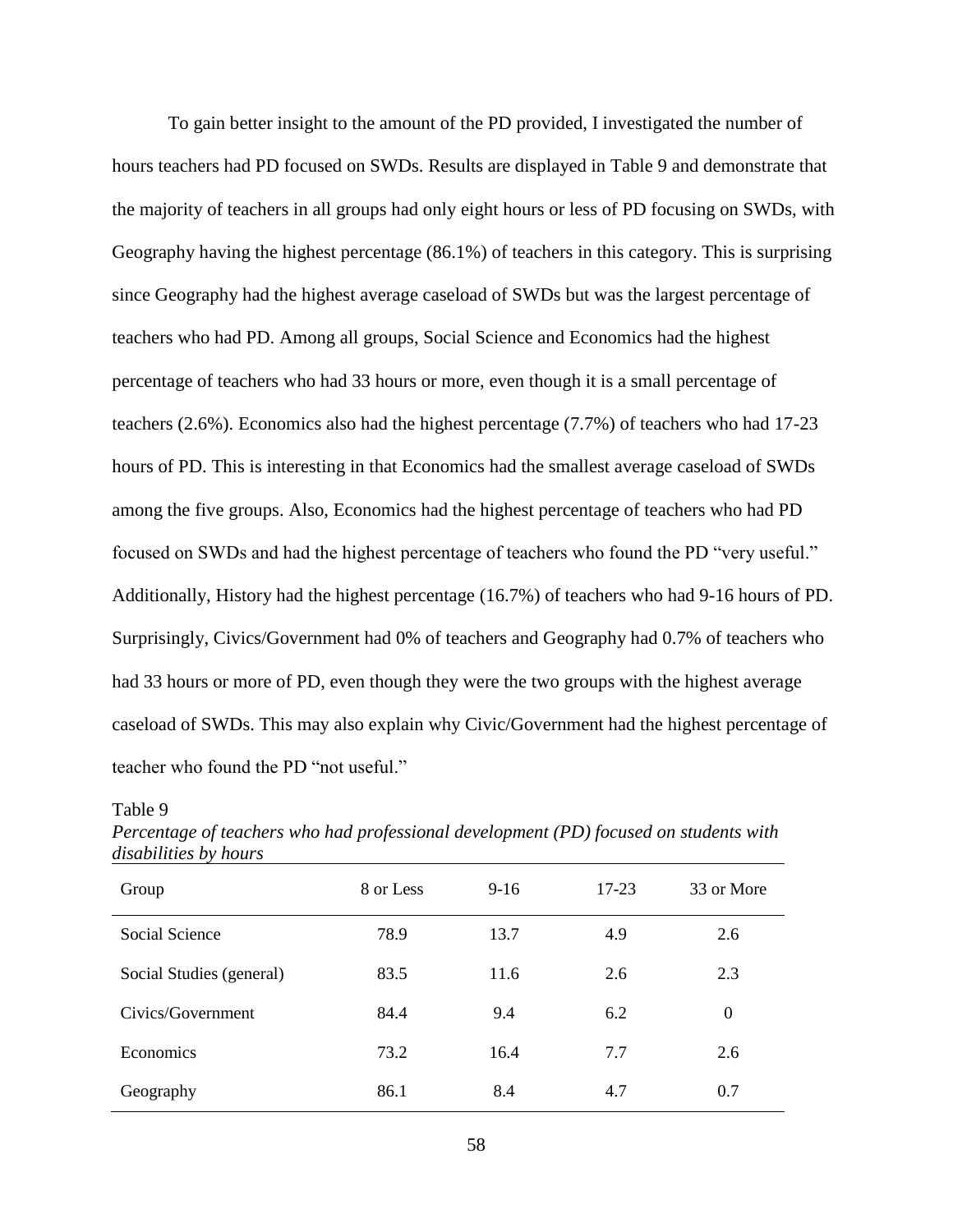| History | 74.8 | 16.7 | 5.1 | 3.4 |
|---------|------|------|-----|-----|
|         |      |      |     |     |

I also examined the number of hours teachers had PD focused on EBLs. Results are displayed in Table 10 and demonstrate that the majority of teachers in all groups had only eight hours or less of PD focusing on EBLs, with Economics having the highest percentage (87.3%) of teachers in this category. This is interesting since Economics had the second smallest caseload of EBLs among the five groups but also had the second highest percentage of teachers who had PD. Among all groups, Civics/Government had the highest percentage of teachers who had 33 hours or more, even though it is a small percentage of teachers (5.7%). This is also interesting because Civics/Government had the smallest average caseload of EBLs among the five groups, the least amount of PD, but also had the highest percentage of teacher who found the PD "not useful." Further examining the hours, Economics had the highest percentage (11.7%) of teachers who had 17-23 hours of PD, and Social Studies (general) has the highest percentage (19.0%) of teachers who had 9-16 hours of PD. Social Science also had the largest percentage of teachers who found the PD "very useful."

| Group                    | 8 or Less | $9-16$ | 17-23 | 33 or More |
|--------------------------|-----------|--------|-------|------------|
| Social Science           | 71.3      | 16.2   | 8.3   | 4.2        |
| Social Studies (general) | 66.8      | 19.0   | 11.5  | 2.7        |
| Civics/Government        | 77.8      | 9.7    | 6.8   | 5.7        |
| Economics                | 87.3      | 1.0    | 11.7  | $\theta$   |
| Geography                | 78.1      | 12.8   | 6.1   | 2.9        |
| History                  | 71.0      | 16.7   | 6.9   | 5.3        |

*Percentage of teachers who had professional development (PD) focused on emergent bilingual learners by hours*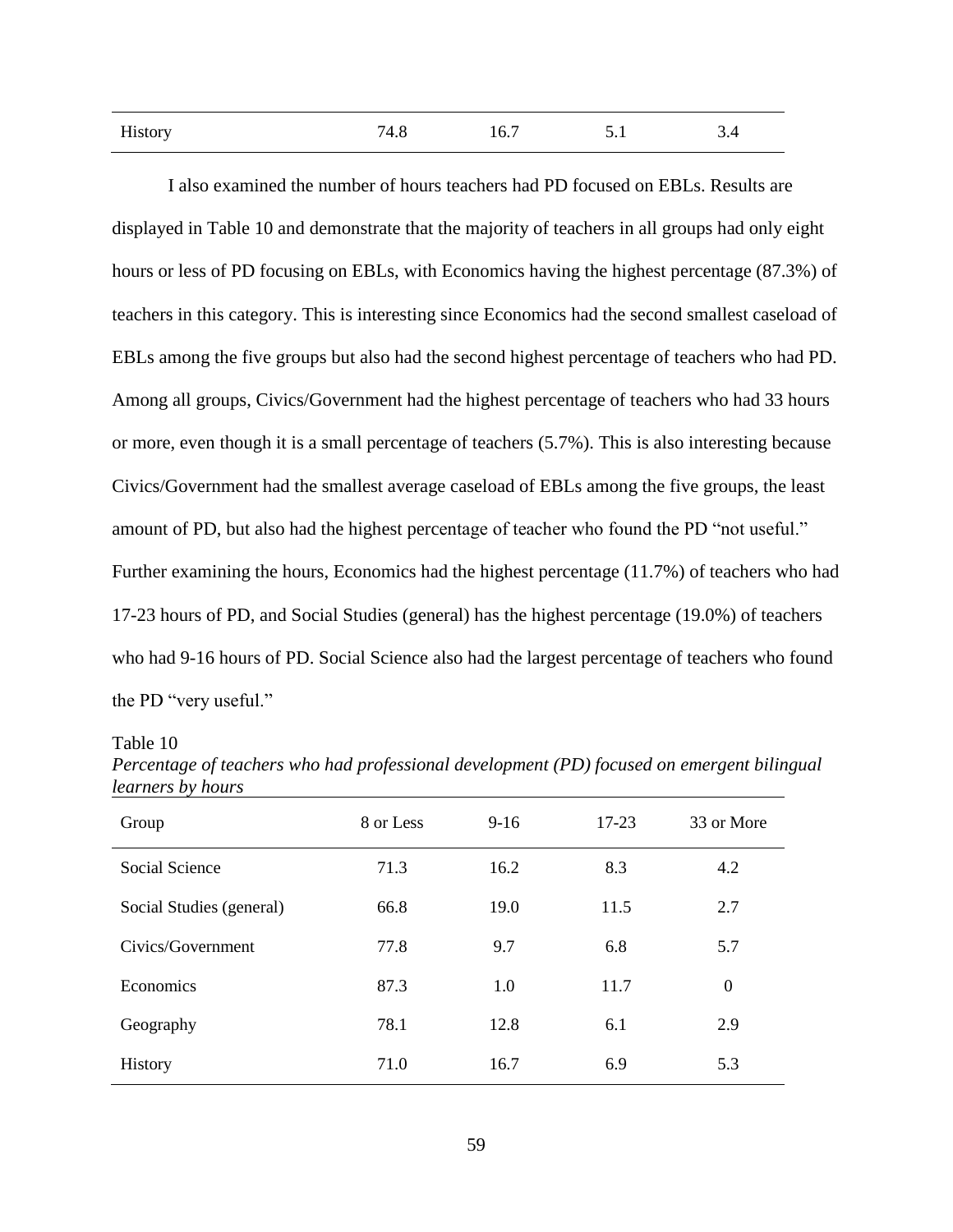## **Discussion**

My results indicate that the larger group of Social Science teachers encounter a higher combined caseload of SWDs and EBLs than any other core content area. Although Social Science was only the sixth highest combined caseload of SWDs and EBLs among all eleven content teaching areas, the only areas to have a higher combined caseload were elective areas or specialized areas where it would be reasonable to have higher combined caseloads (e.g., Health or Physical Education). While there are social studies scholars that examine SWDs and EBLs (Burkholdt, 2017; Courtade, Gurney & Carden, 2017; Cruz & Thornton, 2008; De La Paz, 2005; Furgione, 2017; Gates, 2017; Hintz, 2017; Jordan, Jordan, & Hawley, 2017; Lintner, 2017; Lintner & Kumpiene, 2017; Minarik & Lintner, 2016; Morris, McGuire, & Walker, 2017; Salinas, et al., 2017), the vision should be that in years to come scholars within social studies are giving these groups of students more attention to address this "demographic imperative" (Salinas et al., p. 440). My findings indicate that social studies teachers have a large number of those students in their classrooms and receive very little PD to support these groups, which I will explicate more later in this study.

Geography, Social Studies (general), and History teachers all have higher cumulative averages of SWDs and EBLs than the overall group of Social Science. Based on this data, History and Geography teachers arguably need explicit attention within the scholarship about how to help them in supporting the learning of SWDs and EBLs, especially given the unique challenges that the field of social studies poses in terms of vocabulary and content (Cho & Reich, 2008). There has been much research examining what it means for students, in general, to think historically, such as Barton and Levstik's (2004) *Teaching History for the Common Good,*  Donovan and Bransford's (2005) *How Students Learn,* VanSledright's (2014) *Assessing*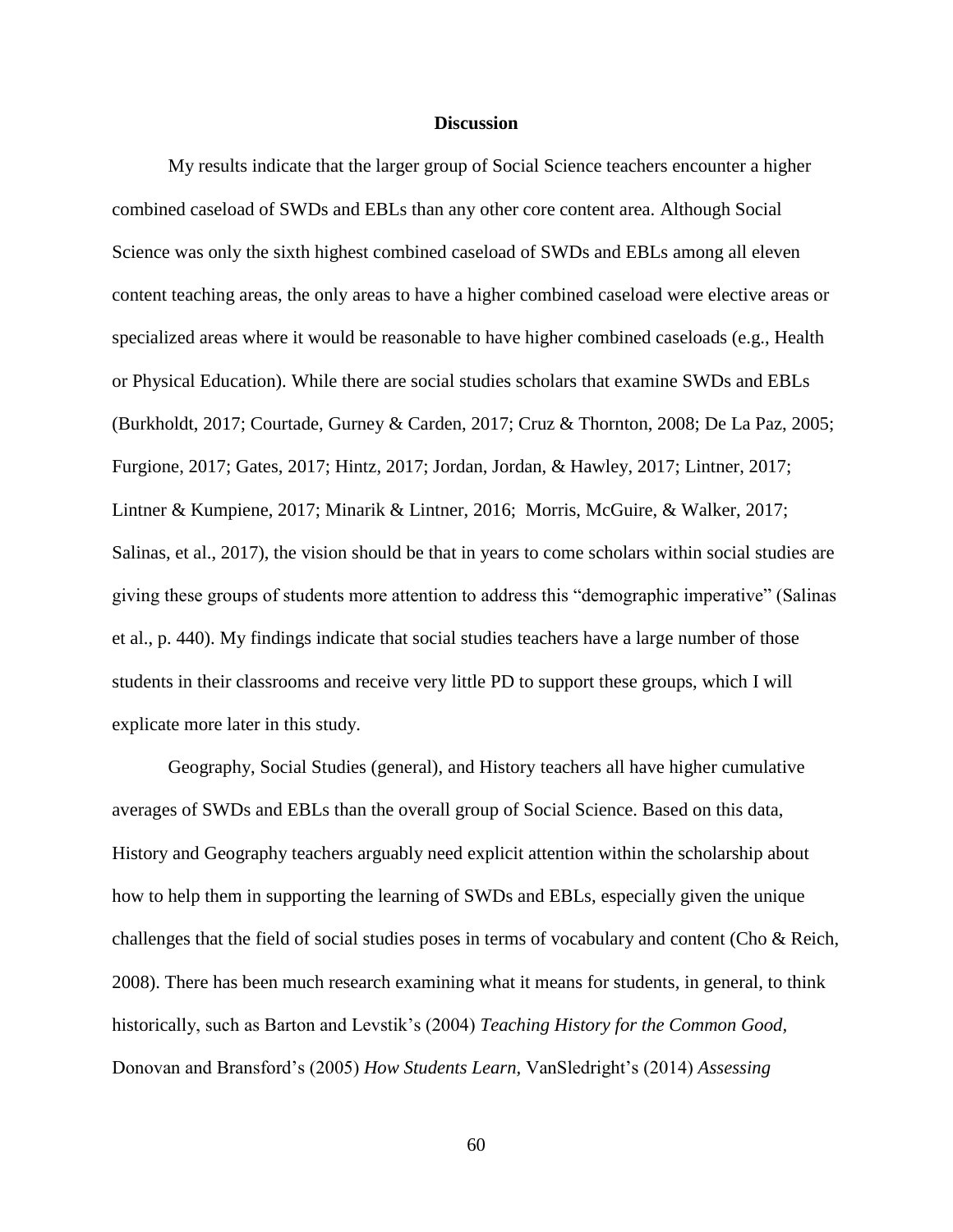*Historical Thinking and Understanding*, Ercikan and Seixas' (2015) *New Directions in Assessing Historical Thinking*, as well as Chapman and Wilschut's *Joined-Up History*. However, there has been little research in this area focusing on what this would like for SWDs and EBLs and even less work of this kind in the field of Geography. For example, Bednarz, Heffron, and Huynh (2013) note, "the amount of geography instruction that the overwhelming majority of students receive, the preparation of their teachers to teach geography, and the quality of their instructional materials are inadequate to prepare students for the demands of the modern world" (p. 16).

When looking at the difference between number of SWDs and EBLs in the five social studies groups, only a statistically significant difference was found when looking at EBLs. Furthermore, this difference was only significant when comparing History to Civics/Government and Economics to History, with History having higher means in both cases. Referring back to the average number of SWDs and EBLs for each group, the range between groups for SWDs was 2.2 and for EBLs was 5.37. This could mean that SWDs are somewhat evenly distributed, whereas EBLs tend to be placed in History courses in higher numbers than what is seen in Economics and Civics/Government. History most likely has more SWDs and EBLs because history is typically a required subject. However, pinpointing the exact reason this difference exists is beyond the scope of this paper and capabilities of the SASS dataset, but is an area of concern for future research.

When I compared the number of SWDs and EBLs in Social Science to the other core content areas, I found that Social Science has not only more of both groups of students than Mathematics or English, but statistically significantly more. Therefore, there is a need for more focus on preparing social studies teachers to support *all* learners because, in many cases, there is no guarantee that social studies teachers will have the support of a special educator or a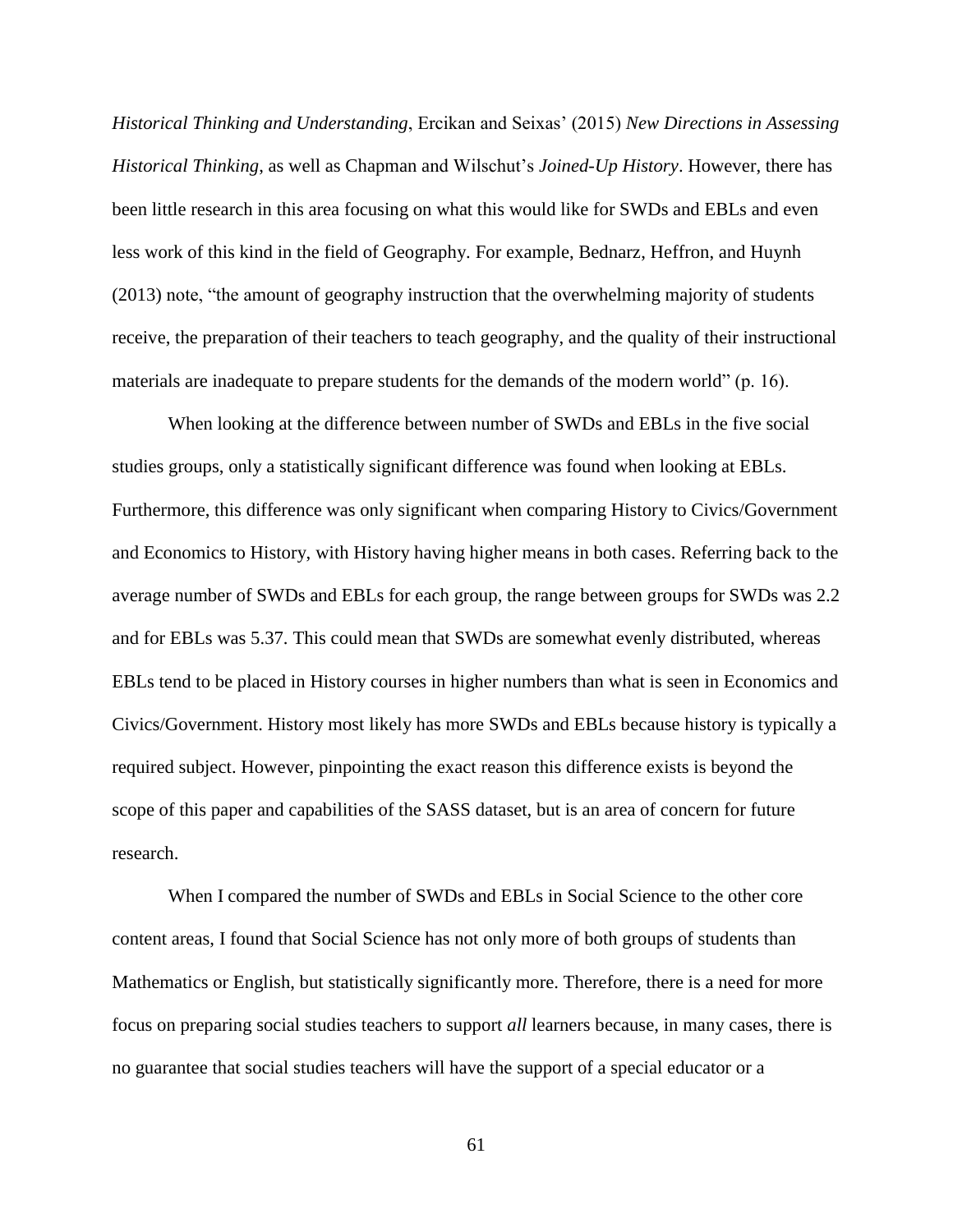paraprofessional. There is, therefore, a need to focus on more strategies for general education teachers to support *all* learners in an era of inclusion (Deshler, et al., 2001).

When looking at PD, Economics teachers had the lowest average number of SWDs, but had the most amount of PD focused on that group of students. Economics teachers also perceived the PD to be the most useful, with 0% reporting PD as "not useful." There could be three possible explanations for this discrepancy: (a) Teachers who teach tested subjects tend to perceive PD as useful if it aligns with content standards (Meuwissen, 2017); (b) Economics in many states may not be a tested subject; (c) since Economics teachers had the lowest average of SWDs. These teachers could have felt less pressure because fewer SWDs in a course reduces the likelihood for a teacher to need to adapt knowledge acquired from PD to a broader range of instructional needs. Additionally, a large portion of Geography teachers also found the PD useful, although they had the lowest amount of PD. However, Geography teachers also had the second highest number of SWDs between the five comparison groups. Their perception of the PD could have been the reverse of Economics teachers because they had so many SWDs, they felt any additional support was useful. This warrants further investigation about the quantity and quality of PD received by Economics and Geography teachers focused on SWDs.

The data looking at the PD focused on EBLs is more easily understood in light of the numbers of EBLs the groups had. For example, Geography teachers had the most EBLs of any of the groups and also had the most PD in this area. Similarly, Civics/Government had the least EBLs and also had the least PD in this area. Interestingly, Civics/Government had the highest number of teachers who found the PD to be not useful, and they also had the least number of EBLs. The reason they found it not useful could be because they did not find the content of the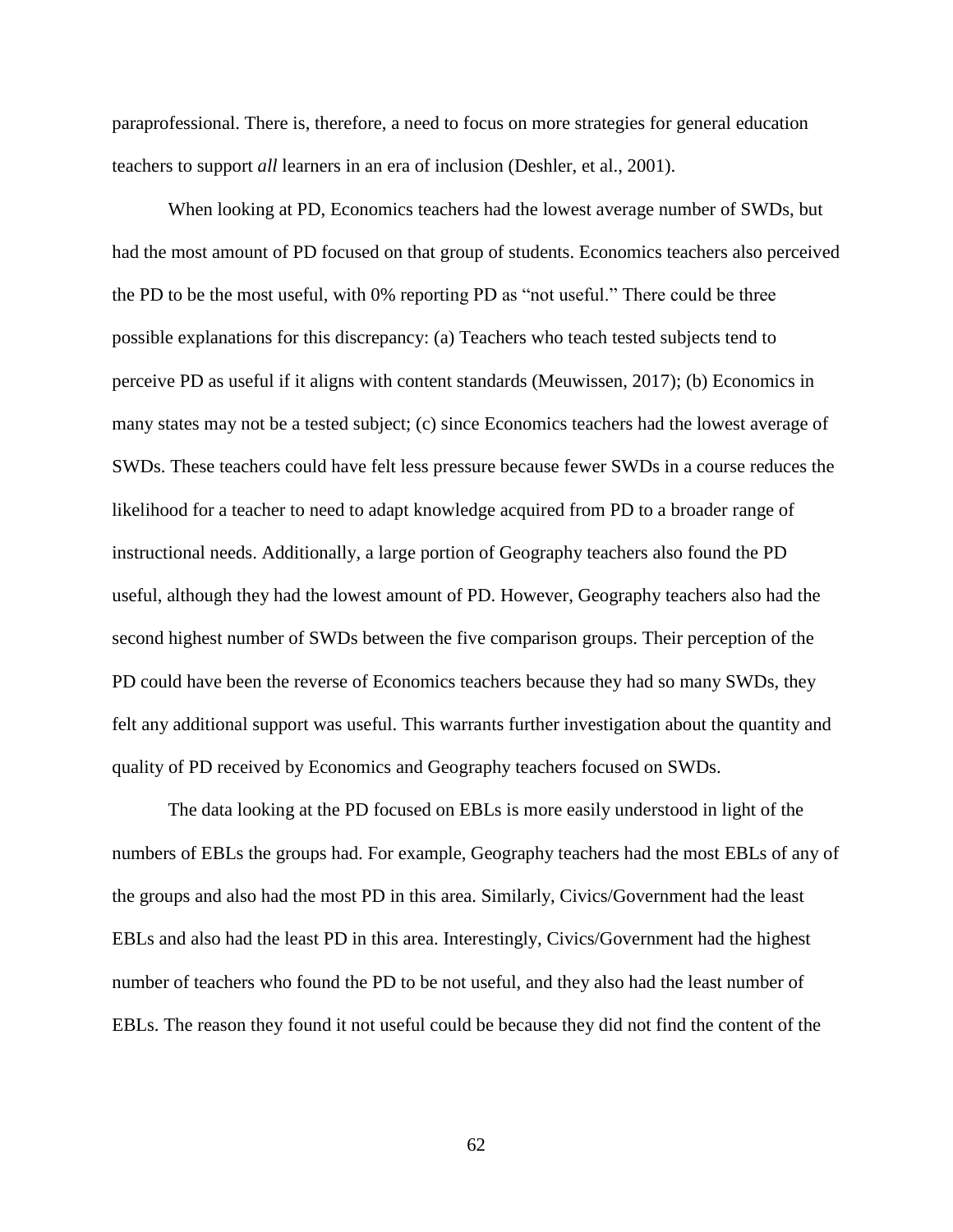PD relevant in relation to the context of their teaching, or since they do not have a pressing need, perhaps the PD was not seen as the best use of their time.

However, there is research that may help explain why the teachers in this study who indicated why the PD they received was not useful. Meuwissen (2017) notes,

high-stakes assessment climates complicate PD efforts to shift teachers' practices toward an in-depth inquiry and analysis, as participations in those situations often regard test performance as the primary criterion for evaluating the effectiveness of practice and, in turn, the credibility of PD. (p. 251)

This could indicate that although the PD received may have focused on supporting SWDs and EBLs in the classroom, if the PD was not specifically focused on how to help the students pass a standardized test, then the PD could have been perceived as not being very useful.

There may be a need for more space to focus on working with different ranges of students, including SWDs and EBLs, since the data suggests somewhat of an uneven distribution of PD within and across social studies when comparing who gets PD and to what extent. This may suggest a need to focus more on how to leverage PD focusing on all students, so that it is perceived as being more useful and gains traction with teachers. Currently, "We do not have sufficient evidence to indicate which features of professional development are effective for eliciting improvements in student learning" (Desimone, 2009, p. 183). However, one answer to improving student learning could be focusing more on core practices (Fogo, 2014), as well as high leverage practices (Ball, Sleep, Boerst, & Bass, 2009) within and across the social studies, as they could "likely lead to comparatively large advances in student learning" (Ball et al. 2009, p. 460).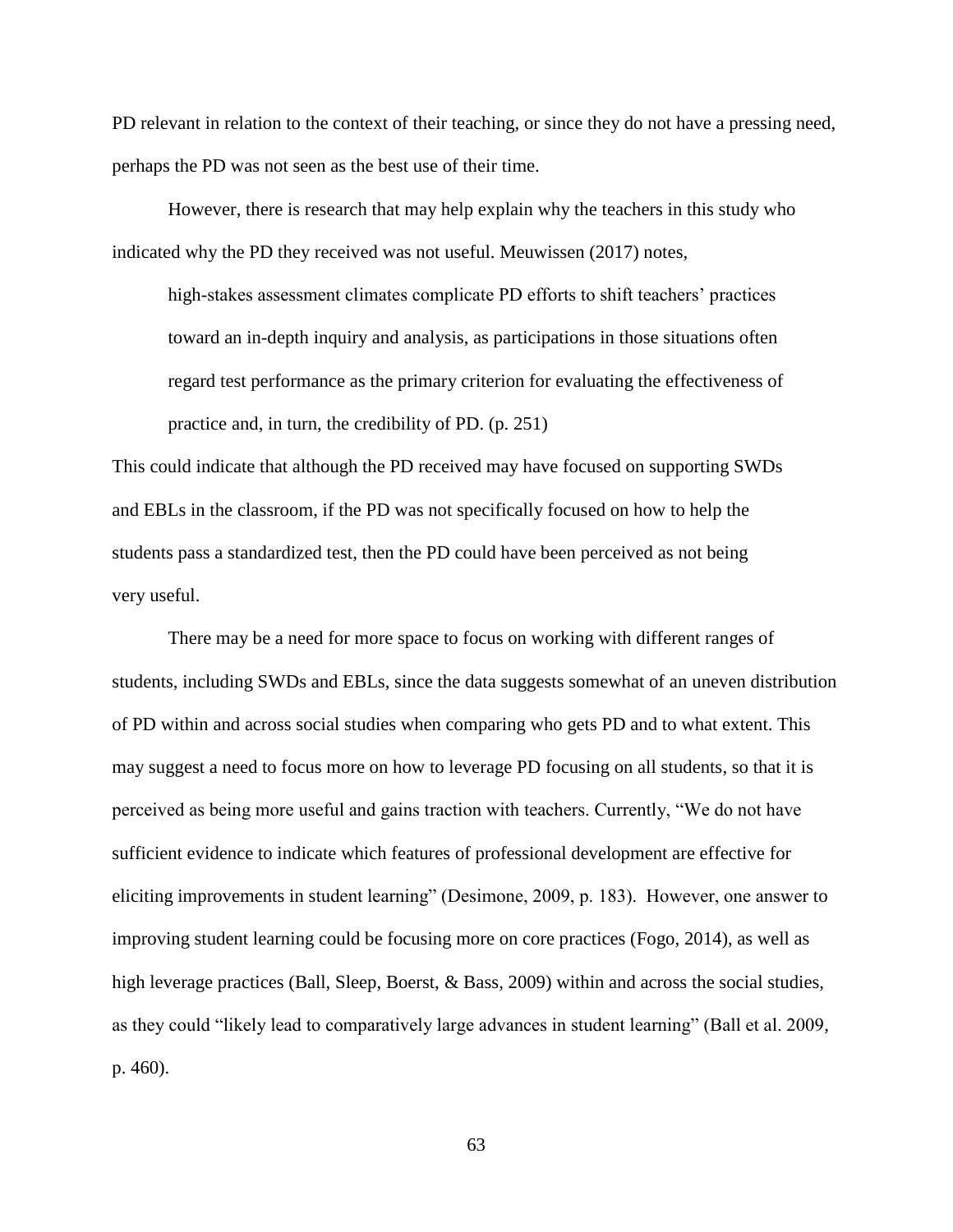There is no clear-cut answer to this dilemma. However, Meuwissen (2017) offers some advice:

First, PD initiatives should be framed as opportunities to build sustainable professional communities amidst political turbulence with community members collective and persistently focused on strengthening learning and instruction. Second, school leaders need to be savvy policy gatekeepers so teachers can focus on implementing and studying the outcomes of instructional change than mediating stressors associated with accountability demands. (p 252)

Therefore, social studies teacher educators and policy makers need to identify specific criteria for effective PD focused on SWDs and EBLs, so those descriptors and criteria can then be communicated with school districts. Teacher educators can then work with school systems to ensure that PD is framed as, and is, an opportunity to build support networks for educators. The challenge then will be to identify the type of ongoing support needed so teachers are able to effectively implement strategies and skills once they go back to their respective classrooms.

Also, the low hours of PD that the teachers had is concerning. Although Geography teachers had the most SWDs in the five subject areas, they had the most teachers who had received eight hours or less of PD, which suggests that Geography teachers are continuing to be neglected in terms of PD and support. Also, the larger group of Social Science, along with the subgroup of Economics, had the most PD focused on SWDs. Economics had the lowest number of SWDs of the five groups, but had the most PD, which warrants further investigation about how PD is distributed among social studies teachers. Answering this is beyond the scope of this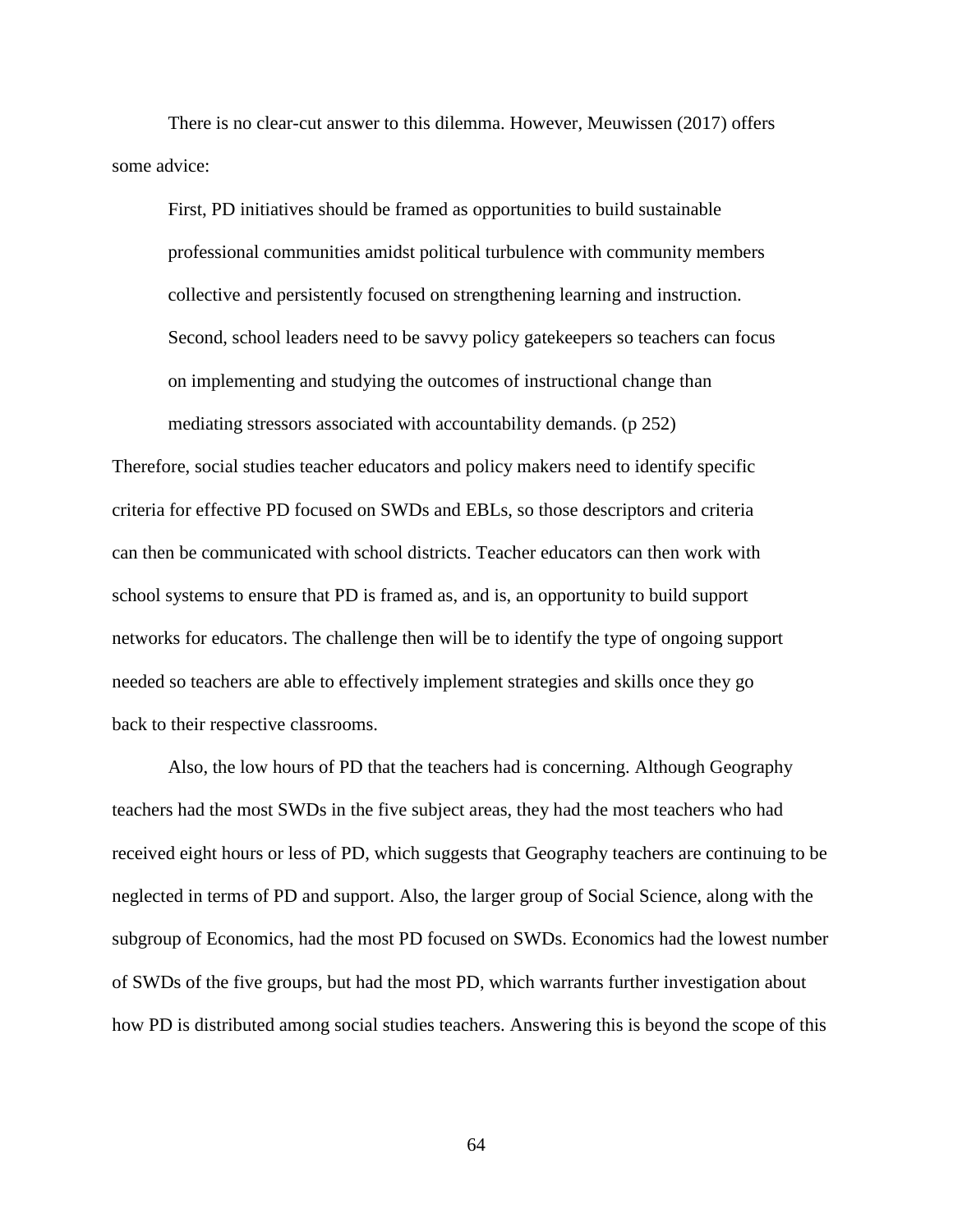study, but is seems to suggest that PD within and across social studies continues to be inconsistent (van Hover, 2008).

In terms of PD focused on EBLs, the majority of teachers had less than eight hours focused on this group of students, with Economics teachers having the most PD, but also the least amount of these students. This is similar to what was seen with SWDs, but it is concerning considering that it is estimated that "by 2030 approximately 40% of students will be from homes in which English is not their first language" (Solari, Petscher, & Folsom, 2014, p. 329). Therefore, if minimal PD focused on EBLs continues to persist in social studies, the field could fall behind.

## **Conclusion**

While close to 25% of students in classrooms across America are comprised of SWDs and EBLs (NCES, 2018a, 2018b), within and across the social studies there are collectively more SWDs and EBLs than what is seen in the other core content areas. What should cause even more concern for social studies scholars is that the findings from this study do not consider students that have a 504 plan. This study examined specifically SWDs and EBLs, so the challenge for social studies teachers is beyond what is revealed in this study. Therefore, this provides even more support that social studies teachers need explicit strategies about how to support *all*  learners, especially SWDs and EBLs. Teachers can gain these supports and strategies through high-quality PD. Nevertheless, this PD has to pay attention to both SWDs and EBLs and not prioritize one over the other, which seems to be what is occurring according to the results of this study. Then, in terms of being useful, the key may well be to focus specifically on how to support the learning of *all* students (Bulgren, et al., 2007; Deshler, et al., 2001), as well as work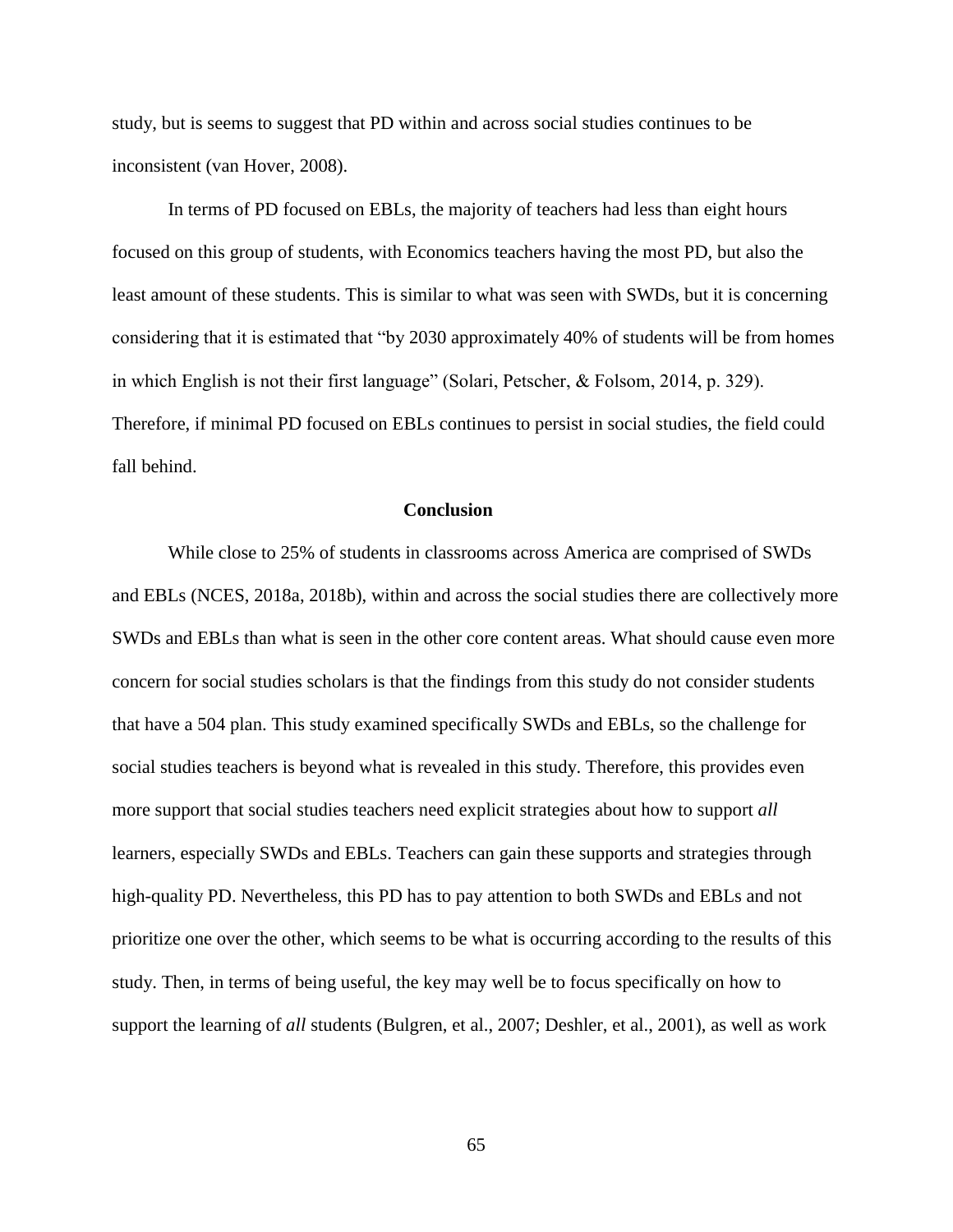on the decomposition of practice by examining high leverage and core practices (Ball et al., 2009; Fogo, 2014) within and across the social studies.

Nevertheless, what is clear from this analysis is that social studies teachers receive very little PD focused on supporting the learning of *all* students, specifically SWDs and EBLs. Therefore, the field still needs to push forward to address the dearth of research and knowledge in this area. Furthermore, the findings from this study should start a conversation about what PD is needed to support social studies teachers in fulfilling their duty of educating *all* students for the responsibility of citizenship (NCSS, 2013a).

Research supports the notion that if SWDs and EBLs do not receive the support they need, they could fall behind (Center for Parent Information and Resources, 2017; Murphey, 2014; Murphey & Haller, 2015). However, this stands true for any student. No matter how intelligent or capable, students need effective teachers in guiding them and helping them grow as learners. This necessitates two things: (a) more focus on how to support SWDs and EBLs in social studies teacher preparation programs and (b) not only more, but effective PD focused on SWDs and EBLs. O'Brien (2011) reminded us the strategies and insight gained from looking at EBLs could stand to benefit all students (as cited in Salinas et al., 2017 p. 451). I argue that an increased focus on both SWDs and EBLs in socials studies scholarship and research will do the same.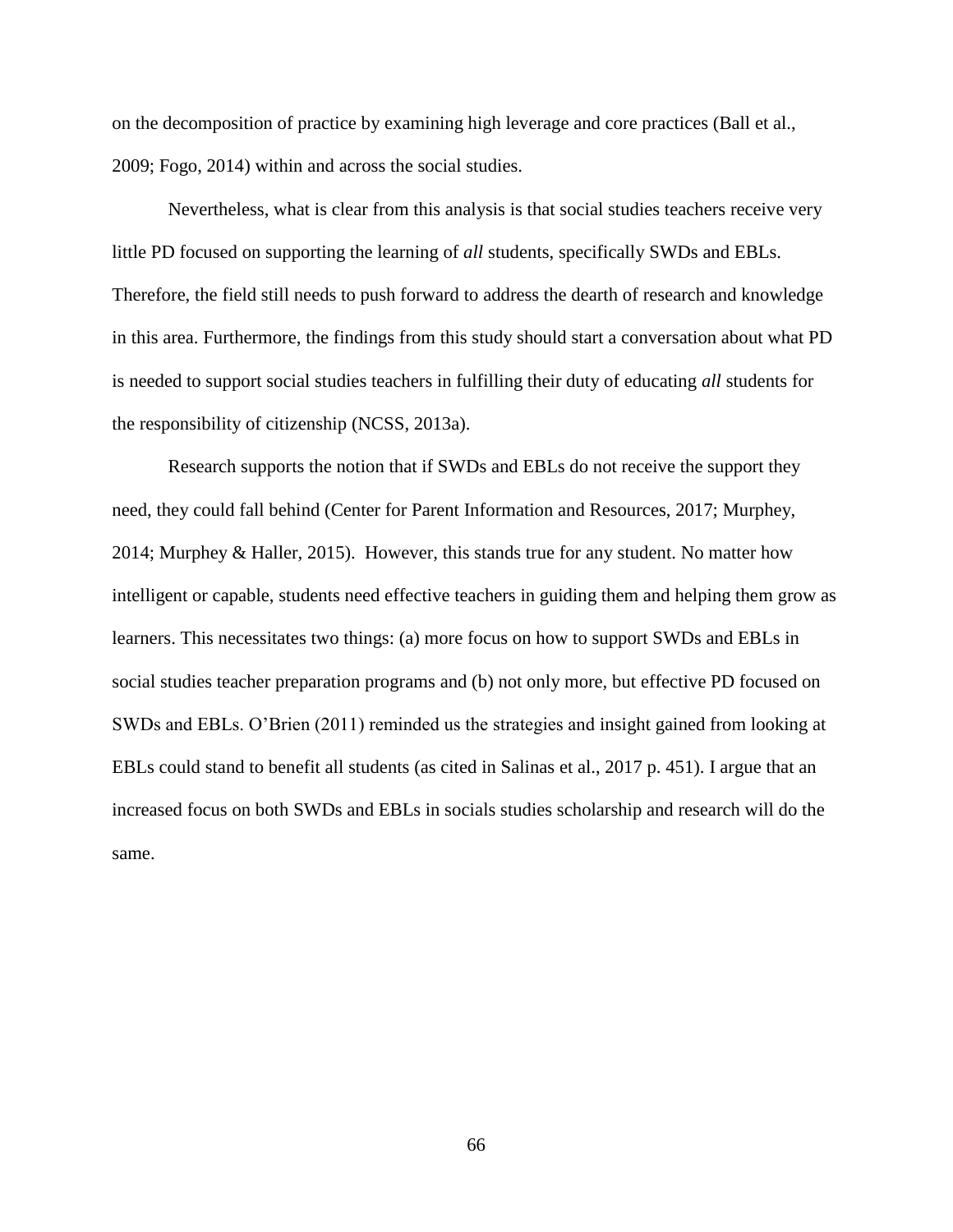### References

- Ball, D.L, & Forzani, F. M. (2009). The work of teaching and the challenge for teacher education. *Journal of teacher education*, *60*(5), 497-511.
- Ball, D. L., Sleep, L., Boerst, T. A., & Bass, H. (2009). Combining the development of practice and the practice of development in teacher education. *The Elementary School Journal*, *109*(5), 458-474.
- Ball, D.L., Thames, M. H., & Phelps, G. (2008). Content knowledge for teaching: What makes it special?. *Journal of teacher education*, *59*(5), 389-407.
- Barton, K. C., & Levstik, L. S. (2004). *Teaching history for the common good*. Mahwah, NJ: Lawrence Erlbaum.
- Bednarz, S.W., Heffron, S., & Huynh, N.T. (Eds.). (2013). *A road map for 21st century geography education: Geography education research* (A report from the Geography Education Research Committee of the Road Map for 21st Century Geography Education Project). Washington, DC: Association of American Geographers.
- Bulgren, J., Deshler, D. D., & Lenz, B. K. (2007). Engaging adolescents with LD in higher order thinking about history concepts using integrated content enhancement routines. *Journal of Learning Disabilities*, *40*(2), 121-133.
- Burkholdt, S. (2017). Religion in the classroom: Dilemmas for democratic education. *Journal of Social Studies Research 41* (4). 317-320.
- Center for Parent Information and Resources. (2017). Categories of disability under IDEA. Retrieved from<http://www.parentcenterhub.org/categories/>
- Chapman, A., & Wilschut, A. (Eds.). (2015). *Joined-up history: New directions in history education research*. Charlotte, NC: Information Age.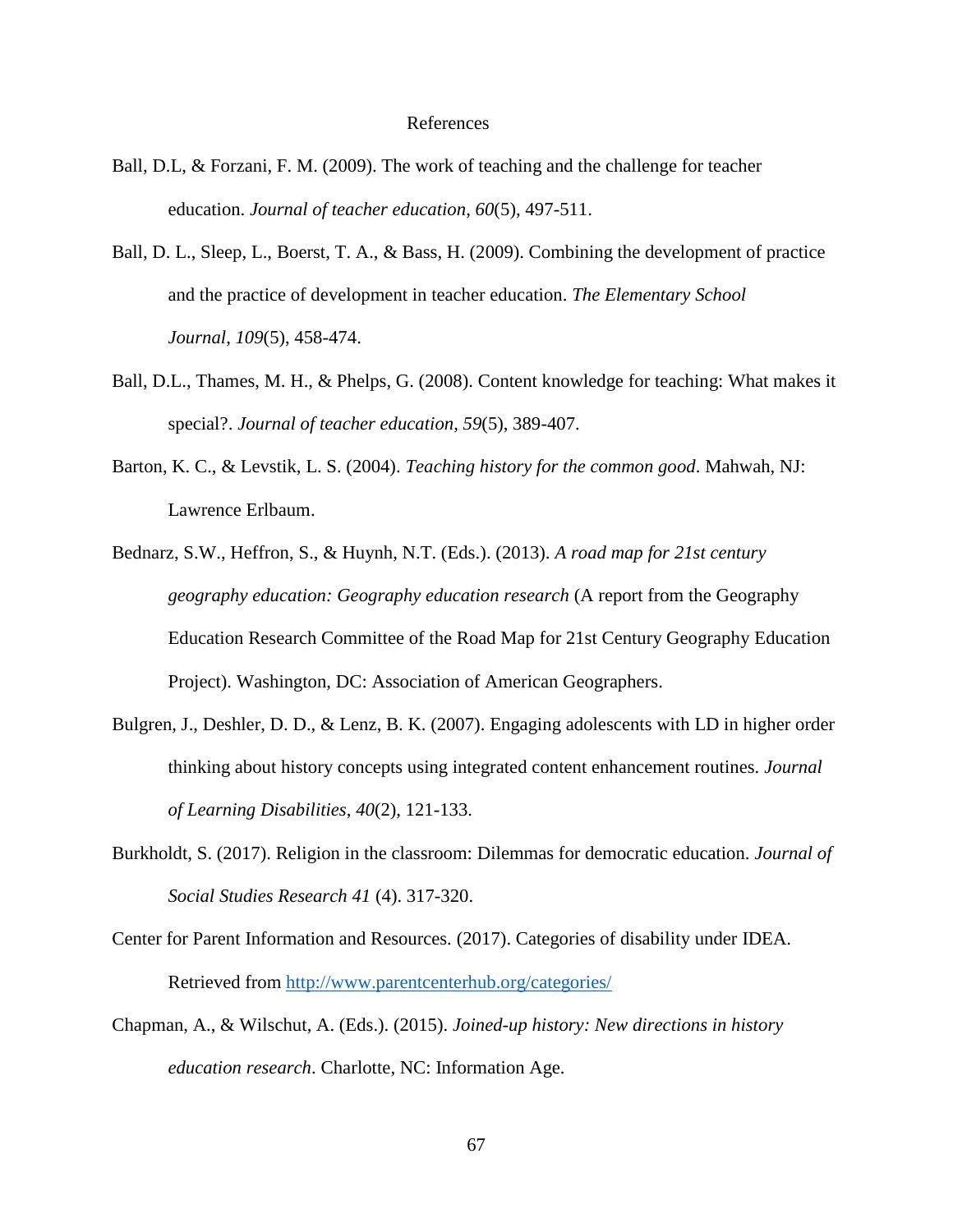- Cho, S., & Reich, G. A. (2008). New immigrants, new challenges: High school social studies teachers and English language learner instruction. *The Social Studies*, *99*(6), 235-242.
- Courtade, G.R., Gurney, B.N.& Carden, R. (2017). Using read-alouds of grade-level social studies texts and systematic prompting to promote comprehension for students with severe disabilities. *Journal of Social Studies Research 41* (4). 291-301.
- Cruz, B.C., Nutta, J.W., O'Brien, J., Feyten. C.M., & Govoni, J.M. (2003). *Passport to learning: Teaching social studies to ESL students*. NCSS Bulletin 101. Silver Spring Maryland: The National Council for the Social Studies.
- Cruz, B. C., & Thornton, S. J. (2008). Social studies for all: ESOL strategies for the elementary classroom. *Social Studies and the Young Learner 21* (2), 11-16.
- Cruz, B. C., & Thornton, S. J. (2009a). Social studies for English language learners: Teaching social studies that matters. *Social Education 73* (6), 271-274.
- Cruz, B. C., & Thornton, S. J. (2009b) *Teaching social studies to English language learners*. New York, NY: Routledge.
- Cruz, B. C., & Thornton, S. J. (2012). Visualizing social studies literacy: Teaching content and skills to English Language Learners. *Social Studies Research and Practice 7* (3).
- De La Paz, S. (2005). Effects of historical reasoning instruction and writing strategy mastery in culturally and academically diverse middle school classrooms. *Journal of Educational Psychology*, *97*(2), 139.
- De La Paz, S. D., Malkus, N., Monte-Sano, C., & Montanaro, E. (2011). Evaluating American history teachers' professional development: Effects on student learning. *Theory & Research in Social Education*, *39*(4), 494-540.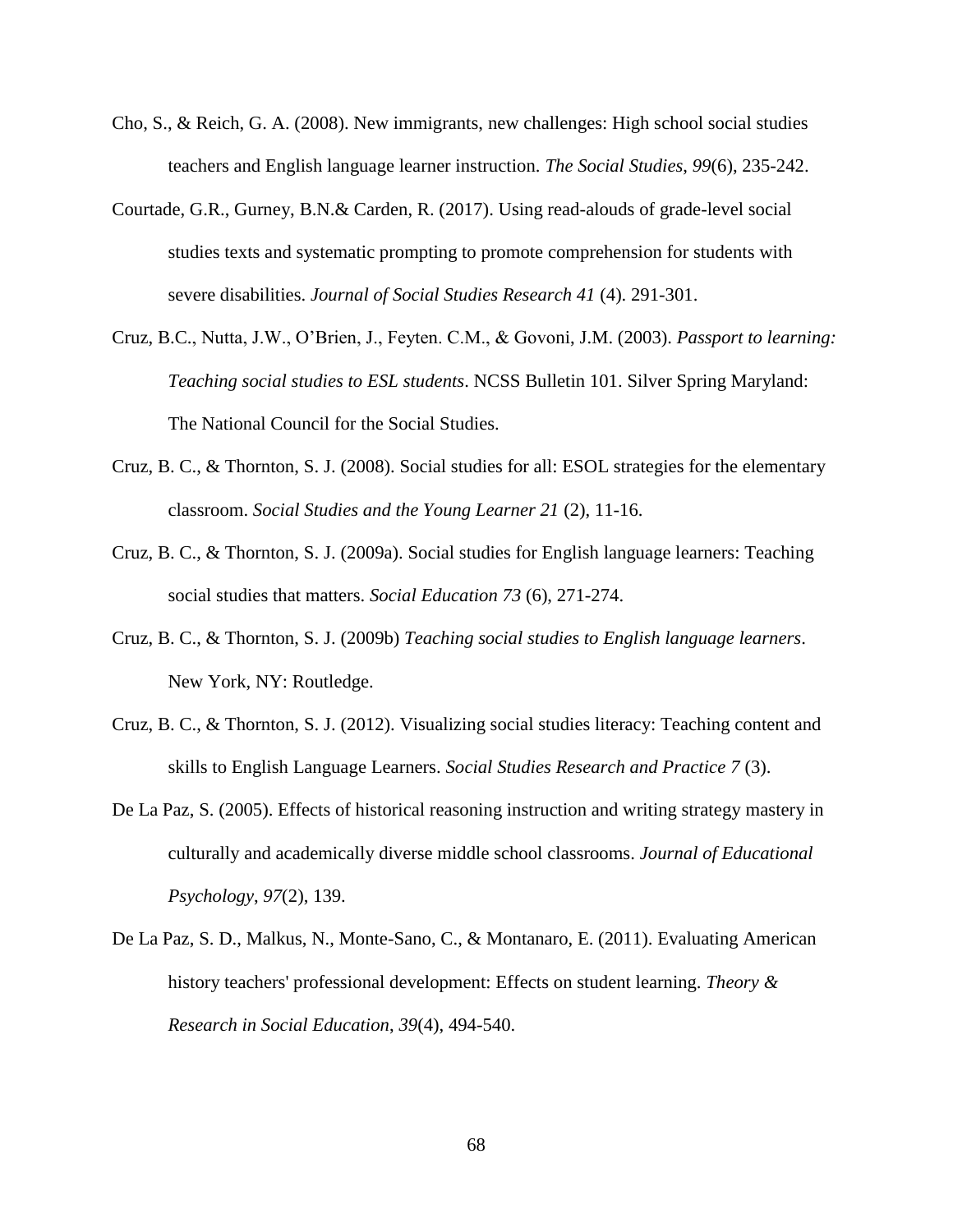- De La Paz, S., & MacArthur, C. (2003). Knowing the how and why of history: Expectations for secondary students with and without learning disabilities. *Learning Disability Quarterly*, *26*(2), 142-154.
- Deshler, D. D., Schumaker, J. B., Lenz, B. K., Bulgren, J. A., Hock, M. F., Knight, J., & Ehren, B. J. (2001). Ensuring content‐area learning by secondary students with learning disabilities. *Learning Disabilities Research & Practice*, *16*(2), 96-108.
- Desimone, L. M. (2009). Improving impact studies of teachers' professional development: Toward better conceptualizations and measures. *Educational researcher*, *38*(3), 181-199.
- Desimone, L. M., & Garet, M. S. (2015). Best practices in teachers' professional development in the United States. *Psychology, Society and Education,* 7(3), 252-263.
- Donovan, M. S., & Bransford, J. D. (Eds.). (2005). *How students learn: History in the classroom*. Washington, DC: National Academies Press.
- Ercikan, K., & Seixas, P. C. (2015). *New directions in assessing historical thinking*. New York, NY: Routledge.
- Fitchett, P. G. (2010). A profile of twenty-first century secondary social studies teachers. *Journal of Social Studies Research, 34*(2), 229-265.
- Fitchett, P. G., Heafner, T. L., & Lambert, R. (2014). Assessment, autonomy, and elementary social studies time. *Teachers College Record*, *116*(10), 1-33.
- Fitchett, P.G. & Heafner, T.L. (2017). Quantitative research and large-scale secondary analysis in social studies. In M. Manfra & C. Bolick (Eds.) *Handbook of research in social studies*  (pp. 68-94). New York: Routledge.
- Fogo, B. (2014). Core practices for teaching history: The results of a Delphi panel survey. *Theory & Research in Social Education*, *42*(2), 151-196.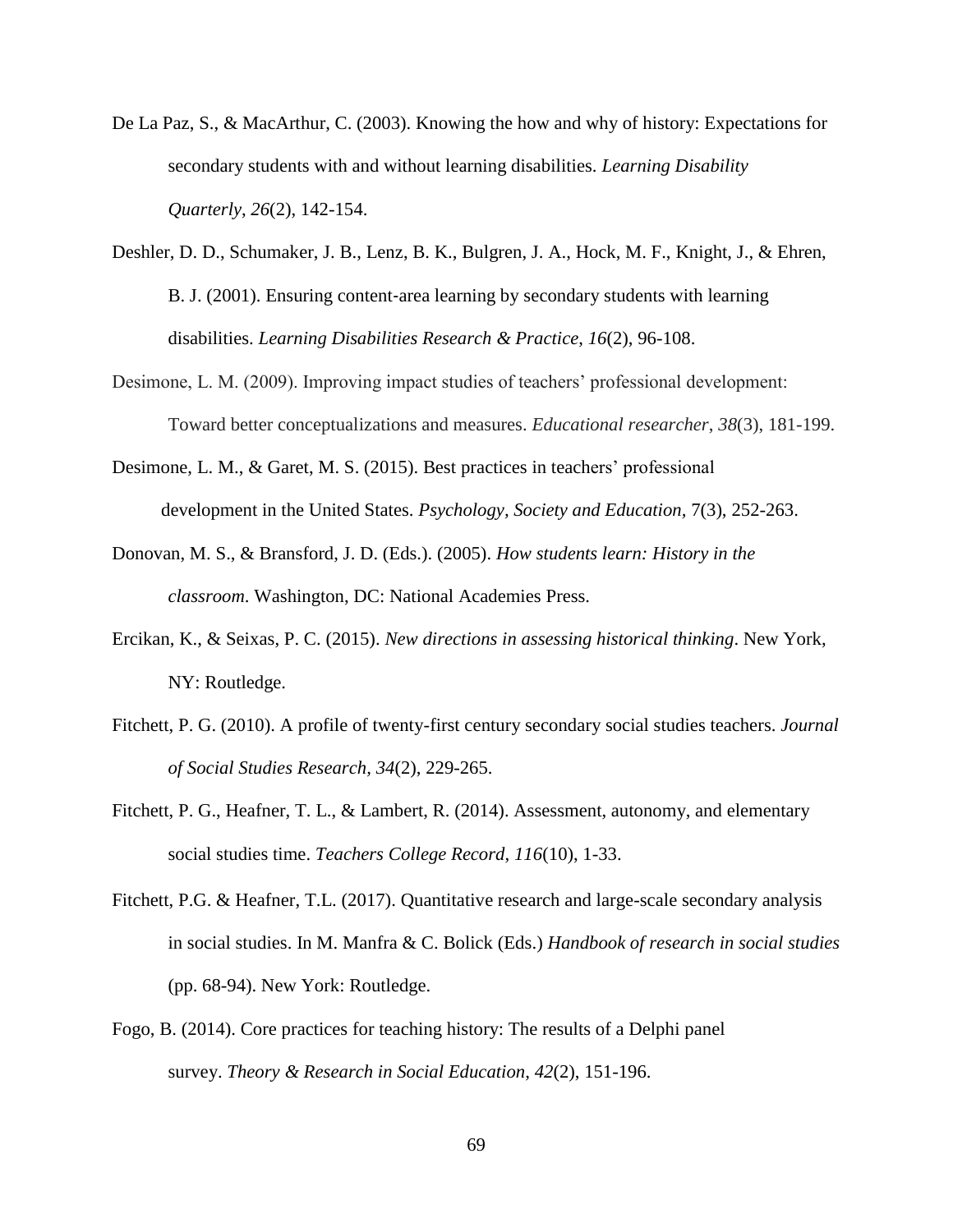- Furgione, B. (2017). Teaching social studies in an era of divisiveness: The challenges of discussing social issues in a non-partisan way. *Journal of Social Studies Research 41* (4). 311-315.
- Gates, J.P. (2017). Review of white rage: The unspoken truth of our racial divide. *Journal of Social Studies Research 41* (4). 321-322.
- Gudmundsdottir, S., & Shulman, L. (1987). Pedagogical content knowledge in social studies. *Scandinavian Journal of Educational Research*, *31*(2), 59-70.
- Harris, L. M., & Bain, R. B. (2010). Pedagogical content knowledge for world history teachers: What is it? How might prospective teachers develop it?. *The Social Studies*, *102*(1), 9-17.
- Hintz, K. (2017). "They are so much more capable than what we really allow": Inclusive practices, beliefs, and textbook use. *Journal of Social Studies Research 41* (4). 275-290.
- Jiménez-Castellanos, O. H., & García, D. (2017). School expenditures and academic achievement differences between high-ELL-performing and low-ELL-performing high schools. *Bilingual Research Journal*, *40*(3), 318-330.
- Jordan, A. W., Jordan K.W., & Hawley T.S. (2017). Purpose and passion: The rationale of public alternative educators. *Journal of Social Studies Research 41* (4). 263-273.
- Kallemeyn, L., Schiazza, D., Ryan, A. M., Peters, J., & Johnson, C. (2013). Ambitious US history teachers bringing professional development into the classroom: A mixed methods study. *Research in the Schools*, *20*(1), 39-56.
- Lambert, R. G., McCarthy, C. J., Fitchett, P. G., Lineback, S., & Reiser, J. (2015). Identification of elementary teachers' risk for stress and vocational concerns using the national schools and staffing survey. *Education Policy Analysis Archives/Archivos Analíticos de Políticas Educativas*, (23).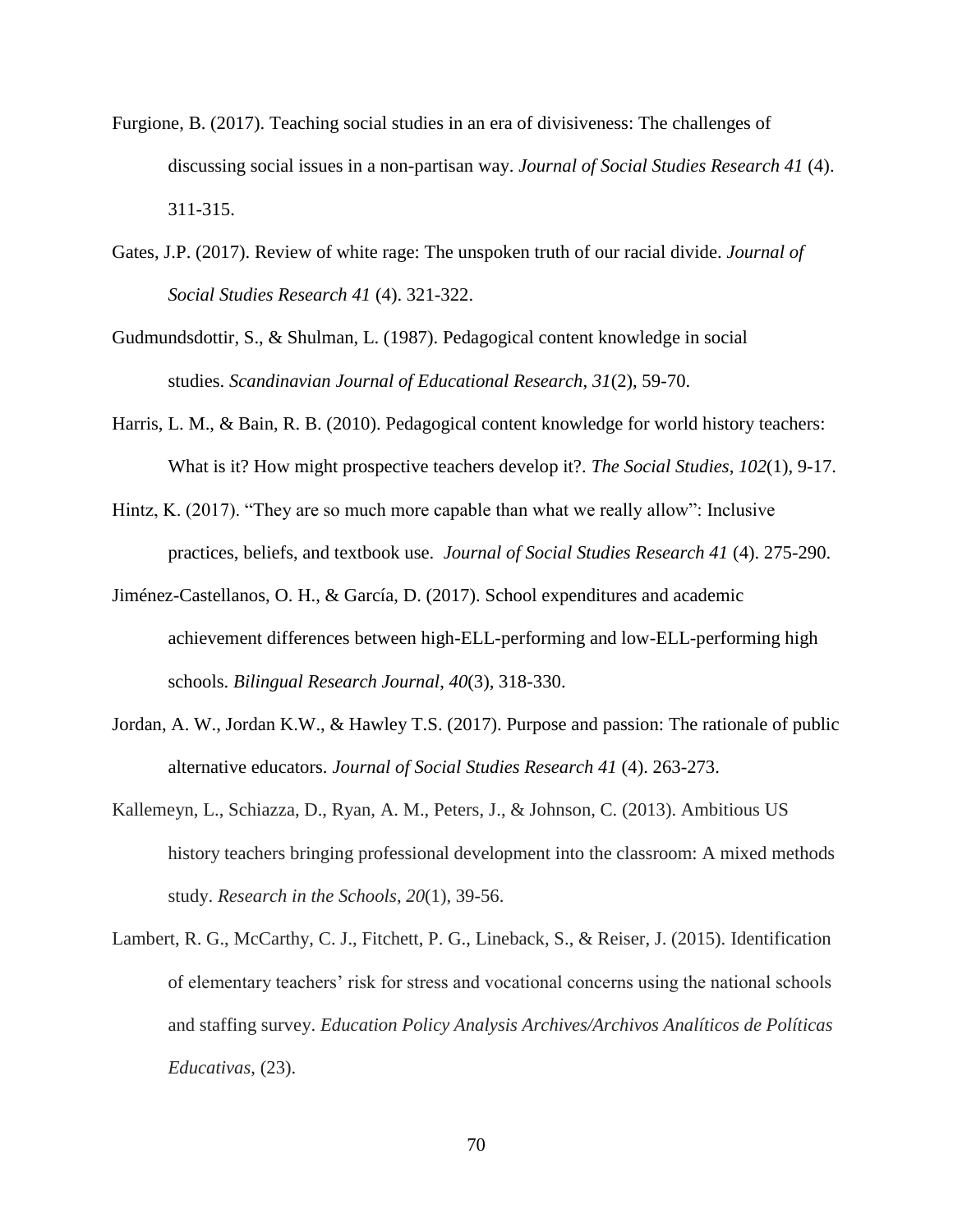- Lee, M., & Coughlin, M. (2011). Developing teachers' ability to make claims about historical significance: A promising practice from a teaching American history grant program. *The History Teacher*, *44*(3), 447-461.
- Lintner, T. (2017). Social studies and special education: The continuation of a beautiful friendship. *Journal of Social Studies Research 41* (4). 251-252
- Lintner, T., & Kumpiene, G. (2017). Social studies instruction for students with mild disabilities: An (updated) progress report. *41* (4). 303-310.
- Lintner, T., & Schweder, W. (2008). Social studies in special education classrooms: A glimpse behind the closed door. *Journal of Social Studies Research, 32*(1), 3-9.
- Lintner, T., & Schweder, W. (Eds.). (2011). *Practical strategies for teaching K-12 social studies in inclusive classrooms*. IAP.
- Meuwissen, K. W. (2017). "Happy professional development at an unhappy time": Learning to teach for historical thinking in a high-pressure accountability context. *Theory & Research in Social Education*, *45*(2), 248-285.
- Minarik D., & Lintner, T. (2016). *Social studies & exceptional learners*. *NCSS Bulletin 115.*  Silver Spring: National Council for the Social Studies.
- Misco, T., & Castañeda, M. E. (2009). " Now, what should i do for English language learners?" Reconceptualizing social studies curriculum design for ELLs. *Educational Horizons*, *87*(3), 182-189.
- Morris, T., McGuire, M. & Walker, B. (2017). Integrating social studies and social skills for students with emotional and behavioral disabilities: A mixed method study. *Journal of Social Studies Research 41* (4). 253-262.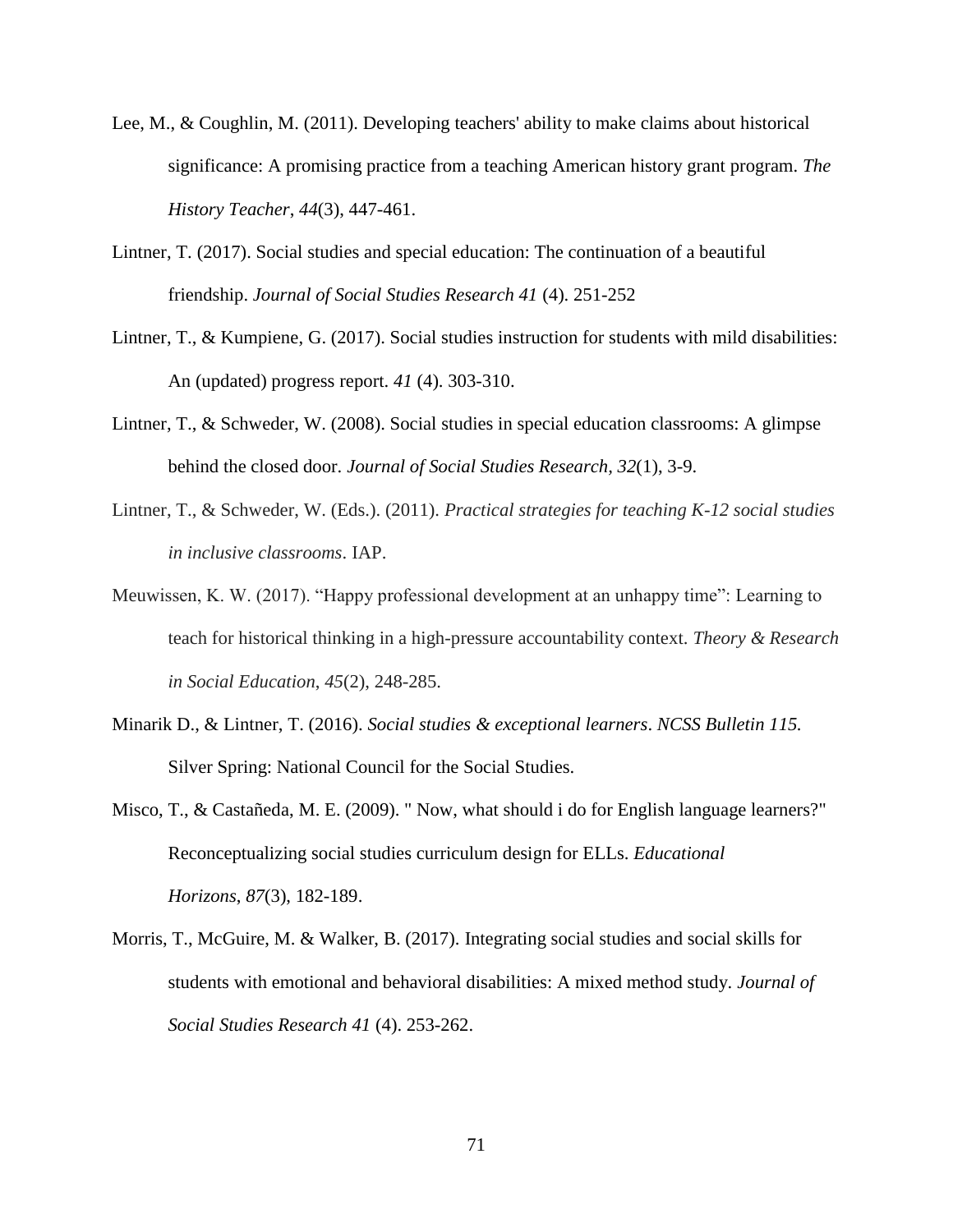- Murphey, D. (2014). The academic achievement of English language learners: Data for the U.S. and each of the states. Retrieved from [https://www.childtrends.org/wp](https://www.childtrends.org/wp-content/uploads/2015/07/2014-62AcademicAchievementEnglish.pdf)[content/uploads/2015/07/2014-62AcademicAchievementEnglish.pdf](https://www.childtrends.org/wp-content/uploads/2015/07/2014-62AcademicAchievementEnglish.pdf)
- Murphey, A. F., & Haller, E. (2015). Teachers' perceptions of the implementation of the literacy common core state standards for English language learners and students with disabilities. *Journal of Research in Childhood Education*, *29*(4), 510-527.
- National Center for Education Statistics (NCES). (2018a). Children and youth with disabilities. Retrieved from [https://nces.ed.gov/programs/coe/indicator\\_cgg.asp](https://nces.ed.gov/programs/coe/indicator_cgg.asp)
- National Center for Education Statistics (NCES). (2018b). English language learners in public schools. Retrieved from [https://nces.ed.gov/programs/coe/indicator\\_cgf.asp](https://nces.ed.gov/programs/coe/indicator_cgf.asp)
- National Center for Education Statistics (NCES). (n.d.). Schools and Staffing Survey (SASS). Retrieved from [https://nces.ed.gov/surveys/sass/methods1112.asp.](https://nces.ed.gov/surveys/sass/methods1112.asp)
- National Center for Education Statistics (NCES). SASS sample design, weights, variance, and missing data module. Retrieved from https://nces.ed.gov/training/datauser/SASS\_04.html
- National Council for the Social Studies. (2013a). About national council for social studies.

Retrieved from<http://www.socialstudies.org/about>

- National Council for the Social Studies. (2013b), *The College, Career, and Civic Life (C3) Framework for Social Studies State Standards: Guidance for Enhancing the Rigor of K-12 Civics, Economics, Geography, and History.* Silver Spring, MD.
- O'Brien, J. (2000). Enabling all students to learn in the laboratory of democracy. *Intervention in School and Clinic*, *35*(4), 195-205.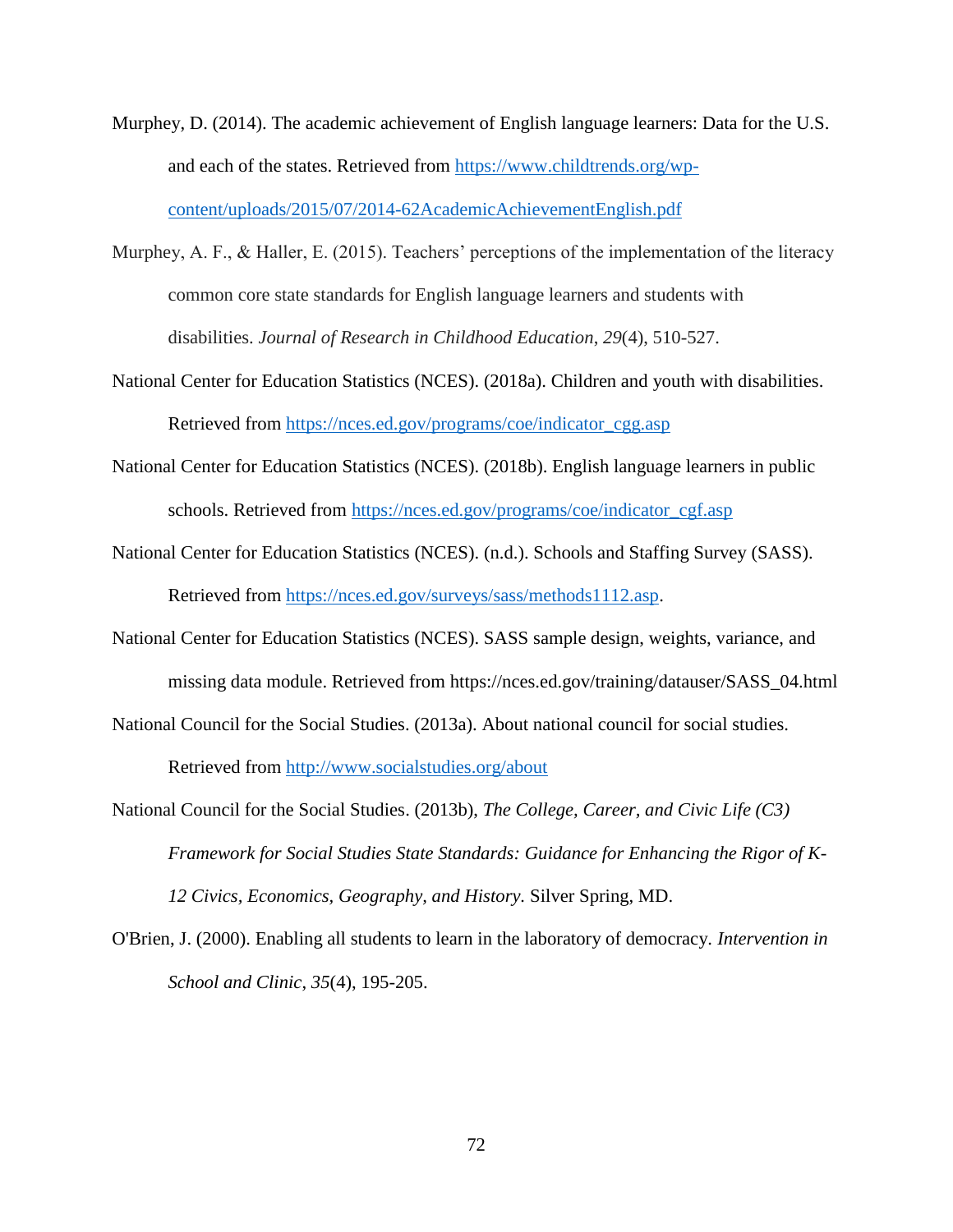- O'Brien, J. (2011). The system is broken and it's failing these kids: High school social studies teachers' attitudes towards training for ELLs. *The Journal of Social Studies Research 18* (2), 9-13.
- Olwell, R. (2007). The legacy of the teaching American history grants: Statues on Easter Island?. *History Teacher*, *40*(2), 247-248.

Passe, J., & Fitchett, P. G. (Eds.). (2013). *The status of social studies: Views from the field*. IAP.

- Salinas, C.S., & Alarcon, J. (2016). Exploring the civic identities of Latina/o high school students: Reframing the historical narrative. *International Journal of Multicultural Education*, 18(1), 68-86.
- Salinas, C. S., Rodriguez, N. N., & Blevins, B. (2017). Emergent bilinguals in the social studies. In M. Manfra, & C. Bolick (Eds.), *The Wiley handbook of social studies research* (pp. 440-461). Hoboken, NJ: John Wiley and Sons.
- Salinas, C.S., Vickery, A. E., & Franquiz, M. (2016). Advancing border pedagogies: Understandings of citizenship through comparisons of home to school contexts. *The High School Journal*, *99*(4), 322-336.
- Shulman, L. S. (1986). Those who understand: Knowledge growth in teaching. *Educational Researcher*, *15*(2), 4-14.
- Shulman, L. S. 1987. Knowledge and teaching: Foundations of the new reform. *Harvard Educational Review* 57 (1): 1–21.
- Sheets, K. B. (2010). Thinking historically, teaching historically: Perspectives on the professional development of teachers from a teaching American history grant. *The History Teacher*, *43*(3), 455-461.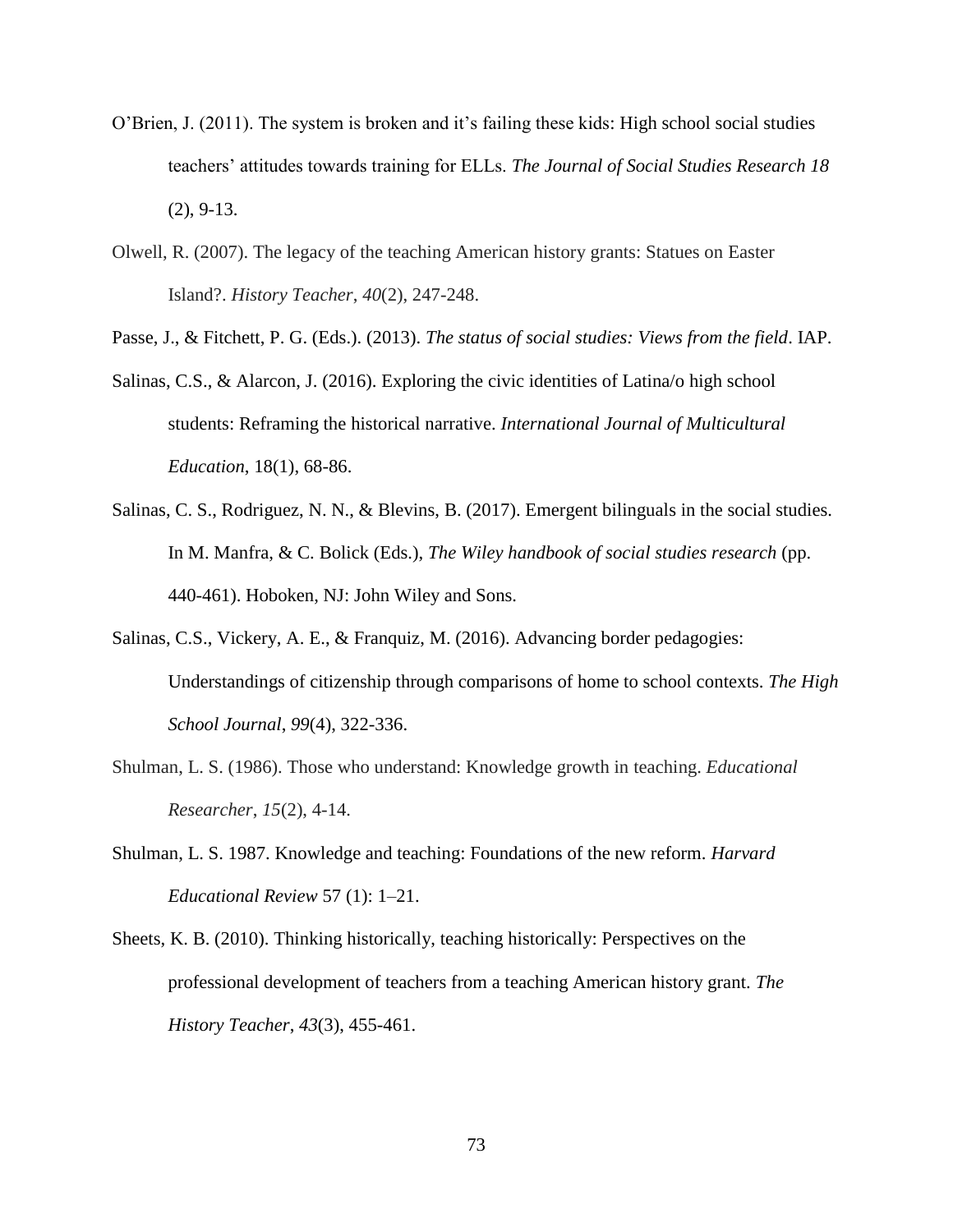- Solari, E. J., Petscher, Y., & Folsom, J. S. (2014). Differentiating literacy growth of ELL students with LD from other high-risk subgroups and general education peers: Evidence from grades 3–10. *Journal of Learning Disabilities*, *47*(4), 329-348.
- Southall, A.B. (2017). After the "at risk" label: Reorienting educational policy and practice. *Journal of Social Studies Research 41* (4). 311-312.
- Tomlinson, C. A., & McTighe, J. (2006). *Integrating differentiated instruction & understanding by design: Connecting content and kids*. ASCD.
- Tourkin, S., Thomas, T., Swaim, N., Cox, S., Parmer, R., Jackson, B., Cole, C., & Zhang, B. (2010). *Documentation for the 2007–08 Schools and Staffing Survey (NCES 2010-332)*. U.S. Department of Education. Washington, DC: National Center for Education Statistics. Retrieved February 12, 2018 from http://nces.ed.gov/pubsearch.
- van Hover, S. (2008). Professional development of social studies teachers. In Levstik & C. Tyson (Eds), *Handbook of research in social studies* (pp. 352-372). New York: Routledge.
- van Hover, S., & Hicks, D. (2017). History teacher preparation and professional development. In S. Metzger and L. Harris (Eds), *International handbook of history teaching and learning.* New Jersey: Wiley-Blackwell.
- VanSledright, B. A. (2014). *Assessing historical thinking and understanding: Innovative designs for new standards*. London, UK: Routledge.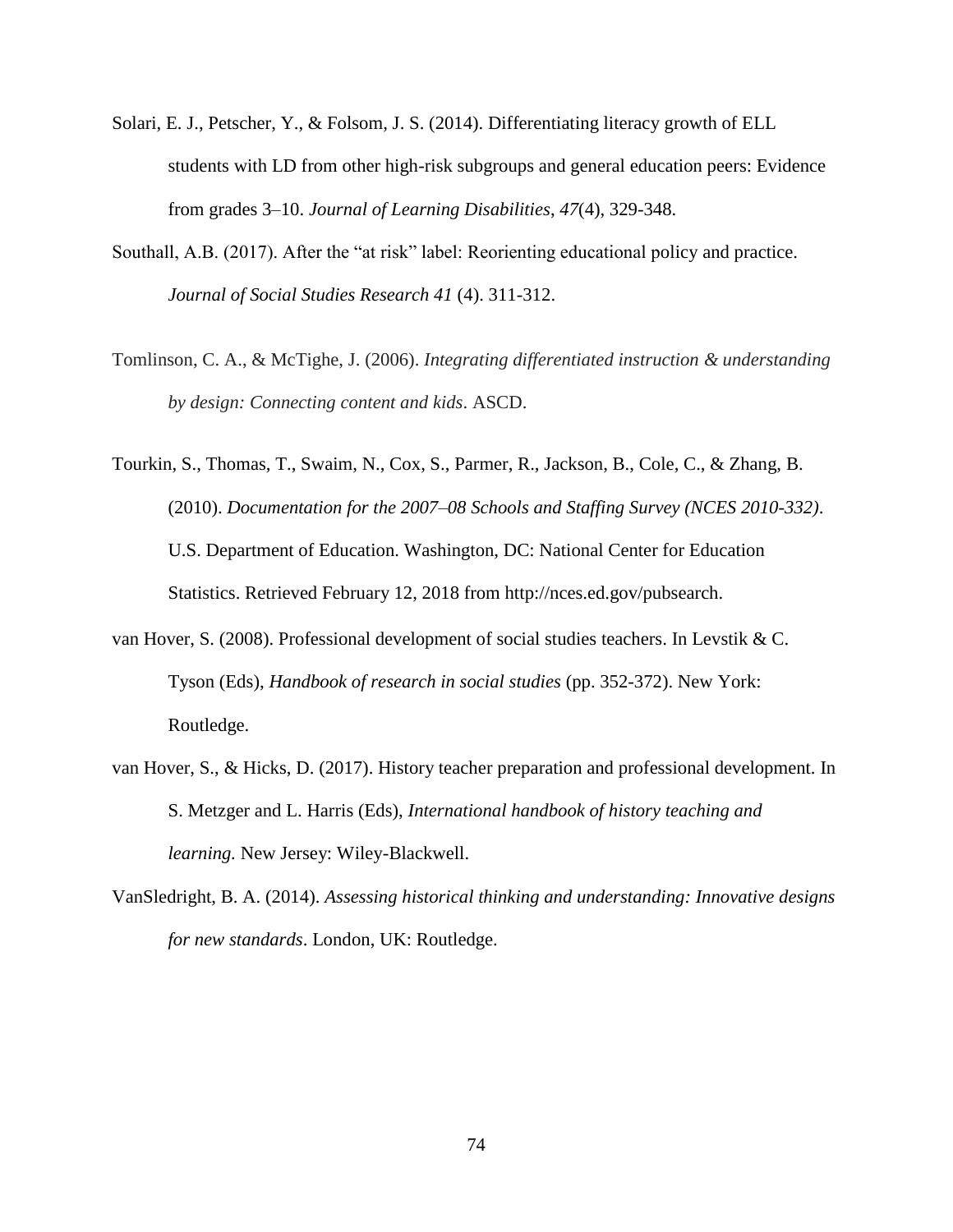# **"So I Feel Like We Were Theoretical, Whereas They Actually Do It": Navigating Twitter Chats For Teacher Education**

Ricky Dale Mullins Jr.

Virginia Polytechnic Institute and State University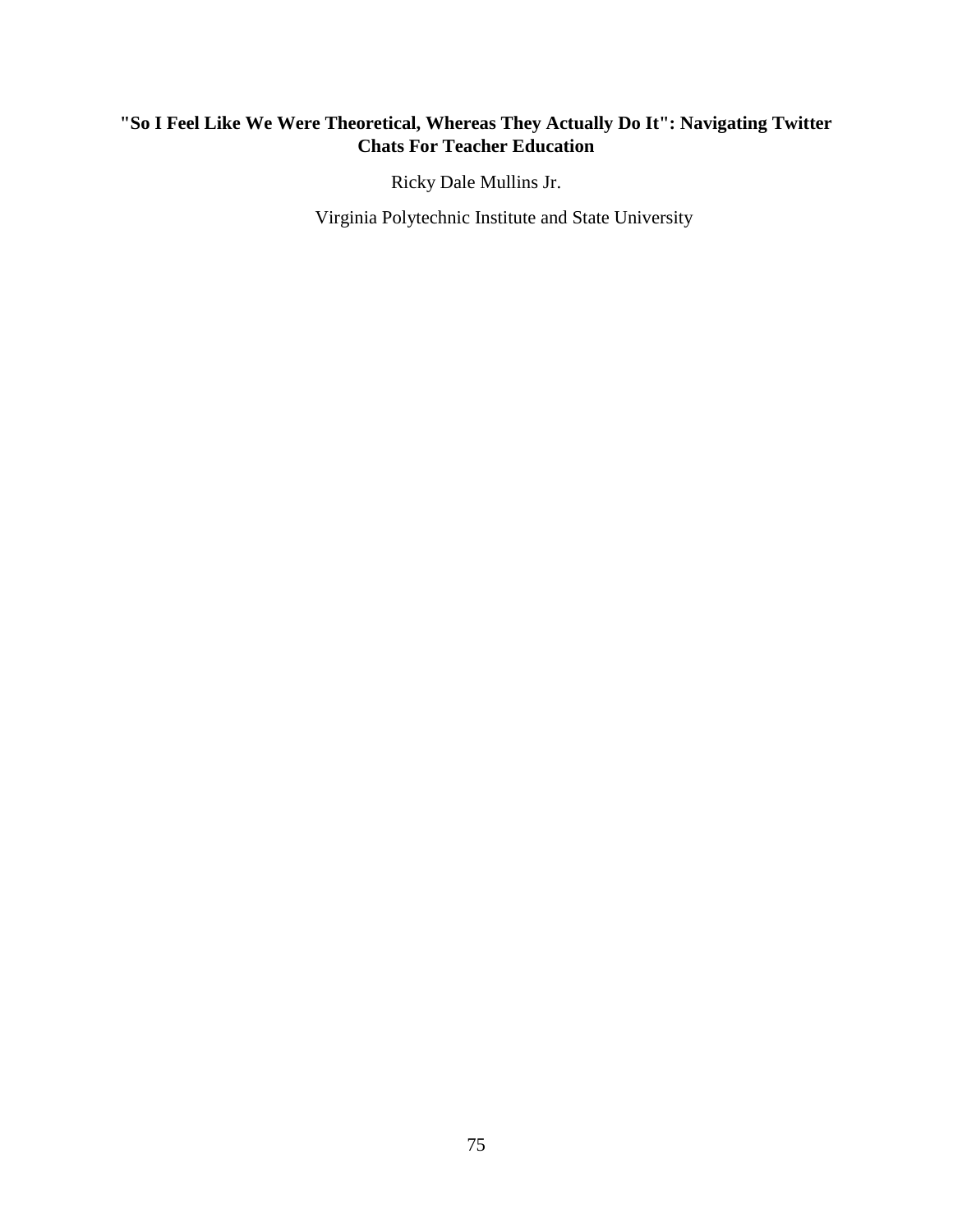#### Abstract

In this qualitative study, I analyze the participation of pre-service teachers in a discipline specific Twitter chat known as #sschat. My findings indicate that pre-service teachers found value in the chat when they were able to share resources with practicing teachers, have resources shared with them, and build professional networks. However, there were instances when the pre-service teachers felt like they contributed little to the chat because they did not have extensive teaching experience. Additionally, the pre-service teachers expressed dissatisfaction with using Twitter as a platform for educational related chats. I still contend and conclude that the utility of such chats outweighs the negatives. I therefore provide guidelines that teacher educators should consider before asking their pre-service teachers to participate in such spaces.

*Keywords:* Twitter, teacher education, digital technologies, communities of practice, legitimate peripheral participation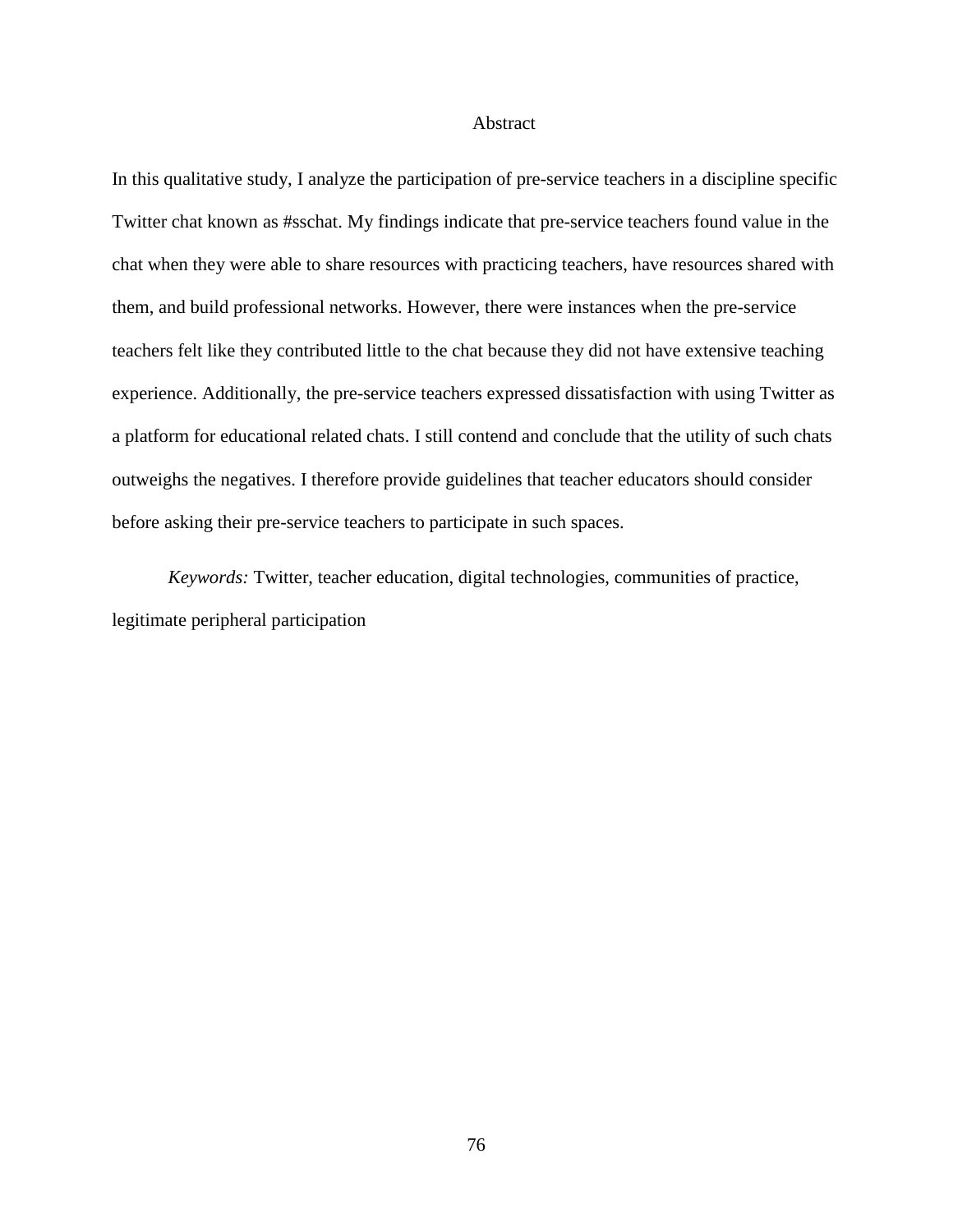In the last decade digital technologies have allowed for the development of online spaces which have provided educators with opportunities to engage in virtual chats focused on educational related topics on social media platforms such as Twitter (Benko, Guise, Earl, & Gill, 2016; Reilly, 2017; Xing & Gao, 2018). As Krutka and Carpenter (2016) note, "Social media services like Twitter have been credited with providing a means by which people can coalesce around issues, interests, and events in ways that can impact the social studies and even democratic activities" (p. 39). For example, the Twitter chat known as #sschat, has been developed specifically for social studies educators to better their craft (see

### [https://sschat.org/about-us/\)](https://sschat.org/about-us/).

Additionally, scholars such as Swan and Hofer (2008) have examined the nature and utility of technology use within teacher education programs and K-12 classrooms. As scholars and educators, we tend emphasize the importance of social media in education, without really interrogating or deconstructing these spaces (Kerr & Schmiechel, 2018), before we encourage our pre-service teachers (PSTs) to take part in these environments. Therefore, this study joins ongoing efforts to research the use and impact of digital technologies to support educators in the development of their craft by examining the discipline specific Twitter chat known as #sschat. I build on Krutka and Carpenter's (2016) contention, as well as Hicks, Lee, Berson, Bolick, and Diem's (2014) Guidelines for Using Technology to Prepare Social Studies Teachers, in which they acknowledge the benefit of digital technologies to support social studies teachers in the development of their craft. Subsequently, I seek to answer the following questions:

1. What does it look like for PSTs to participate in an online, discipline specific Twitter chat?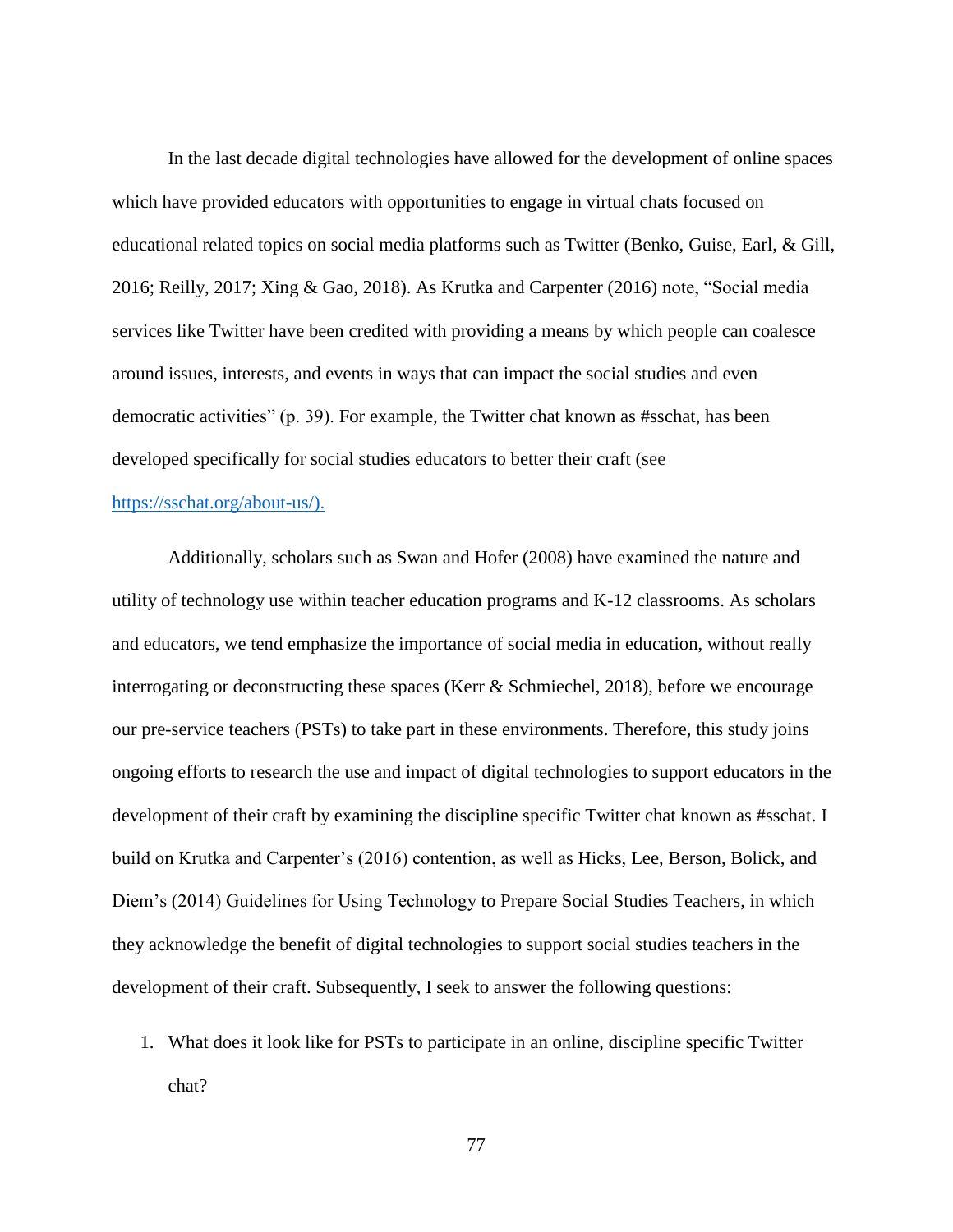- a. How do they describe their experiences?
- b. How do they participate in the chat?

I begin this paper by describing and discussing the Twitter chat known as #sschat. I then examine Communities of Practice (COPs) as they relate to participating and engaging in #sschat; that is not to say that everyone who tweets is a member of a COP. I then provide findings from my study to show the benefits and limitations of Twitter chats as they relate to the development of social studies PSTs. Lastly, I provide some suggestions for teacher educators interested in having their PSTs engage in Twitter chats.

# **Review of Related Literature**

# **Twitter Chats and the Development of #Sschat**

Twitter began in 2006 "as a medium for users to respond to the simple prompt, *what are you doing*?" (Krutka, 2017, p. 2191) and was not intended for educational purposes. However, Krutka (2017) identifies that, "By 2009 educators were using the hashtag #edchat as a means to affiliate around educational issues both asynchronously and synchronously" (p. 2191). Krutka (2017) further notes, "Synchronous tweeting events called Twitter chats have become regular professional development activities for many educators using a wide variety of hashtags" (p. 2191). There are now Twitter chats available for almost any educational topic or content area (see International Society for Technology in Education, 2018)

The twitter chat/network known as #sschat was started by two people, Ron Peck and Greg Kuloweic, who had already been participating in #edchats. They believed that a discipline specific chat would help them to improve their craft, and subsequently, the first #sschat discussion took place in July 2010 (Krutka, 2017). The chat has since taken place every Monday night from 7pm to 8pm Eastern Standard Time (EST).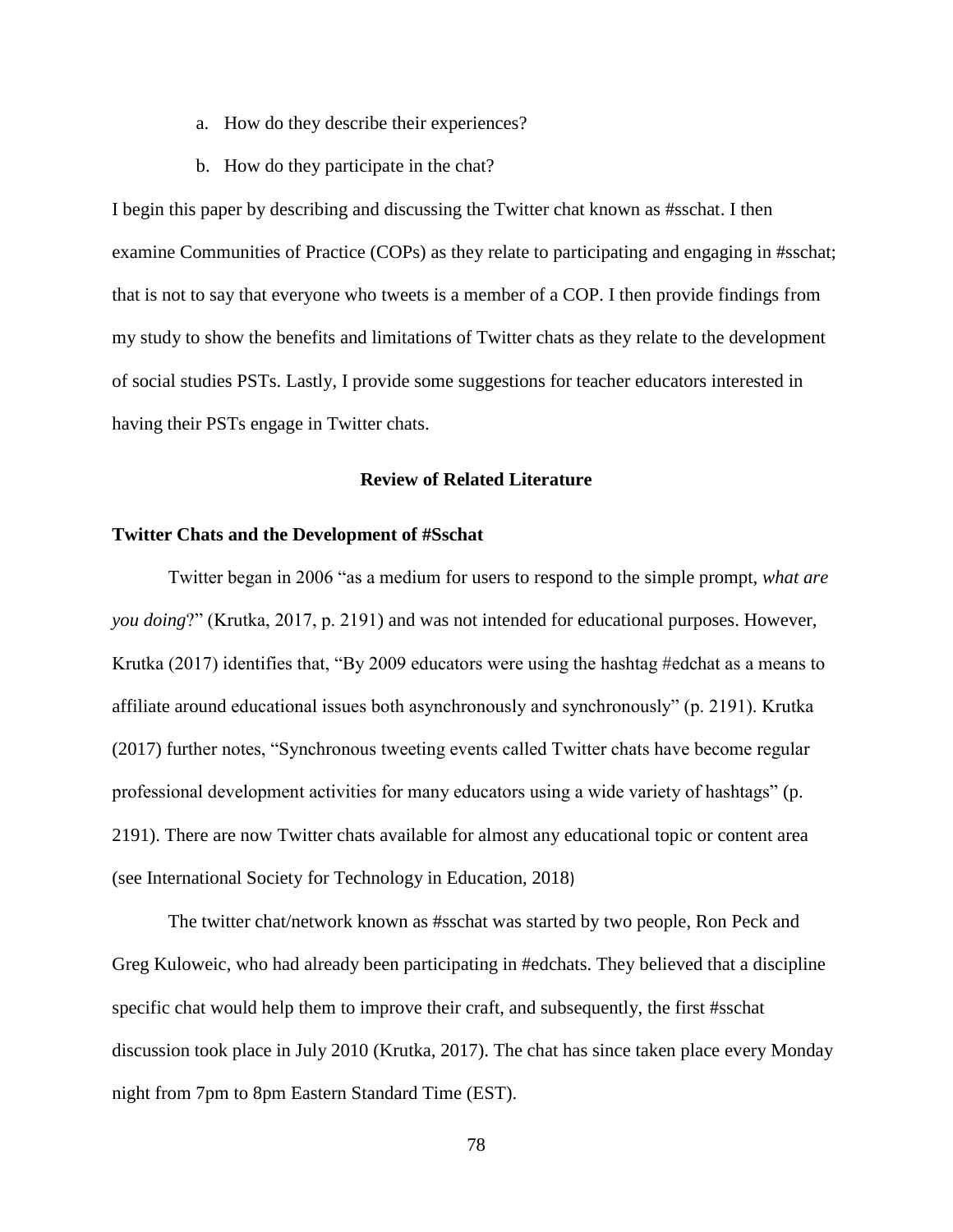## **The Anatomy of #Sschat**

Each Monday night, different co-leaders, such as teachers, teacher educators, and guest speakers, moderate #sschat. The chats usually focus on a specific topic, such as Bringing Elections to the Classroom, Women's History and Gender Studies, and the Election of 2016 to name a few. The moderator will pose questions to the group; these questions are sometimes provided in advance, but are usually not shared until the chat begins. The first question is typically focused on asking who is present for the chat, so the speaker can understand who all is participating on that particular night. When the moderator asks the first question, he or she will use the abbreviation Q1 to signify that this is the first question of the chat; whoever provides an answer identifies that he or she is answering that specific question by placing A1 before the response. Additionally, all participants must place the hashtag #sschat after each Tweet, or their Tweets will not show up in the chat. For example, this is what the first question and answer of the night may look like:

Ql: Ready to start this chat, who all is participating tonight? #sschat

A1: This is Jim from Tallahassee, I am an eighth-grade social studies teacher. #sschat The participants will follow this format until everyone has introduced themselves. After everyone introduces themselves, the moderator will start asking content specific questions about resources, ideas, strategies, and methods (see Image 1 for an actual example of chat). The second round of questions may look like:

Q2: What are some strategies you all use to teach your students how to discuss controversial issues? #sschat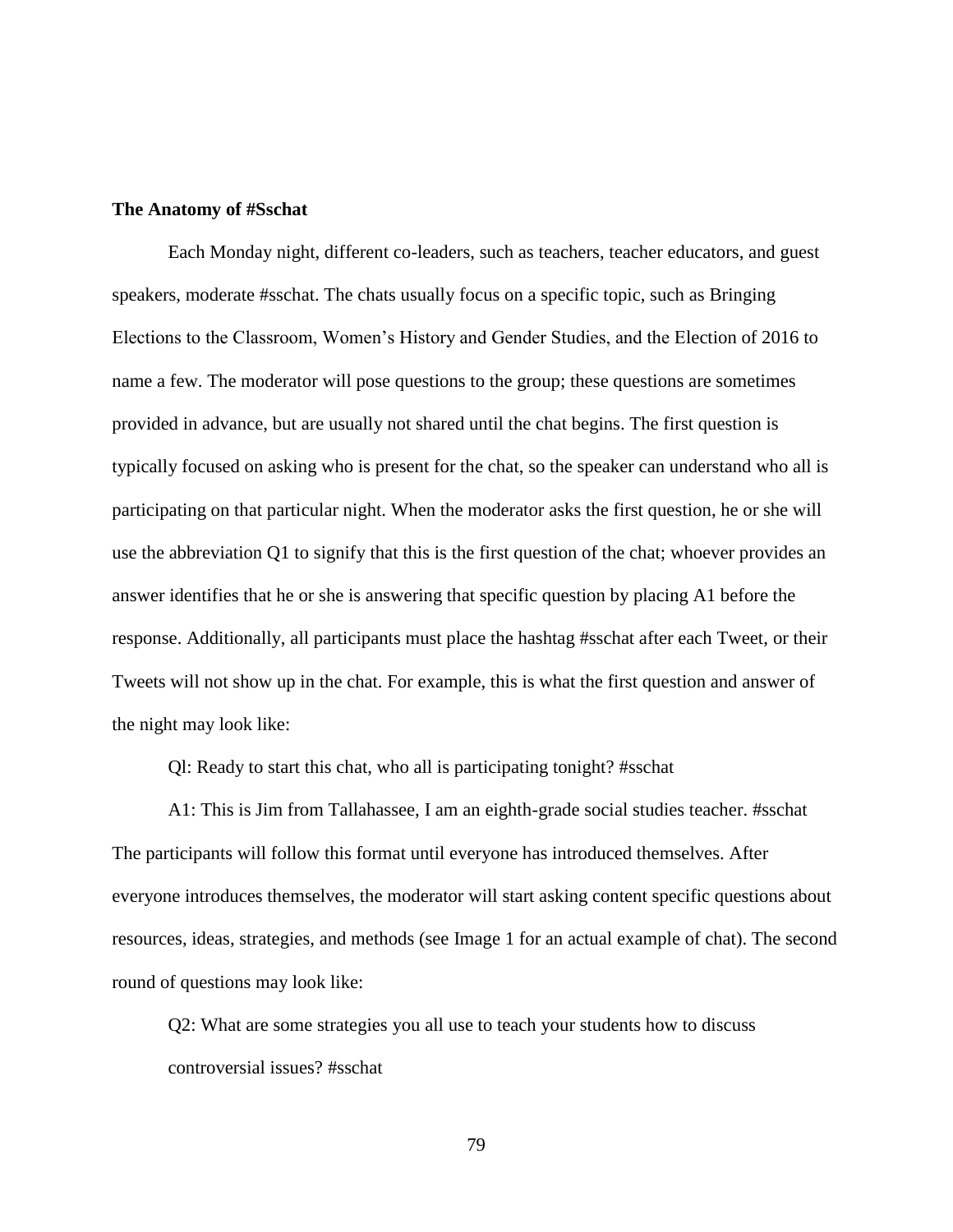A2: I like to start low-risk by developing a class discussion around the Lorax.

#sschat



# Image 1. Screenshot from a #Sschat Session

The chat will continue with this format until the hour is over, but sometimes discussions continue privately after the chat concludes. All discussions from these chats are archived and publicly accessible online at the website created specifically for #sschat (see [https://sschat.org/archives/\)](https://sschat.org/archives/).

Additionally, the hashtag #sschat is sometimes used to ask questions about social studies topics outside the chat. For example, if someone needs a resource or an idea about how to teach a certain topic, he or she may tweet out a question during the day and people will usually respond to the question. In many ways, #sschat has developed into a brand as it now has a Facebook page, a website, as well as an in-person meeting that takes place each year at the National Council for the Social Studies (NCSS) conference (Krutka, 2017).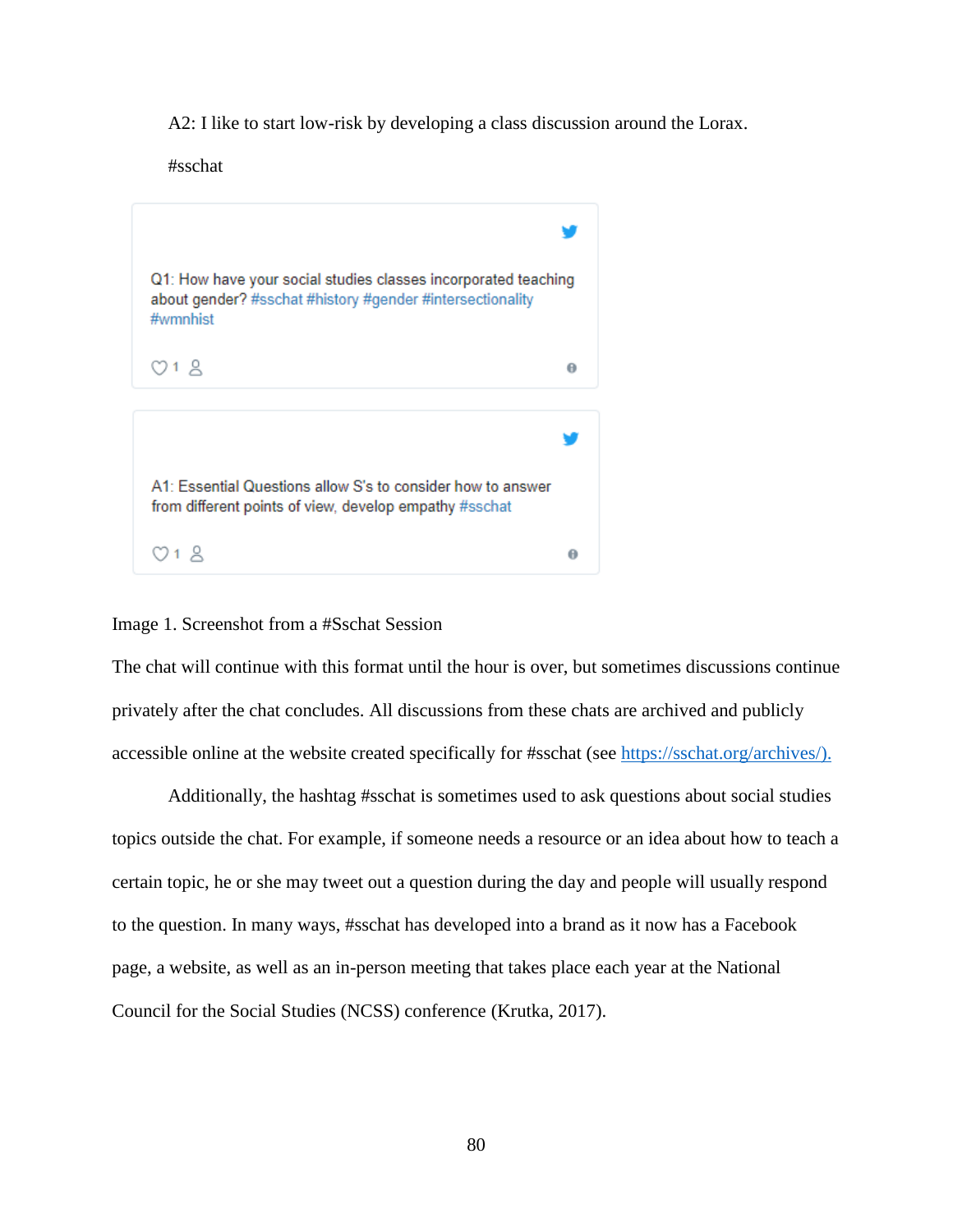# **Communities of Practice**

#Sschat has allowed for the development of, and arguably is, a COP (Burns, Howard, & Kimmel, 2016; Hoadley, 2012; Wenger, McDermott, & Snyder, 2002). Wenger et al. (2002) explicate, "Communities of Practice are groups of people who share a concern, a set of problems, or passion about a topic, and who deepen their knowledge or expertise in this area by interacting on an ongoing basis" (p. 4). The goal of #sschat is for social studies educators to deepen their knowledge and expertise through this weekly chat. For example, on #sschats' website a person will find this description of #sschat:

#[s]schat is more than just a hashtag. It's an open group of dedicated network of educators and enthusiasts who aim to improve their personal, and our collective, teaching of social studies subject matter. We aim to help social studies teachers by helping to facilitate democratic collaboration where educators can challenge  $\&$ support each other to grow in their craft and, consequently, offer richer learning experiences for students. Activities within our network includes the use of #sschat and affiliated hashtags on Twitter, discussions on our Facebook page, and participation in the annual NCSS unconference, but we are always looking to grow our network into new spaces. (#sschat, n.d., par. 1)

While the definition of a COP and #sschat are not identical, there are arguably striking similarities between the two and as #sschat has demonstrated, technology has allowed for the development of very specific COPs (Woo, 2015).

Joining a COP is a complex process for all involved. When a newcomer attempts to join or become a member of a COP, this process is characterized by the term legitimate peripheral participation (Fuller, Hodkinson, Hodkinson, & Unwin, 2005; Kim & Cavas,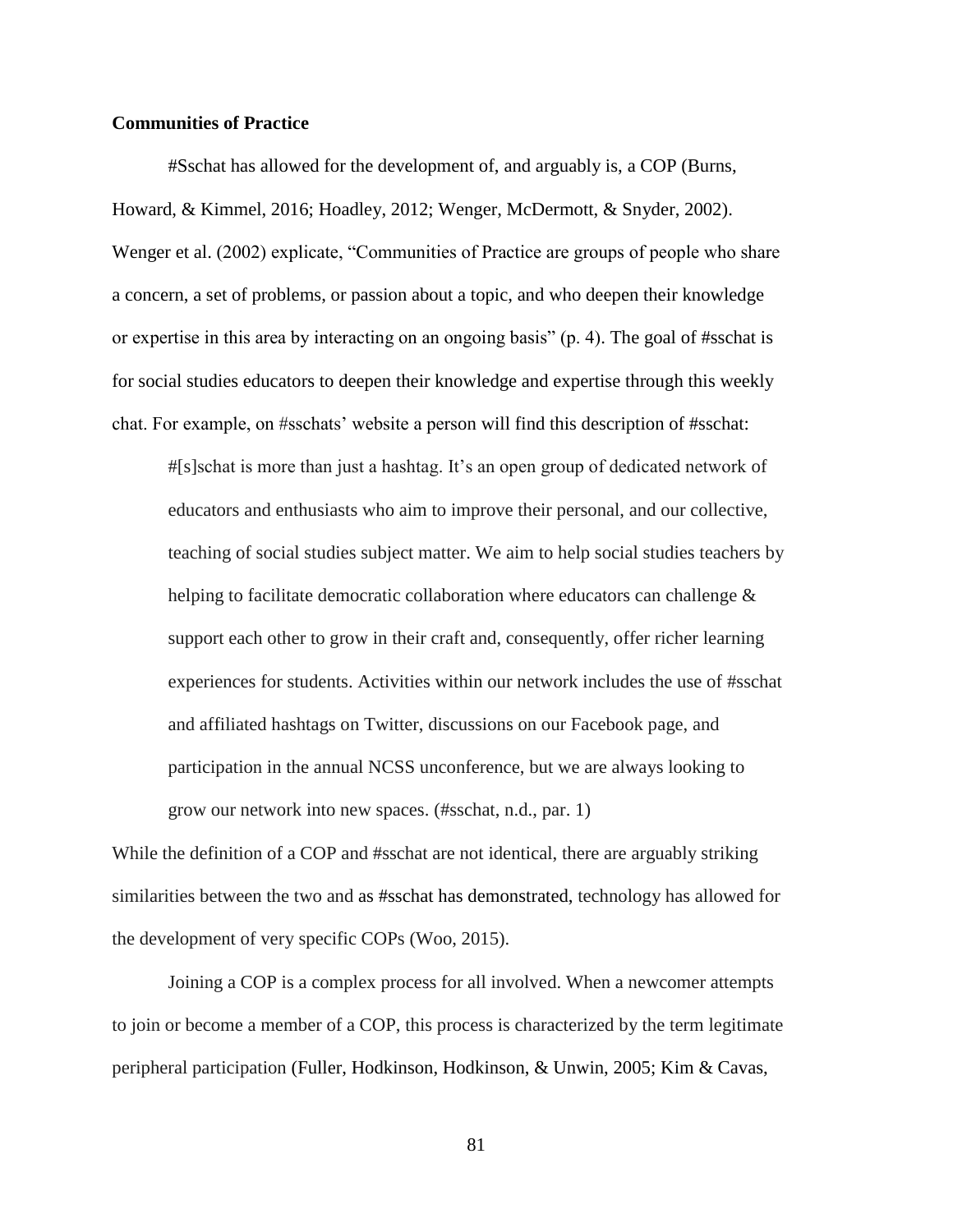2013; Lave & Wenger, 1991; Woodgate-Jones, 2012; Woo, 2015). According to Lave and Wenger (1991):

Legitimate peripheral participation provides a way to speak about the relations between newcomers and old-timers, and about activities, identities, artefacts, and communities of knowledge and practice. It concerns the process by which newcomers become part of a community of practice. (p. 29)

Arguably, the word community most always has a positive connotation. However, COPs are not always welcoming to new or outside members (Johnston, 2016; also see Kerr & Schmiechel, 2018). Therefore, it cannot be assumed that joining a COP is always a positive experience, especially for the newcomer.

Woodgate-Jones (2012) notes, "The pressure to conform (and therefore emulate the more experienced teachers) discourages the legitimate peripheral participants in these instances to share their own ideas" (p. 156). Therefore, in many instances the newcomers may try to emulate or replicate what the other members are saying or doing, instead of providing an authentic contribution to the community. Essentially, in the minds of many newcomers, to become a member means to act and behave like the other legitimate members (Woodgate-Jones, 2012). This process then problematizes the benefit of Twitter chats for PSTs, especially if that participation is brief, because PSTs may not have had the opportunity to become a full member of this community and may instead focus their efforts on becoming like the other members of the COP.

Because of the complexity of joining a COP, Lave and Wenger (1991) have been criticized with oversimplifying this process by which a newcomer enters into a COP (Johnston, 2016). For example, Johnston (2016) argues: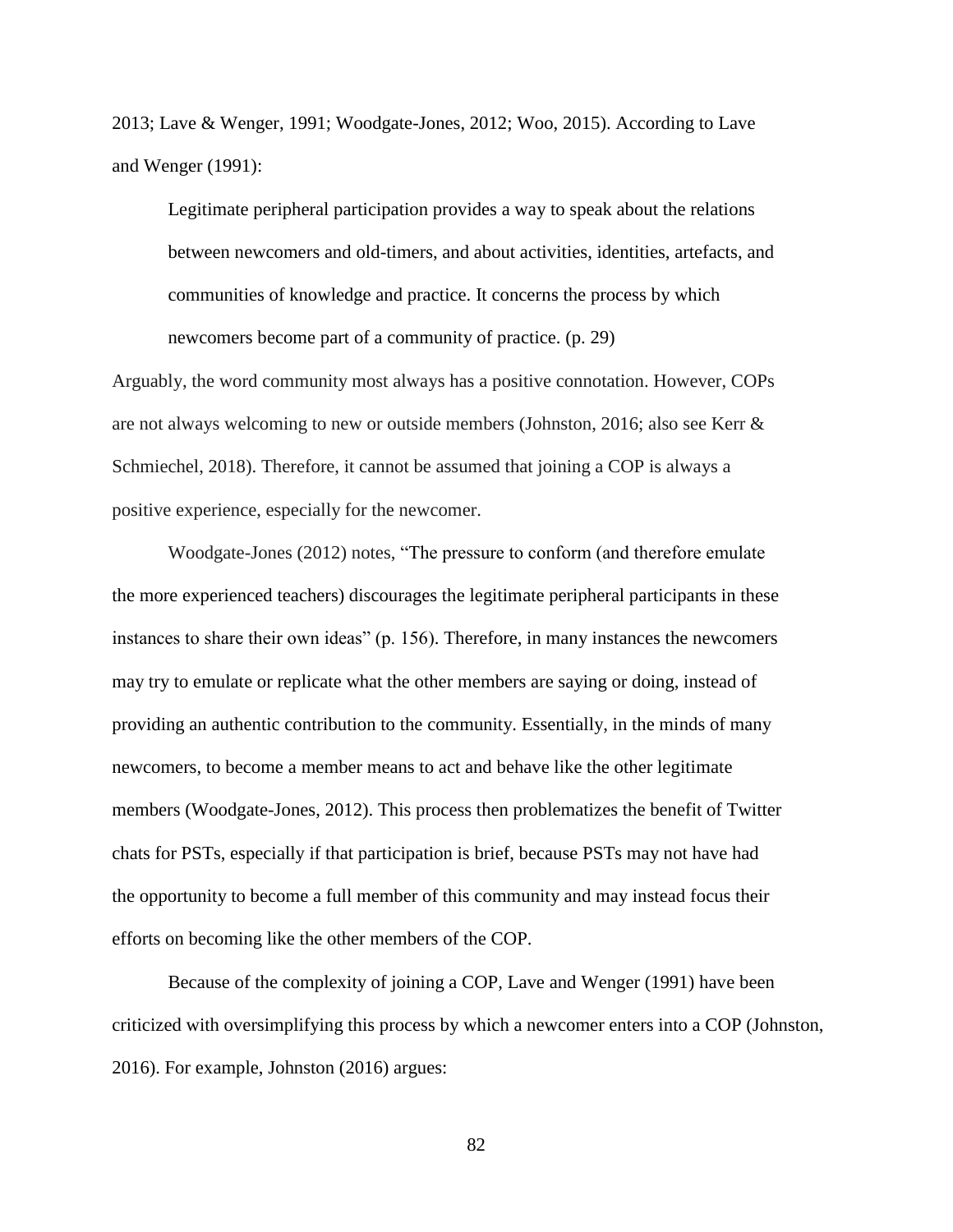The deleterious effects of failing to belong to the community cannot be overestimated, but tend to be underplayed in Lave and Wenger's theoretical analyses, where belonging seems to be associated with an almost inevitable process of becoming a core member of the community of practice. (p. 545)

Therefore, examining PSTs participation in #sschat provides a two-fold benefit. First of all, looking at this community provides insight to what the process of joining an online, virtual COP looks like and this study also provides insight to the affordances of such spaces for the field of social studies and beyond in relation to the development of PSTs. Therefore, I ask the following questions:

- 1. What does it look like for PSTs to participate in an online, discipline specific Twitter chat?
	- a. How do they describe their experiences?
	- b. How do they participate in the chat?

By answering these questions, I hope to provide insight to what this type of COP offers PSTs, as well as provide guidelines for immersing PSTs in Twitter chats to further support PSTs as they develop into practicing professional educators.

#### **Methodology**

## **Participants**

The forum #sschat is a Twitter chat and a professional space focused on improving the craft of social studies educators; responses are archived and publicly accessible. Social studies PSTs enrolled in a graduate program in a research-intensive university in the mid-Atlantic region of the United States were asked to participate in this study. The students in this program were enrolled in the same methods class, field experience, and educational technology class. In the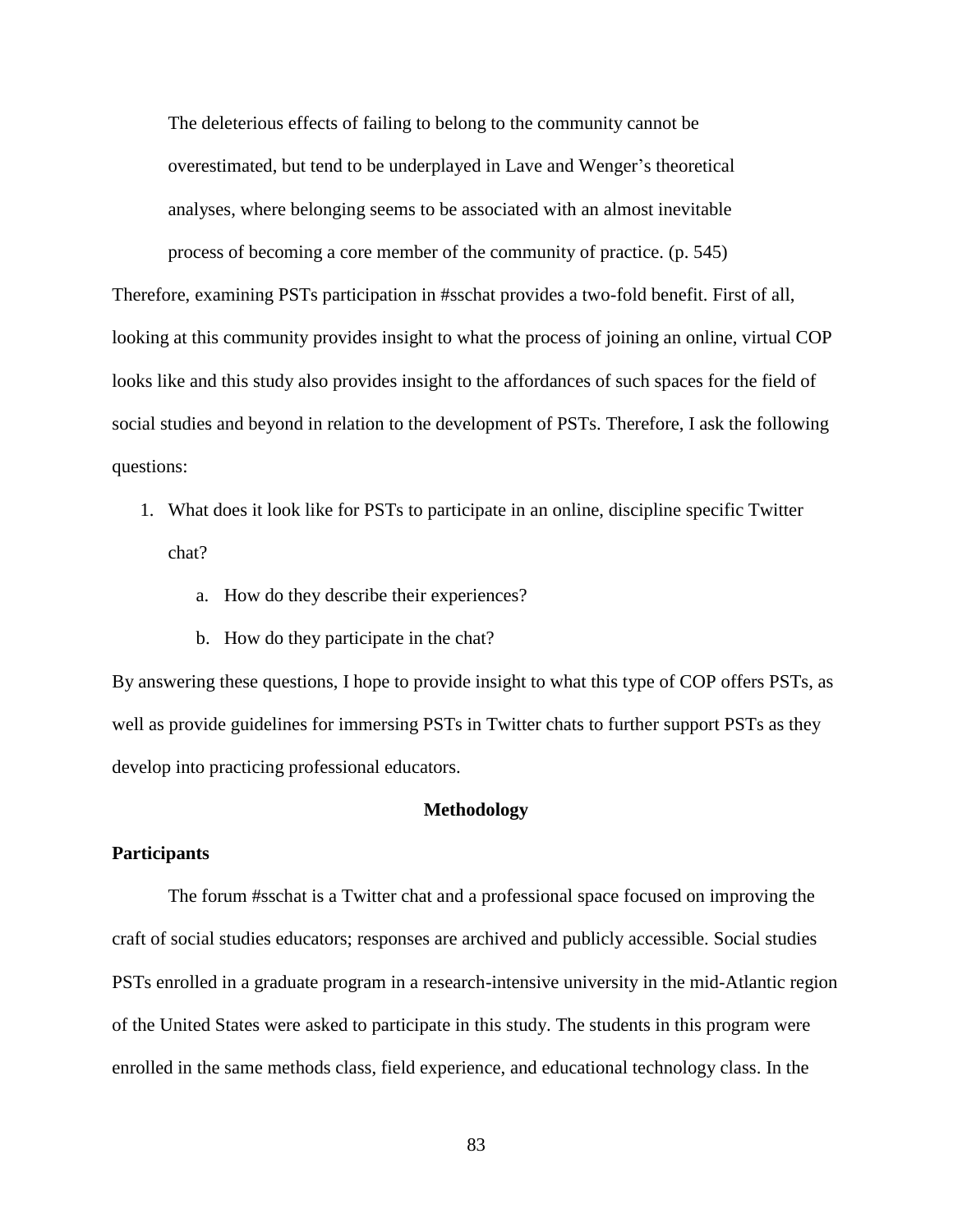educational technology class, entitled Inquiry Based Learning with Digital Technologies, the PSTs were required to participate in the Twitter chat known as #sschat to provide the PSTs with insight about the types of online professional opportunities that are available to educators. Specifically, this class is designed to provide the students with an entrepreneurial eye towards digital technology use in the classroom. For example, the course was described as follows:

This research course seeks to blend theory and practice to investigate what it means to teach and learn in both formal and informal learning environments with the range of modes, media, literacies, and content available. Using the very tools available to students both in and outside of the classroom (as well as emerging technologies), we will research and evaluate various technologies and digital humanities projects by critically exploring the potential instructional value-added technology implementation. Class meetings will typically involve collaborative work in small teams, class discussions, hands-on work with participatory media, and brief lectures. You will also join, participate, and report back your experiences in a series online professional learning communities (#Sschat and TPS [Teaching with Primary Sources] network). An experimental aspect to this course will be your participation in an ongoing transdisciplinary project focusing on teaching with 3D objects and visualizing the past to teach about cultural heritage and local history. Finally, students will apply research on learning to investigate their pedagogy, integrate technology into their practice and closely study the potential impact on student learning. (Course Syllabus, 2016)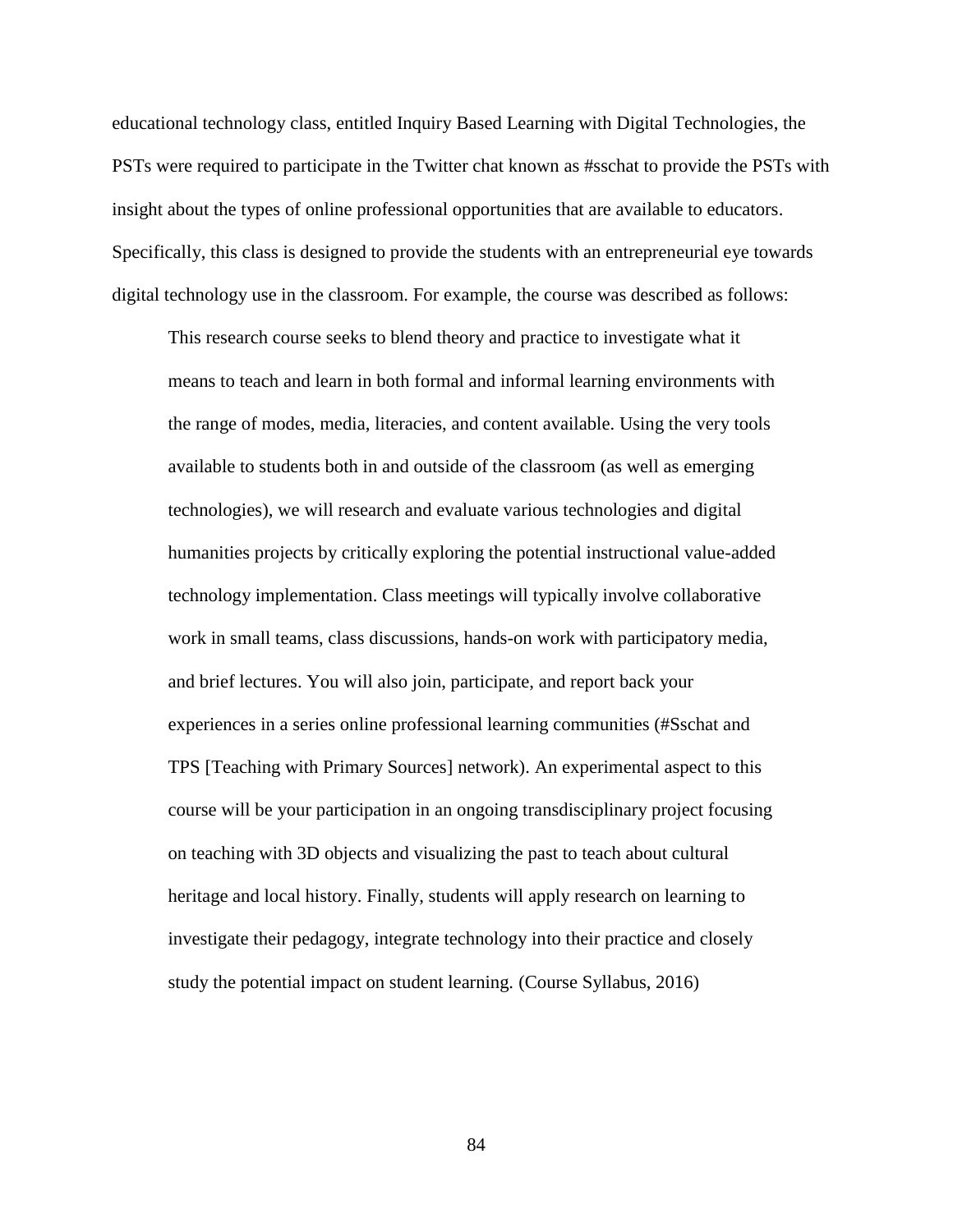The social studies PSTs were required to participate in three to five #sschat Twitter chats and document their experiences in online blog reflections. In the Spring 2017, an email was sent to PSTs who participated in #sschat in Fall 2016 requesting a 30-45-minute semi-structured interview focused on their experiences after participating in #sschat (see appendices for a list of interview questions). Although seven PSTs in this class participated in #sschat and documented their experience in blogs, only five agreed to participate in interviews (see Table 1). Any identifying information was blinded, and pseudonyms were given to ensure participant anonymity.

| <b>ILIULE VIU VV</b> |                            |                           |  |
|----------------------|----------------------------|---------------------------|--|
| Name                 | Participated in<br>#sschat | Agreed to an<br>Interview |  |
| Katy                 | Yes                        | Yes                       |  |
| Amy                  | Yes                        | Yes                       |  |
| Martha               | Yes                        | Yes                       |  |
| Sarah                | Yes                        | N <sub>o</sub>            |  |
| Jim                  | Yes                        | N <sub>o</sub>            |  |
| Melissa              | Yes                        | Yes                       |  |
| Jenna                | Yes                        | Yes                       |  |

Table 1. PSTs Who Participated in #Sschat vs. Those Who Agreed to an Interview

# **Data Sources**

This qualitative study examined several sources of data, including:

- 1) Blog reflections of seven pre-service social studies teachers;
- 2) Interview data from five PSTs;
- 3) #Sschat archive transcripts of the chat sessions from Fall 2016.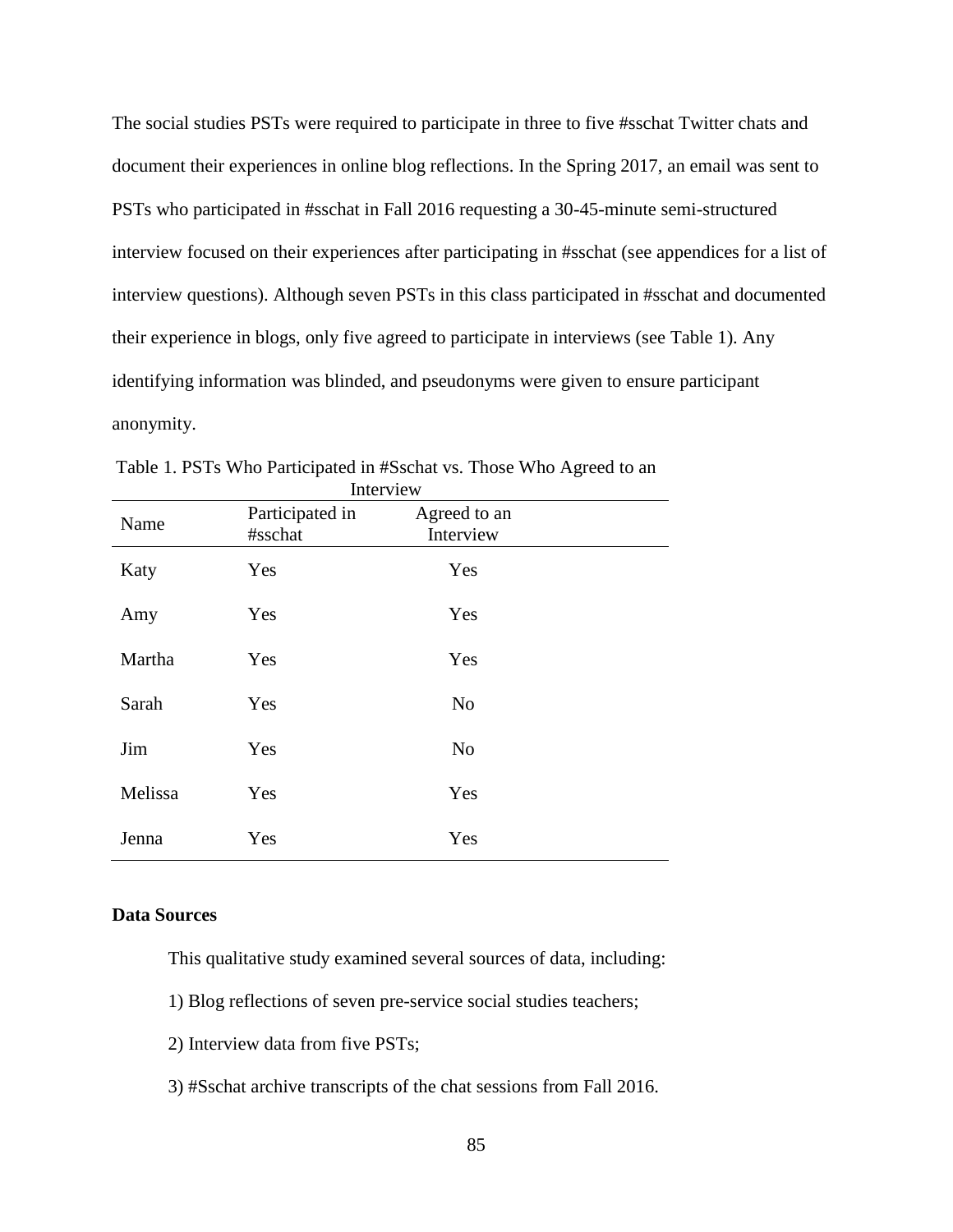What follows is a description of each data source and what it offered to this study.

Interviews with PSTs were conducted face-to-face. The interview questions served as a guide, and the interviews were approached as more of a conversation between the researcher and the participant, rather than a formal question and answer format. The goal of the interviews was to examine the "lived experience" of the PSTs and to see if the chat was perceived as having utility for them in their current or future practice (Seidman, 2013, p. 9). All interviews were recorded and transcribed. The transcript data was compared to the blog reflections and #sschat archives, which I will address in greater detail later in the data analysis section of this paper.

The blogs the students completed were part of a class assignment in which the PSTs had to participate in #sschat and then reflect and document their experience in a blog. The blogs were used as a point of comparison with the transcript data to see if what they said in the blogs resembled or reflected what they said in the interviews. I will discuss the outcome of this later on in this study.

#Sschat archives all chats and they are publicly available and accessible. However, in order to pull this data for analysis, the transcripts were cut and pasted from the #sschat website and placed in a word document for further examination, as this provided greater ease of use. These archives served a key purpose in being able to identify the extent to which and how the PSTs participated in the chat.

#### **Data Analysis**

All data was analyzed using an inductive approach (Rossman & Rallis, 2003). Using this approach:

[R]esearchers can draw upon the participants' words to develop themes and organize the data into categories to be further explored. This can be accomplished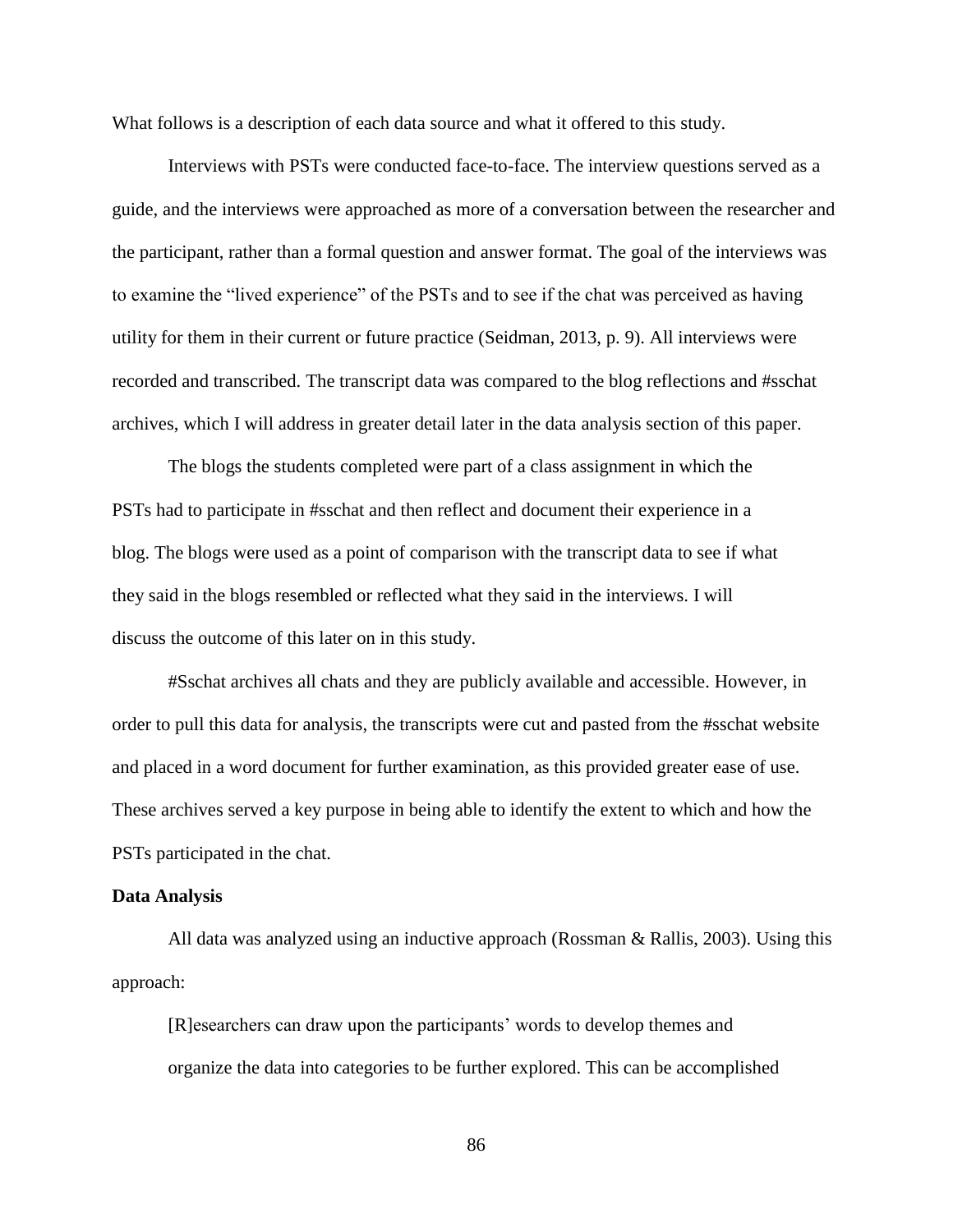by engaging in a systematic process of reading the interview transcripts;

identifying themes in the participants' responses constructed during the interview process; questioning how those responses are structured; and exploring the themes identified to develop an understanding of the participants' lived experiences.

(Stewart, 2011, p. 287)

I first sifted the data looking for large thematic codes across the transcripts, known as thematic analysis (Maxwell, 2005). I approached the data in multiple ways, but eventually assigned two parent themes of positive and negative to the language that I perceived as having a positive or negative tone. I felt that this approach best captured and illuminated the experiences of the PSTs in terms of them becoming a new member of a COP, because this process can be both a positive and negative experience according to the research. I then used a pink highlighter to distinguish the positive comments and yellow to distinguish the negative comments. I then cut the quotes up and placed them in three separate folders marked positive, negative, and neutral. I then spread all of the positive quotes out on a table and identified the nature of the positive data. Specifically, I looked for what the PSTs were talking about when they were speaking in a positive way. I found that the nature of the positive quotes coalesced around codes that I identified as *Sharing* 

*Language* and *Networking Language*. My next step was looking at the negative data. I followed the same format as with the positive data, parsing out the comments and looking at what the PSTs were talking about when their tone was negative. Two codes were generated in relation to the negative data, which I called a *Lack of Teaching Experience* and *Unfamiliarity with Twitter* (see Figure 1; this figure was adapted from Boggs & Stewart, 2016 coding dictionary).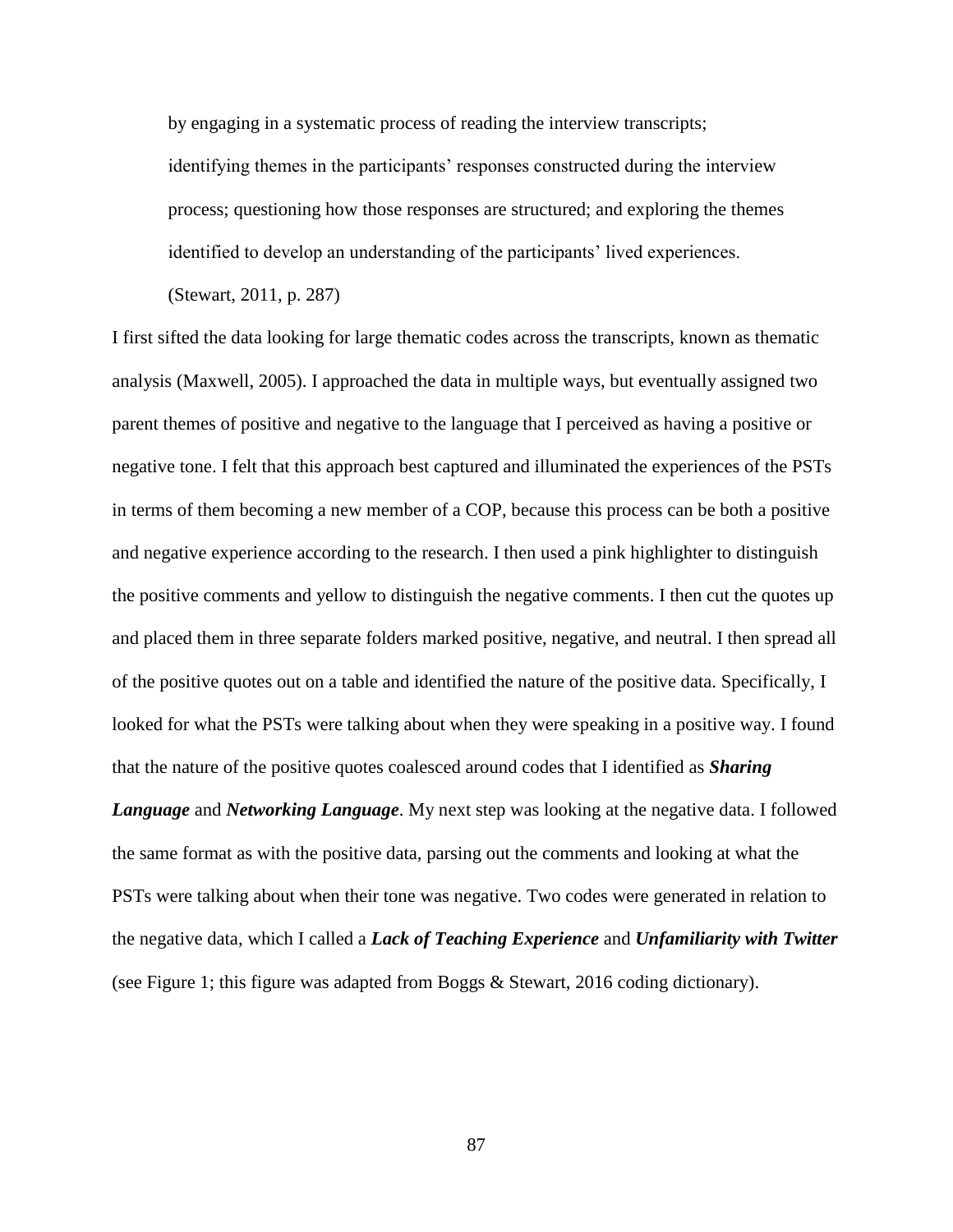| <b>Coding Dictionary</b> |                      |                          |                           |  |
|--------------------------|----------------------|--------------------------|---------------------------|--|
| <b>Positive Comments</b> |                      | <b>Negative Comments</b> |                           |  |
| <b>Sharing Language</b>  | <b>Networking</b>    | <b>Lack of Teaching</b>  | <b>Unfamiliarity with</b> |  |
|                          | Language             | <b>Experience</b>        | <b>Twitter</b>            |  |
| Identified #sschat as    | Saw #sschat as a key | Felt unable to fully     | Did not have a            |  |
| a place of sharing       | source of networking | participate and          | background with           |  |
| resources, strategies,   | and community        | provide resources due    | Twitter which caused      |  |
| or ideas.                | building.            | to a lack of classroom   | stress and anxiety in     |  |
|                          |                      | experience               | the context of a live     |  |
|                          |                      |                          | chat.                     |  |

# Figure 1. Code Categories and Criteria

These codes informed how I approached looking at the blog data. Therefore, I searched for similar parent themes of positive and negative in the blog reflections and distinguished them with a pink (positive) and a yellow (negative) highlighter. I then evaluated whether the nature of the positive and negative comments was similar to what I saw in the transcripts; I found a strong similarity between the two sources of data.

Finally, I analyzed specific chats that the PSTs identified they had participated in to see how the PSTs participated in the chat. To analyze these properly, I copy and pasted full chats into a word document and looked for specific instances of when the PSTs participated in the chat. For example, I was looking at how the PSTs participated by seeing if they offered strategies to the teachers or simply offered un-substantive comments because they had to participate because they were required to due to their class assignment. The findings from the archives come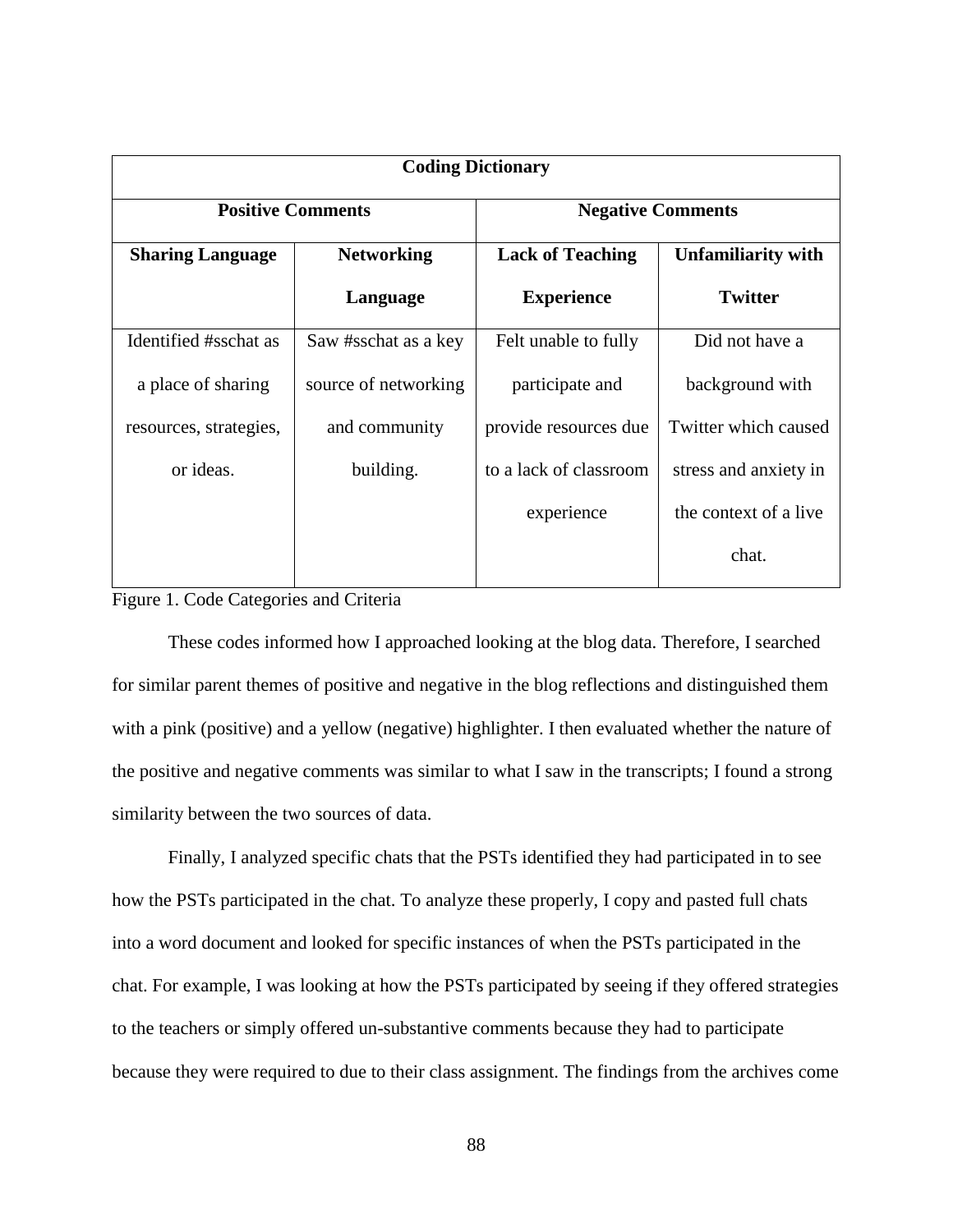last in the narrative, because I wanted to tell the story of how the PSTs participated in #sschat from their perspective and then compare that data with that I saw in the chat archives. The three data sources (interviews, blogs, and archive transcripts) were triangulated to "build the picture" and tell the story reflective of the lived experiences of the PSTs (Rossman & Rallis, 2003, p. 65).

#### **Findings**

I asked the following questions of the qualitative data: What does it look like for PSTs to participate in an online, discipline specific Twitter chat? I also considered two sub-questions: (a) How do they describe their experiences? (b) How do they participate in the chat? Below I will discuss the findings as they relate to answering these research questions.

#### **Sharing Language**

The PSTs tended to have very positive comments regarding #sschat when it came to the concept of sharing. This sharing included the sharing of resources, ideas, strategies, and even relevant experience. For example, Katy said:

I think we did one [#sschat] of geography, and I think I really liked that. And then we did one near the election, and it was on civics and that was interesting, because we had just had like a political conversation come up in my placement, and they kind of talked about how they handled those political conversations and what do you do? How do you react? How do you set that safe environment for everybody? So that was relevant to what we were doing. (Interview, Lines 122- 126)

In this instance, Katy drew a direct line between what she was seeing in the classroom and what was being discussed in the chat. Therefore, #sschat was seen as a supportive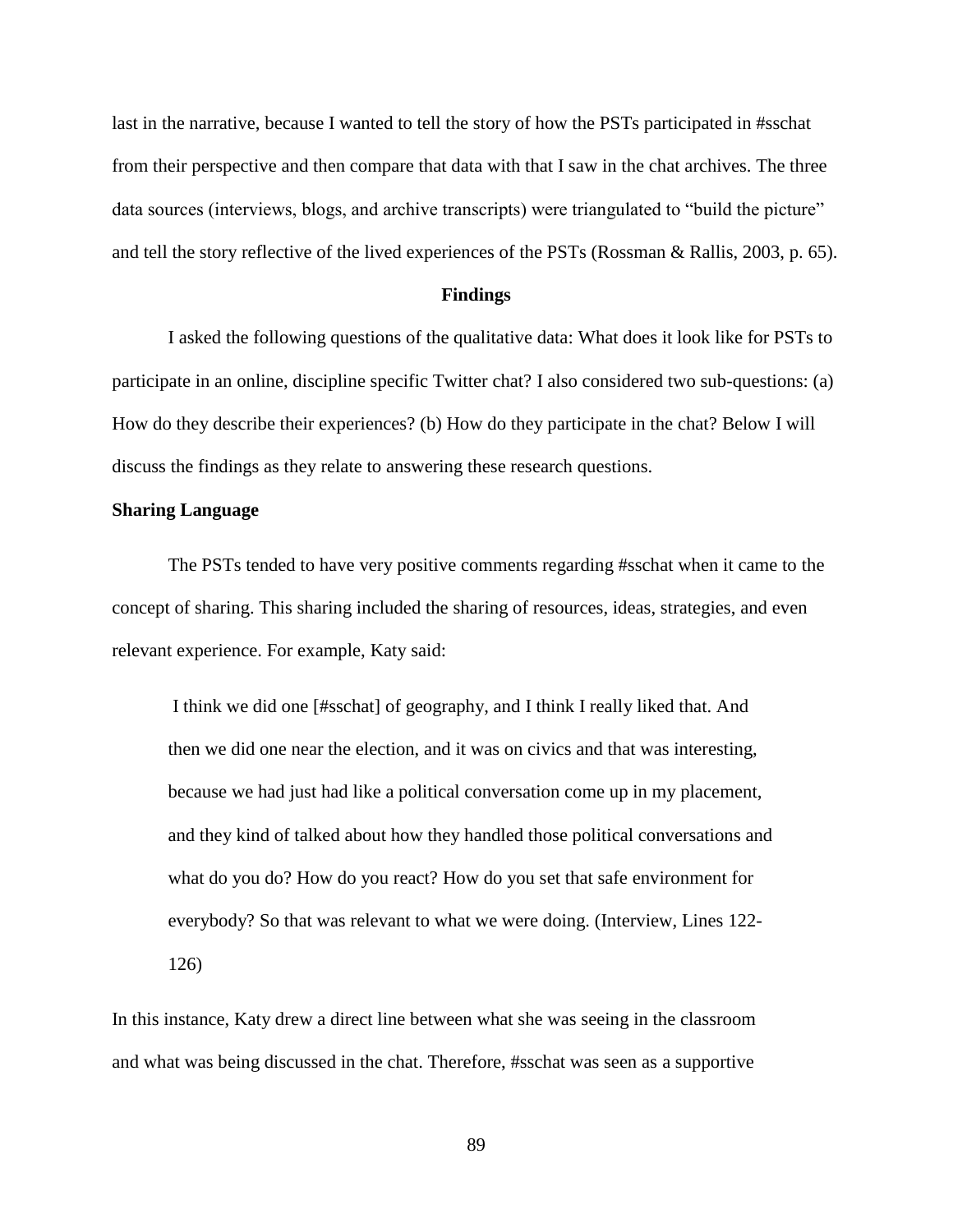and helpful space because the ideas shared related directly to her current placement and situation.

Katy also enjoyed when resources were shared with her, especially resources she could immediately use in her placement. Katy said:

I think for me I actually used something that we did one [#sschat] of them on. I think it was iCivics maybe. It was some game. I actually used that for something, for an assignment, I don't remember. I actually liked it, like someone was talking about it, they were prompting about it, I went to it, found it, figured out what it was, and I actually used it. I thought that was cool. (Interview, Lines 96-99)

Katy was excited about the chat because she was able to take something from it and use it immediately in her placement, which reinforced the relevance and utility of the chat.

Another PST also enjoyed the chat when she felt she could share her perspective with other teachers. For example, Melissa said:

Umm, I think being a pre-service teacher, the thing that we bring most to the table is a new perspective and fresh eyes, and we are not that much older than most of the students we teach. So much of the things they are comfortable and familiar with, are things we grew up being familiar and comfortable with. I mean I, again I am very comfortable with social media. I know how Facebook works. I know how Instagram works. I know Snapchat and things like that. In a classroom you have a familiarity with things that older teachers might be out of date with. So you can kinda make the lessons more applicable to them and more attached to their interest I guess. Fresh eyes. (Interview, Lines 181-188)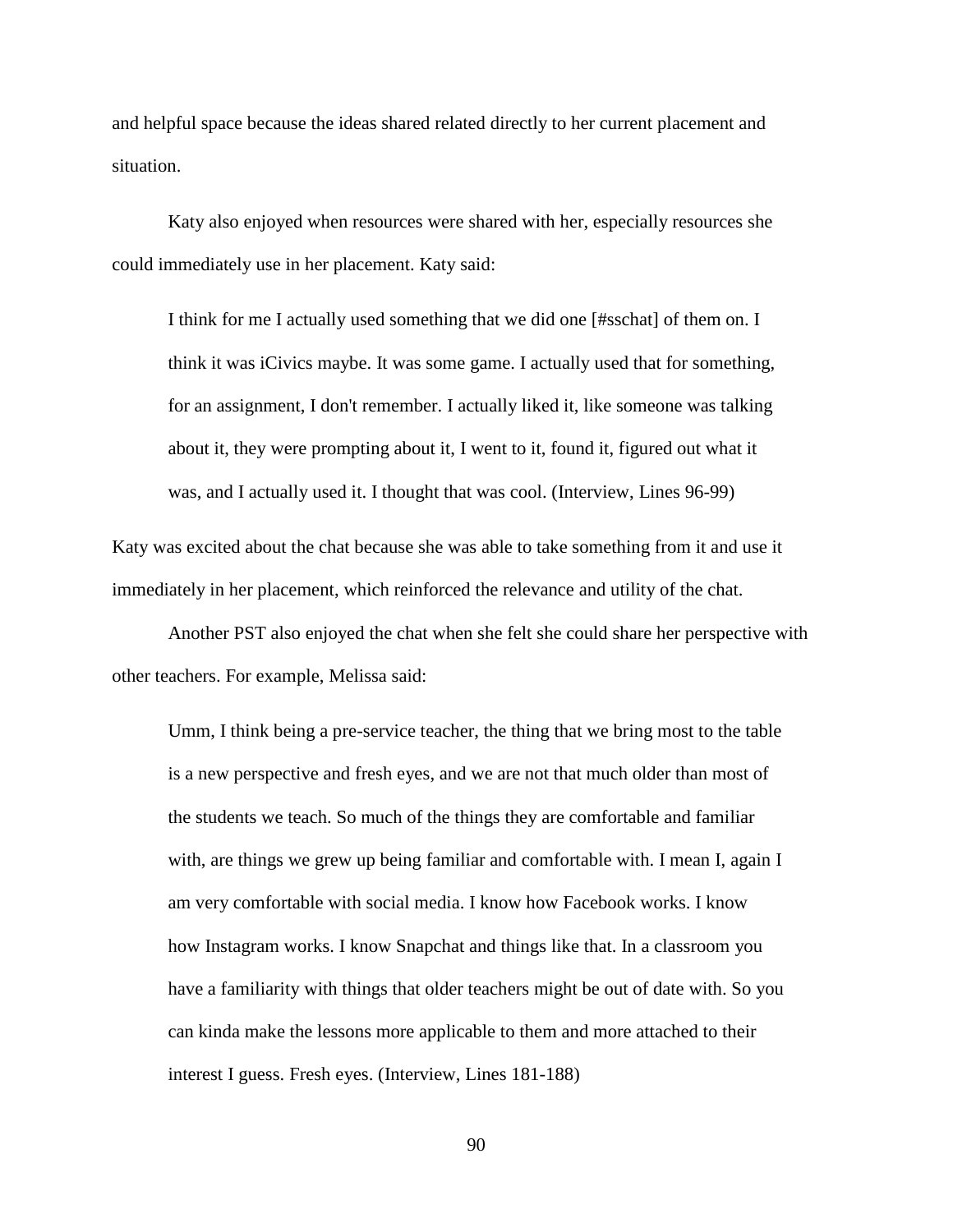So Melissa felt like her presence offered something different to the veteran teachers, because she knew how to make content more applicable or relevant to the students, because she was not significantly older than her K-12 students.

Additionally, most of the PSTs saw the archives of the chats as a resource they would use in their future practice, even if they did not participate in the live chat. For example, Amy said, "I will probably continue to use the archives, on the website, but I probably won't like tweet" (Interview, Line 216). Jenna also said:

Even if the #sschat becomes less frequent or dies out because there's not a moderator, there are those archives and they'll always, most likely always going to be a resource on the internet for teachers to, at least if not get straight ideas from, spark ideas for other things. (Interview, Lines 225-228)

It appears that Amy and Jenna both saw the value of the #sschat archives as a way to help them develop new ideas, strategies, and resources. Additionally, Katy wrote in her blog, "Sschat can contribute to student learning by keeping me up to date on the best researchbased practices and strategies." However, whether these PSTs actually continued to use the archives is unknown.

# **Networking Language**

The PSTs almost unanimously identified that #sschat stood out to them as great way to network and community build. However, the concept of networking had a twofold meaning. For example, the PSTs would participate in the chat in a physical group while eating dinner. When they spoke of these networks, they were addressing both the experience of doing it together and building a network in an online community. For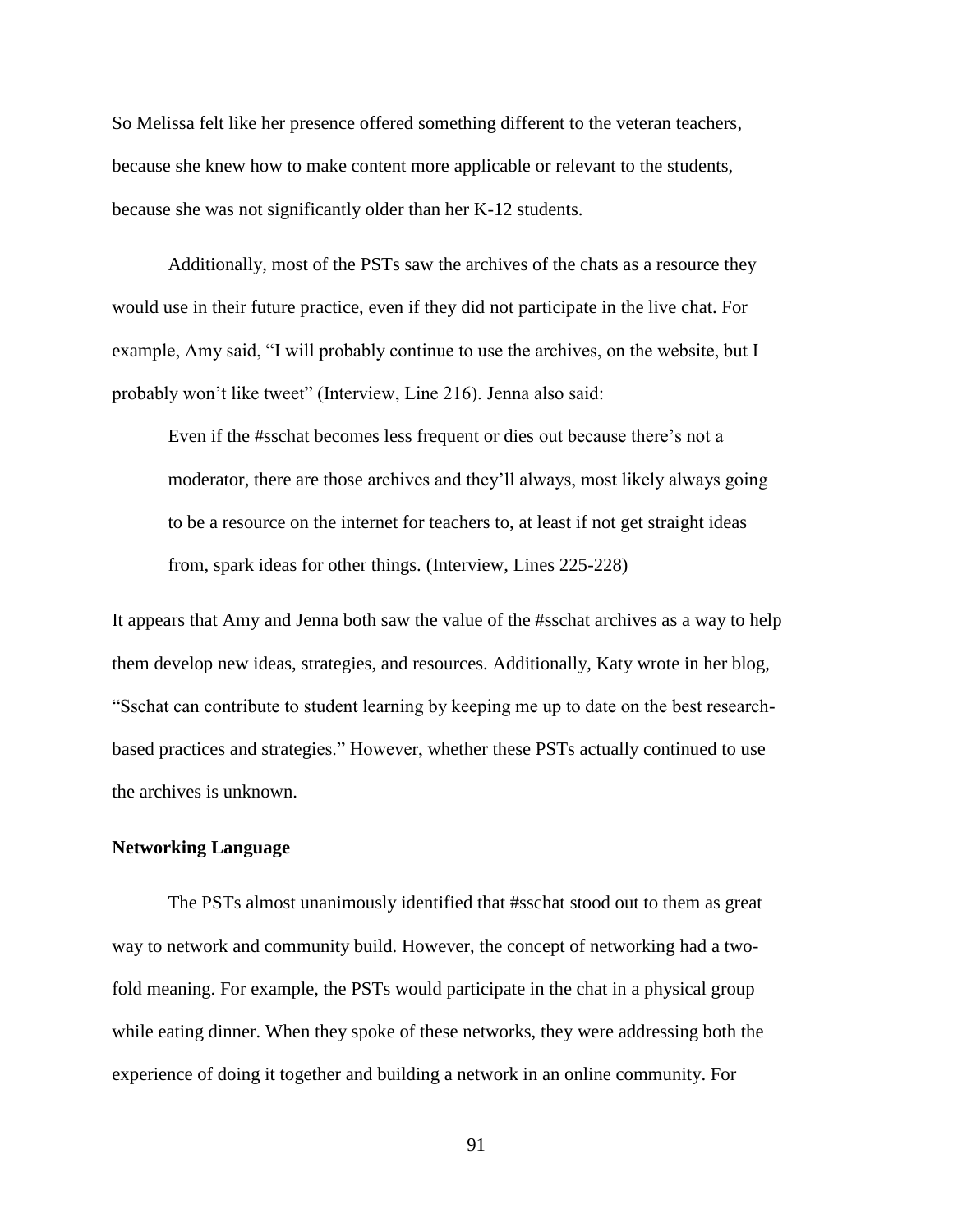example, one of the PSTs discussed how she liked participating in the chat with her peers. Jenna said:

And that [doing the chat together] was fun because we could have a conversation outside of Twitter in more than 140 characters and then help each other summarize it, so in that way that was an interesting way of synthesizing the information and having to talk about it first and express it. And then having other people analyze it with you, I think it was a really interesting way to digest the incoming information, because sometimes people would say something, and we'd be like, oh could we apply that? Or does that seem like that wouldn't work well with what they were observing? That wouldn't work well in the classroom I'm observing in, and stuff like that. So, it was kinda cool to have the wider #sschat network going and our own smaller network where we knew each other and were in the same classes and we could share how it related to class. (Interview, Lines 62-70)

Similarly, Katy said:

So we would just, we actually made like dinner plans, and we would just sit around and #sschat and talk about what we were going to say and re-tweet each other and like what each other said. So it was very collaborative and we had people from other disciplines [English education] come to and like participate as well, so it was an interesting group experience, yeah. Made it a lot more entertaining than if we were doing it by ourselves. (Interview, Lines 76-80)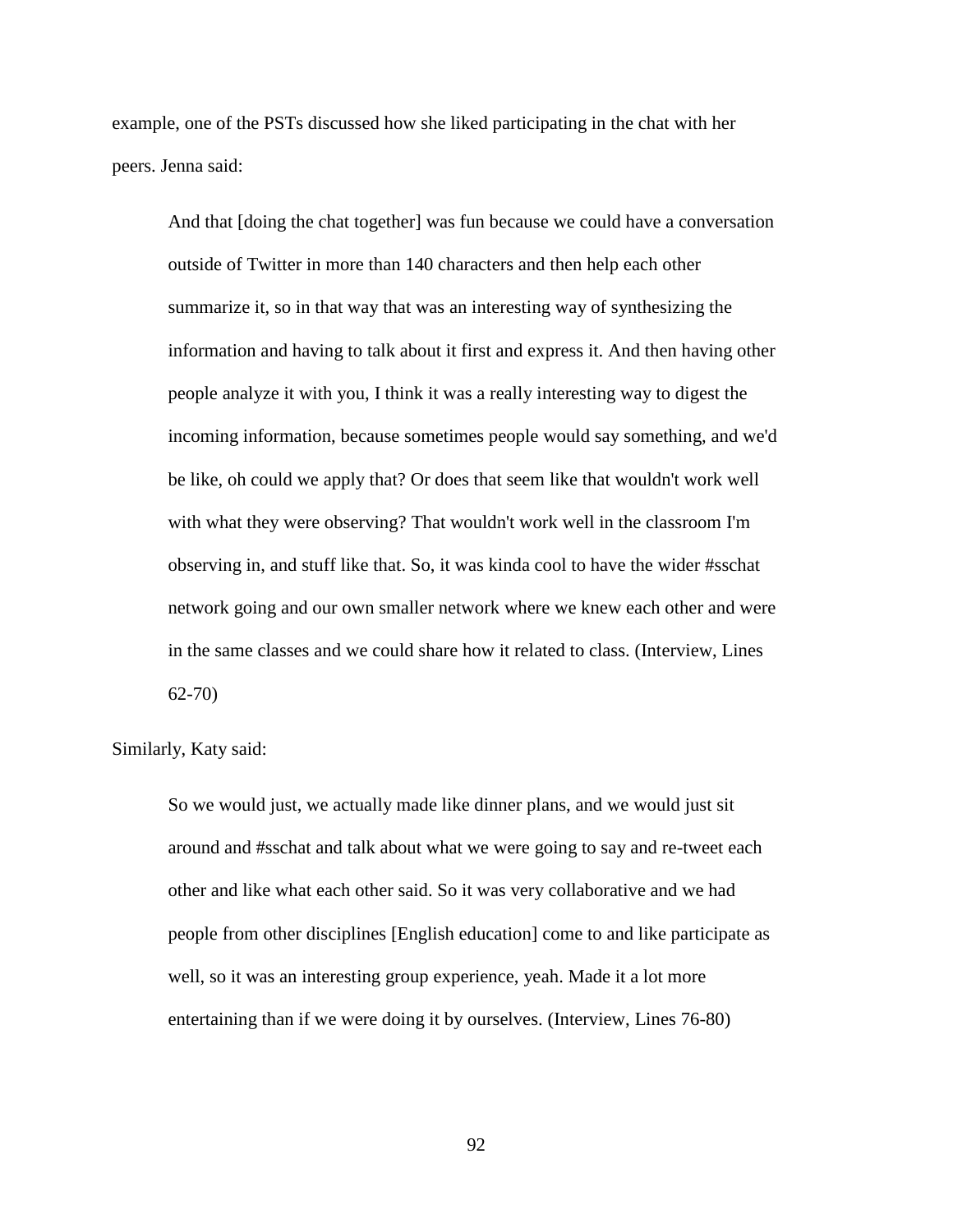Additionally, Martha reflected in her blog, "However, the most rewarding experience [of #sschat] was sitting with many of our cohort members and talking to them about our responses as we submitted them. This personal component made chats fun and personable." The PSTs found value in having outside support while doing the chat, possibly because they lacked experience, but I will address that more in-depth later on in the study.

The PSTs also found value in building an online community through participating in the chat. Amy said:

The positive outcomes, even though it was online and you couldn't see people, it was very community oriented. I was like oh, there's a bunch of teachers who want to help each other, and are doing a super cool job in their classrooms, and aren't terrible, like everyone tells us we are (laughs), like these are actually cool people and they want to do fun, like, they are constantly updating themselves, like there's so many teachers who like never change anything, like the same thing every year, re-using, and these people weren't, they were constantly trying to get new ideas, trying things in their classroom, and were really open to change. That was cool and that was positive, it made me want to keep in mind these professional things. (Interview, Lines 230-237)

Melissa echoed a similar sentiment:

Umm, so it definitely, like I said, brings us back to that developing a group of people to rely on, talk to, bounce ideas off of. Like I said, it is a critical place, but it's not critical, from what I've noticed in a hurtful way. So you have kinda this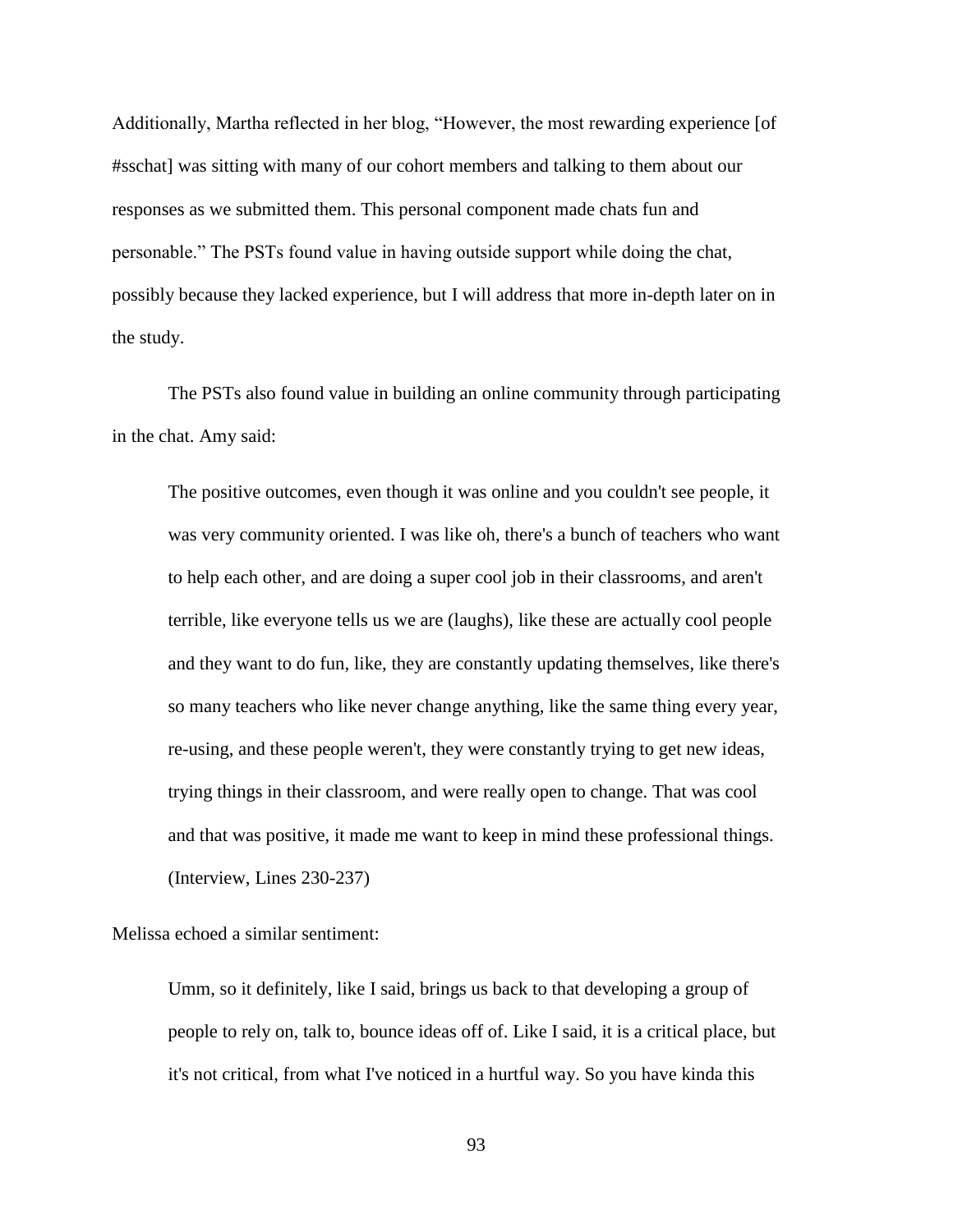forum where you can say, I think I might do this in my classroom, what do you people think? They might be like that's a terrible idea, or they might be like that's a great idea, or I've done that and this worked a little better. So you do have the experience of other people. Like I said, it does give you insight into people that think differently than you. A lot of time in schools I feel like most of the faculty kinda fall on the same spectrum of thought, and that's just because the people hiring you are looking for a certain person to fit a certain mold. So generally the people they hire are pretty similar. But I think school district to school district and county to county varies widely, so to have that insight from other places, you get a different perspective than what you have or have access to around you. (Interview, Lines 270-280)

Sarah also wrote in her blog that on one occasion, "This week was especially fun for me because I saw my  $11<sup>th</sup>$  grade civics teacher was participating [in #sschat] and gave me her email and said she could be my reference [if] I ever needed one when looking for a job." Therefore, the PSTs found value in #sschat in terms of developing a network of support with other educators, which then allowed them to become better social studies teachers. However, this becomes more complex when considering the negative comments the PSTs made after participating in #sschat.

# **Lack of Teaching Experience**

The PSTs were in the early field placement of their program and had not started student teaching. Therefore, they did not think they had much to offer to the #sschat community in terms of related experience. For example, Katy said, "So I feel like we were just theoretical, whereas they actually do it. They are just saying oh, this is what I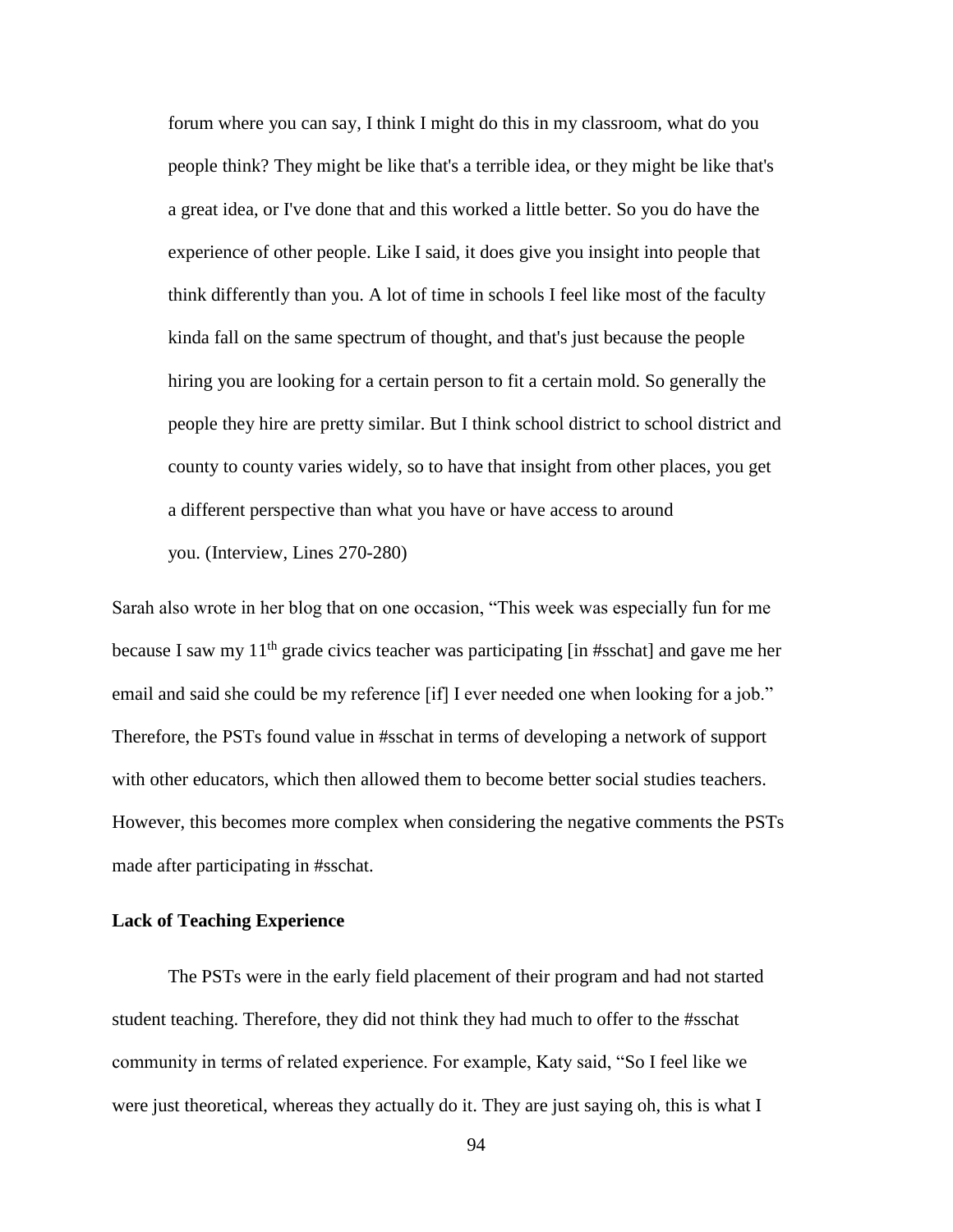do. This is what I've done" (Interview, Lines 61-62). Additionally, Jenna reported, "Sometimes I didn't feel like I had super meaningful things to say because I didn't have the experience yet" (Interview, Lines 192-193). Similarly, Amy said:

Well, the experiences we had, I think the question was posted at 7, so it was kinda hard to be able to, and we don't have a ton of resources, whereas a lot of people who were currently teaching had more resources than us, but it was kinda hard to be able to find resources within the time to send to people. So maybe a notice saying like, do this on your computer with all your resources, versus trying to do it on your phone, because then you don't have time to get resources to people, or links, or stuff like that. (Interview, Lines 75-80)

Amy went on to write in her blog, "I found myself able to answer these questions [evaluating claims] but wishing that I had more experience in the classroom to better reply to questions." Amy's interview response and then her related blog reflection seemed to suggest that her lack of resources and inability to produce those resources quickly was tied to her lack of experience.

Martha felt even more strongly about her lack of contribution to the chat. She said, "No, I don't think I offered anything really different [to the #sschat community]. I mean, I had slightly different ideas, but no I think they would have done just as well without me there" (Interview, Lines 174-175). So, there was a range in what the PSTs felt they offered in relation to the chat. For example, earlier Melissa felt like she offered a new perspective and Martha believed she offered little to nothing. However, the majority of the qualitative evidence suggests that most PSTs felt they offered very little to the veteran teachers even though they saw value in the chat.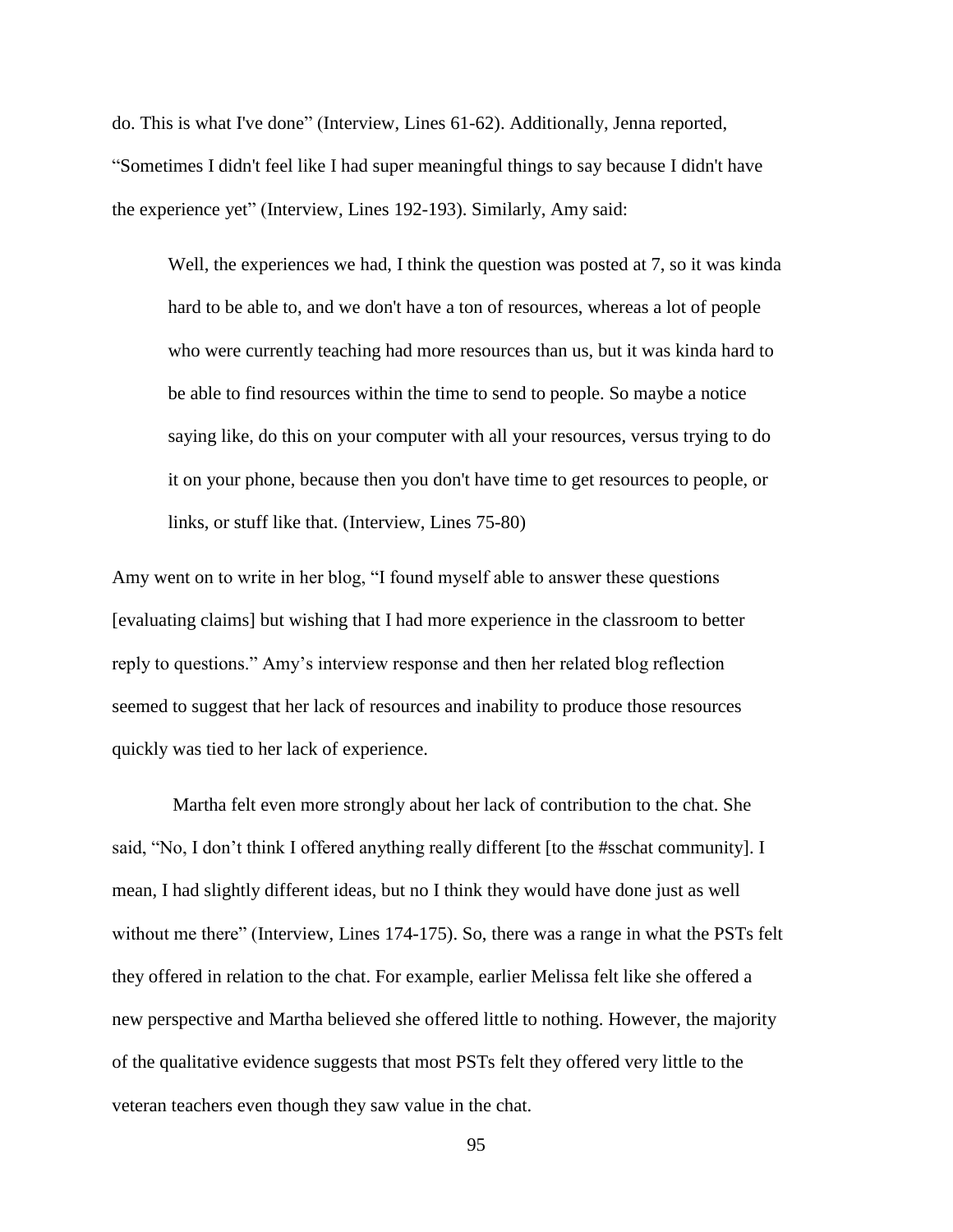#### **Unfamiliarity with Twitter**

Many of the PSTs did not like using Twitter to participate in live chats. Therefore, a majority of their negative comments coalesced around their dissatisfaction with Twitter as platform for a chat versus #sschat itself. For example, Amy said:

Well, it [#sschat] was stressful to me because I have no idea how to use Twitter and I didn't know how to Tweet or anything about it. I didn't know you couldn't type a paragraph, you could only use a certain number of characters. I didn't know what re-tweet means, so I had a lot of assistance from friends to do that. I think I actually ended up like writing my response on a piece of paper and someone would tweet it for me. But, it was stressful because it was only an hour, so, you had to start and then they would do like, rapid fire questions, you had to introduce yourself, and then there were five questions and it seemed like by the time you could come up with an answer, like a good answer, and post it, you were already like, two questions behind and trying to catch up. I didn't find, I couldn't read what other people were saying during the hour that I was doing it. Like, when I was reading people's responses, it was like after the hour was over. I would go back and see what people actually said. During the hour, I was like oh my gosh! How do I answer this! Do I have any resources! Can I put a link in there! I was like, oh my gosh, the next question! So I was stressed out. I sweated a lot, but afterwards it was cool and less stressful and then I could see the links. But every Monday we were required to do it, I was like freaking out on Monday, because I knew it was coming. (Interview, Lines 33-47)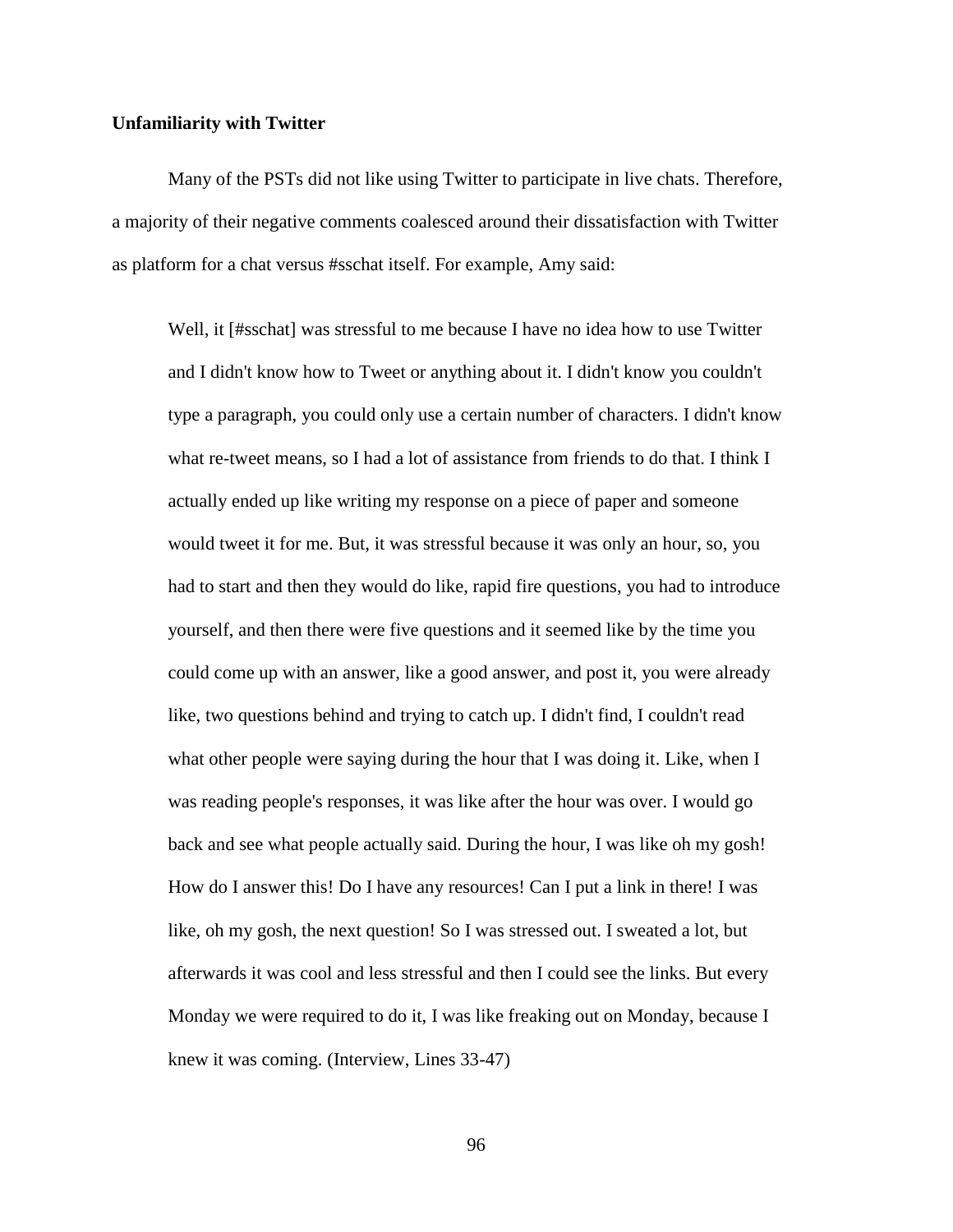Also, Martha expressed frustration with trying to communicate within the character limit. She said:

I think it [dissatisfaction with Twitter as a chat platform] is because it is so hard to come across with a positive tone, or really with any tone other than very blunt, it is 140 characters and you're trying to cut it down so you can't say, I was thinking about what you said [referencing a chat participant], and, uh, I wouldn't do that in my classroom, or I would change this in my classroom. (Interview, Lines 34-37)

So between Amy and Martha, there were two PSTs who were dissatisfied with Twitter for different reasons. Twitter chats stressed Amy out and Martha did not like the tone of comments within the chat.

Additionally, one of the PSTs was lost in the chat and struggled to keep up. For example, Melissa said:

Umm (laughs), for me I spent a lot of time like trying to find what was going on. Because Twitter is not the most easily accessible throughout a conversation, even though there is a hashtag, you do have to be refreshing your recent, um, like if you type in a hashtag and then look for the most recent, like at the top and things like that, I usually try to find the most recent threads to see what's going on in real time, but it is like constant refreshing. So for the most part (laughs), that was me refreshing to see what people were saying. People were responding to me, I was responding back to them, and then trying to, the questions sometimes get a little lost with all the answers, so you go digging for them too. (Interview, Lines 117-124)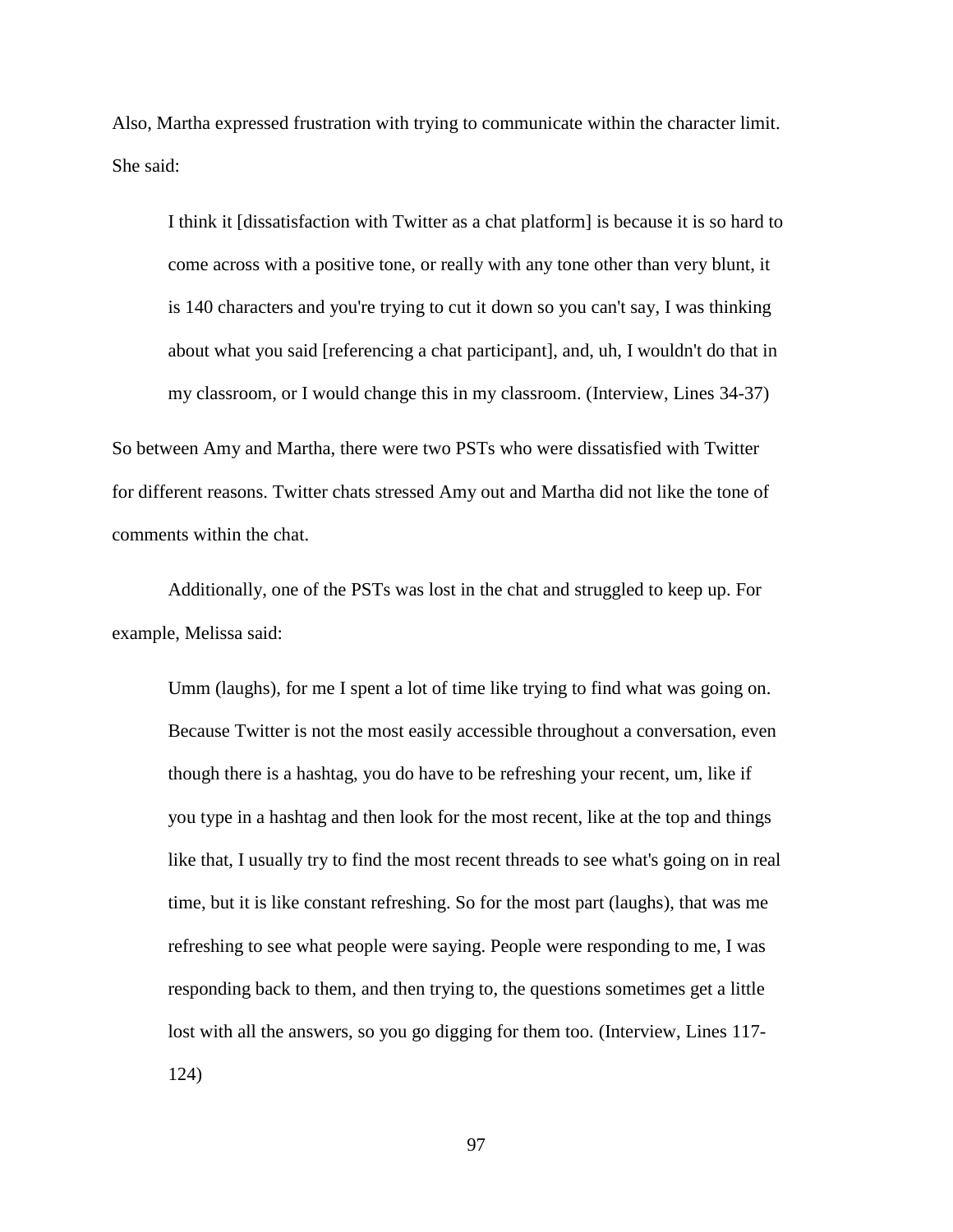Melissa also wrote on her blog, "It's not only frustrating [the Twitter platform], but it limits the depth and complexity of answers from anyone participating in the chat." Therefore, Melissa was both dissatisfied with the format of the chat and also the lack depth in relation to the chat comments. However, this frustration could change in light of Twitter changing the amount of characters allowed in each post.

## **Considering the Archives**

The previous findings can be further contextualized by comparing those data sources to what I observed within the #sschat archives. The PSTs saw value in the chat when they could receive strategies and mostly saw value in themselves when they could provide strategies back to the teachers. Since the PSTs lacked experience, they believed they did not have much to offer. However, after evaluating several chats, they arguably offered more than they thought they did (see Figure. 2 for examples of what some of the PSTs said within the chats).

| <b>PST</b> | <b>Chat Comment</b>          | <b>Comment</b> |
|------------|------------------------------|----------------|
|            |                              | <b>Type</b>    |
| Katy       | In our unit projects, $7th$  | Lesson         |
|            | graders must support any of  | Example        |
|            | their claims with at least 1 |                |
|            | piece of evidence. Could     |                |
|            | definitely do more. #sschat  |                |
| Amy        | It is important to use cross | Affirmation    |
|            | disciplinary strategies and  |                |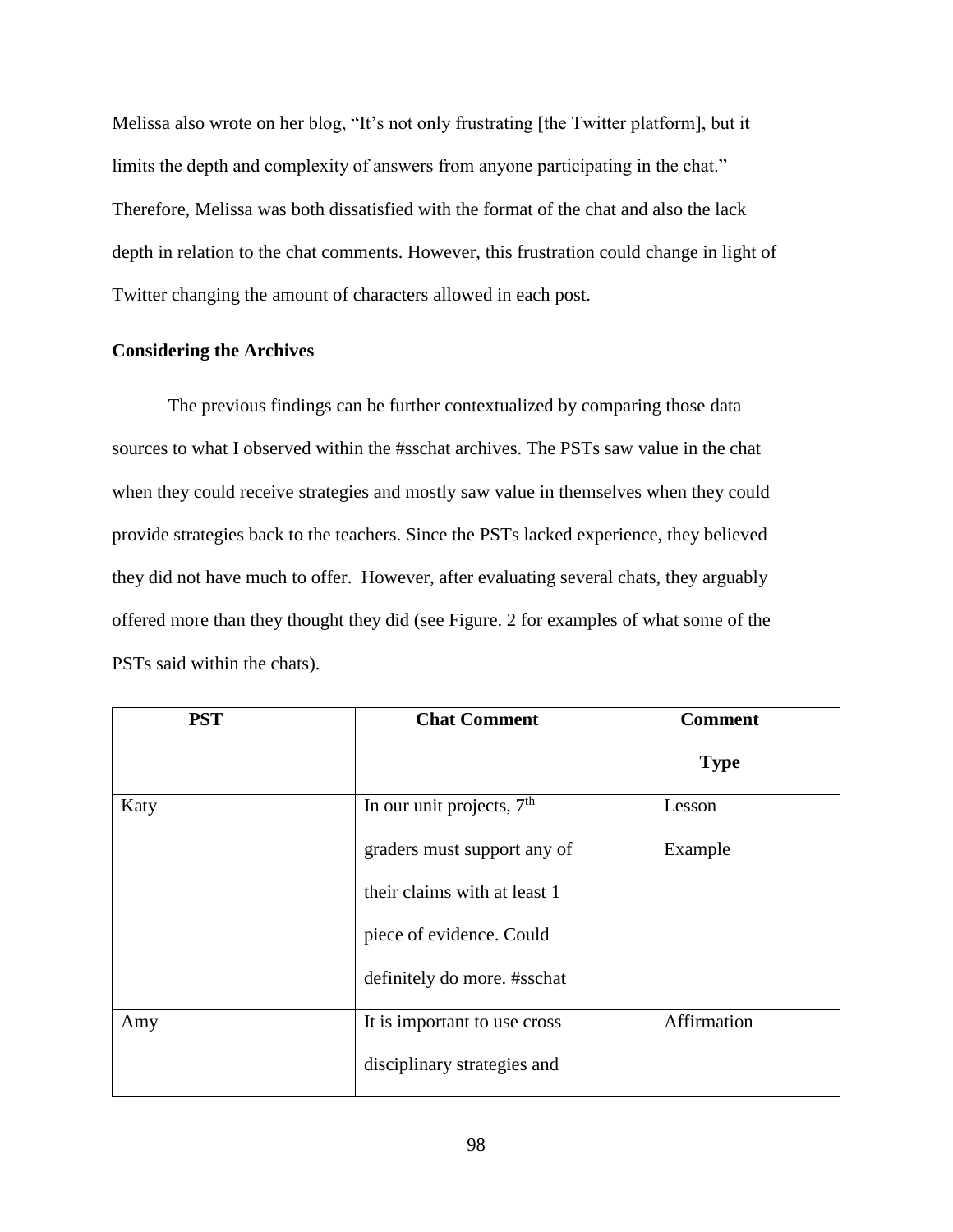|         | collaboration. Perhaps work    |             |
|---------|--------------------------------|-------------|
|         | with an English teacher?       |             |
|         | #sschat                        |             |
| Martha  | When you practice SCIMC        | Resource    |
|         | [historical document analysis  |             |
|         | scaffold] with students        |             |
|         | (modeling), it becomes         |             |
|         | second nature. But it may take |             |
|         | some time.                     |             |
| Melissa | Love giving them [students]    | Lesson Idea |
|         | supporting/contrasting         |             |
|         | material to back up their      |             |
|         | claims kind of like a          |             |
|         | treasure hunt for the truth!   |             |
|         | #sschat                        |             |
| Jenna   | @BigHistoryPro provides        | Resource    |
|         | students with a structure for  |             |
|         | claim-testing. #sschat         |             |

Figure 2. Examples of Comments Made in #Sschat.

When examining what the PSTs offered in the archives, it appears they sold themselves short in terms of what they were able to add to the conversation. If they had not introduced themselves as PSTs at the beginning of the chat, it is not apparent if anyone would have even known the difference between the PSTs and an experienced teacher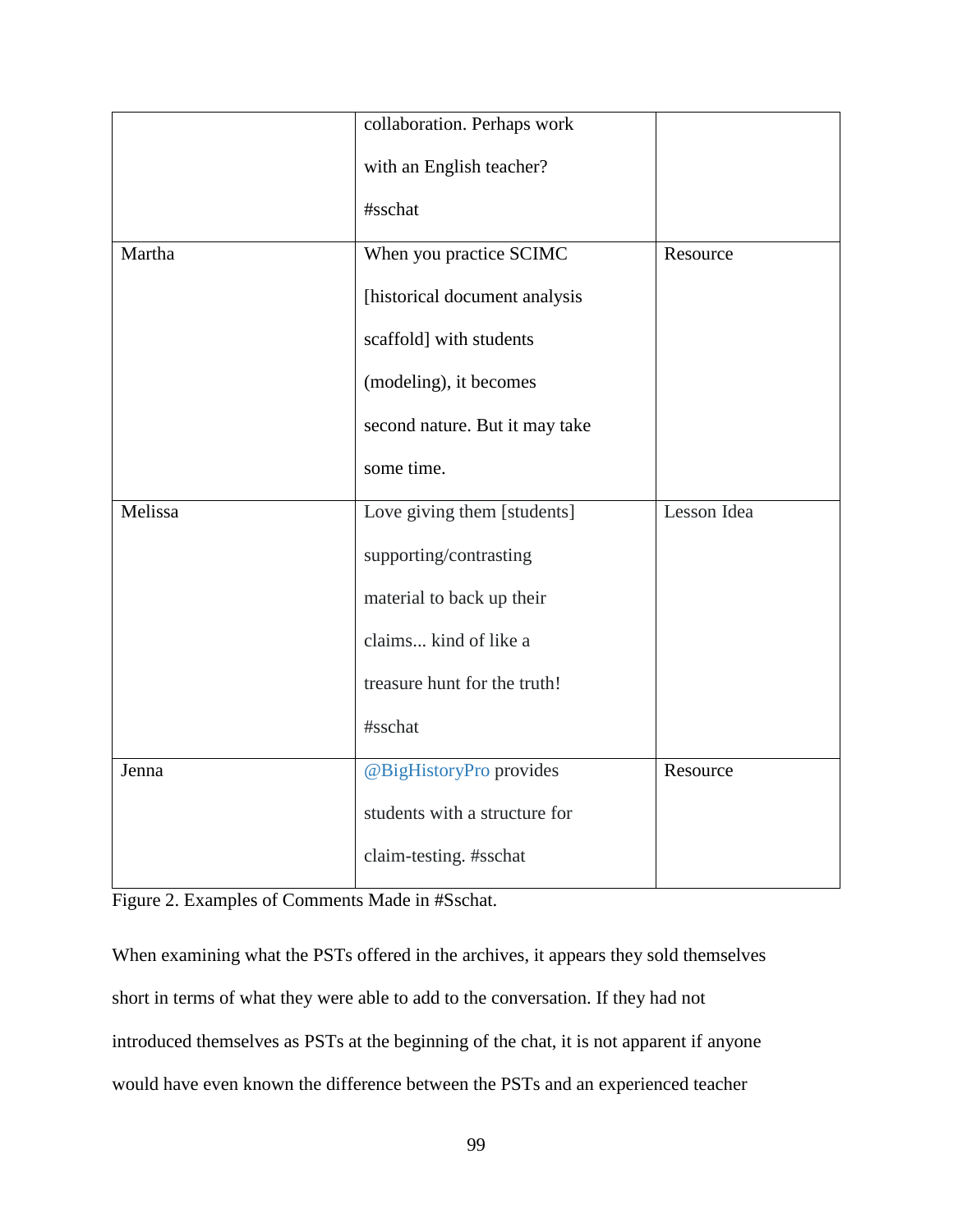when looking at their comments. For example, Katy offered a specific example of what she was doing with her students, Amy provided an idea for collaboration, Martha provided a specific scaffold for analyzing historical sources, Melissa also provided a lesson idea, and Jenna offered a resource; they were contributing significantly to the chat.

However, it is also of interest that some of the more active teacher participants in #sschat participated well over 10 times over the course of a chat. In contrast, many of the PSTs would only participate around 5-7 times during a chat. Although, I did have one PST, Melissa, who participated 12 times in one chat. Aside from Melissa, the PSTs may have been doing the bare minimum to meet the requirements for the assignment, rather than trying to become fully enculturated in this community, which could influence the way they reflect on their experiences with #sschat.

#### **Discussion**

The way in which #sschat is described on their website indicates that it is a place where educators share their knowledge so that they can better the craft of themselves and other fellow social studies educators (#sschat, n.d.). Therefore, when the PSTs added to the chat and took away strategies and ideas, they felt like they were utilizing this space in the way it was intended. However, when they could not participate by adding, they had a perceived lack of value.

This perceived lack of value also makes sense in relation to the literature on COPs (Burns, et al., 2016; Hoadley, 2012; Wenger, McDermott, & Snyder, 2002). For example, perhaps the PSTs felt as if they needed to add specific strategies because that is what the other full members of the community were doing. Therefore, in instances when the PSTs were unable do this, they felt illegitimate because they felt like they lacked credibility (Kim & Cavas, 2013).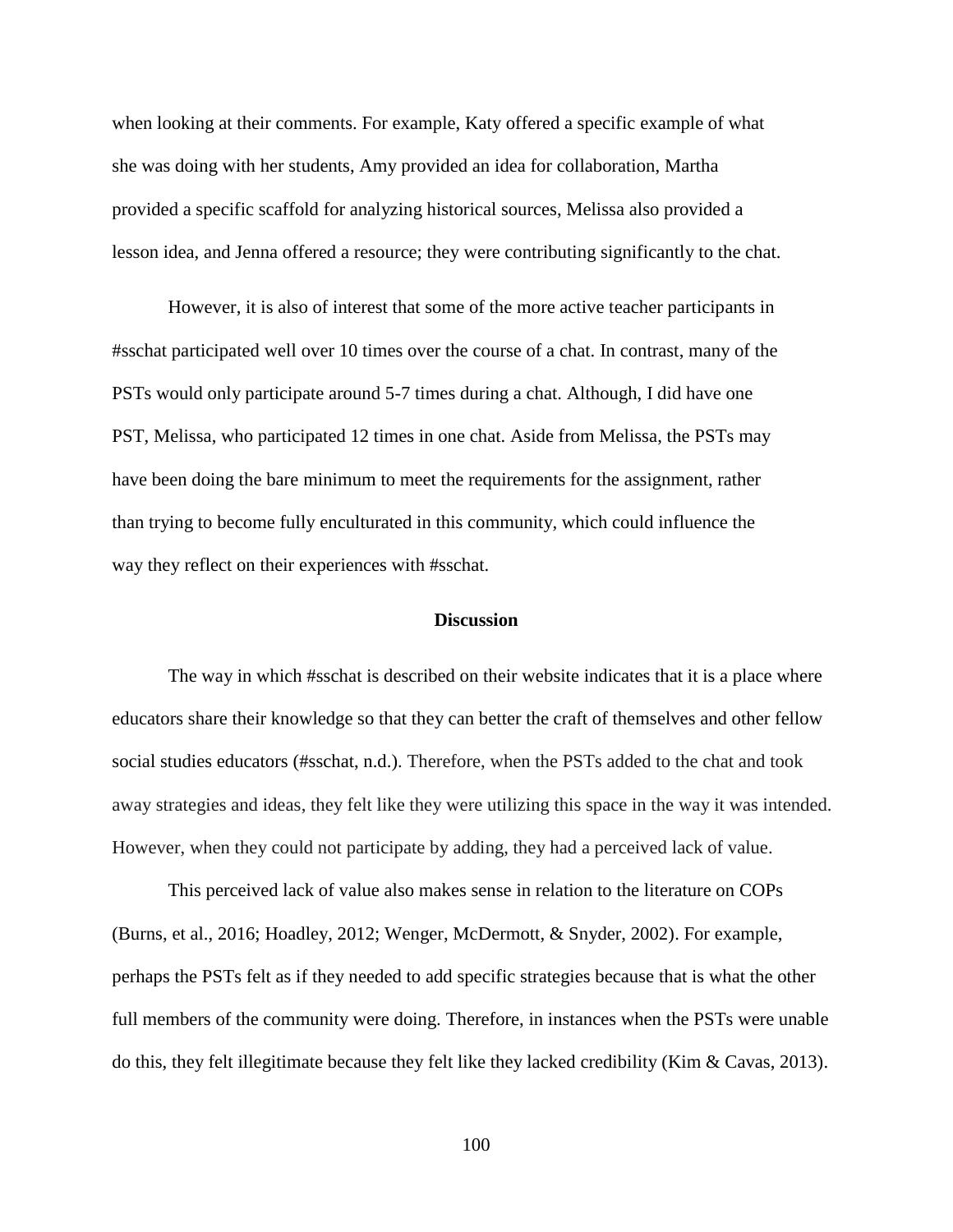With the exception of one of the participants, the PSTs did not consider that they offered a new perspective to the practicing teachers.

The tension the PSTs felt in terms of not being able to contribute speaks directly the concept of legitimate peripheral participation (Fuller et al., 2005; Kim & Cavas, 2013; Lave & Wenger, 1991; Woodgate-Jones, 2012; Woo, 2015). Becoming a new member of a COP is not always a smooth process and the PSTs exemplified firsthand what this process felt like for them. Their discomfort had nothing to do with how they were treated, but how valuable they felt intrinsically in this community. Therefore, when they could not emulate the other members, they felt like they did not belong (Woodgate-Jones, 2012).

The PSTs felt like what they had to contribute to the chat was theoretical because it was divorced from practice. However, they did not consider that they may be learning newly developed, research-based strategies that would be of benefit for the other teachers who are not currently enrolled in a methods class. For example, in the once instance Martha offered a historical analysis scaffold (SCIM-C) she had learned about in class that none of the other practicing teachers indicated that they had used or even heard about. Therefore, in this instance, Martha was able to provide something new to the practicing teachers. When looking in the archives at the types of information the PSTs provided, such as the case with Martha, the PSTs were offering insight, strategies, tools, and ideas in their comments. The PSTs were close to the research and the literature, but did not realize the potential utility of their knowledge to the inservice teachers.

The PSTs still felt that no matter how much they knew about a topic, the application was missing and so then was their confidence. How the PSTs described their experience reflects what Abbot (2010) terms amateur ignorance. Abbott (2010) notes: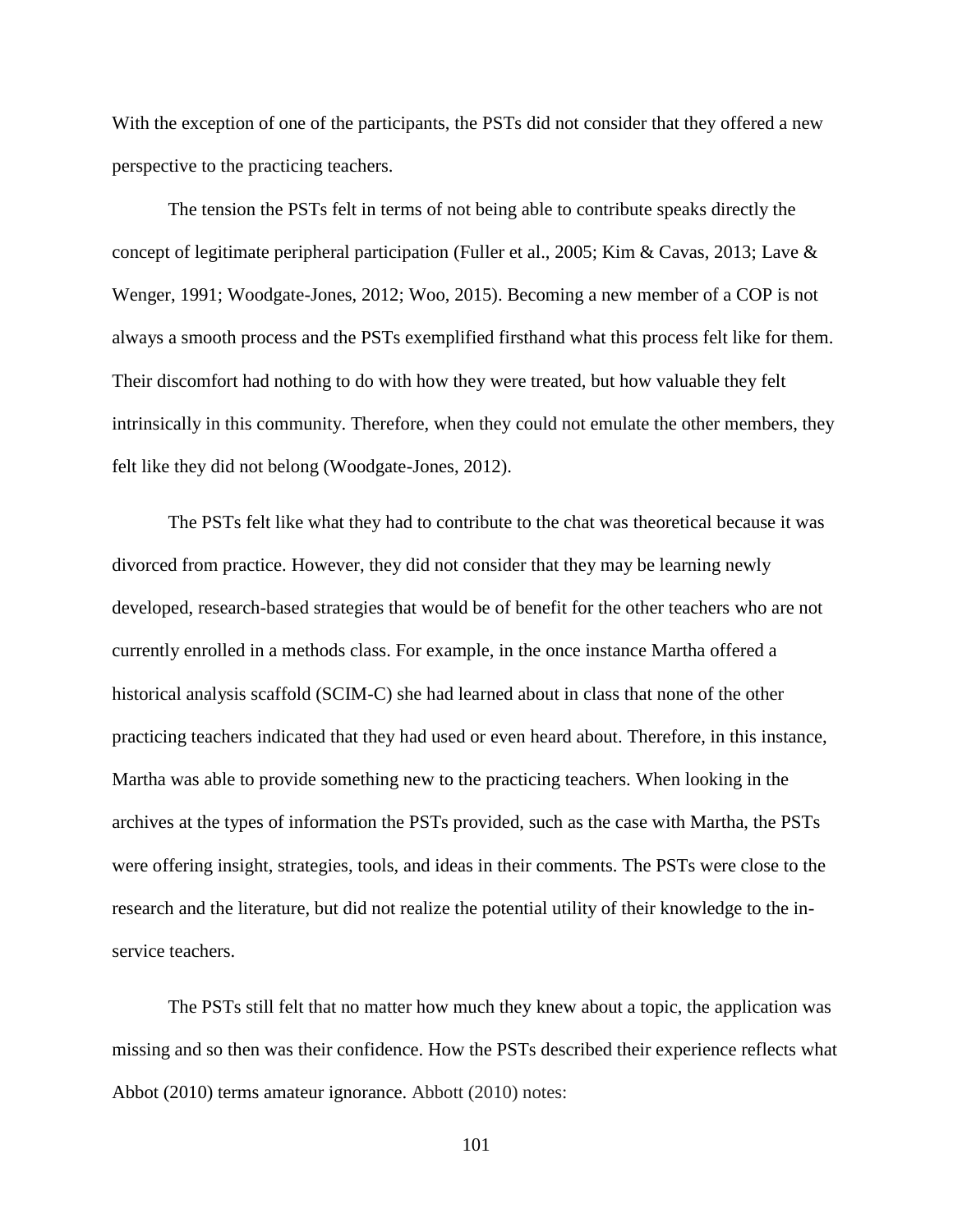Amateur ignorance, that is, is not sheer ignorance of facts or literature; it is principally ignorance of the possible modes for evaluating those facts and then setting them and the literature into an order that will stand against the onslaughts of new facts and literature. This may seem obvious; amateurs lack the specialists' knowledge of quality, rigor, and theory. But it is essential to realize that they are not necessarily ignorant of facts and literature. Amateurs may know a great deal about those things. They just don't have any sense how to put that great deal in order; they lack the skills of social thought. (p. 184)

Although the PSTs had a great deal of knowledge, when asked to reproduce their knowledge on Twitter, they did not feel they had any routines or habits (Ahmed & Jones, 2008; Bourdieu, 1977), and essentially, did not know how to play the game or perform their role in front of the other practicing teachers (see Holland, Lachicotte, Skinner, & Cain, 1998; Morrison, 2005). They lacked the needed dispositions and it appeared that they did not have what Bourdieu (1977) calls habitus (see Ahmed & Jones, 2008; Morrison, 2005). Morrison (2005) notes, that "it [habitus] both enables creativity and constrains actions and practices, combining action/agency and structure" (p. 314). Within the structure of #sschat, the PSTs did not exhibit creativity, but exhibited constraint. For the PSTs, Twitter was in a sense, a figured world (Holland et al., 1998; Urietta, 2007). In a figured world, the participant tries to determine who they are in this new space, that is different, although connected to the actual world (Holland et al., 1998; Urietta, 2007). In the case of #sschat, the PSTs were navigating their identity as a PST who knew a great deal about the field of social studies and teaching strategies, but at the same time, they lacked what some people call pedagogical content knowledge (Shulman, 1986), and they therefore did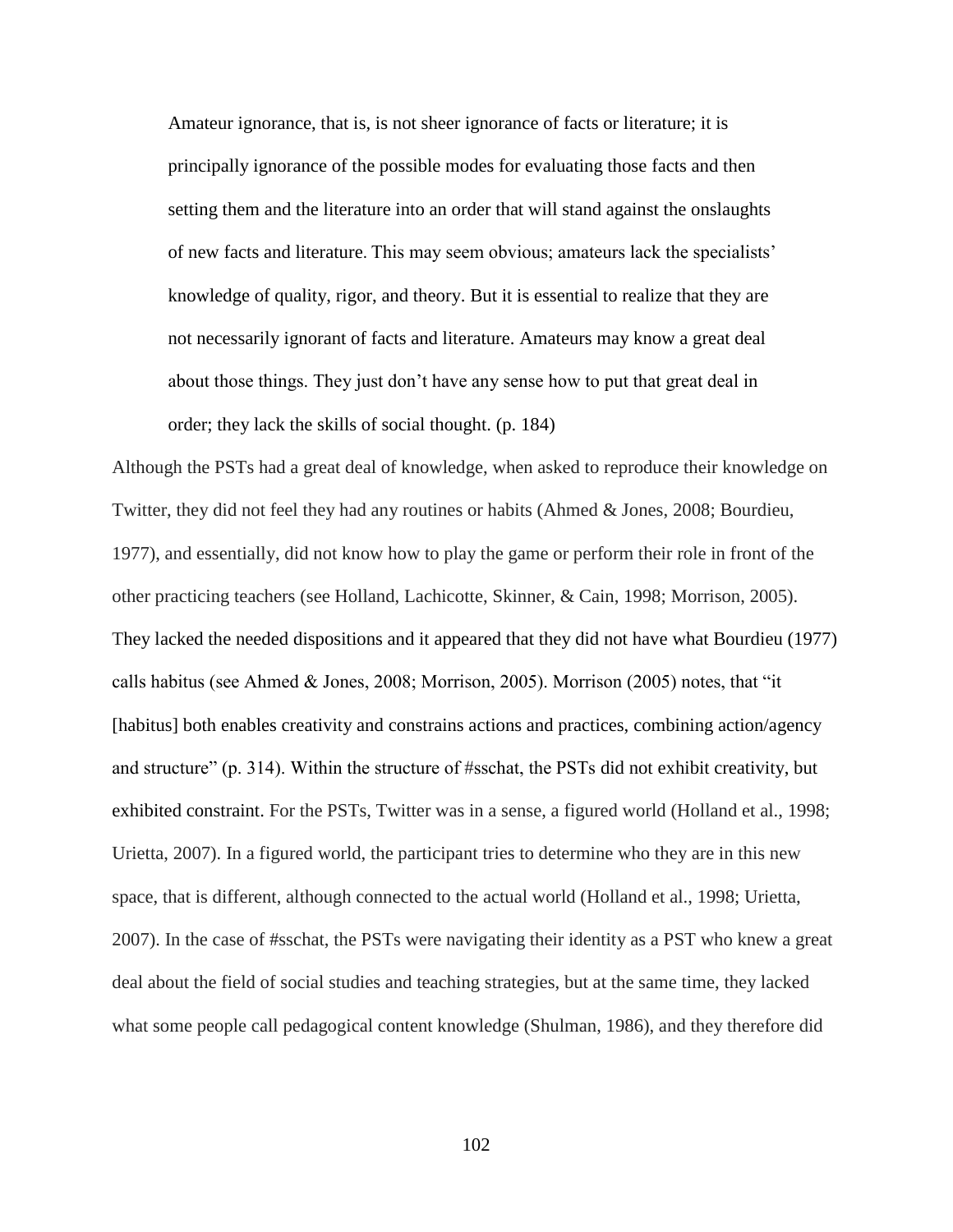not know if what they knew was of value in this new space. Although they were in the process of growing and developing the needed dispositions, this growth was uneven among the PSTs.

Furthermore, the PSTs also did not consider that their presence challenged the other full members of the COP to help them to learn. As Fuller et al. (2005) found, "For example, our research has demonstrated that experienced workers are also learning through their engagement with novices, and that part of the process of legitimate peripheral participation for many novices is to help other workers to learn" (p. 64). In the context of #sschat, the PSTs offered the full members the opportunity to help them develop more as teachers, and may have even helped the practicing teachers reflect about the criteria for effective practice so they could then explain it to the PSTs (Woodgate-Jones, 2012).

It is also interesting that although the PSTs did not fully buy into #sschat as a space of utility for them, they liked knowing that the community existed, even if they did not foresee themselves participating in anymore chats. They also liked knowing the chat archives were a resource they could depend on in the future. So the PSTs liked the product of the chat, but not the process of participating in the chat outside of doing the chat together as a cohort. Additionally, one arguable benefit of Twitter chats is teachers can engage in them from any location, but the PSTs took the opposite approach and chose to engage collectively. Their preference to do the chat together could speak to their lack of confidence in themselves; being in a group helped to mitigate this issue and their collective presence helped to build their confidence.

The Twitter platform itself impacted their lack of enthusiasm for the chat. Because of the character limit, they felt constrained. This stands in contrast to other research. For example, Reilly (2017) examined Twitter as a professional development tool and found, "Students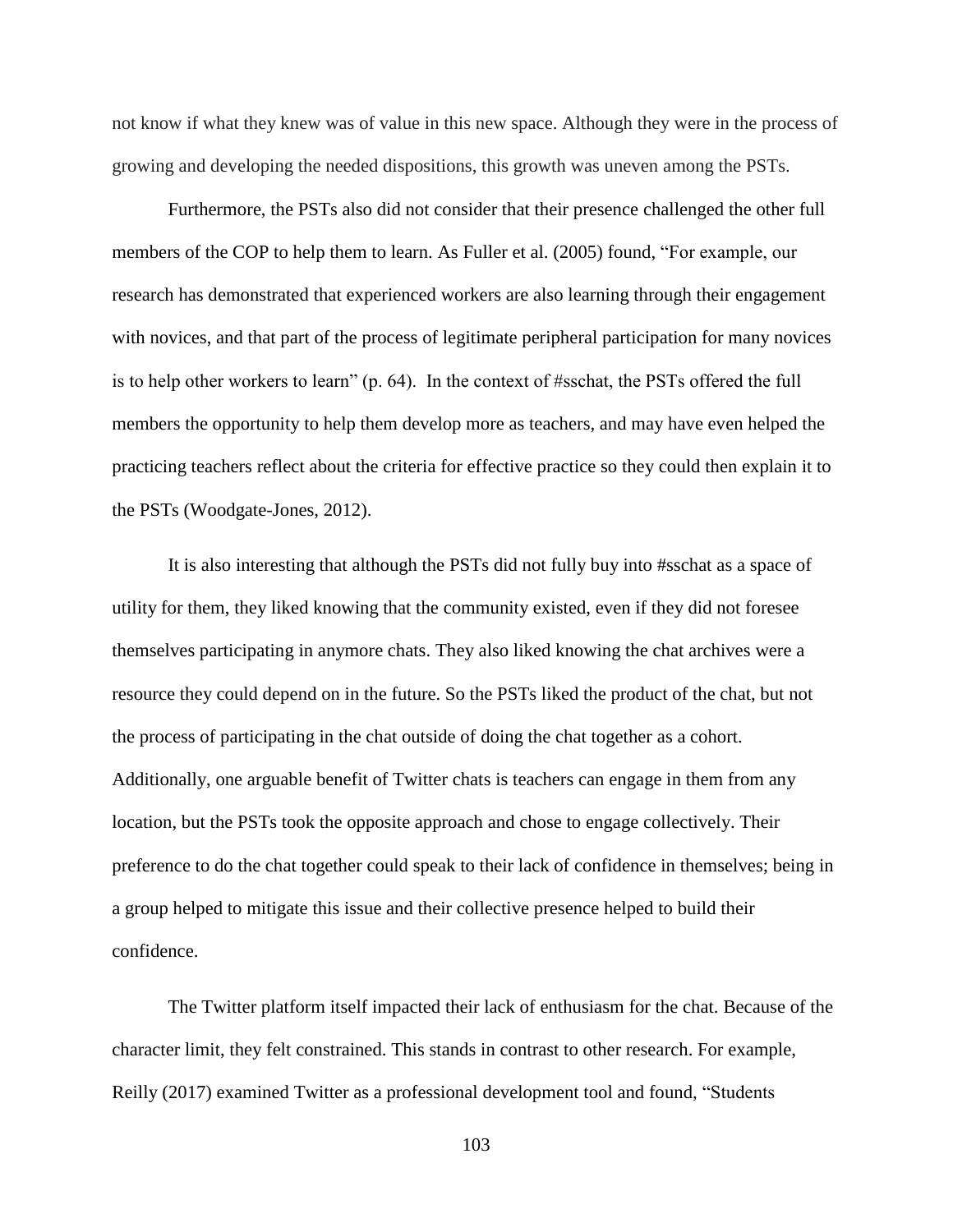reported that because of Twitter's character limitation, their reflective thinking was refined as they composed their tweets" (p. 59). Benko, et al. (2016) similarly noted:

Numerous research studies analyzing the use of Twitter in teacher education programs and by in-service teachers have concluded that Twitter use can result in preservice and in-service teachers feeling like they belong to a teaching community—a community in which teaching resources are shared, issues in education are debated, and encouragement is provided. (p. 3)

While research indicates the benefit of Twitter for creating a COP for teachers, in the context of this study, it is a much different story.

Some of my participants also got lost in the chat, finding it hard to keep up with the pace of the exchanges. Similarly, Xing and Gao (2018) also found "When a chat generates three or four tweets every second, it might overwhelm some participants" (p. 396). That is certainly the case with #sschat in this study, especially due to a large amount of people answering the questions.

Lastly, although my participants identified many negatives associated with participating in #sschat, I tend to agree with the argument made by Woo (2015) who said:

Novices need exposure to mature practice (Sorin, 2004) and the more a member can access mature practice, the closer a member moves from the community's periphery to its center. In terms of supporting changing teaching and learning practices through technology in schools, central practitioners are a source of mature practice and they can serve to initiate or familiarise people to the community. (p. 166)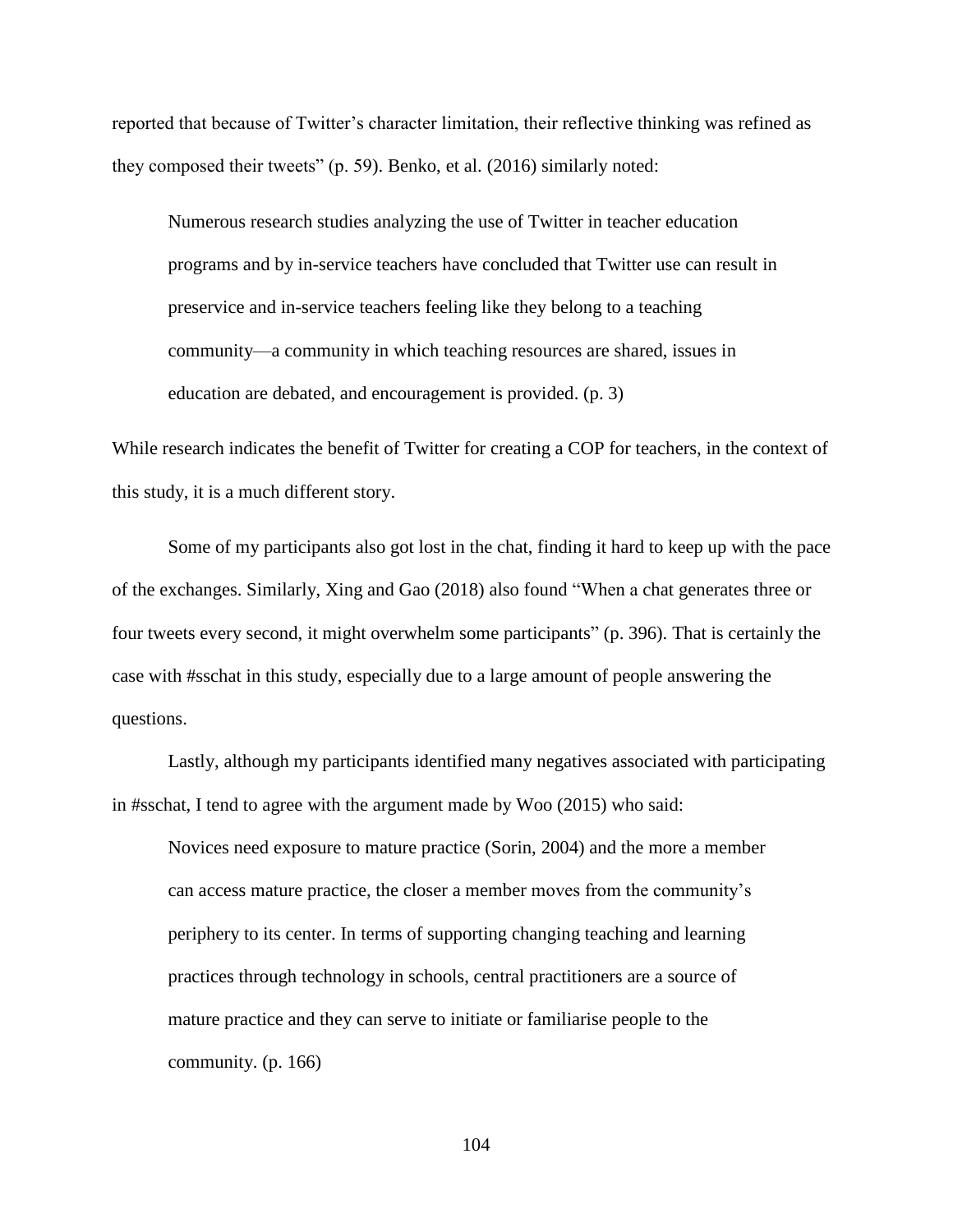Therefore, I contend there is still value in PSTs participating in #sschat, as well as other educational chats, even amid the issues the PSTs identified. I also believe that the forced participation of the PSTs in #sschat was not necessarily negative. For example, research by Burns et al. (2016) indicate that forced participation is not necessarily a cause for concern. For example, Burns et al. (2016) forced participants to engage in a discussion on Blackboard for a class assignment and one of the participants noted that without being forced to respond to others, she would not have participated, because someone had already said something similar to what she wanted to say. Therefore, she felt that being forced to participate was a good thing for her, because otherwise she would have not engaged with others. Because the PSTs in this study were forced to participate, they now know about a COP and resources they would not have known about otherwise and may pursue other professional opportunities in the future because of their experiences in #sschat.

#### **Limitations**

A limitation of this study is that it focused on participation in #sschat in the Fall 2016 semester, which is when the PSTs were in the early field placement instead of actively teaching a class as they do during their student teaching experience. Future research might follow the experience of PSTs throughout the course of the year to see if how they describe their experience changes from their early field placement to the student teaching internship.

#### **Conclusions**

This study exemplifies the need of a space for PSTs to learn from a knowledgeable other (Hoadley, 2012), in a manner that scaffolds their needs as neophytes. Although there were knowledgeable others in this community, it was a struggle for the PSTs to participate because they perceived the chat as being focused on those with classroom experience. However, I believe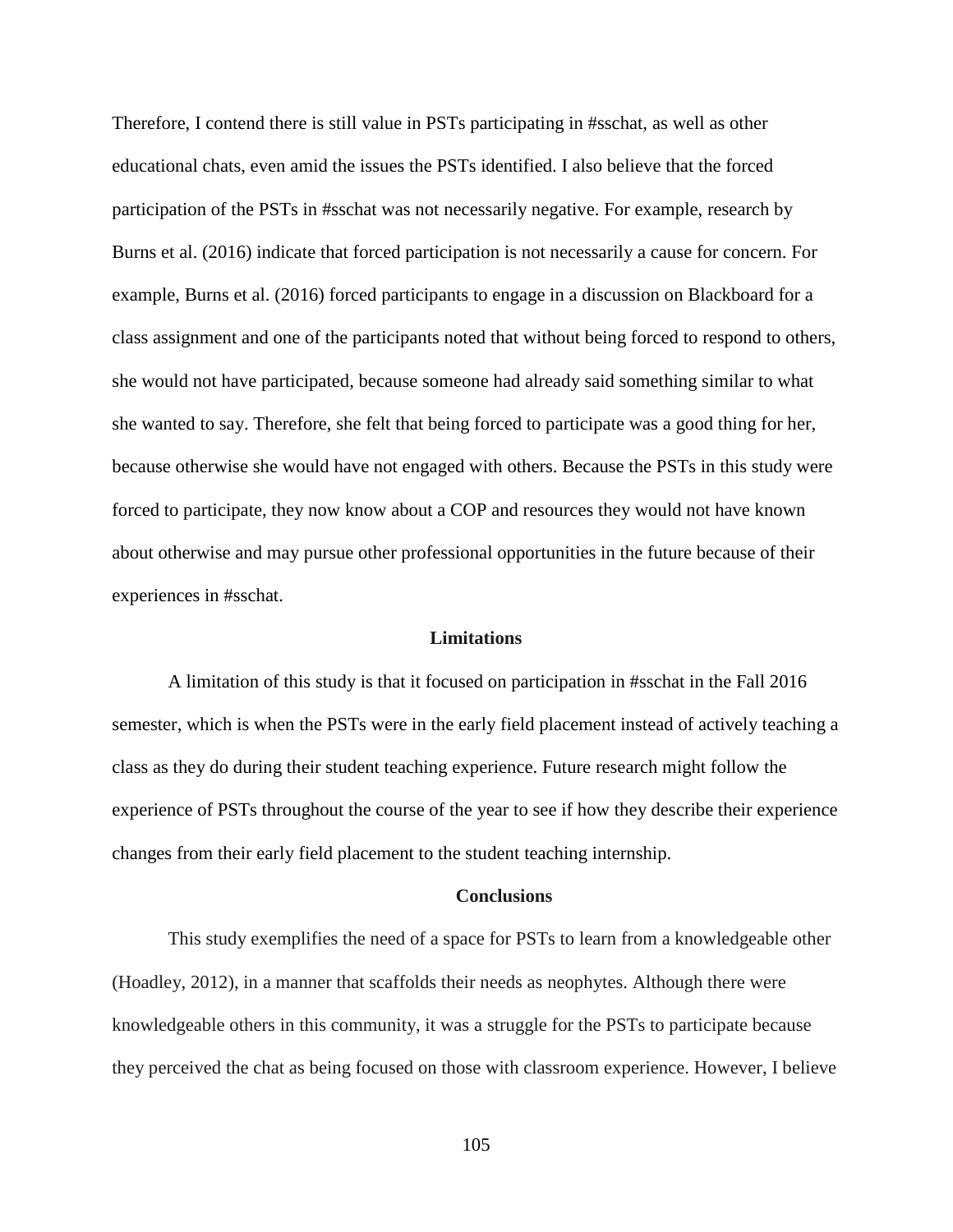that the struggle the PSTs felt can be mostly mitigated with careful planning and preparation by teacher educators. Therefore, I suggest that if a teacher educator wishes to have their PSTs engage in a Twitter chat such as #sschat, there are guidelines that should be followed to address the issues voiced by the PSTs in this study.

- 1) Although not all PSTs need a Twitter tutorial, it may still be a good idea for instructors to discuss Twitter, how to use it, and the utility of such spaces for teacher preparation and professional development. PSTs could first look at the types of chats that are available and then identify the benefit of such spaces for their own practice.
- 2) PSTs may need to be introduced to Twitter as an idea generator/democratic space where all ideas are shared and valued, which is in line with the mission of #sschat. More specifically, PSTs in social studies may need to spend some time exploring #sschats' website in order to fully understand the purpose of the network known as #sschat.
- 3) PSTs may need support in seeing what they offer to practicing teachers in a Twitter chat. This could be accomplished by having the PSTs do graffiti on large chart paper to reflect as a group about what they may offer in this space to other practicing educators.
- 4) PSTs need to be aware of resources that make participating in a Twitter chat less stressful. For example, there are tools that add the hashtags automatically to comments and allow the experience of a Twitter chat to not to be so overwhelming (see TweetChat, n.d.). Teacher educators could develop an assignment where PSTs explore Twitter tools and then report back to the class what they found to be useful.
- 5) PSTs may need more conceptual support about what a COP offers to them as beginning educators and more explanation about what the process of becoming a new member of a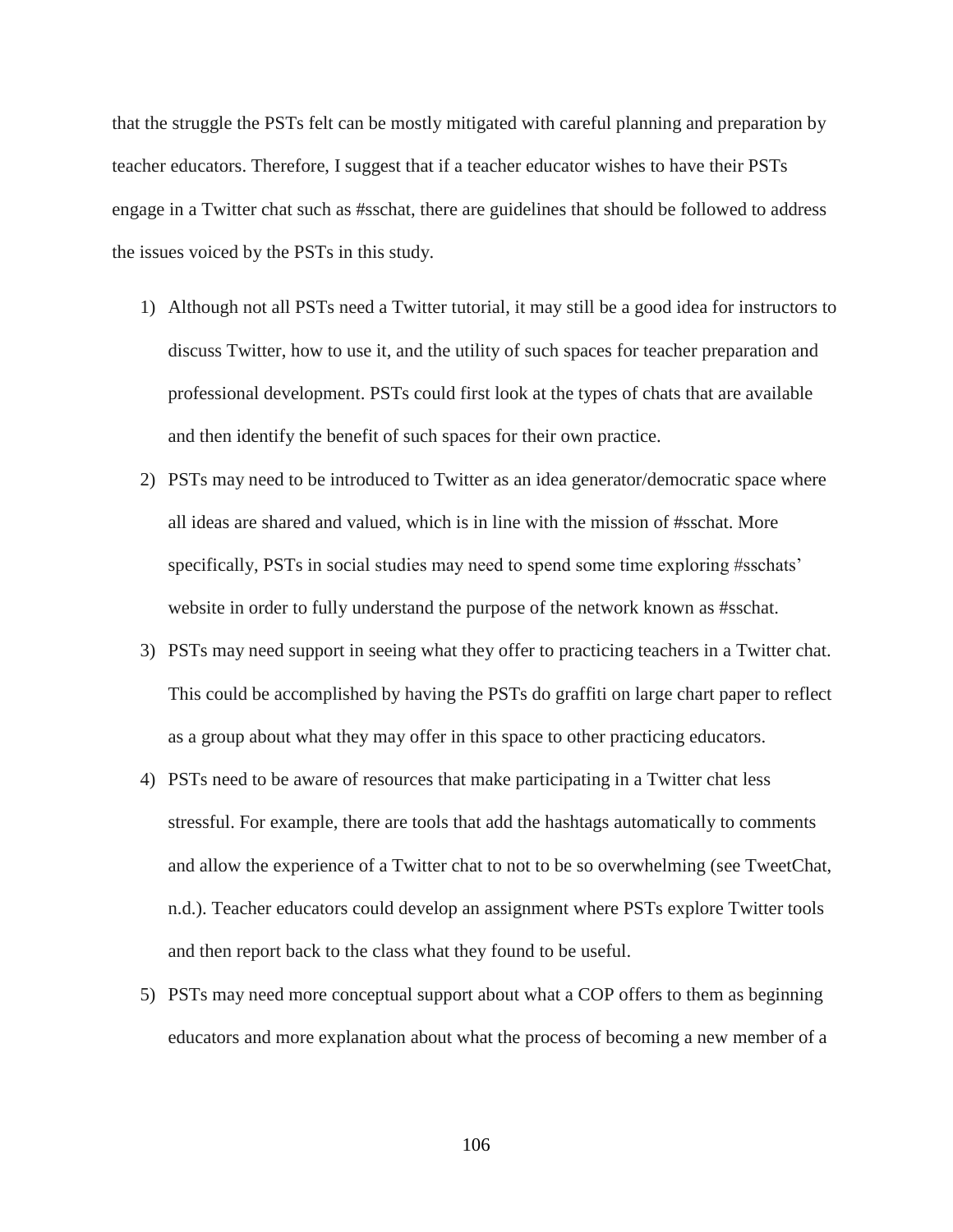COP looks and feels like. This could help them contextualize and understand their own experience when becoming a member of this new space.

Lastly, new informal spaces such as #sschat, "can support the holistic needs of teachers" (Trust, Krutka, & Carpenter, 2016, p. 16). Similarly, in the recently revised social studies guidelines, Hick, et al. (2014) contend:

[W]e see great value in supporting teachers to develop the critically aware dispositions that enable them to be ready, willing, and able to identify and engage with online professional learning sites while also reaching for innovations afforded by digital technologies to meet their immediate instructional needs. (p. 445)

For in-service teachers #sschat provides an opportunity and a space to exchange ideas, methods, and strategies and have vetted resources to try in their classroom the next day, thus meeting "their immediate instructional needs" (Hicks et al., 2014, p. 445). Meeting the needs of PSTs, however, becomes a bit murkier and more complex. However, I argue after considering the guidelines I offer in retrospect as a result of this study, having PSTs participate in #sschat is still a worthwhile experience that can meet their needs when they are provided with the right scaffolds.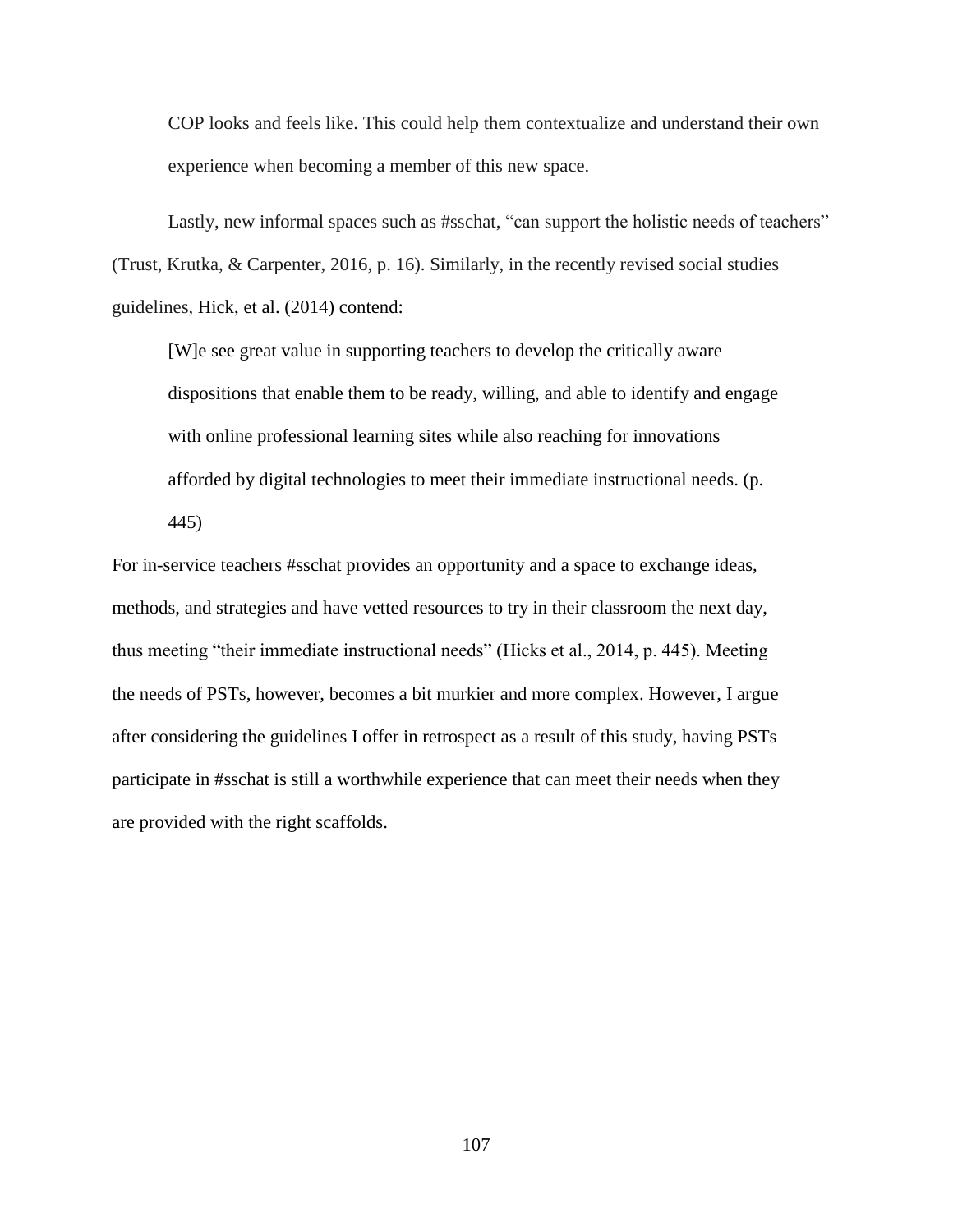#### References

Abbott, A. (2010). Varieties of ignorance. *The American Sociologist*, *41*(2), 174-189.

- Ahmed, N., & Rees Jones, I. (2008). Habitus and bureaucratic routines', cultural and structural factors in the experience of informal care: A qualitative study of Bangladeshi women living in London. *Current Sociology*, *56*(1), 57-76.
- Benko, S. L., Guise, M., Earl, C. E., & Gill, W. (2016). More than social media: Using Twitter with preservice teachers as a means of reflection and engagement in communities of practice. *Contemporary Issues in Technology and Teacher Education, 16*(1), 1-21.
- Bourdieu, P. (1977). *Outline of a theory of practice*. Cambridge, Cambridge University Press.
- Burns, E. A., Howard, J. K., & Kimmel, S. C. (2016). Development of communities of practice in school library education. *Journal of Education for Library and Information Science*, *57*(2), 101-111.
- Course Syllabus for Inquiry Based Learning with Digital Technologies. (Fall, 2016). Course description.
- Fuller, A., Hodkinson, H., Hodkinson, P., & Unwin, L. (2005). Learning as peripheral participation in communities of practice: A reassessment of key concepts in workplace learning. *British Educational Research Journal*, *31*(1), 49-68.
- Hicks, D., Lee, J., Berson, M., Bolick, C., & Diem, R. (2014). Guidelines for using technology to prepare social studies teachers. *Contemporary Issues in Technology and Teacher Education*, *14*(4), 433-450.
- Hoadley, C. (2012). What is a community of practice and how can we support it? In D. H. Jonassen & S. M. Land (Eds.), *Theoretical foundations of learning environments* (Second ed., pp. 287-300). New York: Routledge.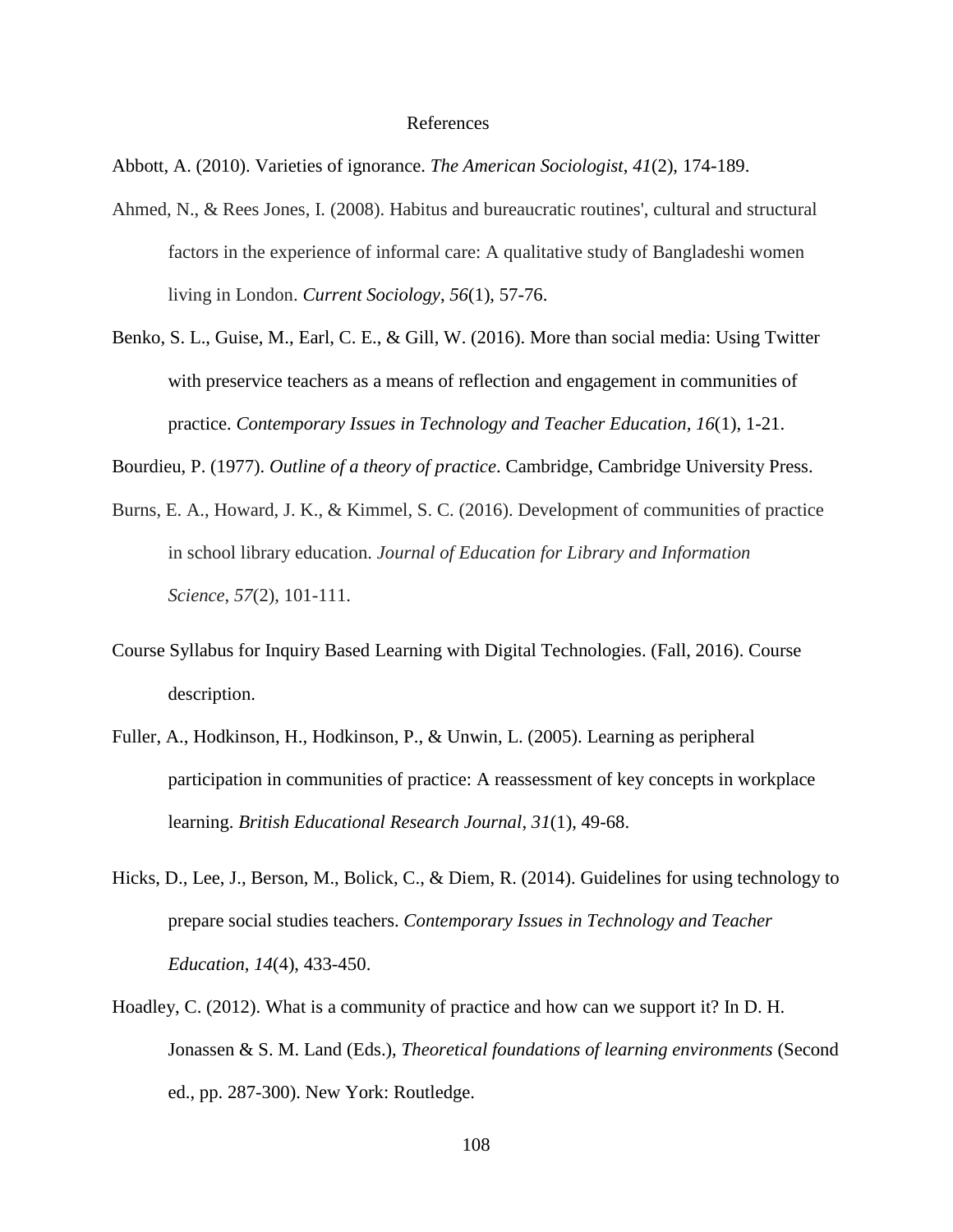- Holland D., Lachicotte W. Jr., Skinner D., & Cain C. (1998). *Identity and agency in cultural worlds*. Cambridge: Harvard University Press.
- International Society for Technology in Education. (2018). 40 education Twitter chats worth your time. Retrieved from<https://www.iste.org/explore/articleDetail?articleid=7>
- Johnston, D. H. (2016). 'Sitting alone in the staffroom contemplating my future': communities of practice, legitimate peripheral participation and student teachers' experiences of problematic school placements as guests. *Cambridge journal of education*, *46*(4), 533- 551.
- Kerr, S. L., & Schmeichel, M. J. (2018). Teacher twitter chats: Gender differences in participants' contributions. *Journal of Research on Technology in Education*, *50*(3), 241- 252.
- Kim, M., & Cavas, B. (2013). Legitimate peripheral participation of pre-service science teachers: Collaborative reflections in an online Community of Practice, Twitter. *Science Education International*, *24*(3), 306-323.
- Krutka, D. G, & Carpenter, J. P. (2016). Participatory learning through social media: How and why social studies educators use Twitter. *Contemporary Issues in Technology and Teacher Education*, *16*(1), 38-59.
- Krutka, D. G. (2017, March). The# sschat network: History, purpose, & implications of a subject-area community. In *Society for Information Technology & Teacher Education International Conference* (pp. 2190-2200). Association for the Advancement of Computing in Education (AACE).
- Lave, J., & Wenger, E. (1991). *Situated learning: Legitimate peripheral participation*. Cambridge University Press.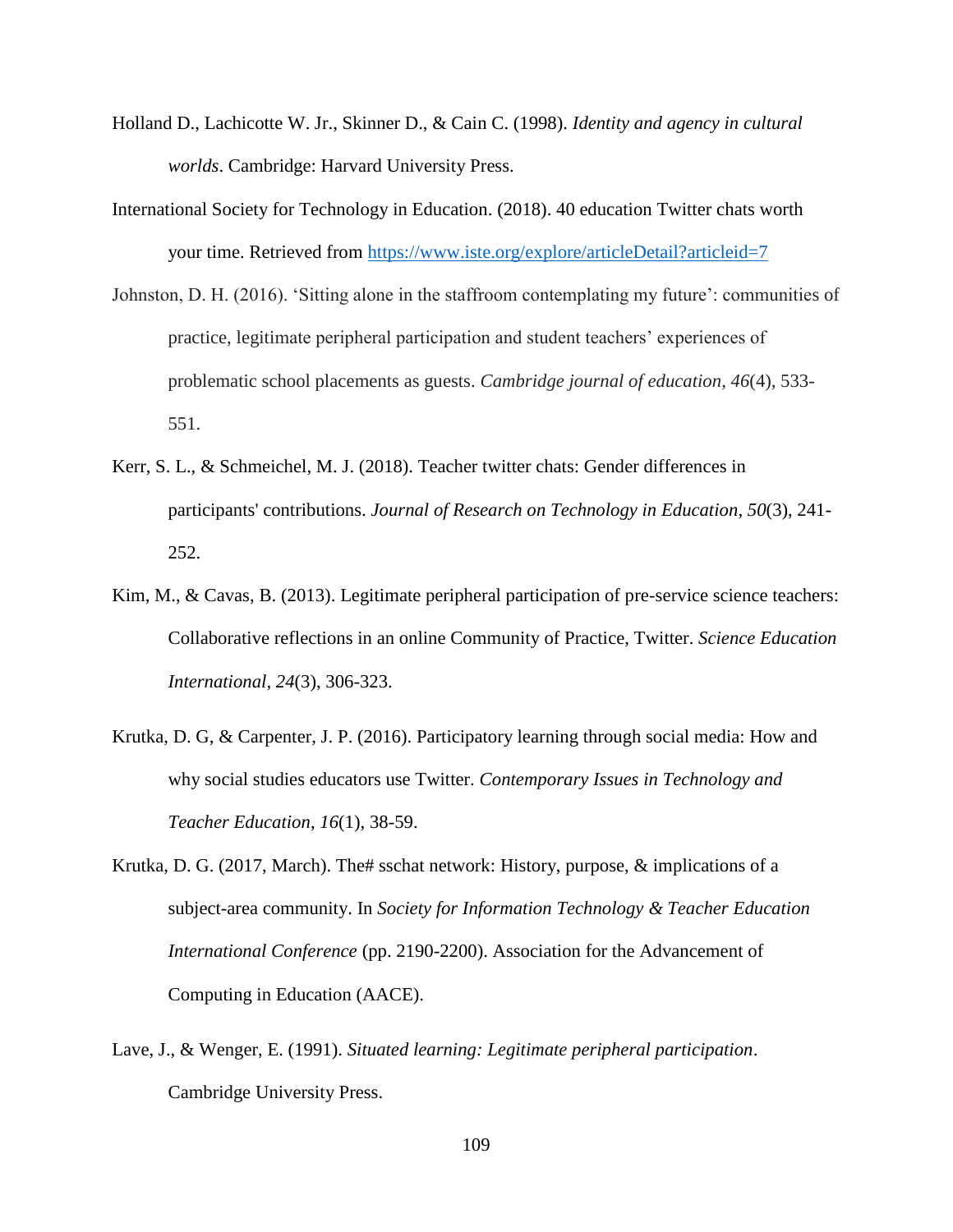- Maxwell, J. A. (2005). *Qualitative research design: An interactive approach* (2nd ed.).Thousand Oaks, CA: Sage.
- Morrison, K. (2005). Structuration theory, habitus and complexity theory: Elective affinities or old wine in new bottles?. *British Journal of Sociology of Education*, *26*(3), 311-326.
- Reilly, C. (2017). Twitter as a professional development tool for teachers and aspiring teachers: A review of literature. *National Teacher Education Journal*, *10*(2).
- Rossman, G. B., & Rallis, S. F. (2003). *Learning in the field: An introduction to qualitative research* (2nd ed.). Thousand Oaks, CA: Sage.
- Shulman, L. S. (1986). Those who understand: Knowledge growth in teaching. *Educational researcher*, *15*(2), 4-14.
- Seidman, I. (2013). *Interviewing as qualitative research: A guide for researchers in education*  and the social sciences. (4<sup>th</sup> Ed.). Teachers College Press.
- Sorin, R. (2004). Webfolio: An online learning community to help link university studies and classroom practice in preservice teacher education. *Australasian Journal of Educational Technology, 20*(1), 101-113.
- #Sschat archives. (2017). Retrieved from [https://sschat.org/archives/.](https://sschat.org/archives/)
- #Sschat. (2017) About us. Retrieved from [https://sschat.org/about-us/.](https://sschat.org/about-us/)
- Stewart, T. T. (2011). Transactional analysis: Conceptualizing a framework for illuminating human experience. *International Journal of Qualitative Methods*, *10*(3), 282-295.
- Stewart, T. T., & Boggs, G. L. (2016). Emerging dialogic structures in education reform. *Dialogic Pedagogy: An International Online Journal*, *4*, 142-161.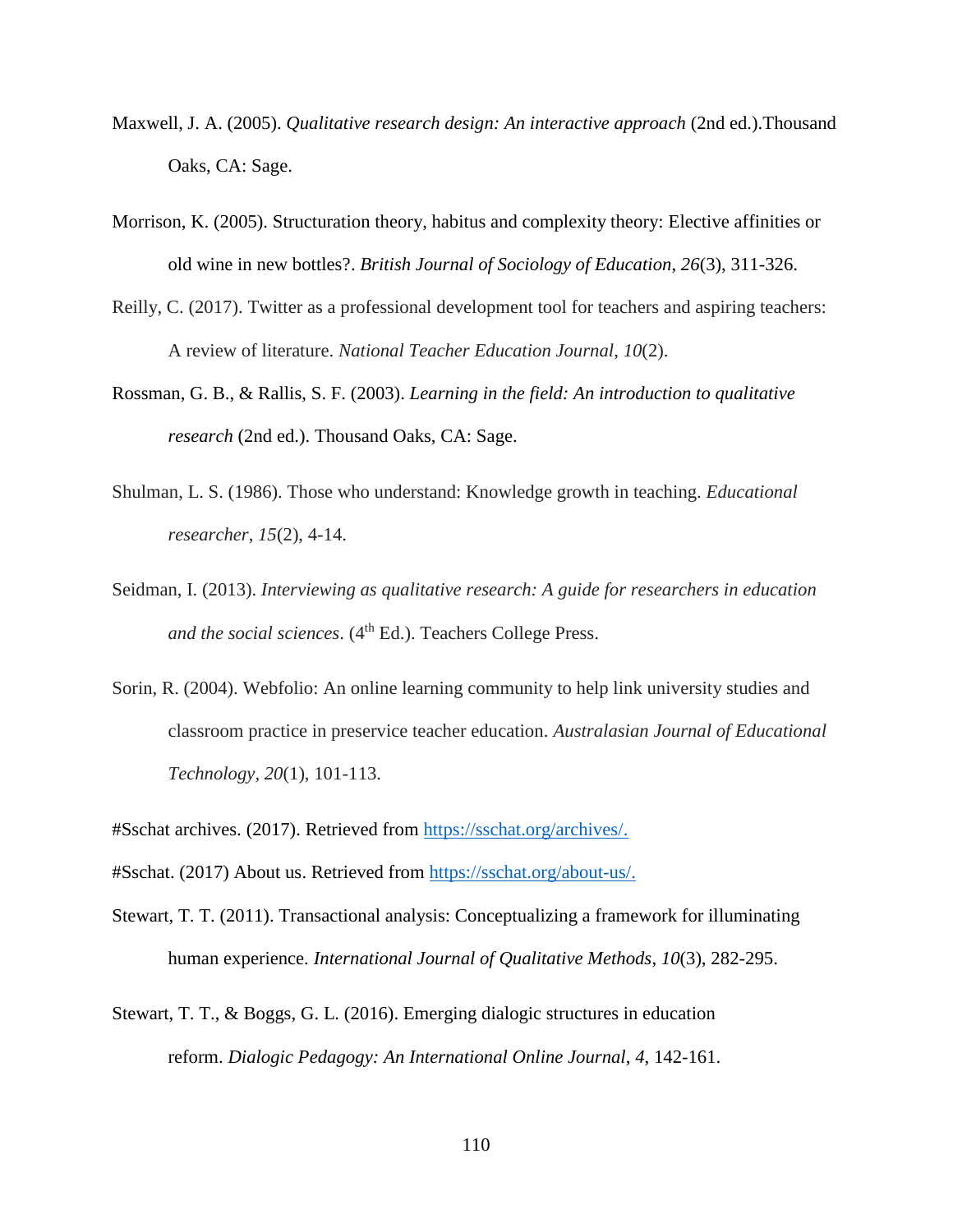- Swan, K. O., & Hofer, M. (2008). Technology and social studies. In L. Levstik & C. Tyson. (Eds.), *Handbook of research in social studies education* (pp. 307-326). New York, NY: Taylor and Francis.
- Trust, T. Krutka, D. & Carpenter, J.P. (2016) "Together we are better": Professional learning networks for teachers. *Computers and Education*. *102*. 15-34.

TweetChat. (n.d.). Retrieved from [http://tweetchat.com/.](http://tweetchat.com/)

- Urrieta, L. (2007). Figured worlds and education: An introduction to the special issue. *The Urban Review*, *39*(2), 107-116.
- Wenger, E., McDermott, R. A., & Snyder, W. (2002). *Cultivating communities of practice: A guide to managing knowledge*. Harvard Business Press.
- Woo, D. (2015). Central practitioners' developing legitimate peripheral participation in a community of practice for changing schools. *Australasian Journal of Educational Technology*, *31*(2).
- Woodgate-Jones, A. (2012). The student teacher and the school community of practice: An exploration of the contribution of the legitimate peripheral participant. *Educational Review*, *64*(2), 145-160.
- Xing, W., & Gao, F. (2018). Exploring the relationship between online discourse and commitment in Twitter professional learning communities. *Computers & Education*, *126*, 388-398.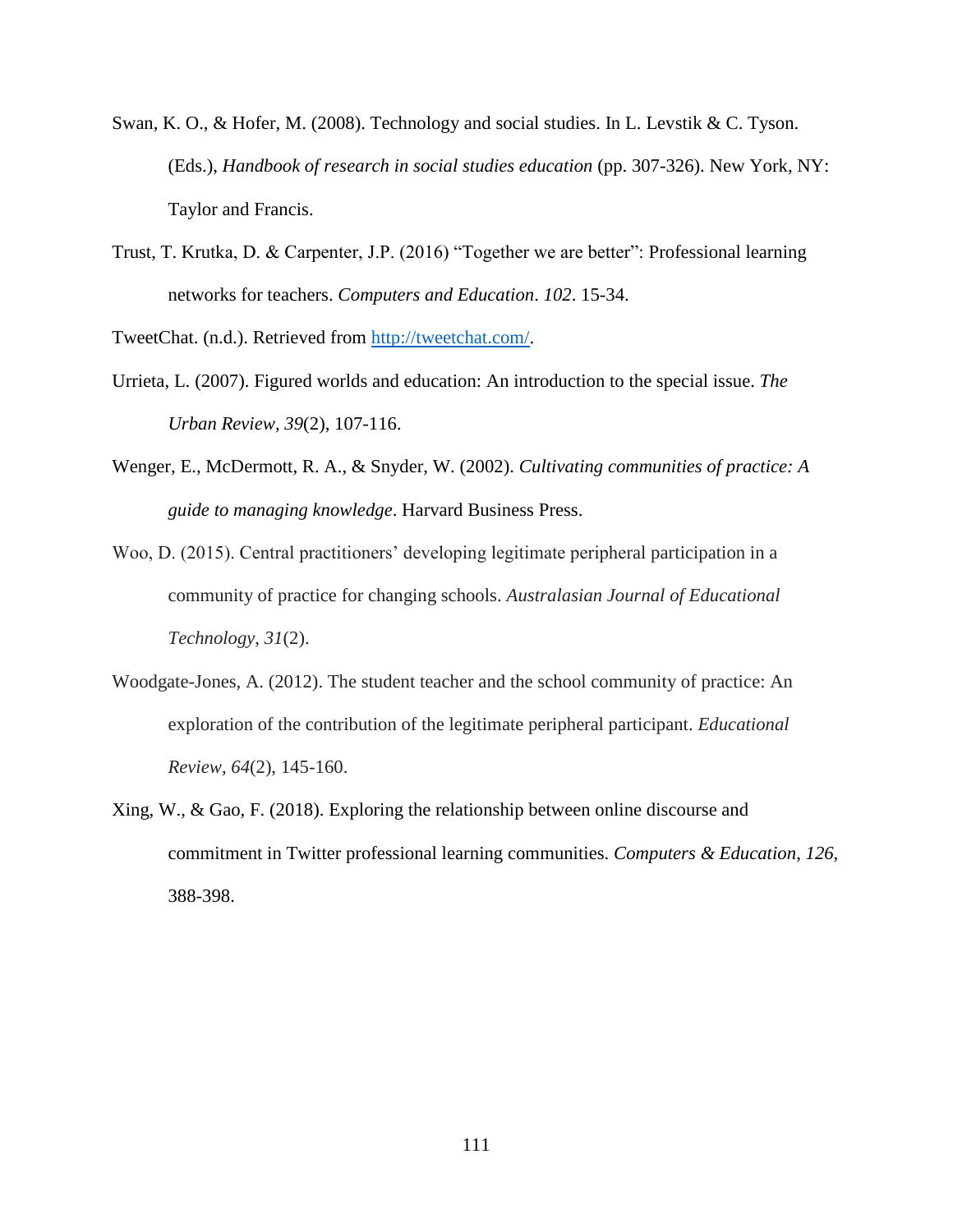### **Appendices**

#### **Interview Questions**

- 1) What did you all talk about in your #sschat?
	- a. What did you learn?
	- b. What stands out about using Twitter as way to participate?
- 2) What experiences did you have prior to using twitter or engaging in discussion online?
	- a. Have you ever used social media for discussion prior to #sschat?
- 3) Do you believe you are a skillful user of social media? Why?
- 4) What skills does someone need to have to be able to participate in #sschat?
- 5) How does #sschat work?
- 6) When did you decide to participate?
	- a. What prompted that decision?
	- b. How long have you participated in #sschat?
- 7) Did you participate alone?
- 8) Did you prepare for #sschat? If so, how?
- 9) What did you do during the discussion?
- 10) What was your favorite topics on #sschat?
- 11) What was the most well remembered event and learning from participating in #sschat?
- 12) Were there any challenges to actual participation in real-time?
- 13) What were the struggles to participating? Why?
- 14)Can you provide examples of when you felt engaged in the chat? What do you think you offered?
- 15) Do you think there are different ways to chat in this environment?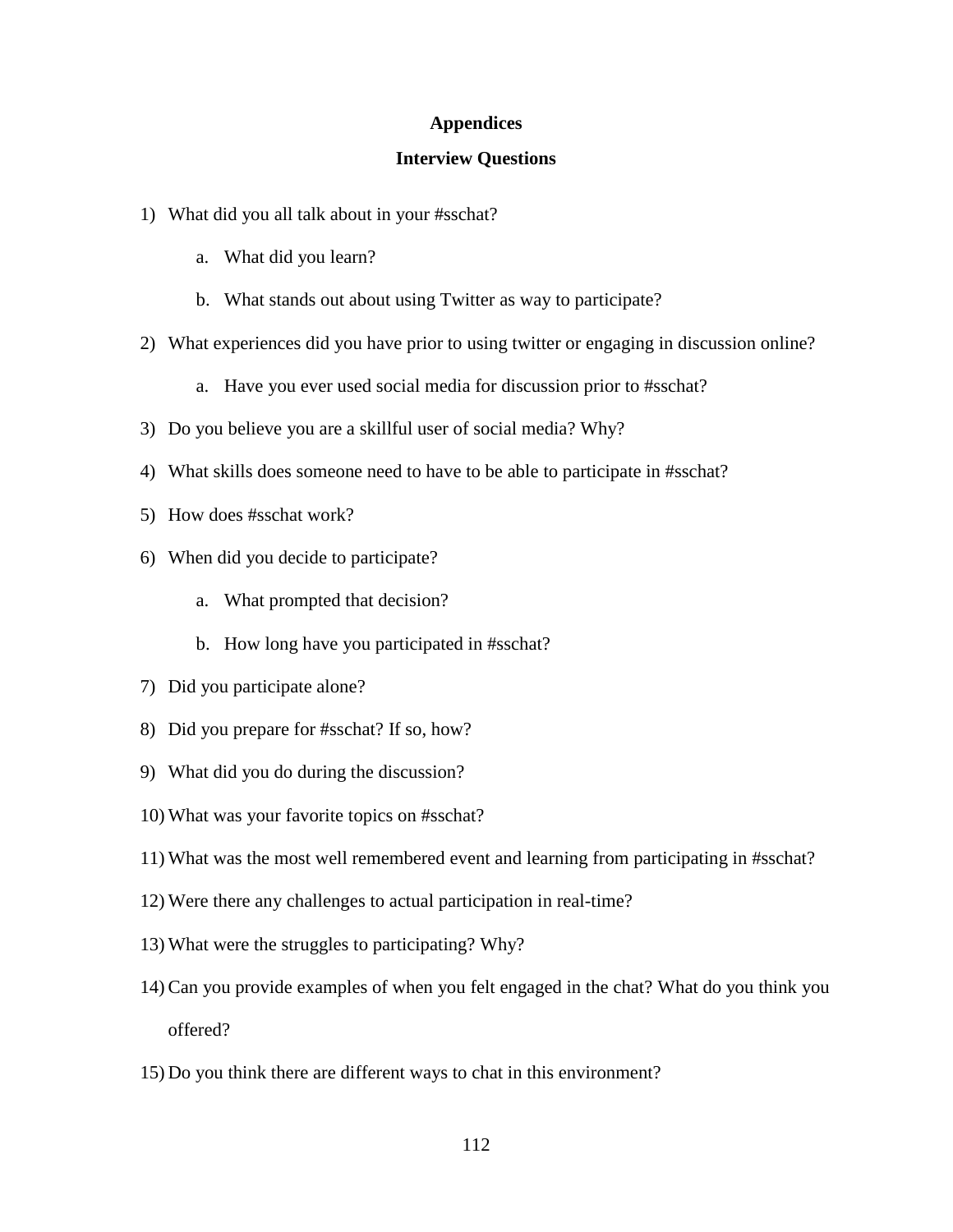- 16) How did people respond to you and how did you feel you responded to them in the chat?
- 17) What allowed you to feel comfortable in participating?
	- a. What led you to feel like you were not ready to participate?
- 18) Will you continue to use it? If so, how?
- 19) What are the positive outcomes of participating in this community?
	- a. What are the opportunity costs and challenges?
- 20) What changes in format would you like to see to improve the chat?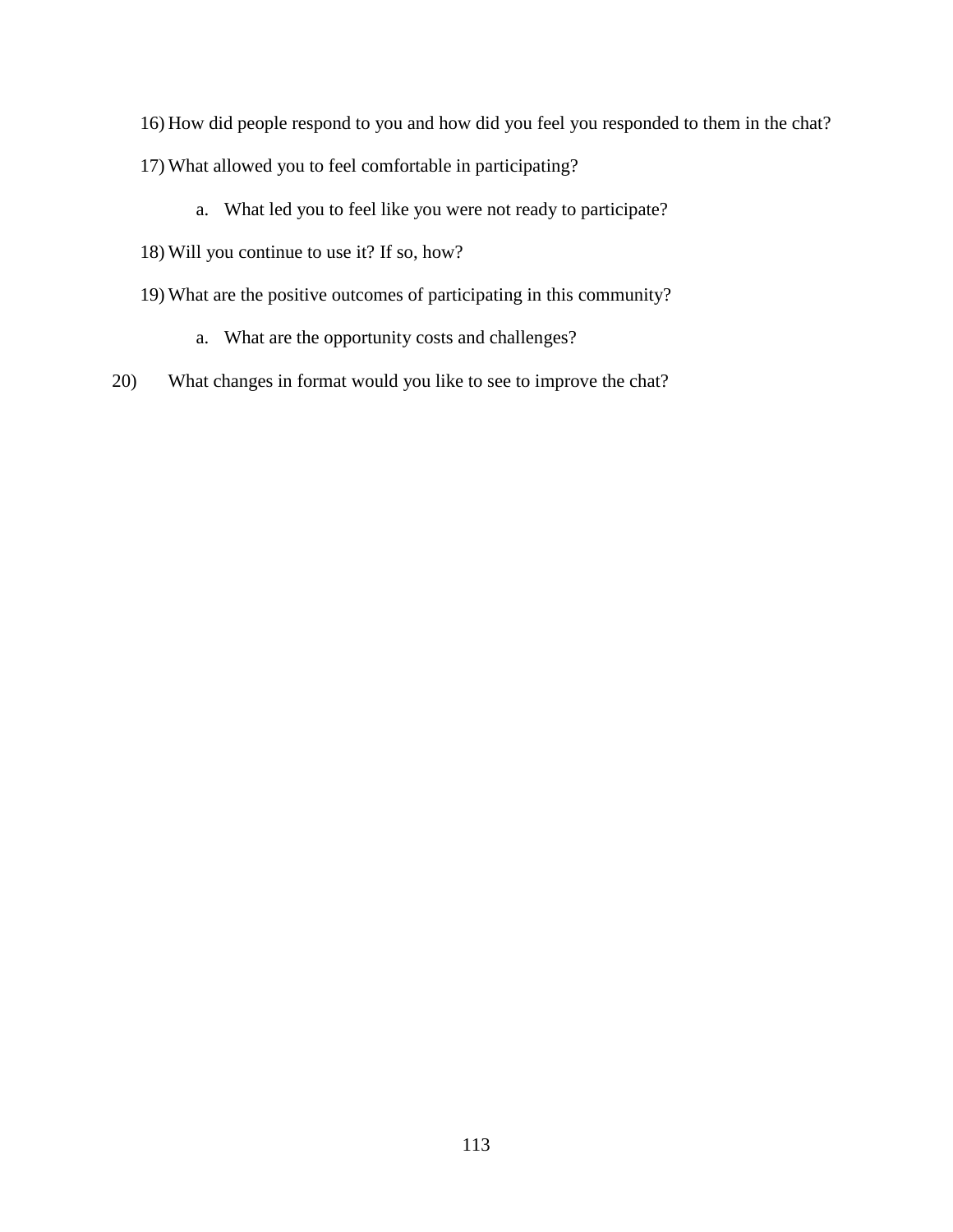#### **Conclusion to the Dissertation**

What my manuscripts have revealed is that there is a philosophical misunderstanding about how to approach disability and citizenship in public education. Additionally, quantitative analysis has allowed me and other scholars to look at the intersection between disability and citizenship in a way that provides a holistic and expansive view of education generally and social studies specifically. Now that I have gained a better understanding of what is needed in the field of social studies in relation to disability and citizenship, I can continue to examine informal learning spaces such as Twitter to conceptualize what affordances and limitations such spaces offer social studies and education as a whole, so we can continually expand and grow our respective fields in meaningful and inclusive ways. To conclude, I am now going to briefly reexamine and discuss what I did in each of my manuscripts and what that then implies for my research and teaching moving forward.

Specifically, in this dissertation I looked at ways in which students with disabilities have the capacity to develop into full, contributing citizens within a democracy. In this work, I situated Dewey within the discourse of disability and applied his theoretical underpinnings, placing him in the conversation about disability and its relationship to citizenship. I plan to continue to use Dewey's work to push the conception of citizenship to render it more genuinely inclusive. Additionally, I will continue to use Dewey's scholarship as a working and pliable theoretical/conceptual framework for my future quantitative and qualitative research. In terms of my teaching, Dewey's work has taught me the power of enacting democratic education to build the capacity of the students I teach. Therefore, his work will continually inform how I structure my classes to ensure that I am providing a democratic model of education in every course I teach.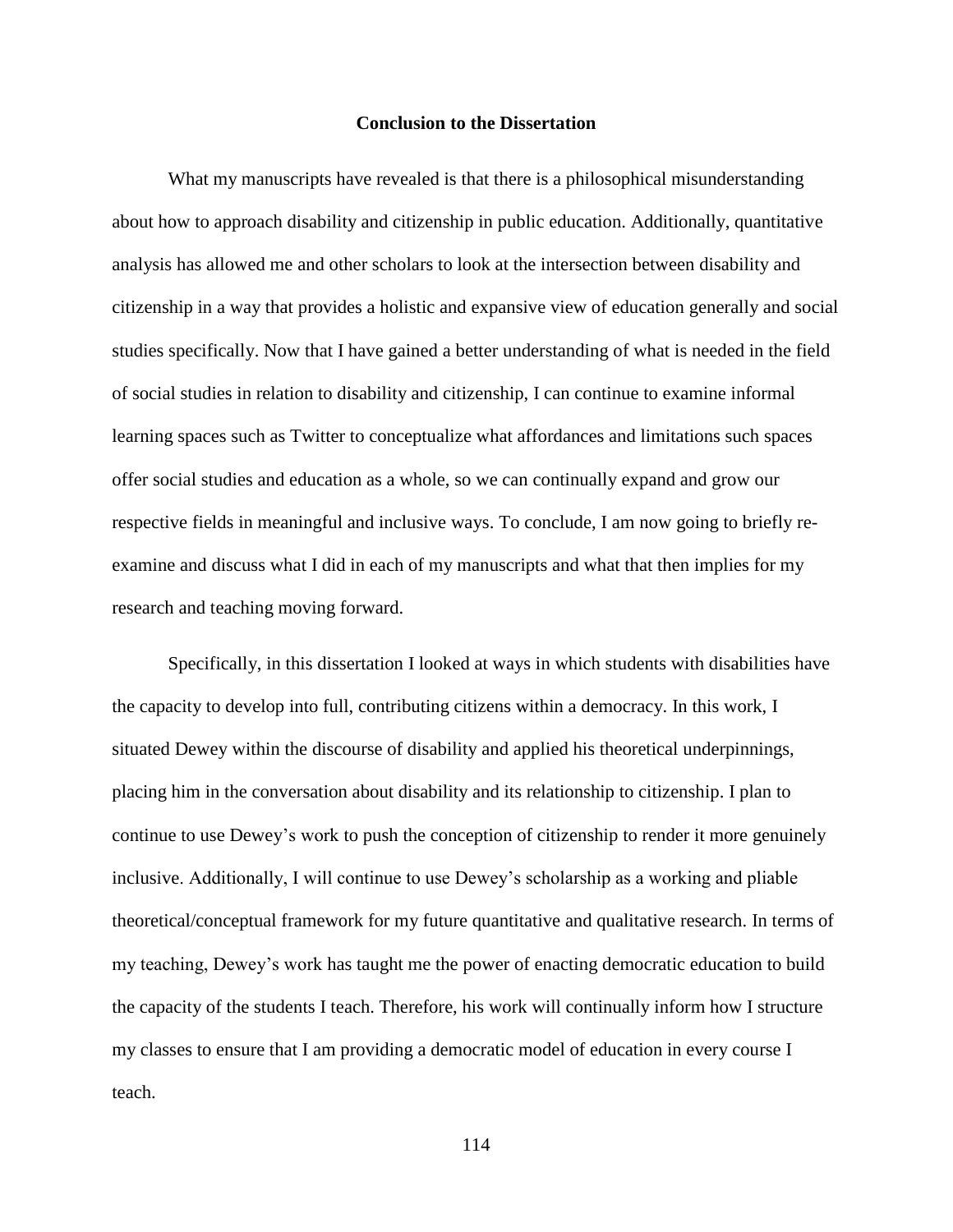To this end, in my second manuscript I have exhibited a growing interest in using large datasets such as the Schools and Staffing Survey Data (SASS), to provide a holistic analysis of public education. By providing this expansive view, I can continue to interrogate specific areas, such as the preparedness of both in-service and pre-service teachers to support the learning of diverse student groups. More specifically, I can analyze to what extent social studies educators are prepared to support the learning of *all* students so that the field of social studies is reaching its goal of preparing students for the responsibilities of citizenship (NCSS, 2013). My hope is that my work in this area will continue to build in such a way that I can impact and inform future educationally policy. As a teacher educator, this work is especially important because I can see holistically what teachers perceive they need more of and address those gaps in my teaching and service to the profession.

Lastly, I have demonstrated an interest in informal learning spaces and educators' uses of digital technologies. In this area, I want to continue to examine the experiences and perceptions of educators when participating in online Communities of Practice and engaging with digital technologies. Examining these areas will continue to provide insight to the types of professional development opportunities available and needed to support the advancement of teachers in their craft. Also, I plan to have my future students engage in online spaces and explore the utility of various digital technologies, so I can continue to research the utility of such elements for education. My research from this will continually inform my teaching because I will use the data I gather to make decisions about what should or should not be incorporated into my classes. By examining these three areas of Dewey, Disability, and Democratic Education, I can provide more scholarship focused on how public education can produce citizens capable of participating and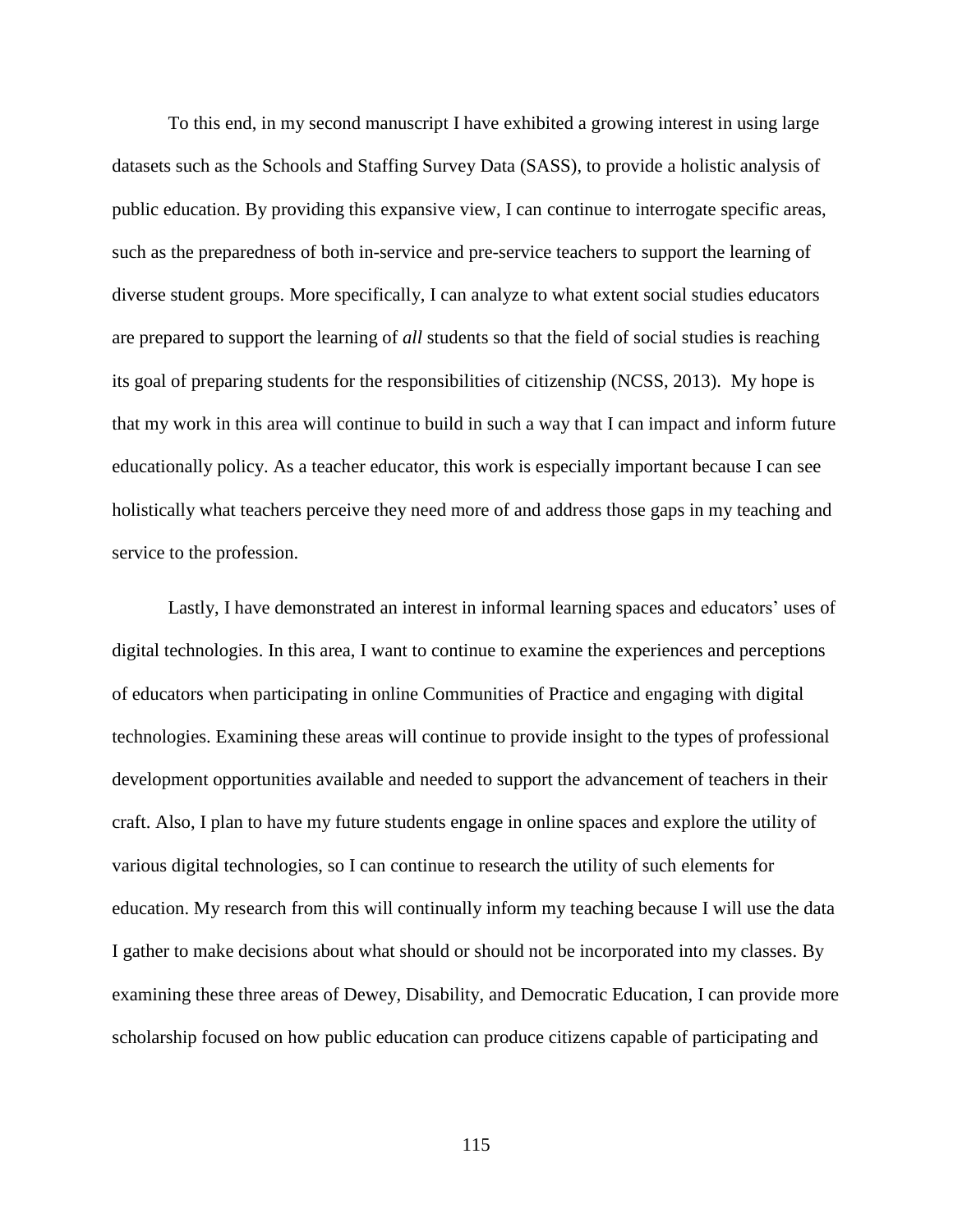contributing in this ever-changing world, which will continue to inform my teaching so I can model what I expect of those that are in my classes.